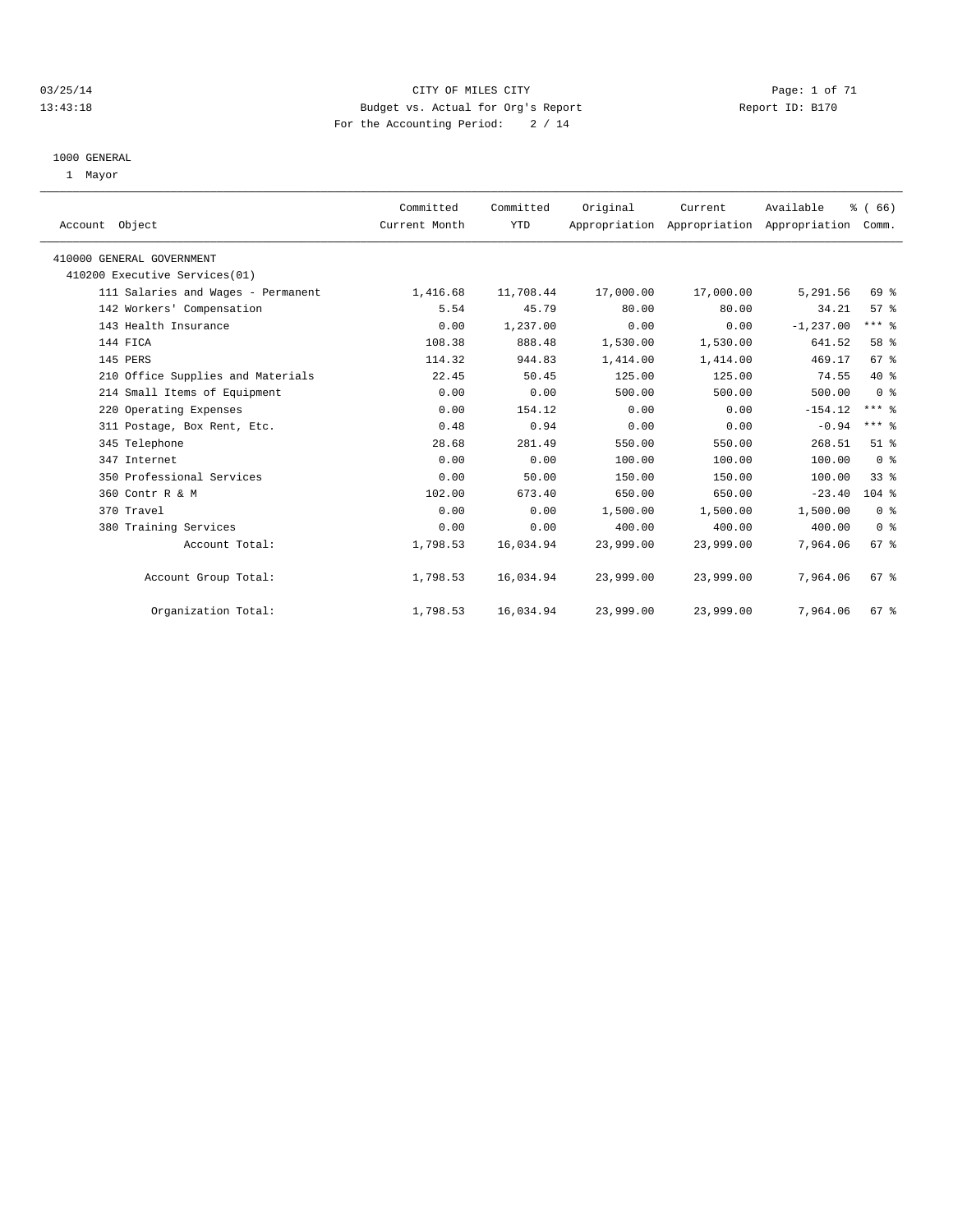#### 03/25/14 Page: 2 of 71 13:43:18 Budget vs. Actual for Org's Report Report ID: B170 For the Accounting Period: 2 / 14

#### 1000 GENERAL

2 City Council

| Account Object                           | Committed<br>Current Month | Committed<br><b>YTD</b> | Original  | Current   | Available<br>Appropriation Appropriation Appropriation | % (66)<br>Comm. |
|------------------------------------------|----------------------------|-------------------------|-----------|-----------|--------------------------------------------------------|-----------------|
| 410000 GENERAL GOVERNMENT                |                            |                         |           |           |                                                        |                 |
| 410100 Legislative Services(02)          |                            |                         |           |           |                                                        |                 |
| 111 Salaries and Wages - Permanent       | 2,000.00                   | 16,250.00               | 24,000.00 | 24,000.00 | 7,750.00                                               | 68 %            |
| 141 Unemployment Insurance               | 2.24                       | 4.48                    | 0.00      | 0.00      | $-4.48$                                                | $***$ $-$       |
| 142 Workers' Compensation                | 7.84                       | 63.70                   | 94.00     | 94.00     | 30.30                                                  | 68 %            |
| 144 FICA                                 | 152.96                     | 1,242.80                | 1,836.00  | 1,836.00  | 593.20                                                 | 68 %            |
| 145 PERS                                 | 40.36                      | 454.03                  | 636.00    | 636.00    | 181.97                                                 | 71 %            |
| 220 Operating Expenses                   | 23.74                      | 177.87                  | 0.00      | 0.00      | $-177.87$                                              | $***$ 8         |
| 370 Travel                               | 0.00                       | 0.00                    | 500.00    | 500.00    | 500.00                                                 | 0 <sup>8</sup>  |
| 380 Training Services                    | 0.00                       | 0.00                    | 500.00    | 500.00    | 500.00                                                 | 0 <sup>8</sup>  |
| Account Total:                           | 2,227.14                   | 18, 192.88              | 27,566.00 | 27,566.00 | 9,373.12                                               | 66 %            |
| 410105 Safety Culture-Supplies           |                            |                         |           |           |                                                        |                 |
| 230 Repair and Maintenance Supplies      | 0.00                       | 0.00                    | 1,000.00  | 1,000.00  | 1,000.00                                               | $0 \approx$     |
| Account Total:                           | 0.00                       | 0.00                    | 1,000.00  | 1,000.00  | 1,000.00                                               | 0 <sup>8</sup>  |
| Account Group Total:                     | 2,227.14                   | 18, 192.88              | 28,566.00 | 28,566.00 | 10,373.12                                              | 64 %            |
| 470000 Housing and Community Development |                            |                         |           |           |                                                        |                 |
| 470300 Ecomonic Development              |                            |                         |           |           |                                                        |                 |
| 350 Professional Services                | 0.00                       | 13,569.00               | 13,438.00 | 13,438.00 | $-131.00$                                              | $101$ %         |
| Account Total:                           | 0.00                       | 13,569.00               | 13,438.00 | 13,438.00 | $-131.00$                                              | 101 %           |
| Account Group Total:                     | 0.00                       | 13,569.00               | 13,438.00 | 13,438.00 | $-131.00$ 101 %                                        |                 |
| 520000 OTHER FINANCING USES              |                            |                         |           |           |                                                        |                 |
| 521000 Interfund Operating Transfers Out |                            |                         |           |           |                                                        |                 |
| 820 Transfers to Other Funds             | 0.00                       | 0.00                    | 46,000.00 | 46,000.00 | 46,000.00                                              | 0 <sup>8</sup>  |
| Account Total:                           | 0.00                       | 0.00                    | 46,000.00 | 46,000.00 | 46,000.00                                              | 0 <sup>8</sup>  |
| Account Group Total:                     | 0.00                       | 0.00                    | 46,000.00 | 46,000.00 | 46,000.00                                              | 0 <sup>8</sup>  |
| Organization Total:                      | 2,227.14                   | 31,761.88               | 88,004.00 | 88,004.00 | 56,242.12                                              | 36%             |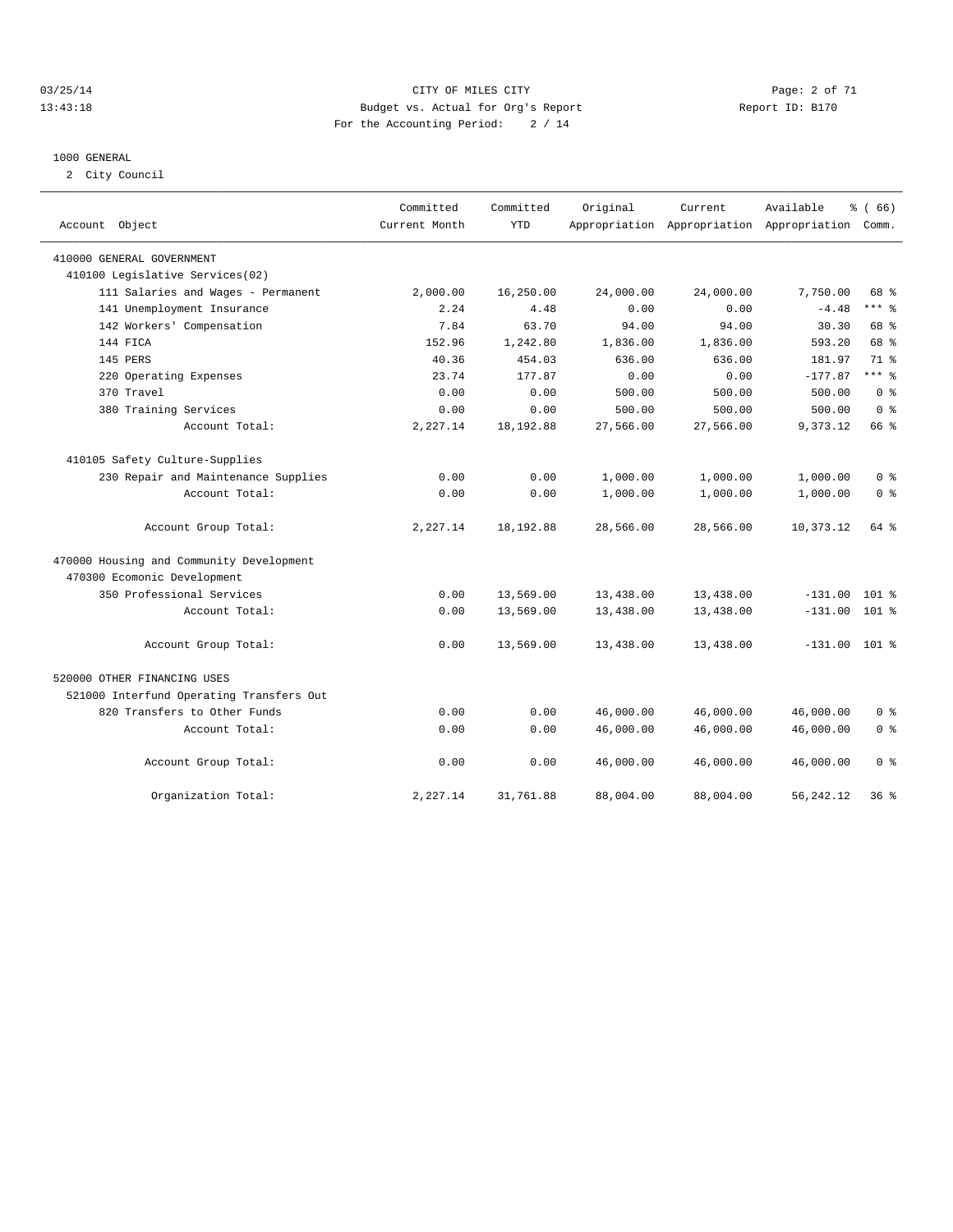#### 03/25/14 Page: 3 of 71 13:43:18 Budget vs. Actual for Org's Report Report ID: B170 For the Accounting Period: 2 / 14

————————————————————————————————————————————————————————————————————————————————————————————————————————————————————————————————————

#### 1000 GENERAL

3 City Clerk

|                                            | Committed     | Committed    | Original   | Current    | Available                                       | % (66)                  |
|--------------------------------------------|---------------|--------------|------------|------------|-------------------------------------------------|-------------------------|
| Account Object                             | Current Month | <b>YTD</b>   |            |            | Appropriation Appropriation Appropriation Comm. |                         |
| 410000 GENERAL GOVERNMENT                  |               |              |            |            |                                                 |                         |
| 410500 Financial Services(03)              |               |              |            |            |                                                 |                         |
| 111 Salaries and Wages - Permanent         | 7,597.43      | 67,918.60    | 109,195.00 | 109,195.00 | 41,276.40                                       | 62 %                    |
| 121 OVERTIME-PERMANENT                     | 0.00          | 0.00         | 4,267.00   | 4,267.00   | 4,267.00                                        | 0 <sup>8</sup>          |
| 131 VACATION                               | 1,770.68      | 4,025.70     | 5,847.00   | 5,847.00   | 1,821.30                                        | 69 %                    |
| 132 SICK LEAVE                             | 12.86         | 2,015.04     | 0.00       | 0.00       | $-2,015.04$                                     | $***$ $%$               |
| 133 OTHER LEAVE PAY                        | 219.79        | 1,946.79     | 7,212.00   | 7,212.00   | 5,265.21                                        | 27%                     |
| 141 Unemployment Insurance                 | 43.21         | 343.65       | 569.00     | 569.00     | 225.35                                          | 60 %                    |
| 142 Workers' Compensation                  | 87.98         | 697.64       | 1,148.00   | 1,148.00   | 450.36                                          | 61 %                    |
| 143 Health Insurance                       | 1,855.15      | 14,841.20    | 22,266.00  | 22,266.00  | 7,424.80                                        | 67 %                    |
| 144 FICA                                   | 734.04        | 5,837.84     | 9,678.00   | 9,678.00   | 3,840.16                                        | 60 %                    |
| 145 PERS                                   | 774.77        | 6,125.53     | 10,116.00  | 10,116.00  | 3,990.47                                        | 61 %                    |
| 196 CLOTHING ALLOTMENT                     | 0.00          | 450.00       | 450.00     | 450.00     | 0.00                                            | $100*$                  |
| 210 Office Supplies and Materials          | 34.15         | 1,749.97     | 2,808.00   | 2,808.00   | 1,058.03                                        | 62 %                    |
| 214 Small Items of Equipment               | 0.00          | 0.00         | 3,050.00   | 3,050.00   | 3,050.00                                        | 0 <sup>8</sup>          |
| 220 Operating Expenses                     | 0.00          | 381.85       | 3,600.00   | 3,600.00   | 3,218.15                                        | 11 <sup>°</sup>         |
| 230 Repair and Maintenance Supplies        | 0.00          | 0.00         | 200.00     | 200.00     | 200.00                                          | 0 <sup>8</sup>          |
| 311 Postage, Box Rent, Etc.                | 712.31        | $-96.88$     | 3,600.00   | 3,600.00   | 3,696.88                                        | $-3$ $%$                |
| 320 Printing, Duplicating, Typing &        | 0.00          | 116.08       | 1,000.00   | 1,000.00   | 883.92                                          | $12*$                   |
| 330 Publicity, Subscriptions & Dues        | 50.00         | 400.24       | 1,400.00   | 1,400.00   | 999.76                                          | 29%                     |
| 334 Memberships, Registrations & Dues      | 0.00          | 2,858.00     | 3,400.00   | 3,400.00   | 542.00                                          | 84 %                    |
| 345 Telephone                              | 50.16         | 468.14       | 750.00     | 750.00     | 281.86                                          | $62$ $%$                |
| 347 Internet                               | 19.52         | 158.51       | 250.00     | 250.00     | 91.49                                           | $63$ $%$                |
| 350 Professional Services                  | 0.00          | 23,076.85    | 35,000.00  | 35,000.00  | 11,923.15                                       | 66 %                    |
| 360 Contr R & M                            | 317.33        | 11, 172. 19  | 8,000.00   | 8,000.00   | $-3, 172.19$                                    | $140*$                  |
| 370 Travel                                 | 0.00          | 0.00         | 1,200.00   | 1,200.00   | 1,200.00                                        | $0 \text{ }$ $\text{*}$ |
| 380 Training Services                      | 0.00          | 0.00         | 1,000.00   | 1,000.00   | 1,000.00                                        | 0 <sup>8</sup>          |
| 382 Books                                  | 0.00          | 12.67        | 200.00     | 200.00     | 187.33                                          | 6 <sup>°</sup>          |
| 521 Surety Bonds for Officials & Employees | 0.00          | 983.00       | 983.00     | 983.00     | 0.00                                            | $100*$                  |
| Account Total:                             | 14,279.38     | 145,482.61   | 237,189.00 | 237,189.00 | 91,706.39                                       | 61 %                    |
|                                            |               |              |            |            |                                                 |                         |
| 411101 Labor Negotiations                  |               |              |            |            |                                                 |                         |
| 350 Professional Services                  | 0.00          | 2,458.75     | 12,000.00  | 12,000.00  | 9,541.25                                        | $20*$                   |
| Account Total:                             | 0.00          | 2,458.75     | 12,000.00  | 12,000.00  | 9,541.25                                        | $20*$                   |
| Account Group Total:                       | 14,279.38     | 147,941.36   | 249,189.00 | 249,189.00 | 101,247.64                                      | 59 %                    |
| 510000 MISCELLANEOUS                       |               |              |            |            |                                                 |                         |
| 510330 Comprehensive Liability Insurance   |               |              |            |            |                                                 |                         |
| 513 Liability                              | 0.00          | 63,584.37    | 63,584.00  | 63,584.00  |                                                 | $-0.37$ 100 %           |
| Account Total:                             | 0.00          | 63,584.37    | 63,584.00  | 63,584.00  | $-0.37$                                         | 100 %                   |
|                                            |               |              |            |            |                                                 |                         |
| Account Group Total:                       | 0.00          | 63,584.37    | 63,584.00  | 63,584.00  |                                                 | $-0.37$ 100 %           |
| Organization Total:                        | 14,279.38     | 211, 525. 73 | 312,773.00 | 312,773.00 | 101,247.27                                      | 68 %                    |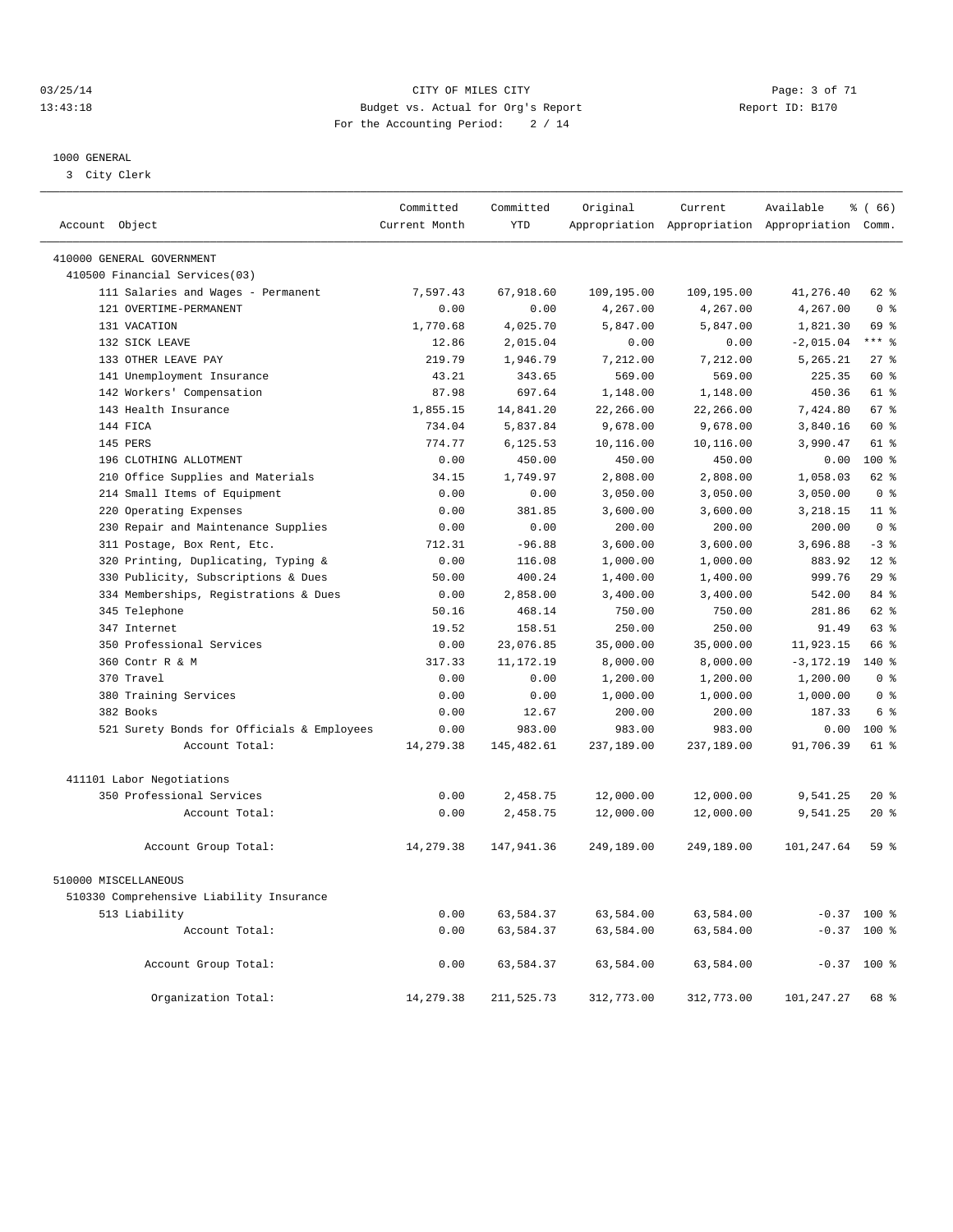#### 03/25/14 Page: 4 of 71 13:43:18 Budget vs. Actual for Org's Report Report ID: B170 For the Accounting Period: 2 / 14

# 1000 GENERAL

4 Attorney

| Account Object                     | Committed<br>Current Month | Committed<br><b>YTD</b> | Original  | Current<br>Appropriation Appropriation Appropriation Comm. | Available    | % (66)              |  |
|------------------------------------|----------------------------|-------------------------|-----------|------------------------------------------------------------|--------------|---------------------|--|
| 410000 GENERAL GOVERNMENT          |                            |                         |           |                                                            |              |                     |  |
| 411100 Legal Services(04)          |                            |                         |           |                                                            |              |                     |  |
| 111 Salaries and Wages - Permanent | 7,443.16                   | 55,200.12               | 78,098.00 | 78,098.00                                                  | 22,897.88    | 71 %                |  |
| 131 VACATION                       | 2,815.50                   | 2,815.50                | 0.00      | 0.00                                                       | $-2,815.50$  | $***$ $-$           |  |
| 141 Unemployment Insurance         | 46.17                      | 261.23                  | 352.00    | 352.00                                                     | 90.77        | 74 %                |  |
| 142 Workers' Compensation          | 47.53                      | 1,544.78                | 395.00    | 395.00                                                     | $-1, 149.78$ | 391 %               |  |
| 144 FICA                           | 784.78                     | 4,441.03                | 5,975.00  | 5,975.00                                                   | 1,533.97     | 74 %                |  |
| 145 PERS                           | 827.87                     | 4,681.90                | 6,303.00  | 6,303.00                                                   | 1,621.10     | 74 %                |  |
| 196 CLOTHING ALLOTMENT             | 0.00                       | 37.50                   | 56.00     | 56.00                                                      | 18.50        | 67 <sup>8</sup>     |  |
| 210 Office Supplies and Materials  | 430.85                     | 1,056.28                | 250.00    | 250.00                                                     | $-806.28$    | $423$ $%$           |  |
| 214 Small Items of Equipment       | 0.00                       | 0.00                    | 200.00    | 200.00                                                     | 200.00       | 0 <sup>8</sup>      |  |
| 220 Operating Expenses             | 50.05                      | 388.35                  | 300.00    | 300.00                                                     | $-88.35$     | $129$ %             |  |
| 311 Postage, Box Rent, Etc.        | 58.97                      | 526.90                  | 300.00    | 300.00                                                     | $-226.90$    | $176$ $\frac{6}{3}$ |  |
| 345 Telephone                      | 2.27                       | 70.65                   | 120.00    | 120.00                                                     | 49.35        | 59 %                |  |
| 347 Internet                       | 0.00                       | 0.00                    | 120.00    | 120.00                                                     | 120.00       | 0 <sup>8</sup>      |  |
| 350 Professional Services          | 247.45                     | 1,047.45                | 1,200.00  | 1,200.00                                                   | 152.55       | 87%                 |  |
| 360 Contr R & M                    | 0.00                       | 0.00                    | 200.00    | 200.00                                                     | 200.00       | 0 <sup>8</sup>      |  |
| 370 Travel                         | 0.00                       | 0.00                    | 550.00    | 550.00                                                     | 550.00       | 0 <sup>8</sup>      |  |
| Account Total:                     | 12,754.60                  | 72,071.69               | 94,419.00 | 94,419.00                                                  | 22,347.31    | 76 %                |  |
| Account Group Total:               | 12,754.60                  | 72,071.69               | 94,419.00 | 94,419.00                                                  | 22,347.31    | 76 %                |  |
| Organization Total:                | 12,754.60                  | 72,071.69               | 94,419.00 | 94,419.00                                                  | 22,347.31    | 76 %                |  |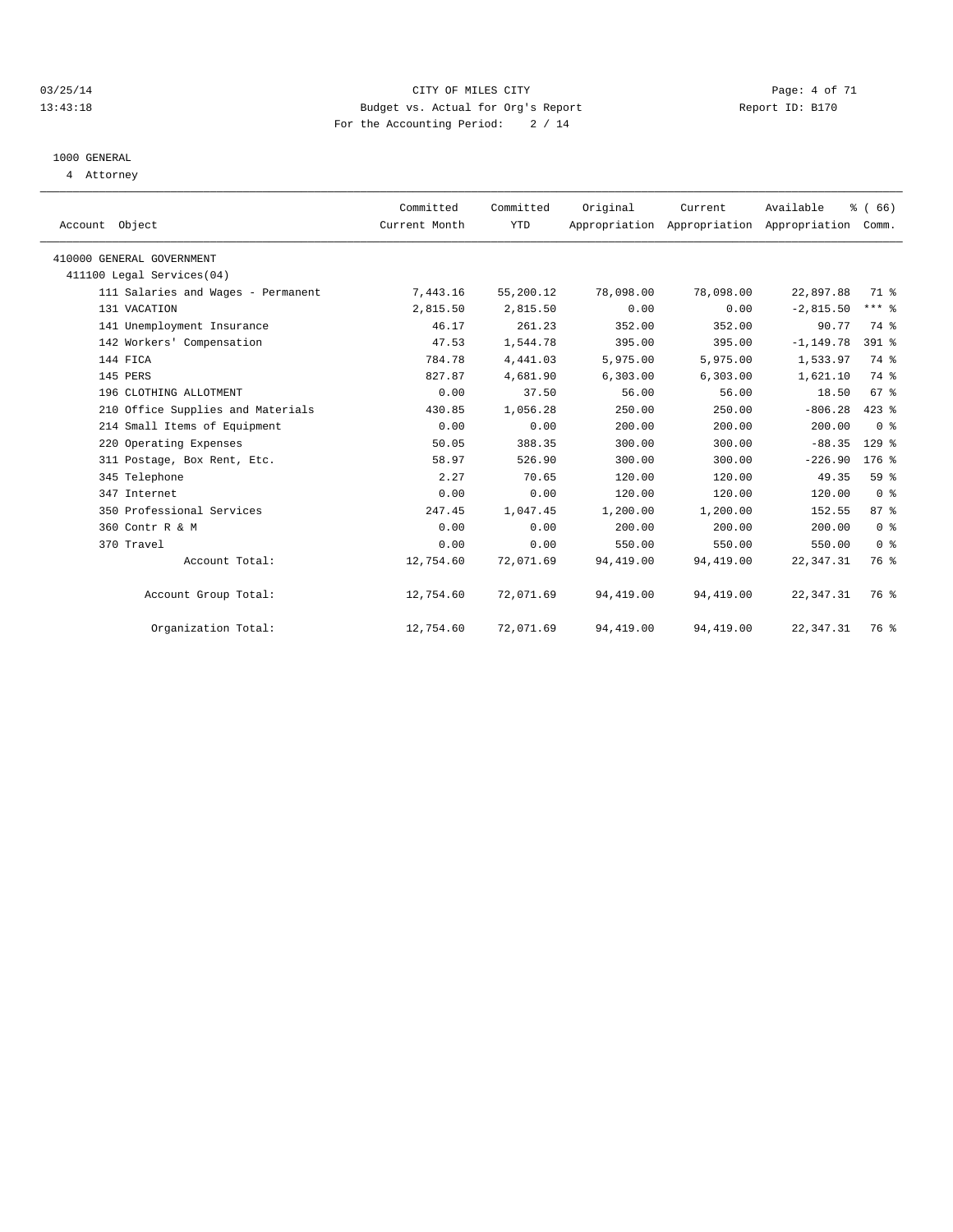#### 03/25/14 Page: 5 of 71 13:43:18 Budget vs. Actual for Org's Report Report ID: B170 For the Accounting Period: 2 / 14

#### 1000 GENERAL

5 Police

|                                             | Committed      | Committed            | Original           | Current            | Available                                       | % (66)           |  |
|---------------------------------------------|----------------|----------------------|--------------------|--------------------|-------------------------------------------------|------------------|--|
| Account Object                              | Current Month  | <b>YTD</b>           |                    |                    | Appropriation Appropriation Appropriation Comm. |                  |  |
|                                             |                |                      |                    |                    |                                                 |                  |  |
| 420000 PUBLIC SAFETY                        |                |                      |                    |                    |                                                 |                  |  |
| 420140 Crime Control and Investigation (05) |                |                      |                    |                    |                                                 |                  |  |
| 111 Salaries and Wages - Permanent          | 46,496.20      | 357, 183.32          | 619,418.00         | 619,418.00         | 262, 234.68                                     | 58 %             |  |
| 121 OVERTIME-PERMANENT                      | 3,482.32       | 14,761.27            | 21,504.00          | 21,504.00          | 6,742.73                                        | 69 %             |  |
| 131 VACATION                                | 448.11         | 21,141.05            | 30,000.00          | 30,000.00          | 8,858.95                                        | 70 %             |  |
| 132 SICK LEAVE                              | 493.12         | 10,118.67            | 7,500.00           | 7,500.00           | $-2,618.67$                                     | 135 <sub>8</sub> |  |
| 133 OTHER LEAVE PAY                         | 0.00           | 1,475.49             | 8,004.00           | 8,004.00           | 6,528.51                                        | 18 <sup>8</sup>  |  |
| 134 HOLIDAY PAY                             | 2,108.85       | 18,210.24            | 21,504.00          | 21,504.00          | 3,293.76                                        | 85%              |  |
| 141 Unemployment Insurance                  | 266.20         | 1,971.82             | 3,186.00           | 3,186.00           | 1,214.18                                        | $62$ $%$         |  |
| 142 Workers' Compensation                   | 2,566.15       | 18,979.42            | 32,326.00          | 32,326.00          | 13,346.58                                       | 59 %             |  |
| 143 Health Insurance                        | 6,278.20       | 53,956.49            | 111,306.00         | 111,306.00         | 57, 349.51                                      | 48 %             |  |
| 144 FICA                                    | 868.97         | 6,569.33             | 13,631.00          | 13,631.00          | 7,061.67                                        | 48 %             |  |
| 146 Police Pension                          | 6,589.25       | 53, 312.73           | 94,431.00          | 94,431.00          | 41, 118.27                                      | 56%              |  |
| 196 CLOTHING ALLOTMENT                      | 6,120.00       | 12,330.00            | 12,960.00          | 12,960.00          | 630.00                                          | 95%              |  |
| Office Supplies and Materials<br>210        | 152.71         | 2,764.02             | 5,000.00           | 5,000.00           | 2,235.98                                        | 55%              |  |
| 214 Small Items of Equipment                | 173.72         | 7,674.22             | 19,600.00          | 19,600.00          | 11,925.78                                       | 39 <sup>8</sup>  |  |
| 220 Operating Expenses                      | 631.64         | 8,735.78             | 13,125.00          | 13,125.00          | 4,389.22                                        | 67 %             |  |
| 226 Clothing and Uniforms                   | 0.00           | 350.14               | 500.00             | 500.00             | 149.86                                          | 70 %             |  |
| 227 Firearm Supplies                        | 0.00           | 1,220.00             | 4,800.00           | 4,800.00           | 3,580.00                                        | 25%              |  |
| Repair and Maintenance Supplies<br>230      | 1,072.51       | 4,945.27             | 6,000.00           | 6,000.00           | 1,054.73                                        | $82$ $%$         |  |
| 231 Gas, Oil, Diesel Fuel, Grease, etc.     | 3,533.24       | 23, 376.62           | 32,000.00          | 32,000.00          | 8,623.38                                        | 73.8             |  |
| 311 Postage, Box Rent, Etc.                 | 33.67          | 532.00               | 600.00             | 600.00             | 68.00                                           | 89 %             |  |
| 330 Publicity, Subscriptions & Dues         | 0.00           | 110.00               | 300.00             | 300.00             | 190.00                                          | 37%              |  |
| 334 Memberships, Registrations & Dues       | 494.00         | 1,211.00             | 1,800.00           | 1,800.00           | 589.00                                          | 67 %             |  |
| 345 Telephone                               | 310.74         | 2,538.25             | 4,500.00           | 4,500.00           | 1,961.75                                        | 56 %             |  |
| 346 Garbage Service                         | 43.00          | 344.00               | 500.00             | 500.00             | 156.00                                          | 69 %             |  |
| 347 Internet                                | 65.60          | 524.80               | 800.00             | 800.00             | 275.20                                          | 66 %             |  |
| 350 Professional Services                   | 550.00         | 5,545.75             | 9,000.00           | 9,000.00           | 3,454.25                                        | 62 %             |  |
| 360 Contr R & M                             | 16.06          | 112.62               | 1,500.00           | 1,500.00           | 1,387.38                                        | 8 %              |  |
| 366 R&M Vehicles - Police/Animal Control    | 569.34         | 8,615.81             | 18,000.00          | 18,000.00          | 9,384.19                                        | 48 %             |  |
| 370 Travel                                  |                |                      | 5,500.00           |                    |                                                 | $50*$            |  |
| 380 Training Services                       | 0.00<br>100.00 | 2,724.57<br>3,390.00 |                    | 5,500.00           | 2,775.43                                        | 38 <sup>8</sup>  |  |
| 381 BOOKS(POP&MILES) (correct)              | 0.00           | 0.00                 | 9,000.00<br>500.00 | 9,000.00<br>500.00 | 5,610.00<br>500.00                              | 0 <sup>8</sup>   |  |
|                                             |                |                      |                    |                    |                                                 |                  |  |
| 512 Insurance on Vehicles & Equipment       | 0.00           | 1,474.59             | 1,475.00           | 1,475.00           | 0.41                                            | $100*$           |  |
| 700 Grants, Contributions & Indemnities     | 0.00           | 15,970.00            | 15,970.00          | 15,970.00          | 0.00                                            | 100 %            |  |
| Account Total:                              | 83,463.60      | 662,169.27           | 1,126,240.00       | 1,126,240.00       | 464,070.73                                      | 59 %             |  |
| 420142 Drug Enforcement                     |                |                      |                    |                    |                                                 |                  |  |
|                                             |                |                      |                    |                    |                                                 |                  |  |
| 111 Salaries and Wages - Permanent          | 14,748.78      | 77,341.41            | 45,263.00          | 45,263.00          | $-32,078.41$ 171 %                              |                  |  |
| 121 OVERTIME-PERMANENT                      | 660.20         | 5,258.94             | 1,274.00           | 1,274.00           | $-3,984.94$ 413 %                               |                  |  |
| 131 VACATION                                | 397.12         | 1,579.09             | 1,070.00           | 1,070.00           | $-509.09$ 148 %                                 |                  |  |
| 132 SICK LEAVE                              | 0.00           | 1,123.64             | 700.00             | 700.00             | $-423.64$ 161 %                                 |                  |  |
| 133 OTHER LEAVE PAY                         | 0.00           | 0.00                 | 531.00             | 531.00             | 531.00                                          | 0 <sup>8</sup>   |  |
| 134 HOLIDAY PAY                             | 536.16         | 5,729.40             | 212.00             | 212.00             | $-5, 517.40$                                    | *** 응            |  |
| 141 Unemployment Insurance                  | 73.53          | 409.63               | 219.00             | 219.00             | $-190.63$ 187 %                                 |                  |  |
| 142 Workers' Compensation                   | 711.11         | 3,891.07             | 2,219.00           | 2,219.00           | $-1,672.07$ 175 %                               |                  |  |
| 143 Health Insurance                        | 2,434.90       | 15,128.40            | 7,422.00           | 7,422.00           | $-7,706.40$ 204 %                               |                  |  |
| 144 FICA                                    | 236.15         | 1,316.48             | 705.00             | 705.00             | $-611.48$ 187 %                                 |                  |  |
| 146 Police Pension                          | 2,120.47       | 11,215.70            | 6,762.00           | 6,762.00           | $-4,453.70$ 166 %                               |                  |  |
| 196 CLOTHING ALLOTMENT                      | 0.00           | 0.00                 | 720.00             | 720.00             | 720.00                                          | $0$ %            |  |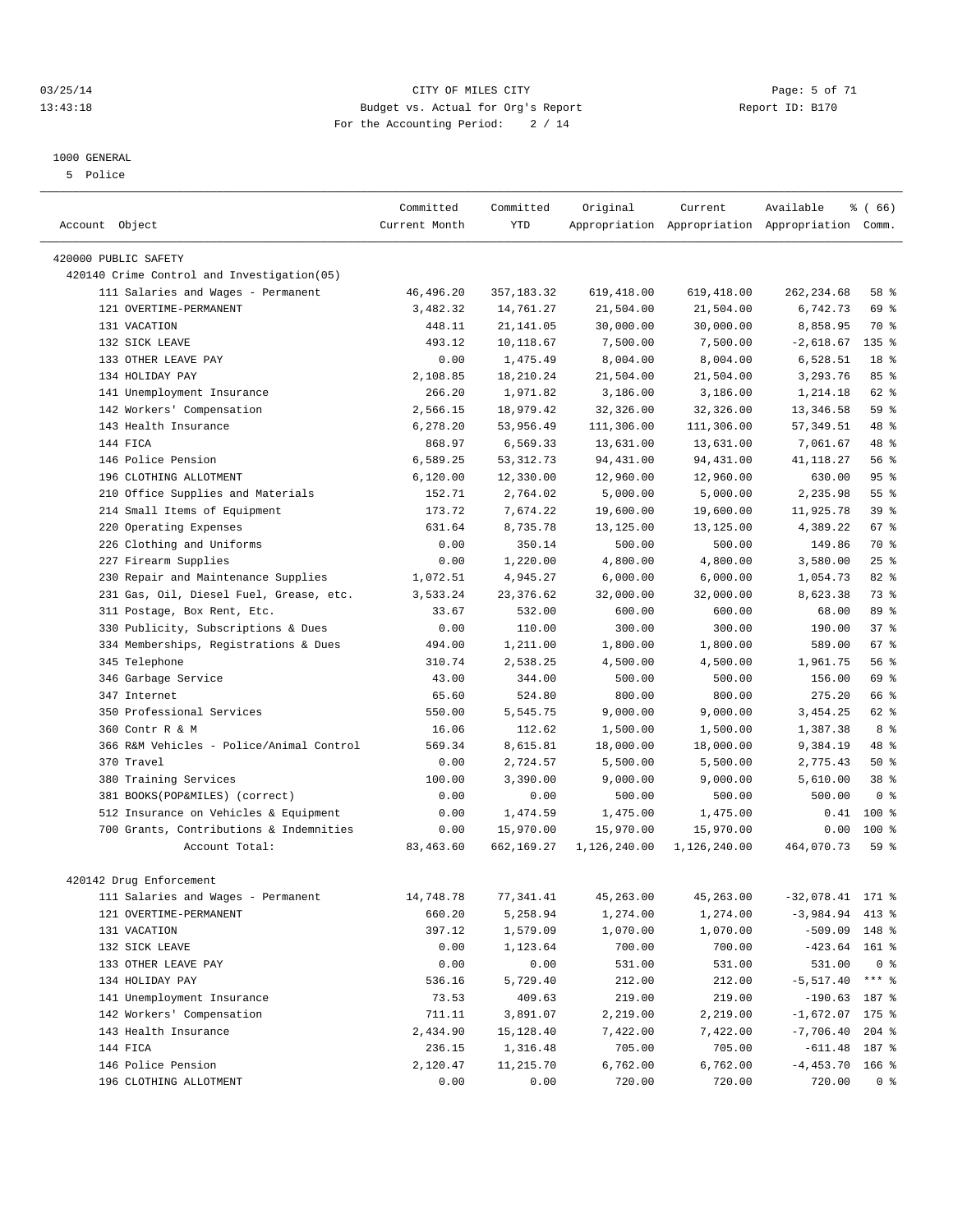#### 03/25/14 Page: 6 of 71 13:43:18 Budget vs. Actual for Org's Report Report ID: B170 For the Accounting Period: 2 / 14

#### 1000 GENERAL

5 Police

| Account Object                           | Committed<br>Current Month | Committed<br>YTD           | Original     | Current      | Available<br>Appropriation Appropriation Appropriation Comm. | % (66)          |
|------------------------------------------|----------------------------|----------------------------|--------------|--------------|--------------------------------------------------------------|-----------------|
| Account Total:                           | 21,918.42                  | 122,993.76                 | 67,097.00    | 67,097.00    | $-55,896.76$ 183 %                                           |                 |
| 420144 School Resource Officer           |                            |                            |              |              |                                                              |                 |
| 111 Salaries and Wages - Permanent       | 4,364.64                   | 22,390.90                  | 29,463.00    | 29,463.00    | 7,072.10                                                     | 76 %            |
| 121 OVERTIME-PERMANENT                   | 0.00                       | 0.00                       | 1,500.00     | 1,500.00     | 1,500.00                                                     | 0 <sup>8</sup>  |
| 131 VACATION                             | 0.00                       | 0.00                       | 3,976.00     | 3,976.00     | 3,976.00                                                     | 0 <sup>8</sup>  |
| 132 SICK LEAVE                           | 0.00                       | 0.00                       | 1,300.00     | 1,300.00     | 1,300.00                                                     | 0 <sup>8</sup>  |
| 133 OTHER LEAVE PAY                      | 0.00                       | 0.00                       | 2,500.00     | 2,500.00     | 2,500.00                                                     | 0 <sup>8</sup>  |
| 134 HOLIDAY PAY                          | 0.00                       | 0.00                       | 500.00       | 500.00       | 500.00                                                       | 0 <sup>8</sup>  |
| 141 Unemployment Insurance               | 19.64                      | 114.34                     | 177.00       | 177.00       | 62.66                                                        | 65 %            |
| 142 Workers' Compensation                | 186.72                     | 1,119.27                   | 1,792.00     | 1,792.00     | 672.73                                                       | 62 %            |
| 143 Health Insurance                     | 618.50                     | 3,711.00                   | 5,202.00     | 5,202.00     | 1,491.00                                                     | 71 %            |
| 144 FICA                                 | 61.83                      | 359.68                     | 569.00       | 569.00       | 209.32                                                       | 63 %            |
| 146 Police Pension                       | 555.59                     | 3,388.63                   | 5,236.00     | 5,236.00     | 1,847.37                                                     | 65 %            |
| Account Total:                           | 5,806.92                   | 31,083.82                  | 52,215.00    | 52, 215.00   | 21, 131. 18                                                  | 60 %            |
| 420160 Communications-Dispatch           |                            |                            |              |              |                                                              |                 |
| 111 Salaries and Wages - Permanent       | 20,744.38                  | 156, 133. 72               | 243,149.00   | 243,149.00   | 87,015.28                                                    | 64 %            |
| 121 OVERTIME-PERMANENT                   | 674.03                     | 3,925.78                   | 6,000.00     | 6,000.00     | 2,074.22                                                     | 65 %            |
| 131 VACATION                             | 1,270.54                   | 8,830.09                   | 12,000.00    | 12,000.00    | 3,169.91                                                     | 74 %            |
| 132 SICK LEAVE                           | 1,678.07                   | 5,986.74                   | 4,500.00     | 4,500.00     | $-1,486.74$                                                  | $133$ %         |
| 133 OTHER LEAVE PAY                      | 205.68                     | 1,398.93                   | 3,500.00     | 3,500.00     | 2,101.07                                                     | 40 %            |
| 134 HOLIDAY PAY                          | 1,519.26                   | 10,651.54                  | 12,620.00    | 12,620.00    | 1,968.46                                                     | 84 %            |
| 141 Unemployment Insurance               | 121.35                     | 849.51                     | 1,265.00     | 1,265.00     | 415.49                                                       | 67 %            |
| 142 Workers' Compensation                | 1,158.33                   | 8,173.04                   | 12,929.00    | 12,929.00    | 4,755.96                                                     | 63 %            |
| 143 Health Insurance                     | 3,096.30                   | 24,770.40                  | 44,532.00    | 44,532.00    | 19,761.60                                                    | 56 %            |
| 144 FICA                                 | 2,051.43                   | 14,350.27                  | 21,509.00    | 21,509.00    | 7,158.73                                                     | 67 %            |
| 145 PERS                                 | 2,105.62                   | 15,085.06                  | 20,676.00    | 20,676.00    | 5,590.94                                                     | 73 %            |
| 196 CLOTHING ALLOTMENT                   | 875.00                     | 1,866.66                   | 2,400.00     | 2,400.00     | 533.34                                                       | 78 %            |
| Office Supplies and Materials<br>210     | 0.00                       | 879.29                     | 3,000.00     | 3,000.00     | 2,120.71                                                     | 29%             |
| 214 Small Items of Equipment             | 0.00                       | 0.00                       | 200.00       | 200.00       | 200.00                                                       | 0 <sup>8</sup>  |
| 220 Operating Expenses                   | 420.50                     | 1,287.64                   | 1,000.00     | 1,000.00     | $-287.64$                                                    | $129$ %         |
| 226 Clothing and Uniforms                | 0.00                       | 96.45                      | 100.00       | 100.00       | 3.55                                                         | 96%             |
| 231 Gas, Oil, Diesel Fuel, Grease, etc.  | 0.00                       | 565.87                     | 500.00       | 500.00       | $-65.87$                                                     | $113$ %         |
| 311 Postage, Box Rent, Etc.              | 0.00                       | 12.12                      | 75.00        | 75.00        | 62.88                                                        | 16 <sup>°</sup> |
| 320 Printing, Duplicating, Typing &      | 0.00                       | 0.00                       | 100.00       | 100.00       | 100.00                                                       | 0 <sup>8</sup>  |
| 330 Publicity, Subscriptions & Dues      | 0.00                       | 0.00                       | 150.00       | 150.00       | 150.00                                                       | 0 <sup>8</sup>  |
| 334 Memberships, Registrations & Dues    | 0.00                       | 331.00                     | 400.00       | 400.00       | 69.00                                                        | 83%             |
| 345 Telephone                            | 596.04                     | 4,470.64                   | 4,000.00     | 4,000.00     | $-470.64$ 112 %                                              |                 |
| 350 Professional Services                | 0.00                       | 400.00                     | 500.00       | 500.00       | 100.00                                                       | $80*$           |
| 366 R&M Vehicles - Police/Animal Control | 0.00                       | 536.99                     | 200.00       | 200.00       | $-336.99$                                                    | $268$ %         |
| 370 Travel                               | 442.56                     | 1,732.46                   | 1,000.00     | 1,000.00     | $-732.46$                                                    | 173 %           |
| 380 Training Services                    | 0.00                       | 180.00                     | 1,000.00     | 1,000.00     | 820.00                                                       | 18 %            |
| Account Total:                           | 36,959.09                  | 262,514.20                 | 397,305.00   | 397,305.00   | 134,790.80                                                   | 66 %            |
| Account Group Total:                     |                            | 148, 148.03 1, 078, 761.05 | 1,642,857.00 | 1,642,857.00 | 564,095.95                                                   | 66 %            |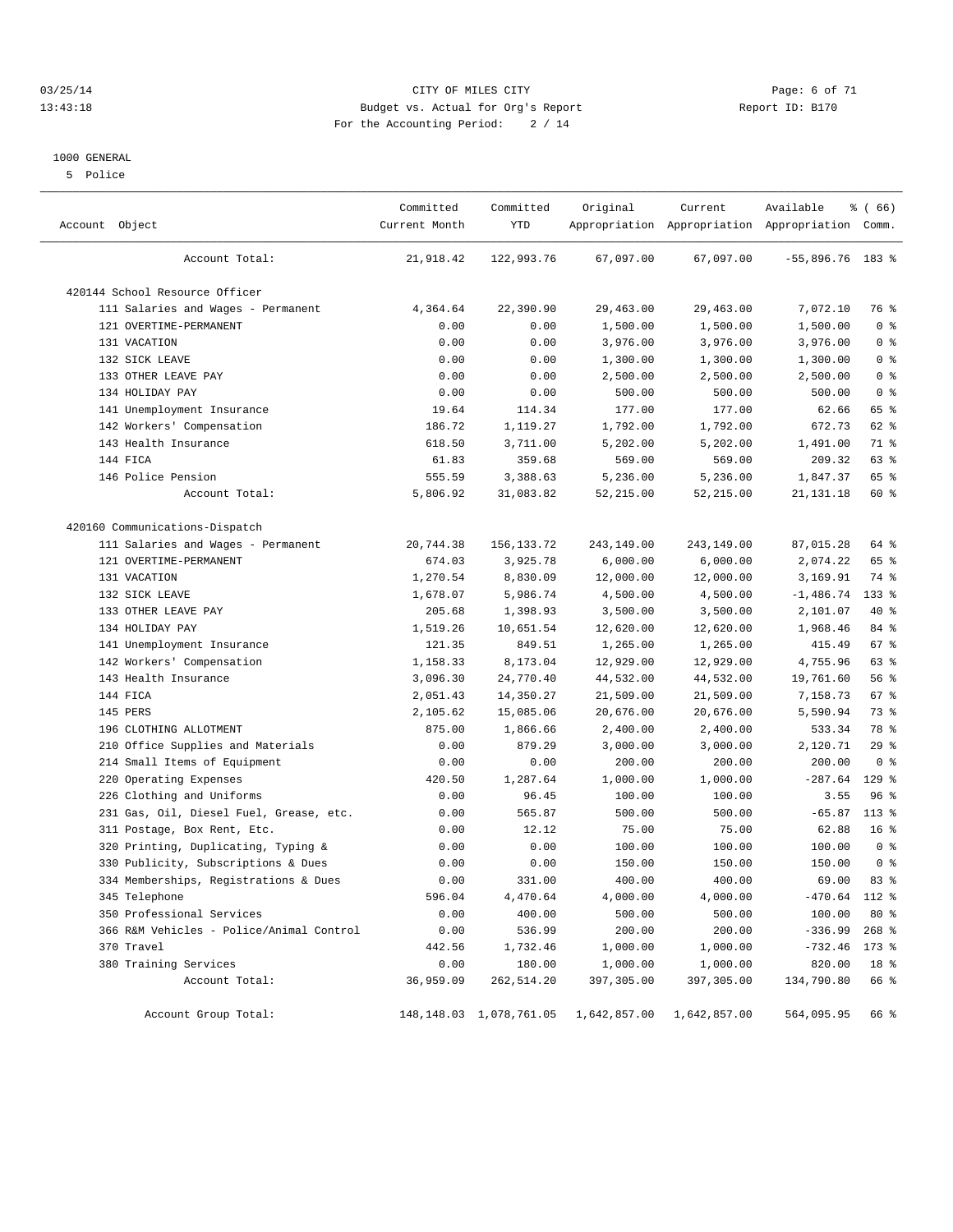#### 03/25/14 Page: 7 of 71 13:43:18 Budget vs. Actual for Org's Report Report ID: B170 For the Accounting Period: 2 / 14

### 1000 GENERAL

5 Police

| Object<br>Account                                         | Committed<br>Current Month | Committed<br><b>YTD</b> | Original<br>Appropriation | Current<br>Appropriation | Available<br>Appropriation | $\frac{3}{6}$ (66)<br>Comm. |
|-----------------------------------------------------------|----------------------------|-------------------------|---------------------------|--------------------------|----------------------------|-----------------------------|
| 490000 DEBT SERVICE<br>490500 Other Debt Service Payments |                            |                         |                           |                          |                            |                             |
| 610 Principal-Police Cars                                 | 9,044.67                   | 18,005.61               | 18,006.00                 | 18,006.00                | 0.39                       | $100*$                      |
| 620 Interest-Police Cars                                  | 91.66                      | 226.26                  | 227.00                    | 227.00                   | 0.74                       | $100*$                      |
| Account Total:                                            | 9,136.33                   | 18, 231.87              | 18,233.00                 | 18,233.00                | 1.13                       | $100*$                      |
| Account Group Total:                                      | 9,136.33                   | 18, 231.87              | 18,233.00                 | 18,233.00                | 1.13                       | $100*$                      |
| Organization Total:                                       | 157,284.36                 | 1,096,992.92            | 1,661,090.00              | 1,661,090.00             | 564,097.08                 | 66 %                        |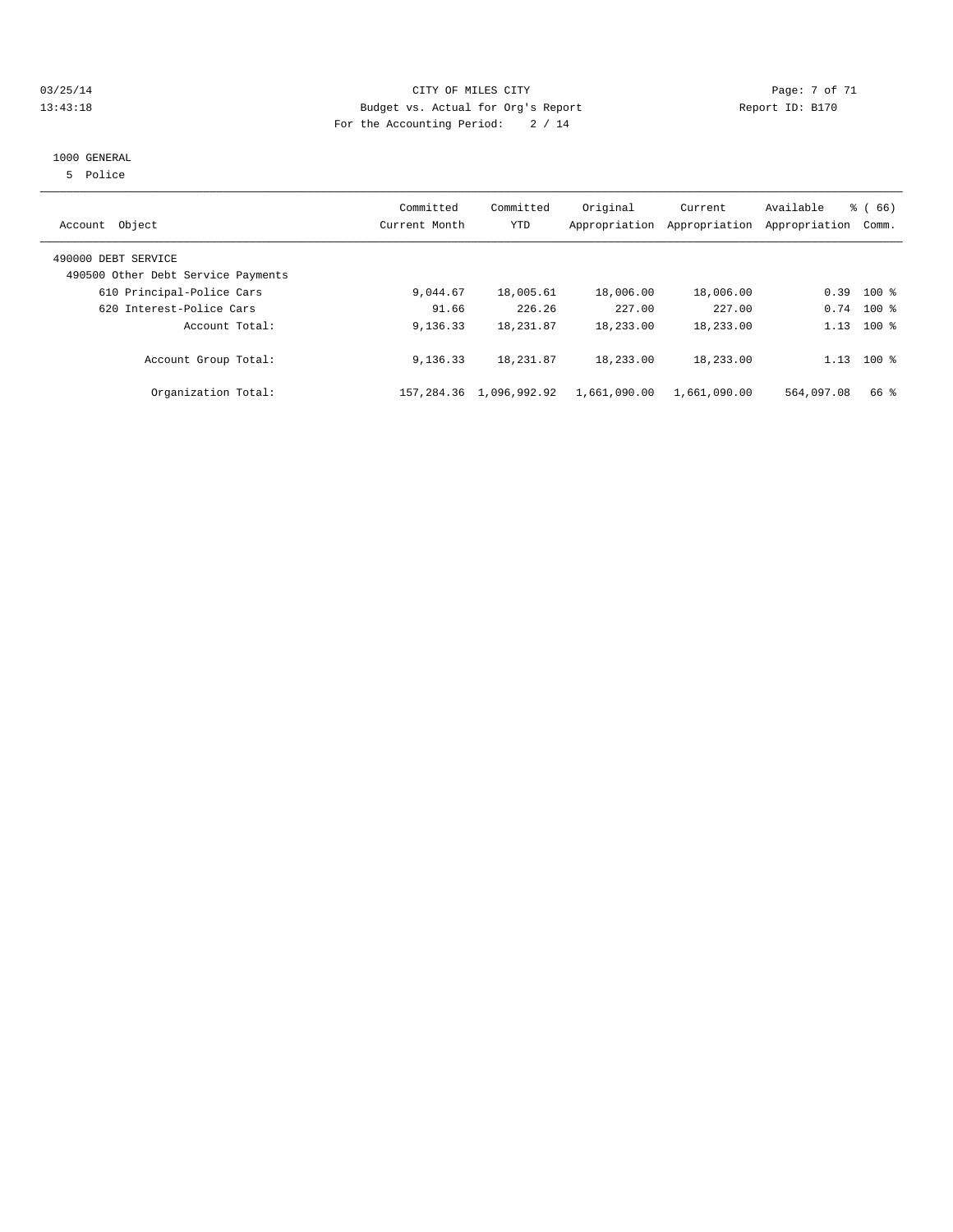#### 03/25/14 Page: 8 of 71 13:43:18 Budget vs. Actual for Org's Report Report ID: B170 For the Accounting Period: 2 / 14

#### 1000 GENERAL

6 Police Judge

| Account Object                        | Committed<br>Current Month | Committed<br><b>YTD</b> | Original   | Current<br>Appropriation Appropriation Appropriation Comm. | Available    | % (66)           |
|---------------------------------------|----------------------------|-------------------------|------------|------------------------------------------------------------|--------------|------------------|
| 410000 GENERAL GOVERNMENT             |                            |                         |            |                                                            |              |                  |
| 410300 Judicial Services(06)          |                            |                         |            |                                                            |              |                  |
| 111 Salaries and Wages - Permanent    | 6,959.16                   | 54,560.60               | 92,725.00  | 92,725.00                                                  | 38,164.40    | 59 %             |
| 121 OVERTIME-PERMANENT                | 0.00                       | 49.02                   | 600.00     | 600.00                                                     | 550.98       | 8 %              |
| 131 VACATION                          | 0.00                       | 2,132.02                | 0.00       | 0.00                                                       | $-2, 132.02$ | $***$ $-$        |
| 132 SICK LEAVE                        | 130.72                     | 1,251.92                | 0.00       | 0.00                                                       | $-1, 251.92$ | $***$ $=$        |
| 141 Unemployment Insurance            | 24.40                      | 202.32                  | 300.00     | 300.00                                                     | 97.68        | 67 <sup>8</sup>  |
| 142 Workers' Compensation             | 69.06                      | 577.91                  | 924.00     | 924.00                                                     | 346.09       | 63 %             |
| 143 Health Insurance                  | 1,236.30                   | 9,890.40                | 14,504.00  | 14,504.00                                                  | 4,613.60     | 68 %             |
| 144 FICA                              | 537.49                     | 4,420.40                | 7,139.00   | 7,139.00                                                   | 2,718.60     | 62 %             |
| 145 PERS                              | 437.66                     | 3,604.13                | 6,598.00   | 6,598.00                                                   | 2,993.87     | 55%              |
| 196 CLOTHING ALLOTMENT                | 0.00                       | 300.00                  | 300.00     | 300.00                                                     | 0.00         | $100*$           |
| 210 Office Supplies and Materials     | 13.47                      | 333.72                  | 1,800.00   | 1,800.00                                                   | 1,466.28     | 19 <sup>°</sup>  |
| 214 Small Items of Equipment          | 100.00                     | 6, 113.00               | 1,000.00   | 1,000.00                                                   | $-5, 113.00$ | 611 %            |
| 220 Operating Expenses                | 136.00                     | 273.40                  | 350.00     | 350.00                                                     | 76.60        | 78 %             |
| 230 Repair and Maintenance Supplies   | 0.00                       | 40.00                   | 100.00     | 100.00                                                     | 60.00        | $40*$            |
| 311 Postage, Box Rent, Etc.           | 102.96                     | 1,317.36                | 1,200.00   | 1,200.00                                                   | $-117.36$    | $110*$           |
| 330 Publicity, Subscriptions & Dues   | 0.00                       | 0.00                    | 800.00     | 800.00                                                     | 800.00       | 0 <sup>8</sup>   |
| 334 Memberships, Registrations & Dues | 50.00                      | 825.00                  | 1,500.00   | 1,500.00                                                   | 675.00       | 55 <sup>8</sup>  |
| 345 Telephone                         | 221.11                     | 1,452.46                | 0.00       | 0.00                                                       | $-1,452.46$  | $***$ $=$        |
| 347 Internet                          | 0.00                       | 109.15                  | 2,000.00   | 2,000.00                                                   | 1,890.85     | 5 <sup>8</sup>   |
| 350 Professional Services             | 0.00                       | 579.99                  | 500.00     | 500.00                                                     | $-79.99$     | $116$ %          |
| 360 Contr R & M                       | 0.00                       | 2,164.46                | 2,000.00   | 2,000.00                                                   | $-164.46$    | 108 <sup>8</sup> |
| 370 Travel                            | 0.00                       | 1,063.97                | 3,000.00   | 3,000.00                                                   | 1,936.03     | 35 <sup>8</sup>  |
| 380 Training Services                 | 0.00                       | 0.00                    | 400.00     | 400.00                                                     | 400.00       | 0 <sup>8</sup>   |
| 382 Books                             | 0.00                       | 340.00                  | 800.00     | 800.00                                                     | 460.00       | $43$ $%$         |
| 394 Jury and Witness Fees             | 0.00                       | 258.00                  | 0.00       | 0.00                                                       | $-258.00$    | *** %            |
| 533 Machinery and Equipment Rental    | 77.91                      | 186.91                  | 1,000.00   | 1,000.00                                                   | 813.09       | 19 <sup>°</sup>  |
| Account Total:                        | 10,096.24                  | 92,046.14               | 139,540.00 | 139,540.00                                                 | 47, 493.86   | 66 %             |
| Account Group Total:                  | 10,096.24                  | 92,046.14               | 139,540.00 | 139,540.00                                                 | 47,493.86    | 66 %             |
| Organization Total:                   | 10,096.24                  | 92,046.14               | 139,540.00 | 139,540.00                                                 | 47, 493.86   | 66 %             |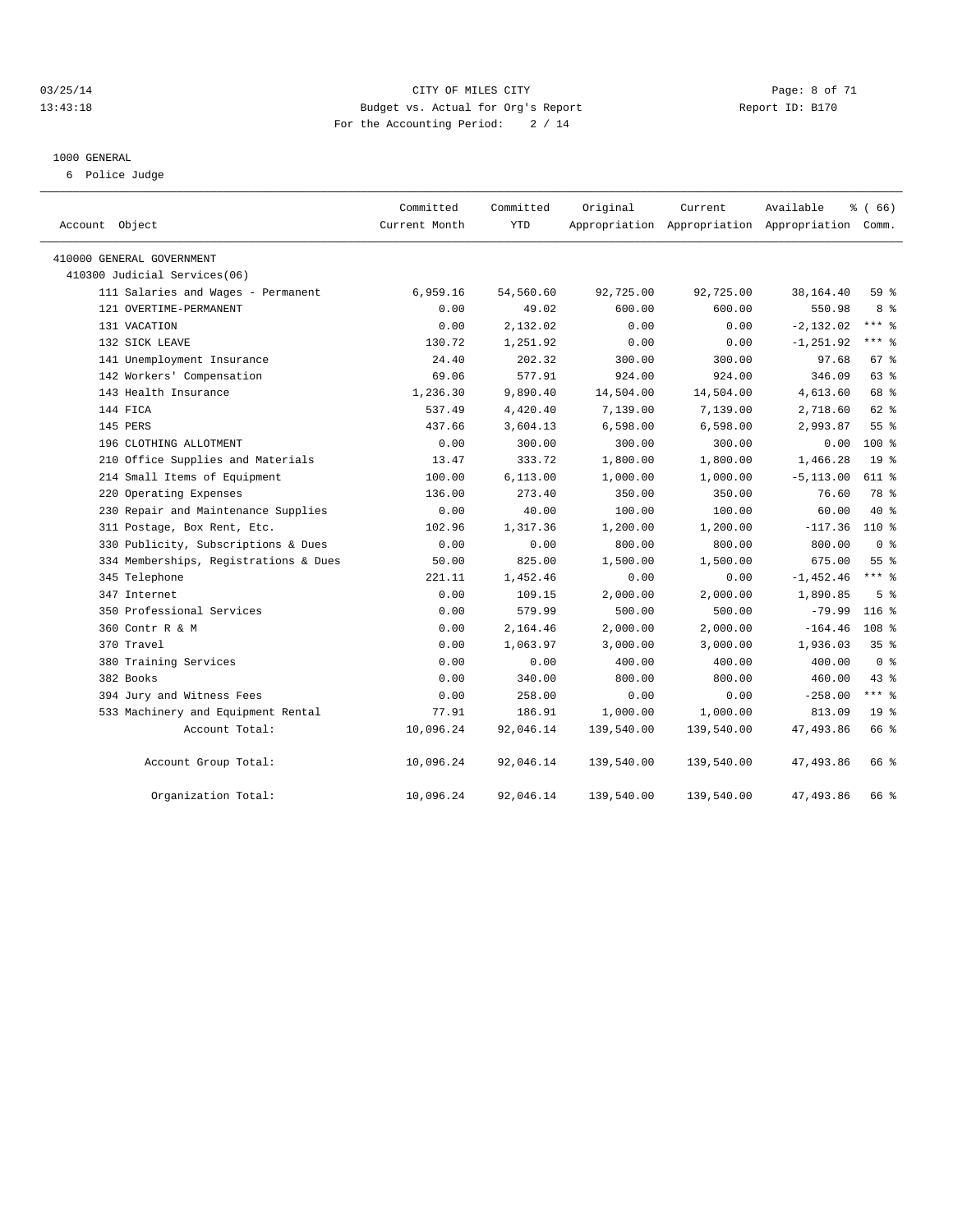#### 03/25/14 Page: 9 of 71 13:43:18 Budget vs. Actual for Org's Report Report ID: B170 For the Accounting Period: 2 / 14

————————————————————————————————————————————————————————————————————————————————————————————————————————————————————————————————————

#### 1000 GENERAL

7 Fire

|                                         | Committed     | Committed  | Original   | Current                                         | Available   | <sub>है</sub> (66) |
|-----------------------------------------|---------------|------------|------------|-------------------------------------------------|-------------|--------------------|
| Account Object                          | Current Month | YTD        |            | Appropriation Appropriation Appropriation Comm. |             |                    |
| 420000 PUBLIC SAFETY                    |               |            |            |                                                 |             |                    |
| 420460 Fire Suppression(07)             |               |            |            |                                                 |             |                    |
| 111 Salaries and Wages - Permanent      | 27,794.42     | 223,852.80 | 349,089.00 | 435,792.00                                      | 211,939.20  | $51$ %             |
| 112 SALARIES AND WAGES - PART PAID      | 0.00          | 1,089.00   | 6,000.00   | 6,000.00                                        | 4,911.00    | 18 %               |
| 121 OVERTIME-PERMANENT                  | 1,774.25      | 19,763.93  | 23,000.00  | 23,000.00                                       | 3,236.07    | 86 %               |
| 131 VACATION                            | 0.00          | 12,911.29  | 15,550.00  | 15,550.00                                       | 2,638.71    | 83%                |
| 132 SICK LEAVE                          | 1,124.28      | 12,717.11  | 15,000.00  | 15,000.00                                       | 2,282.89    | 85%                |
| 133 OTHER LEAVE PAY                     | 0.00          | 12.74      | 3,000.00   | 3,000.00                                        | 2,987.26    | 0 <sup>8</sup>     |
| 134 HOLIDAY PAY                         | 886.21        | 6,887.54   | 8,500.00   | 8,500.00                                        | 1,612.46    | 81 %               |
| 141 Unemployment Insurance              | 142.12        | 1,247.69   | 1,559.00   | 1,949.00                                        | 701.31      | 64 %               |
| 142 Workers' Compensation               | 1,104.87      | 10,770.16  | 12,271.00  | 15,319.00                                       | 4,548.84    | 70 %               |
| 143 Health Insurance                    | 4,931.68      | 40,074.36  | 59,228.00  | 73,775.00                                       | 33,700.64   | 54 %               |
| 144 FICA                                | 456.82        | 4,078.50   | 5,061.00   | 6,318.00                                        | 2,239.50    | 65 %               |
| 147 Firemen's Pension                   | 4,008.72      | 37, 217.75 | 50,129.00  | 62,580.00                                       | 25, 362. 25 | 59 %               |
| 210 Office Supplies and Materials       | 0.00          | 128.20     | 900.00     | 900.00                                          | 771.80      | $14$ %             |
| 211 Clothing Allotment                  | 1,890.00      | 5,925.88   | 7,900.00   | 7,900.00                                        | 1,974.12    | 75 %               |
| 214 Small Items of Equipment            | 0.00          | 865.80     | 4,500.00   | 4,500.00                                        | 3,634.20    | 19 <sup>°</sup>    |
| 220 Operating Expenses                  | 111.38        | 2,538.33   | 3,500.00   | 3,500.00                                        | 961.67      | 73 %               |
| 226 Clothing and Uniforms               | 1,227.19      | 2,165.10   | 5,000.00   | 5,000.00                                        | 2,834.90    | 43 %               |
| 230 Repair and Maintenance Supplies     | 95.71         | 2,300.60   | 5,000.00   | 5,000.00                                        | 2,699.40    | 46 %               |
| 231 Gas, Oil, Diesel Fuel, Grease, etc. | 436.14        | 4,713.46   | 6,000.00   | 6,000.00                                        | 1,286.54    | 79 %               |
| 241 Consumable Tools                    | 0.00          | 0.00       | 350.00     | 350.00                                          | 350.00      | 0 <sup>8</sup>     |
| 311 Postage, Box Rent, Etc.             | 0.00          | 0.00       | 150.00     | 150.00                                          | 150.00      | 0 <sup>8</sup>     |
| 320 Printing, Duplicating, Typing &     | 0.00          | 63.89      | 100.00     | 100.00                                          | 36.11       | 64 %               |
| 330 Publicity, Subscriptions & Dues     | 0.00          | 265.00     | 500.00     | 500.00                                          | 235.00      | 53%                |
| 334 Memberships, Registrations & Dues   | 1,200.00      | 1,200.00   | 1,200.00   | 1,200.00                                        | 0.00        | 100 %              |
| 341 Electric Utility Services           | 265.56        | 2,424.80   | 3,300.00   | 3,300.00                                        | 875.20      | 73 %               |
| 342 Water Utility Services              | 30.91         | 243.49     | 450.00     | 450.00                                          | 206.51      | 54 %               |
| 343 Sewer Utility Services              | 19.50         | 145.59     | 300.00     | 300.00                                          | 154.41      | 49 %               |
| 344 Gas Utility Service                 | 287.27        | 1,013.67   | 2,000.00   | 2,000.00                                        | 986.33      | $51$ %             |
| 345 Telephone                           | 259.47        | 2,148.39   | 3,000.00   | 3,000.00                                        | 851.61      | 72 %               |
| 346 Garbage Service                     | 0.00          | 493.42     | 900.00     | 900.00                                          | 406.58      | 55%                |
| 347 Internet                            | 135.60        | 991.56     | 1,000.00   | 1,000.00                                        | 8.44        | 99 %               |
| 350 Professional Services               | 102.00        | 4,468.72   | 5,500.00   | 5,500.00                                        | 1,031.28    | 81 %               |
| 360 Contr R & M                         | 0.00          | 450.00     | 2,000.00   | 2,000.00                                        | 1,550.00    | $23$ $%$           |
| 364 R&M Vehicles - Fire/Amb             | 0.00          | 6,360.22   | 6,500.00   | 6,500.00                                        | 139.78      | 98 %               |
| 370 Travel                              | 0.00          | 1,268.72   | 2,500.00   | 2,500.00                                        | 1,231.28    | $51$ %             |
| 380 Training Services                   | 0.00          | 450.32     | 2,000.00   | 2,000.00                                        | 1,549.68    | $23$ $%$           |
| 382 Books                               | 206.88        | 322.51     | 1,500.00   | 1,500.00                                        | 1,177.49    | $22$ $%$           |
| 400 BUILDING MATERIALS                  | 0.00          | 471.90     | 1,800.00   | 1,800.00                                        | 1,328.10    | $26$ %             |
| 511 Insurance on Buildings              | 0.00          | 1,723.07   | 1,723.00   | 1,723.00                                        |             | $-0.07$ 100 %      |
| 512 Insurance on Vehicles & Equipment   | 0.00          | 5,343.05   | 5,343.00   | 5,343.00                                        |             | $-0.05$ 100 %      |
| Account Total:                          | 48,490.98     | 419,108.56 | 623,303.00 | 741,699.00                                      | 322,590.44  | 57%                |
| Account Group Total:                    | 48,490.98     | 419,108.56 | 623,303.00 | 741,699.00                                      | 322,590.44  | 57%                |
| Organization Total:                     | 48,490.98     | 419,108.56 | 623,303.00 | 741,699.00                                      | 322,590.44  | 57 %               |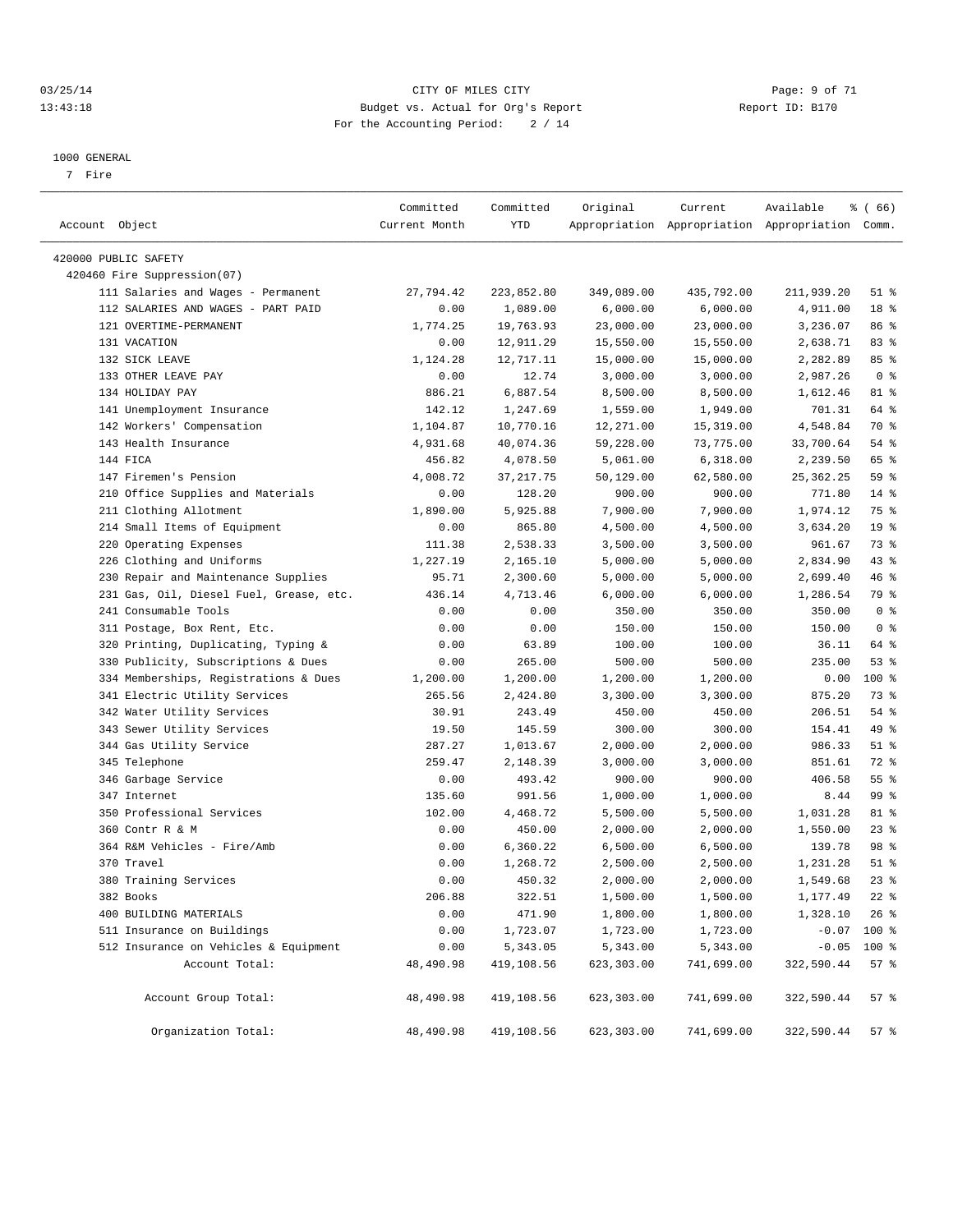#### 03/25/14 Page: 10 of 71 13:43:18 Budget vs. Actual for Org's Report Report ID: B170 For the Accounting Period: 2 / 14

#### 1000 GENERAL

8 City Hall Maintenance

| Account Object                      | Committed<br>Current Month | Committed<br><b>YTD</b> | Original  | Current<br>Appropriation Appropriation Appropriation Comm. | Available   | % (66)         |  |
|-------------------------------------|----------------------------|-------------------------|-----------|------------------------------------------------------------|-------------|----------------|--|
| 410000 GENERAL GOVERNMENT           |                            |                         |           |                                                            |             |                |  |
| 411230 City Hall                    |                            |                         |           |                                                            |             |                |  |
| 214 Small Items of Equipment        | 0.00                       | 0.00                    | 400.00    | 400.00                                                     | 400.00      | 0 <sup>8</sup> |  |
| 220 Operating Expenses              | 119.20                     | 1,745.00                | 2,500.00  | 2,500.00                                                   | 755.00      | 70 %           |  |
| 230 Repair and Maintenance Supplies | 0.00                       | 474.09                  | 1,000.00  | 1,000.00                                                   | 525.91      | 47 %           |  |
| 341 Electric Utility Services       | 331.16                     | 3,877.03                | 5,500.00  | 5,500.00                                                   | 1,622.97    | 70 %           |  |
| 342 Water Utility Services          | 51.52                      | 420.60                  | 750.00    | 750.00                                                     | 329.40      | $56*$          |  |
| 343 Sewer Utility Services          | 32.50                      | 260.00                  | 370.00    | 370.00                                                     | 110.00      | 70 %           |  |
| 344 Gas Utility Service             | 585.33                     | 2,238.14                | 5,000.00  | 5,000.00                                                   | 2,761.86    | 45 %           |  |
| 346 Garbage Service                 | 0.00                       | 47.41                   | 200.00    | 200.00                                                     | 152.59      | $24$ $%$       |  |
| 360 Contr R & M                     | 1,163.75                   | 8,855.03                | 29,000.00 | 29,000.00                                                  | 20,144.97   | 31.8           |  |
| 400 BUILDING MATERIALS              | 0.00                       | 0.00                    | 300.00    | 300.00                                                     | 300.00      | 0 <sup>8</sup> |  |
| 511 Insurance on Buildings          | 0.00                       | 2,482.57                | 2,483.00  | 2,483.00                                                   | 0.43        | $100$ %        |  |
| Account Total:                      | 2,283.46                   | 20,399.87               | 47,503.00 | 47,503.00                                                  | 27, 103. 13 | 43 %           |  |
| Account Group Total:                | 2,283.46                   | 20,399.87               | 47,503.00 | 47,503.00                                                  | 27, 103. 13 | $43*$          |  |
| Organization Total:                 | 2,283.46                   | 20,399.87               | 47,503.00 | 47,503.00                                                  | 27, 103. 13 | 43 %           |  |
|                                     |                            |                         |           |                                                            |             |                |  |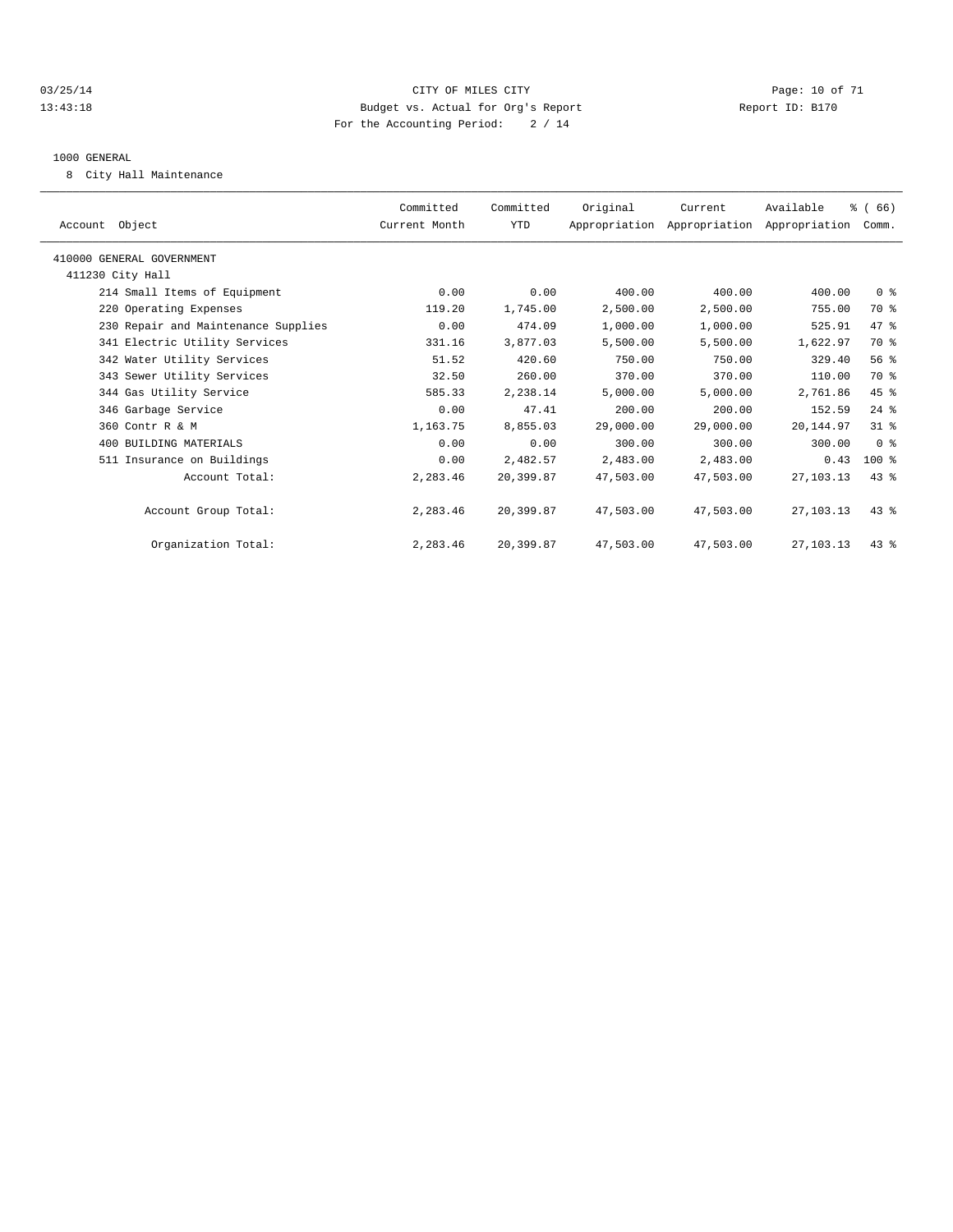#### 03/25/14 Page: 11 of 71 13:43:18 Budget vs. Actual for Org's Report Report ID: B170 For the Accounting Period: 2 / 14

#### 1000 GENERAL

9 Treasurer

|                                    | Committed     | Committed   | Original  | Current                     | Available     | % (66)          |  |
|------------------------------------|---------------|-------------|-----------|-----------------------------|---------------|-----------------|--|
| Account Object                     | Current Month | YTD         |           | Appropriation Appropriation | Appropriation | Comm.           |  |
| 410000 GENERAL GOVERNMENT          |               |             |           |                             |               |                 |  |
| 410540 City Treasurer(09)          |               |             |           |                             |               |                 |  |
| 111 Salaries and Wages - Permanent | 1,666.66      | 13, 333. 28 | 20,000.00 | 20,000.00                   | 6,666.72      | 67 %            |  |
| 142 Workers' Compensation          | 6.52          | 52.16       | 78.00     | 78.00                       | 25.84         | 67 %            |  |
| 144 FICA                           | 127.50        | 1,020.00    | 1,530.00  | 1,530.00                    | 510.00        | 67 <sup>8</sup> |  |
| 145 PERS                           | 134.50        | 1,076.00    | 1,614.00  | 1,614.00                    | 538.00        | $67$ $%$        |  |
| 345 Telephone                      | 2.27          | 70.49       | 100.00    | 100.00                      | 29.51         | 70 %            |  |
| 350 Professional Services          | 0.00          | 50.00       | 83.00     | 83.00                       | 33.00         | 60 %            |  |
| 360 Contr R & M                    | 102.00        | 729.81      | 840.00    | 840.00                      | 110.19        | $87 - 8$        |  |
| 369 Other Repair and Maintenance   | 0.00          | 0.00        | 450.00    | 450.00                      | 450.00        | 0 <sup>8</sup>  |  |
| Account Total:                     | 2,039.45      | 16,331.74   | 24,695.00 | 24,695.00                   | 8,363.26      | 66 %            |  |
| Account Group Total:               | 2,039.45      | 16,331.74   | 24,695.00 | 24,695.00                   | 8,363.26      | 66 %            |  |
| Organization Total:                | 2,039.45      | 16,331.74   | 24,695.00 | 24,695.00                   | 8,363.26      | 66 %            |  |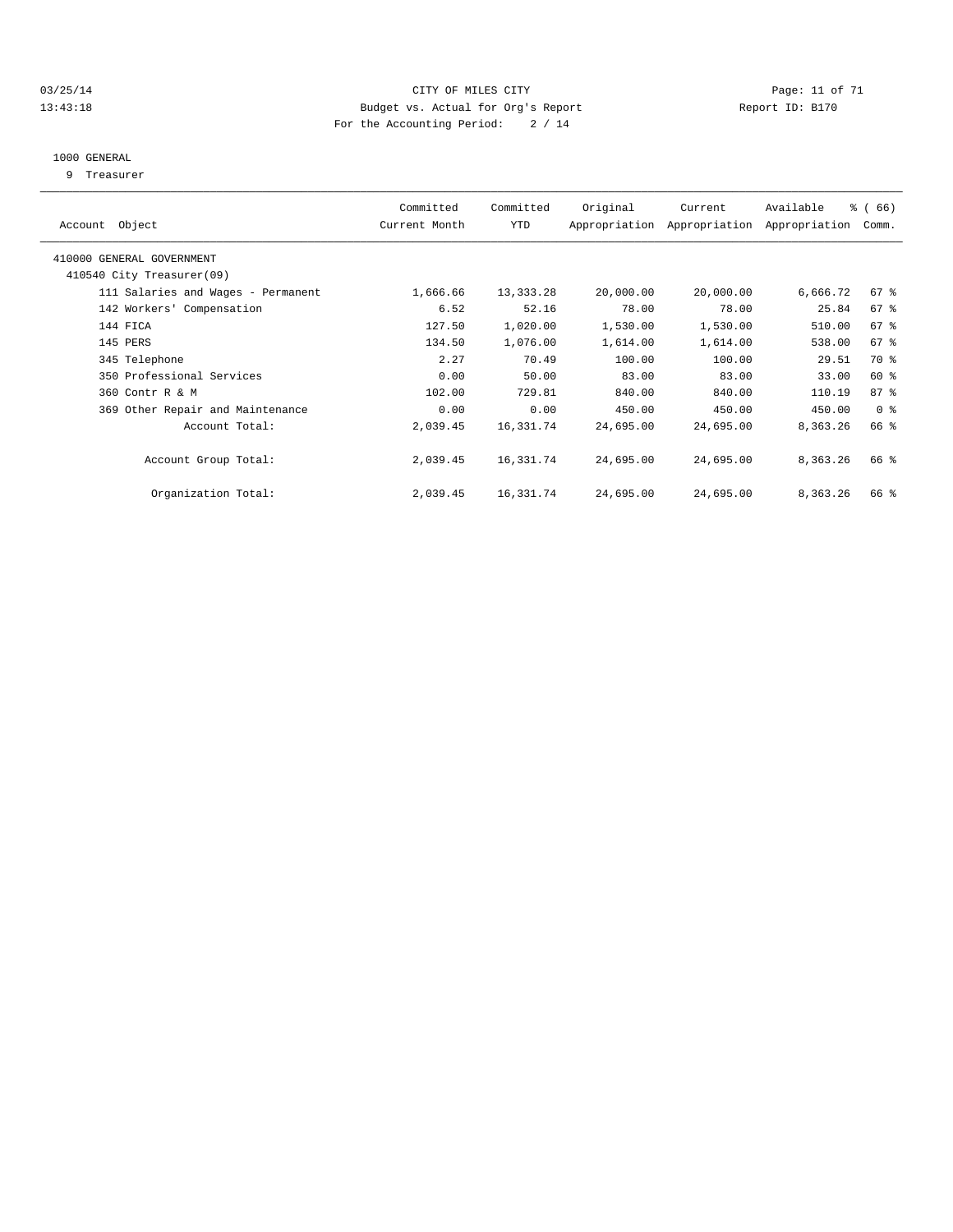#### 03/25/14 Page: 12 of 71 13:43:18 Budget vs. Actual for Org's Report Report ID: B170 For the Accounting Period: 2 / 14

#### 1000 GENERAL

11 Historic Preservation

| Object<br>Account                                                                                       | Committed<br>Current Month | Committed<br>YTD | Original<br>Appropriation | Current<br>Appropriation | Available<br>Appropriation | $\frac{6}{6}$ (66)<br>Comm. |
|---------------------------------------------------------------------------------------------------------|----------------------------|------------------|---------------------------|--------------------------|----------------------------|-----------------------------|
| 520000 OTHER FINANCING USES<br>521000 Interfund Operating Transfers Out<br>820 Transfers to Other Funds | 0.00                       | 8.000.00         | 8.000.00                  | 8,000.00                 | 0.00                       | $100*$                      |
| Account Total:                                                                                          | 0.00                       | 8,000.00         | 8,000.00                  | 8,000.00                 | 0.00                       | $100*$                      |
| Account Group Total:                                                                                    | 0.00                       | 8.000.00         | 8.000.00                  | 8,000.00                 |                            | $0.00$ 100 %                |
| Organization Total:                                                                                     | 0.00                       | 8,000.00         | 8.000.00                  | 8.000.00                 | 0.00                       | $100*$                      |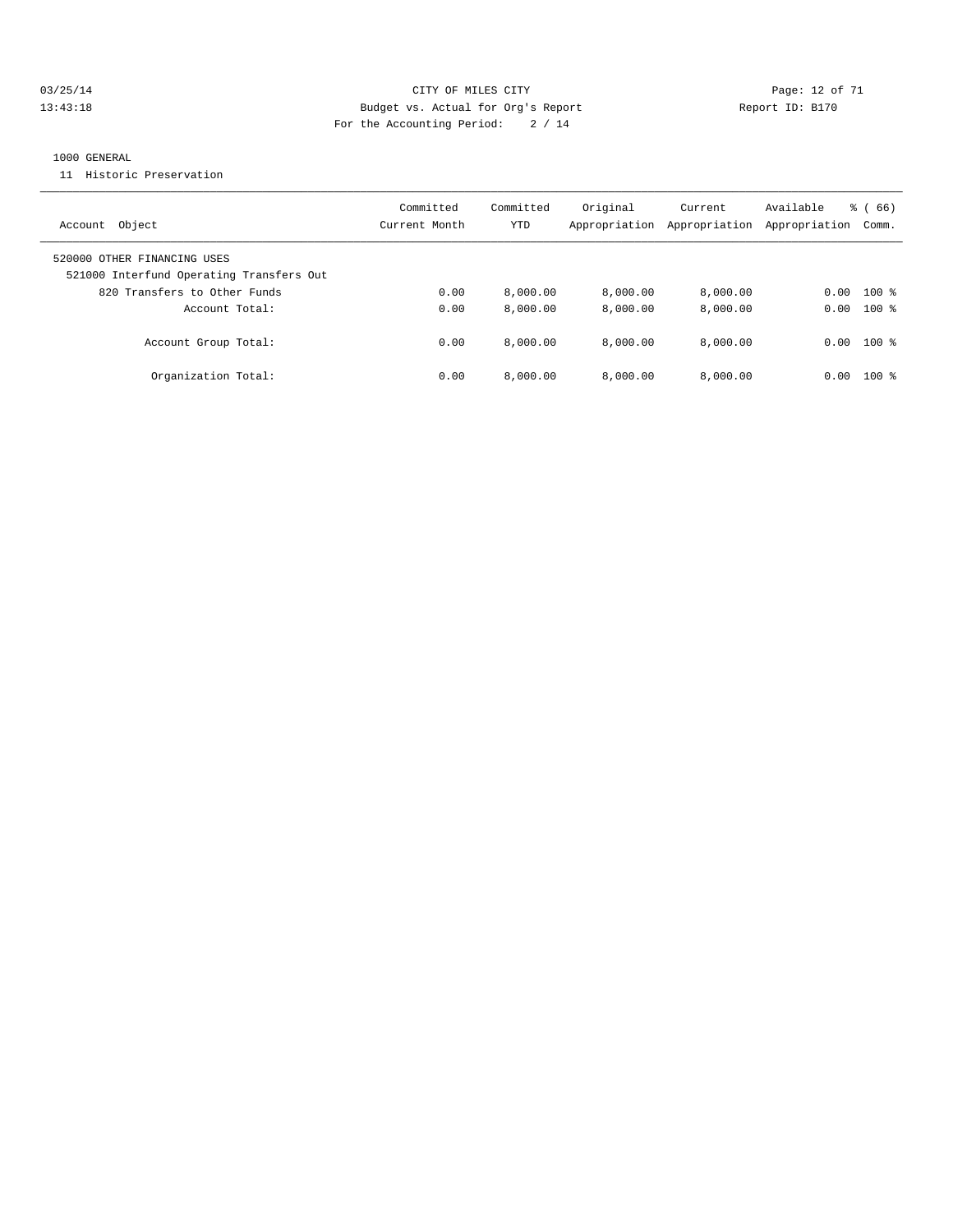#### 03/25/14 Page: 13 of 71 13:43:18 Budget vs. Actual for Org's Report Report ID: B170 For the Accounting Period: 2 / 14

————————————————————————————————————————————————————————————————————————————————————————————————————————————————————————————————————

#### 1000 GENERAL

13 Park

| Account Object                             | Committed<br>Current Month | Committed<br>YTD | Original   | Current    | Available<br>Appropriation Appropriation Appropriation Comm. | % ( 66)        |
|--------------------------------------------|----------------------------|------------------|------------|------------|--------------------------------------------------------------|----------------|
| 460000 CULTURE AND RECREATION              |                            |                  |            |            |                                                              |                |
| 460432 Lion Shelter                        |                            |                  |            |            |                                                              |                |
| 230 Repair and Maintenance Supplies        | 0.00                       | 0.00             | 5,000.00   | 5,000.00   | 5,000.00                                                     | 0 <sup>8</sup> |
| Account Total:                             | 0.00                       | 0.00             | 5,000.00   | 5,000.00   | 5,000.00                                                     | 0 <sup>8</sup> |
| 460433 Park Operations(13)                 |                            |                  |            |            |                                                              |                |
| 111 Salaries and Wages - Permanent         | 10,249.64                  | 86,993.56        | 129,796.00 | 129,796.00 | 42,802.44                                                    | 67 %           |
| 121 OVERTIME-PERMANENT                     | 66.63                      | 5,056.74         | 6,000.00   | 6,000.00   | 943.26                                                       | 84 %           |
| 131 VACATION                               | 465.36                     | 6,680.68         | 10,500.00  | 10,500.00  | 3,819.32                                                     | 64 %           |
| 132 SICK LEAVE                             | 757.87                     | 3,196.00         | 5,000.00   | 5,000.00   | 1,804.00                                                     | 64 %           |
| 134 HOLIDAY PAY                            | 4.18                       | 2,668.79         | 3,000.00   | 3,000.00   | 331.21                                                       | 89 %           |
| 141 Unemployment Insurance                 | 51.95                      | 472.73           | 694.00     | 694.00     | 221.27                                                       | 68 %           |
| 142 Workers' Compensation                  | 603.14                     | 5,555.09         | 8,051.00   | 8,051.00   | 2,495.91                                                     | 69 %           |
| 143 Health Insurance                       | 2,003.54                   | 15,923.49        | 24,047.00  | 24,047.00  | 8,123.51                                                     | 66 %           |
| 144 FICA                                   | 835.64                     | 7,659.68         | 11,804.00  | 11,804.00  | 4,144.32                                                     | 65 %           |
| 145 PERS                                   | 931.58                     | 7,905.24         | 11,670.00  | 11,670.00  | 3,764.76                                                     | 68 %           |
| 196 CLOTHING ALLOTMENT                     | 0.00                       | 457.50           | 450.00     | 450.00     | $-7.50$                                                      | $102$ %        |
| 210 Office Supplies and Materials          | 32.19                      | 85.76            | 150.00     | 150.00     | 64.24                                                        | 57%            |
| 214 Small Items of Equipment               | 0.00                       | 771.42           | 7,500.00   | 7,500.00   | 6,728.58                                                     | $10*$          |
| 220 Operating Expenses                     | 0.00                       | 1,199.77         | 2,200.00   | 2,200.00   | 1,000.23                                                     | 55%            |
| 222 Chemicals, Lab & Med Supplies          | 0.00                       | 100.00           | 8,920.00   | 8,920.00   | 8,820.00                                                     | 1 <sup>8</sup> |
| 226 Clothing and Uniforms                  | 0.00                       | 0.00             | 500.00     | 500.00     | 500.00                                                       | 0 <sup>8</sup> |
| 230 Repair and Maintenance Supplies        | 207.49                     | 4,546.67         | 10,000.00  | 10,000.00  | 5,453.33                                                     | 45 %           |
| 231 Gas, Oil, Diesel Fuel, Grease, etc.    | 651.53                     | 5,016.44         | 8,000.00   | 8,000.00   | 2,983.56                                                     | 63 %           |
| 334 Memberships, Registrations & Dues      | 0.00                       | 50.00            | 500.00     | 500.00     | 450.00                                                       | $10*$          |
| 341 Electric Utility Services              | 378.74                     | 6,370.37         | 7,500.00   | 7,500.00   | 1,129.63                                                     | 85%            |
| 342 Water Utility Services                 | 35.58                      | 16,857.39        | 22,000.00  | 22,000.00  | 5,142.61                                                     | $77$ $%$       |
| 343 Sewer Utility Services                 | 21.33                      | 533.22           | 1,000.00   | 1,000.00   | 466.78                                                       | $53$ $%$       |
| 344 Gas Utility Service                    | 623.93                     | 2, 214.22        | 2,400.00   | 2,400.00   | 185.78                                                       | $92$ $%$       |
| 345 Telephone                              | 38.33                      | 355.66           | 500.00     | 500.00     | 144.34                                                       | 71 %           |
| 346 Garbage Service                        | 0.00                       | 237.06           | 850.00     | 850.00     | 612.94                                                       | $28$ %         |
| 347 Internet                               | 37.60                      | 300.80           | 450.00     | 450.00     | 149.20                                                       | 67 %           |
| 350 Professional Services                  | 0.00                       | 736.20           | 10,000.00  | 10,000.00  | 9,263.80                                                     | 7 %            |
| 360 Contr R & M                            | 0.00                       | 498.95           | 9,000.00   | 9,000.00   | 8,501.05                                                     | 6 %            |
| 363 R&M Vehicles/Equip/Labor-PW            | 841.41                     | 5,237.03         | 17,300.00  | 17,300.00  | 12,062.97                                                    | $30*$          |
| 370 Travel                                 | 0.00                       | 129.39           | 600.00     | 600.00     | 470.61                                                       | $22$ %         |
| 380 Training Services                      | 0.00                       | 61.77            | 1,000.00   | 1,000.00   | 938.23                                                       | 6 <sup>°</sup> |
| 511 Insurance on Buildings                 | 0.00                       | 2,382.75         | 2,383.00   | 2,383.00   | 0.25                                                         | $100*$         |
| 512 Insurance on Vehicles & Equipment      | 0.00                       | 450.51           | 451.00     | 451.00     | 0.49                                                         | $100*$         |
| 514 Other Insurance (Boilers)              | 0.00                       | 0.00             | 800.00     | 800.00     | 800.00                                                       | 0 <sup>8</sup> |
| 936 Parks and Recreation Facilities        | 0.00                       | 1,625.24         | 89,177.00  | 89,177.00  | 87,551.76                                                    | 2 <sup>8</sup> |
| Account Total:                             | 18,837.66                  | 192,330.12       | 414,193.00 | 414,193.00 | 221,862.88                                                   | 46 %           |
| 460434 Fish, Wildlife Trailways            |                            |                  |            |            |                                                              |                |
| 740 Awards and Indemnities                 | 0.00                       | 1,830.69         | 16,953.00  | 16,953.00  | 15,122.31                                                    | $11$ %         |
| Account Total:                             | 0.00                       | 1,830.69         | 16,953.00  | 16,953.00  | 15, 122.31                                                   | $11$ %         |
| 460439 Riverside Park Tennis Court Project |                            |                  |            |            |                                                              |                |
| 350 Professional Services                  | 0.00                       | 33.77            | 0.00       | 0.00       | $-33.77$ *** %                                               |                |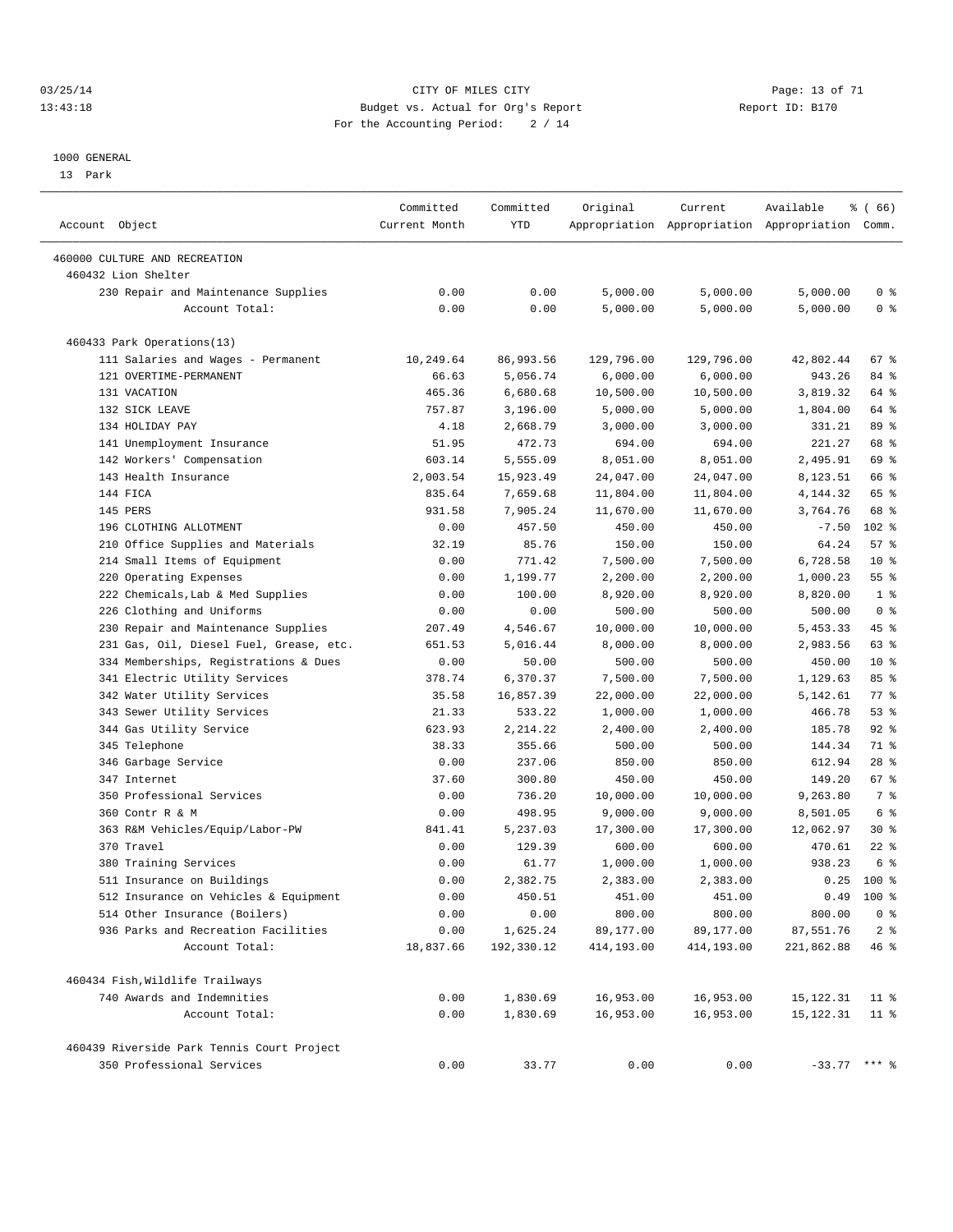#### 03/25/14 Page: 14 of 71 13:43:18 Budget vs. Actual for Org's Report Report ID: B170 For the Accounting Period: 2 / 14

#### 1000 GENERAL

13 Park

| Object<br>Account    | Committed<br>Current Month | Committed<br>YTD | Original   | Current<br>Appropriation Appropriation | Available<br>Appropriation Comm. | $\frac{3}{6}$ (66) |
|----------------------|----------------------------|------------------|------------|----------------------------------------|----------------------------------|--------------------|
| Account Total:       | 0.00                       | 33.77            | 0.00       | 0.00                                   | $-33.77$ *** $%$                 |                    |
| Account Group Total: | 18,837.66                  | 194, 194. 58     | 436,146.00 | 436,146.00                             | 241,951.42                       | $45$ %             |
| Organization Total:  | 18,837.66                  | 194,194.58       | 436,146.00 | 436,146.00                             | 241,951.42                       | 45 %               |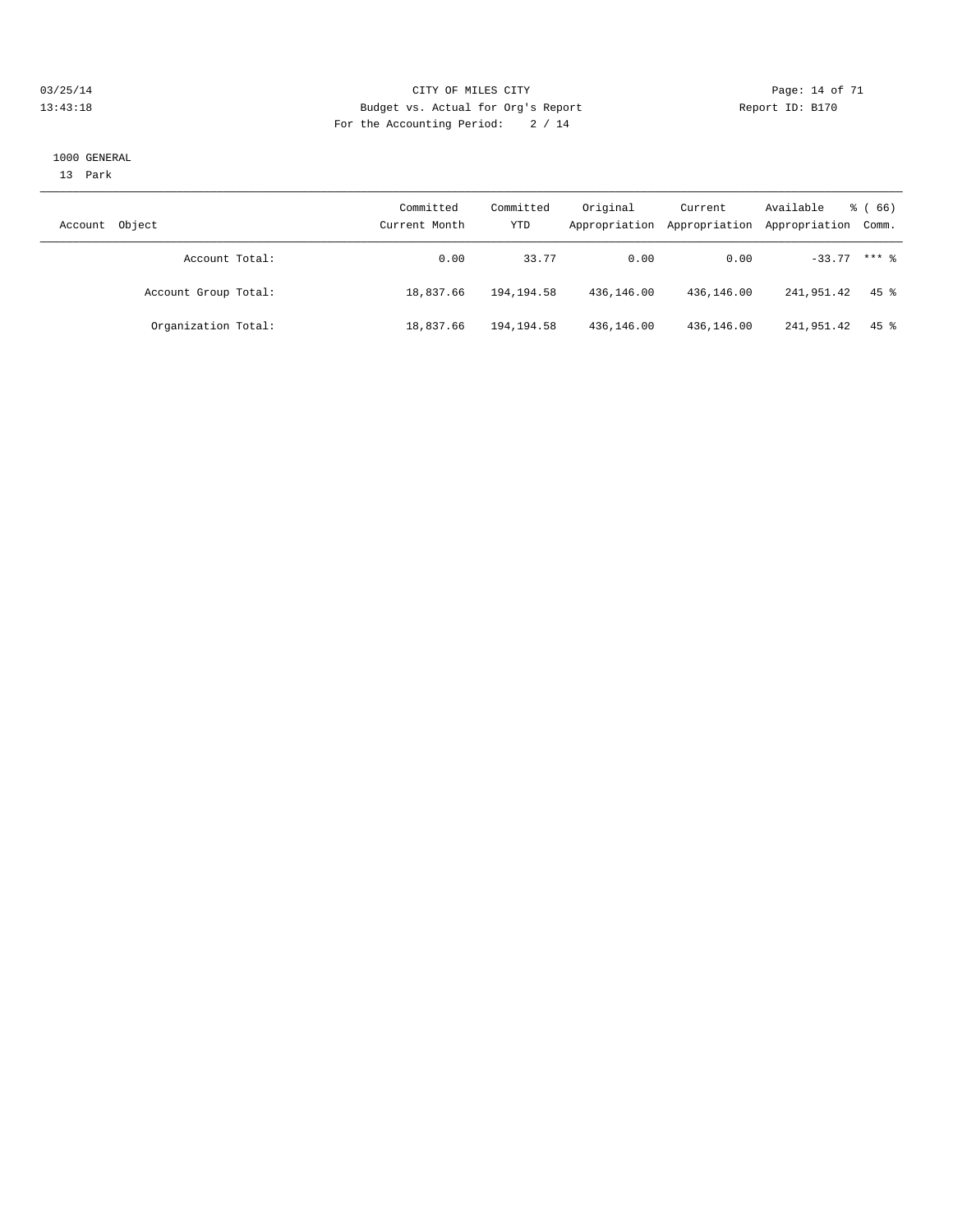#### 03/25/14 Page: 15 of 71 13:43:18 Budget vs. Actual for Org's Report Report ID: B170 For the Accounting Period: 2 / 14

#### 1000 GENERAL

14 Swim Pool

| Account Object                      | Committed<br>Current Month | Committed<br><b>YTD</b> | Original  | Current<br>Appropriation Appropriation Appropriation Comm. | Available   | % (66)          |  |
|-------------------------------------|----------------------------|-------------------------|-----------|------------------------------------------------------------|-------------|-----------------|--|
| 460000 CULTURE AND RECREATION       |                            |                         |           |                                                            |             |                 |  |
| 460445 Swimming Pool                |                            |                         |           |                                                            |             |                 |  |
| 111 Salaries and Wages - Permanent  | 0.00                       | 34, 153.04              | 50,000.00 | 50,000.00                                                  | 15,846.96   | 68 %            |  |
| 141 Unemployment Insurance          | 0.00                       | 153.69                  | 69.00     | 69.00                                                      | $-84.69$    | $223$ %         |  |
| 142 Workers' Compensation           | 0.00                       | 1,788.26                | 797.00    | 797.00                                                     | $-991.26$   | $224$ $%$       |  |
| 144 FICA                            | 0.00                       | 2,612.70                | 1,165.00  | 1,165.00                                                   | $-1,447.70$ | $224$ %         |  |
| 145 PERS                            | 0.00                       | 369.20                  | 127.00    | 127.00                                                     | $-242.20$   | $291$ %         |  |
| 214 Small Items of Equipment        | 0.00                       | 0.00                    | 200.00    | 200.00                                                     | 200.00      | 0 <sup>8</sup>  |  |
| 220 Operating Expenses              | 0.00                       | 35.81                   | 900.00    | 900.00                                                     | 864.19      | $4\degree$      |  |
| 222 Chemicals, Lab & Med Supplies   | 0.00                       | 41.66                   | 3,000.00  | 3,000.00                                                   | 2,958.34    | 1 <sup>8</sup>  |  |
| 226 Clothing and Uniforms           | 0.00                       | 336.00                  | 0.00      | 0.00                                                       | $-336.00$   | $***$ $_{8}$    |  |
| 230 Repair and Maintenance Supplies | 0.00                       | 21.99                   | 1,000.00  | 1,000.00                                                   | 978.01      | 2 <sup>8</sup>  |  |
| 341 Electric Utility Services       | 14.74                      | 960.89                  | 1,000.00  | 1,000.00                                                   | 39.11       | 96 <sup>8</sup> |  |
| 342 Water Utility Services          | 0.00                       | 239.67                  | 300.00    | 300.00                                                     | 60.33       | $80*$           |  |
| 343 Sewer Utility Services          | 0.00                       | 85.32                   | 85.00     | 85.00                                                      | $-0.32$     | $100$ %         |  |
| 345 Telephone                       | 0.00                       | 34.17                   | 130.00    | 130.00                                                     | 95.83       | 26%             |  |
| 350 Professional Services           | 0.00                       | 0.00                    | 250.00    | 250.00                                                     | 250.00      | 0 <sup>8</sup>  |  |
| 360 Contr R & M                     | 0.00                       | 0.00                    | 500.00    | 500.00                                                     | 500.00      | 0 <sup>8</sup>  |  |
| 363 R&M Vehicles/Equip/Labor-PW     | 0.00                       | 0.00                    | 1,000.00  | 1,000.00                                                   | 1,000.00    | 0 <sup>8</sup>  |  |
| 380 Training Services               | 0.00                       | 421.00                  | 1,200.00  | 1,200.00                                                   | 779.00      | 35%             |  |
| 540 Special Assessments             | 0.00                       | 0.00                    | 678.00    | 678.00                                                     | 678.00      | 0 <sup>8</sup>  |  |
| Account Total:                      | 14.74                      | 41,253.40               | 62,401.00 | 62,401.00                                                  | 21, 147.60  | 66 %            |  |
| Account Group Total:                | 14.74                      | 41, 253.40              | 62,401.00 | 62,401.00                                                  | 21,147.60   | 66 %            |  |
| Organization Total:                 | 14.74                      | 41, 253.40              | 62,401.00 | 62,401.00                                                  | 21, 147.60  | 66 %            |  |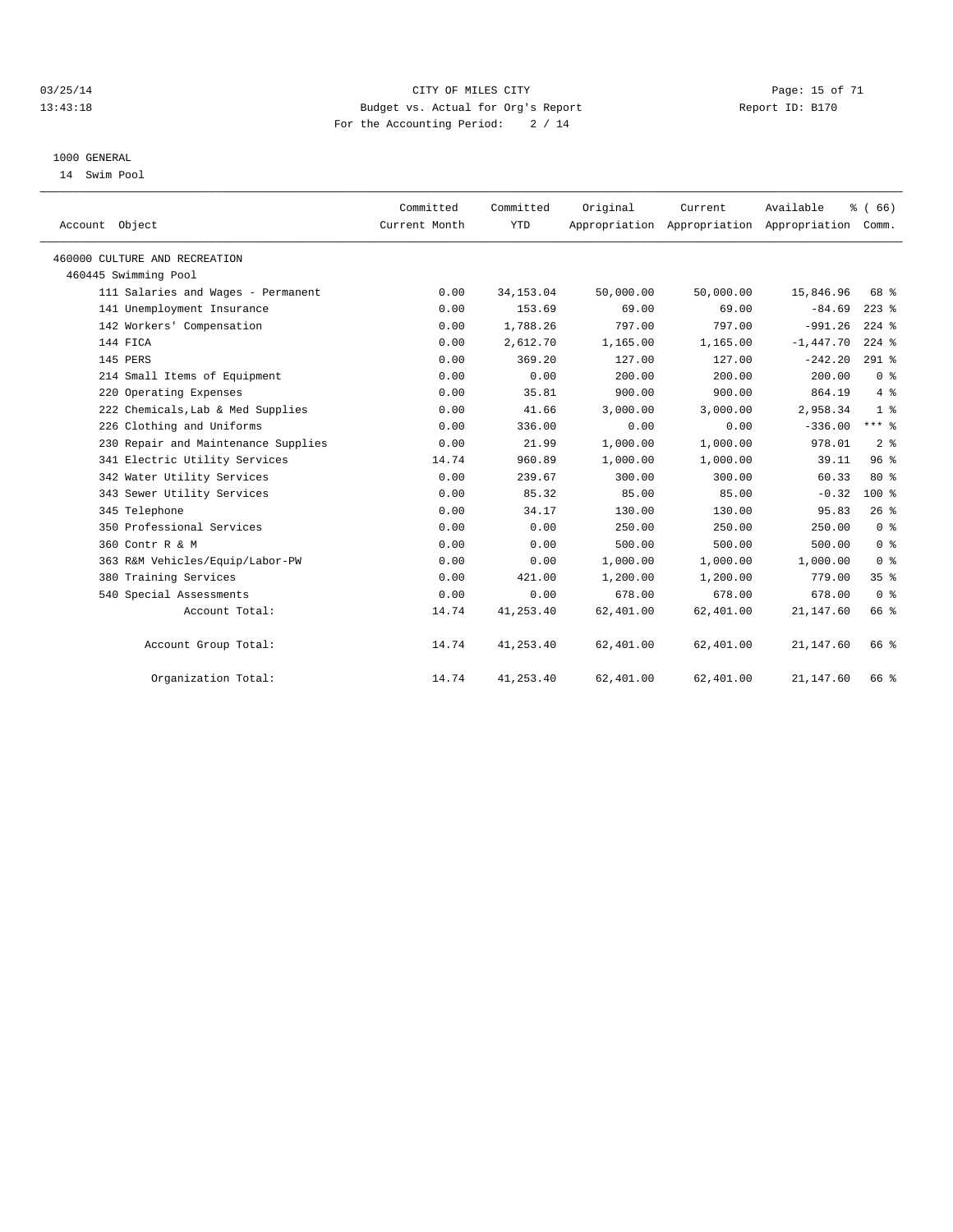#### 03/25/14 Page: 16 of 71 13:43:18 Budget vs. Actual for Org's Report Report ID: B170 For the Accounting Period: 2 / 14

#### 1000 GENERAL 16 Library

|                                          | Committed<br>Current Month | Committed  | Original      | Current       | Available<br>Appropriation | $\frac{3}{6}$ (66) |
|------------------------------------------|----------------------------|------------|---------------|---------------|----------------------------|--------------------|
| Object<br>Account                        |                            | YTD        | Appropriation | Appropriation |                            | Comm.              |
| 520000 OTHER FINANCING USES              |                            |            |               |               |                            |                    |
| 521000 Interfund Operating Transfers Out |                            |            |               |               |                            |                    |
| 820 Transfers to Other Funds             | 23,623.91                  | 188,991.28 | 283,487.00    | 283, 487, 00  | 94,495.72                  | 67 %               |
| Account Total:                           | 23,623.91                  | 188,991.28 | 283, 487, 00  | 283,487.00    | 94,495.72                  | $67$ $%$           |
| Account Group Total:                     | 23,623.91                  | 188,991.28 | 283, 487, 00  | 283,487.00    | 94,495.72                  | $67$ $%$           |
| Organization Total:                      | 23,623.91                  | 188,991.28 | 283,487.00    | 283,487.00    | 94,495.72                  | $67$ $%$           |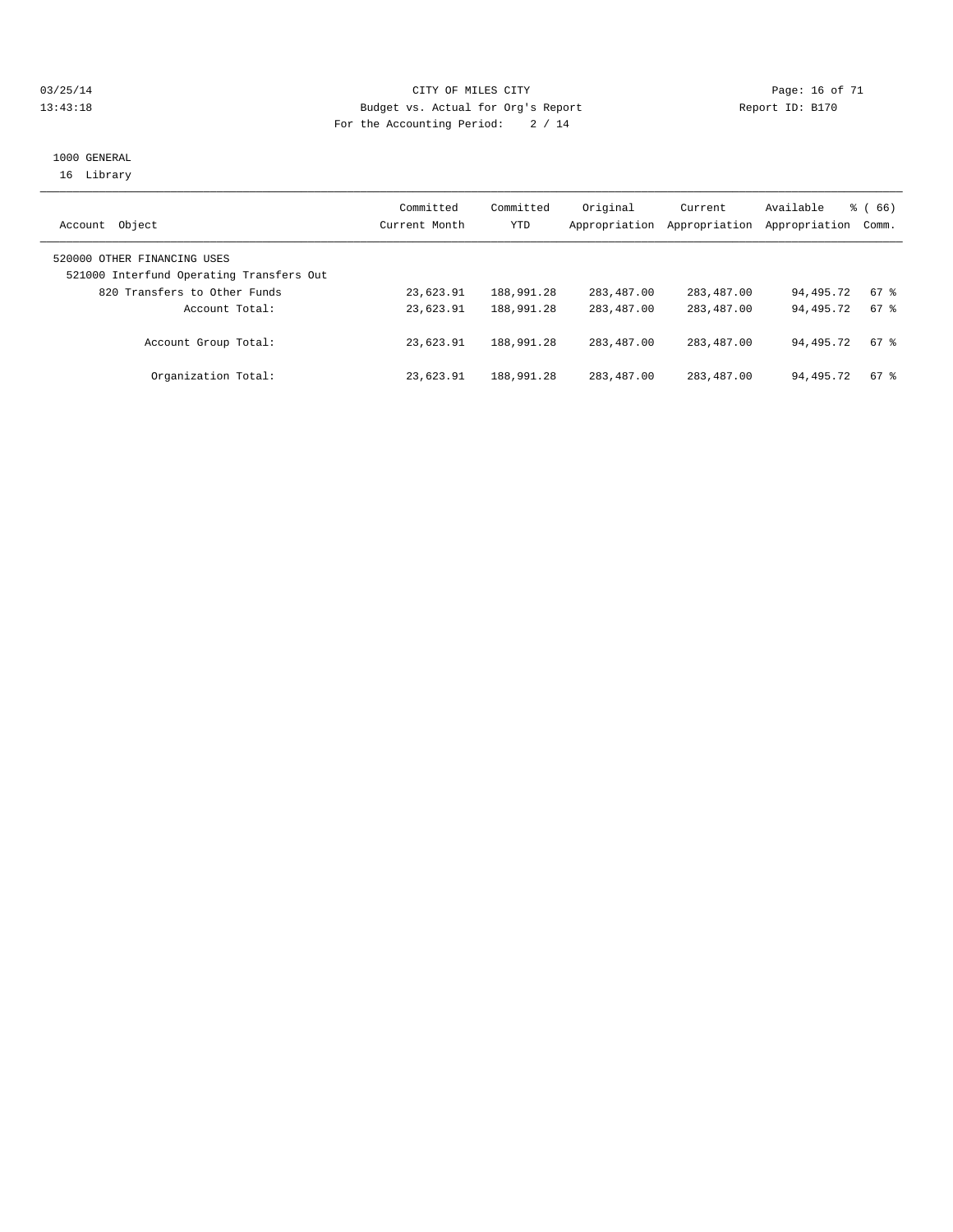#### 03/25/14 Page: 17 of 71 CITY OF MILES CITY CONTROL PAGE: 17 of 71 13:43:18 Budget vs. Actual for Org's Report Report ID: B170 For the Accounting Period: 2 / 14

#### 1000 GENERAL

21 Animal Control

| Account Object                           | Committed<br>Current Month | Committed<br><b>YTD</b> | Original  | Current   | Available<br>Appropriation Appropriation Appropriation Comm. | % (66)          |  |
|------------------------------------------|----------------------------|-------------------------|-----------|-----------|--------------------------------------------------------------|-----------------|--|
| 440000 PUBLIC HEALTH                     |                            |                         |           |           |                                                              |                 |  |
| 440600 Animal Control Services (21)      |                            |                         |           |           |                                                              |                 |  |
| 111 Salaries and Wages - Permanent       | 3,494.21                   | 25, 218.80              | 42,864.00 | 42,864.00 | 17,645.20                                                    | 59%             |  |
| 131 VACATION                             | 0.00                       | 2,946.01                | 0.00      | 0.00      | $-2,946.01$                                                  | $***$ $%$       |  |
| 132 SICK LEAVE                           | 97.55                      | 581.77                  | 0.00      | 0.00      | $-581.77$                                                    | $***$ $%$       |  |
| 134 HOLIDAY PAY                          | 39.50                      | 352.00                  | 0.00      | 0.00      | $-352.00$                                                    | $***$ $_{8}$    |  |
| 141 Unemployment Insurance               | 16.34                      | 130.97                  | 101.00    | 101.00    | $-29.97$                                                     | 130 %           |  |
| 142 Workers' Compensation                | 188.88                     | 1,512.47                | 1,177.00  | 1,177.00  | $-335.47$                                                    | $129$ %         |  |
| 143 Health Insurance                     | 618.50                     | 4,948.00                | 7,422.00  | 7,422.00  | 2,474.00                                                     | 67 %            |  |
| 144 FICA                                 | 277.80                     | 2,226.02                | 1,720.00  | 1,720.00  | $-506.02$                                                    | $129$ %         |  |
| 145 PERS                                 | 277.10                     | 2,206.20                | 1,643.00  | 1,643.00  | $-563.20$                                                    | 134 %           |  |
| 196 CLOTHING ALLOTMENT                   | 0.00                       | 0.00                    | 720.00    | 720.00    | 720.00                                                       | 0 <sup>8</sup>  |  |
| 210 Office Supplies and Materials        | 0.00                       | 0.00                    | 150.00    | 150.00    | 150.00                                                       | 0 <sup>8</sup>  |  |
| 211 Clothing Allotment                   | 0.00                       | 0.00                    | 150.00    | 150.00    | 150.00                                                       | 0 <sup>8</sup>  |  |
| 214 Small Items of Equipment             | 0.00                       | 11.99                   | 400.00    | 400.00    | 388.01                                                       | 3 <sup>8</sup>  |  |
| 220 Operating Expenses                   | 30.00                      | 467.61                  | 1,200.00  | 1,200.00  | 732.39                                                       | 39 <sup>8</sup> |  |
| 230 Repair and Maintenance Supplies      | 0.00                       | 0.00                    | 250.00    | 250.00    | 250.00                                                       | 0 <sup>8</sup>  |  |
| 231 Gas, Oil, Diesel Fuel, Grease, etc.  | 88.33                      | 823.06                  | 1,400.00  | 1,400.00  | 576.94                                                       | 59 %            |  |
| 311 Postage, Box Rent, Etc.              | 0.00                       | 0.00                    | 20.00     | 20.00     | 20.00                                                        | 0 <sup>8</sup>  |  |
| 320 Printing, Duplicating, Typing &      | 0.00                       | 0.00                    | 25.00     | 25.00     | 25.00                                                        | 0 <sup>8</sup>  |  |
| 330 Publicity, Subscriptions & Dues      | 0.00                       | 0.00                    | 25.00     | 25.00     | 25.00                                                        | 0 <sup>8</sup>  |  |
| 341 Electric Utility Services            | 45.63                      | 402.55                  | 350.00    | 350.00    | $-52.55$                                                     | 115 %           |  |
| 342 Water Utility Services               | 20.94                      | 172.08                  | 350.00    | 350.00    | 177.92                                                       | 49 %            |  |
| 343 Sewer Utility Services               | 12.95                      | 103.60                  | 150.00    | 150.00    | 46.40                                                        | 69 %            |  |
| 344 Gas Utility Service                  | 56.17                      | 274.71                  | 600.00    | 600.00    | 325.29                                                       | 46%             |  |
| 345 Telephone                            | 40.03                      | 322.26                  | 500.00    | 500.00    | 177.74                                                       | 64 %            |  |
| 347 Internet                             | 0.00                       | 0.00                    | 20.00     | 20.00     | 20.00                                                        | 0 <sup>8</sup>  |  |
| 350 Professional Services                | 136.00                     | 1,952.00                | 3,000.00  | 3,000.00  | 1,048.00                                                     | 65 %            |  |
| 360 Contr R & M                          | 0.00                       | 0.00                    | 100.00    | 100.00    | 100.00                                                       | 0 <sup>8</sup>  |  |
| 366 R&M Vehicles - Police/Animal Control | 0.00                       | 0.00                    | 100.00    | 100.00    | 100.00                                                       | 0 <sup>8</sup>  |  |
| 370 Travel                               | 0.00                       | 0.00                    | 200.00    | 200.00    | 200.00                                                       | 0 <sup>8</sup>  |  |
| 380 Training Services                    | 0.00                       | 0.00                    | 100.00    | 100.00    | 100.00                                                       | 0 <sup>8</sup>  |  |
| 511 Insurance on Buildings               | 0.00                       | 68.36                   | 68.00     | 68.00     | $-0.36$                                                      | $101$ %         |  |
| Account Total:                           | 5,439.93                   | 44,720.46               | 64,805.00 | 64,805.00 | 20,084.54                                                    | 69 %            |  |
| Account Group Total:                     | 5,439.93                   | 44,720.46               | 64,805.00 | 64,805.00 | 20,084.54                                                    | 69 %            |  |
| Organization Total:                      | 5,439.93                   | 44,720.46               | 64,805.00 | 64,805.00 | 20,084.54                                                    | 69 %            |  |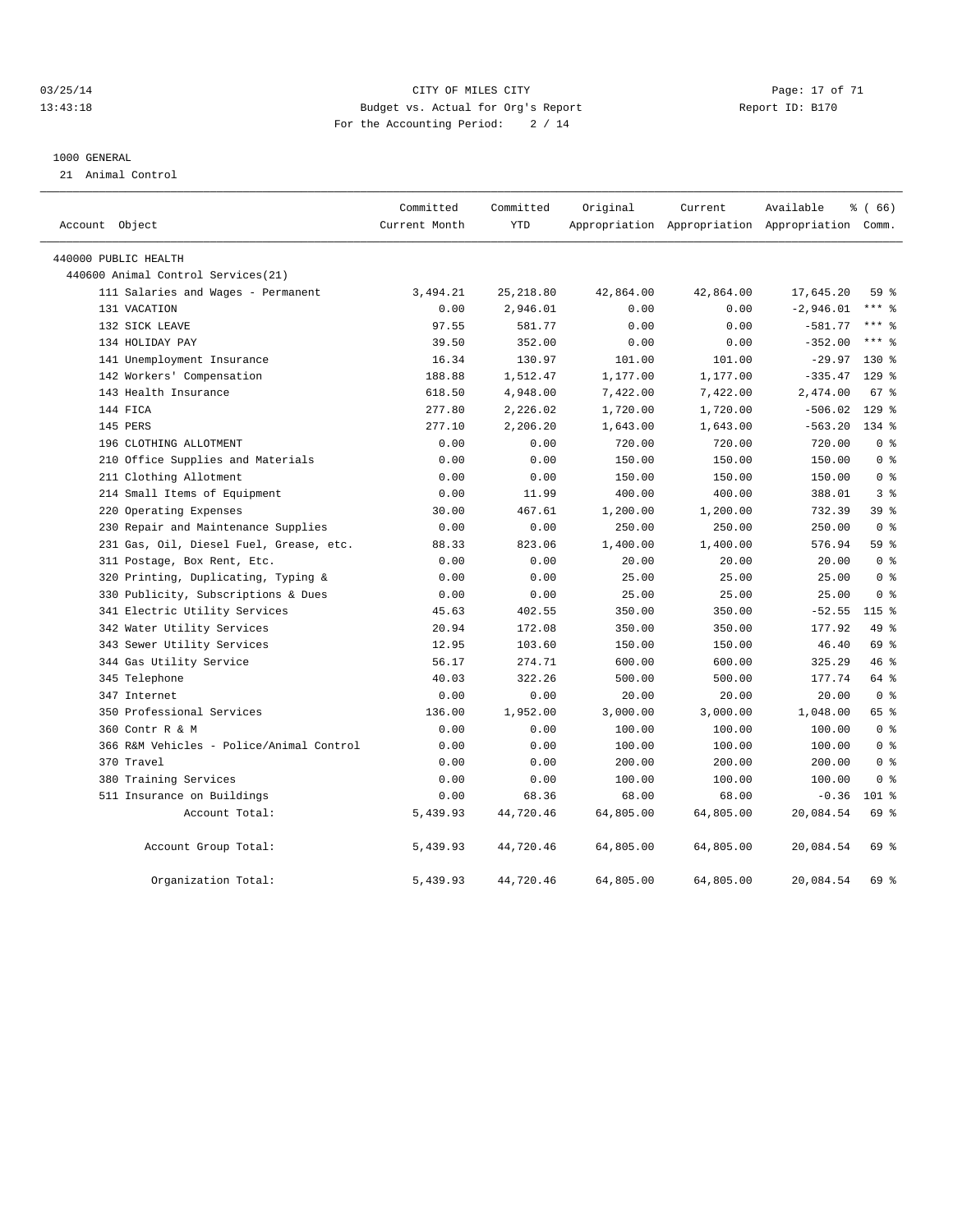#### 03/25/14 Page: 18 of 71 13:43:18 Budget vs. Actual for Org's Report Report ID: B170 For the Accounting Period: 2 / 14

#### 1000 GENERAL

36 Planning & Community Services

| Account Object                            | Committed<br>Current Month | Committed<br><b>YTD</b> | Original  | Current   | Available<br>Appropriation Appropriation Appropriation Comm. | % (66)         |  |
|-------------------------------------------|----------------------------|-------------------------|-----------|-----------|--------------------------------------------------------------|----------------|--|
|                                           |                            |                         |           |           |                                                              |                |  |
| 410000 GENERAL GOVERNMENT                 |                            |                         |           |           |                                                              |                |  |
| 411020 Community Services & Planning      |                            |                         |           |           |                                                              |                |  |
| 111 Salaries and Wages - Permanent        | 2,928.92                   | 25,104.65               | 34,356.00 | 34,356.00 | 9,251.35                                                     | 73 %           |  |
| 121 OVERTIME-PERMANENT                    | 4.91                       | 44.16                   | 0.00      | 0.00      | $-44.16$                                                     | $***$ $%$      |  |
| 131 VACATION                              | 5.81                       | 4,307.40                | 396.00    | 396.00    | $-3,911.40$                                                  | $***$ $%$      |  |
| 132 SICK LEAVE                            | 176.55                     | 2,219.84                | 198.00    | 198.00    | $-2,021.84$                                                  | $***$ $%$      |  |
| 133 OTHER LEAVE PAY                       | 24.52                      | 533.85                  | 0.00      | 0.00      | $-533.85$                                                    | *** 응          |  |
| 141 Unemployment Insurance                | 14.11                      | 146.22                  | 155.00    | 155.00    | 8.78                                                         | 94 %           |  |
| 142 Workers' Compensation                 | 14.49                      | 178.52                  | 1,799.00  | 1,799.00  | 1,620.48                                                     | $10*$          |  |
| 143 Health Insurance                      | 673.85                     | 6,009.14                | 7,422.00  | 7,422.00  | 1,412.86                                                     | 81 %           |  |
| 144 FICA                                  | 236.34                     | 2,456.17                | 2,628.00  | 2,628.00  | 171.83                                                       | 93%            |  |
| 145 PERS                                  | 253.47                     | 2,599.38                | 2,772.00  | 2,772.00  | 172.62                                                       | 94 %           |  |
| 196 CLOTHING ALLOTMENT                    | 0.00                       | 313.50                  | 314.00    | 314.00    | 0.50                                                         | 100 %          |  |
| 210 Office Supplies and Materials         | 12.13                      | 227.36                  | 850.00    | 850.00    | 622.64                                                       | $27$ %         |  |
| 214 Small Items of Equipment              | 0.00                       | 199.97                  | 1,200.00  | 1,200.00  | 1,000.03                                                     | 17.8           |  |
| 220 Operating Expenses                    | 0.00                       | 0.00                    | 100.00    | 100.00    | 100.00                                                       | 0 <sup>8</sup> |  |
| 311 Postage, Box Rent, Etc.               | 2.41                       | 81.82                   | 200.00    | 200.00    | 118.18                                                       | 41 %           |  |
| 320 Printing, Duplicating, Typing &       | 0.00                       | 0.00                    | 500.00    | 500.00    | 500.00                                                       | 0 <sup>8</sup> |  |
| 327 Map Printing                          | 0.00                       | 0.00                    | 250.00    | 250.00    | 250.00                                                       | 0 <sup>8</sup> |  |
| 331 Publication of Formal & Legal Notices | 0.00                       | 0.00                    | 275.00    | 275.00    | 275.00                                                       | 0 <sup>8</sup> |  |
| 345 Telephone                             | 75.20                      | 644.80                  | 900.00    | 900.00    | 255.20                                                       | 72 %           |  |
| 347 Internet                              | 0.00                       | 0.00                    | 100.00    | 100.00    | 100.00                                                       | 0 <sup>8</sup> |  |
| 350 Professional Services                 | 11,843.52                  | 17,633.76               | 20,500.00 | 20,500.00 | 2,866.24                                                     | 86 %           |  |
| 360 Contr R & M                           | 120.59                     | 1,714.11                | 2,000.00  | 2,000.00  | 285.89                                                       | 86 %           |  |
| 370 Travel                                | 277.70                     | 343.02                  | 800.00    | 800.00    | 456.98                                                       | 43.8           |  |
| 380 Training Services                     | 0.00                       | 175.00                  | 700.00    | 700.00    | 525.00                                                       | 25%            |  |
| 382 Books                                 | 57.50                      | 57.50                   | 250.00    | 250.00    | 192.50                                                       | $23$ $%$       |  |
| Account Total:                            | 16,722.02                  | 64,990.17               | 78,665.00 | 78,665.00 | 13,674.83                                                    | 83%            |  |
| Account Group Total:                      | 16,722.02                  | 64,990.17               | 78,665.00 | 78,665.00 | 13,674.83                                                    | 83%            |  |
| Organization Total:                       | 16,722.02                  | 64,990.17               | 78,665.00 | 78,665.00 | 13,674.83                                                    | $83*$          |  |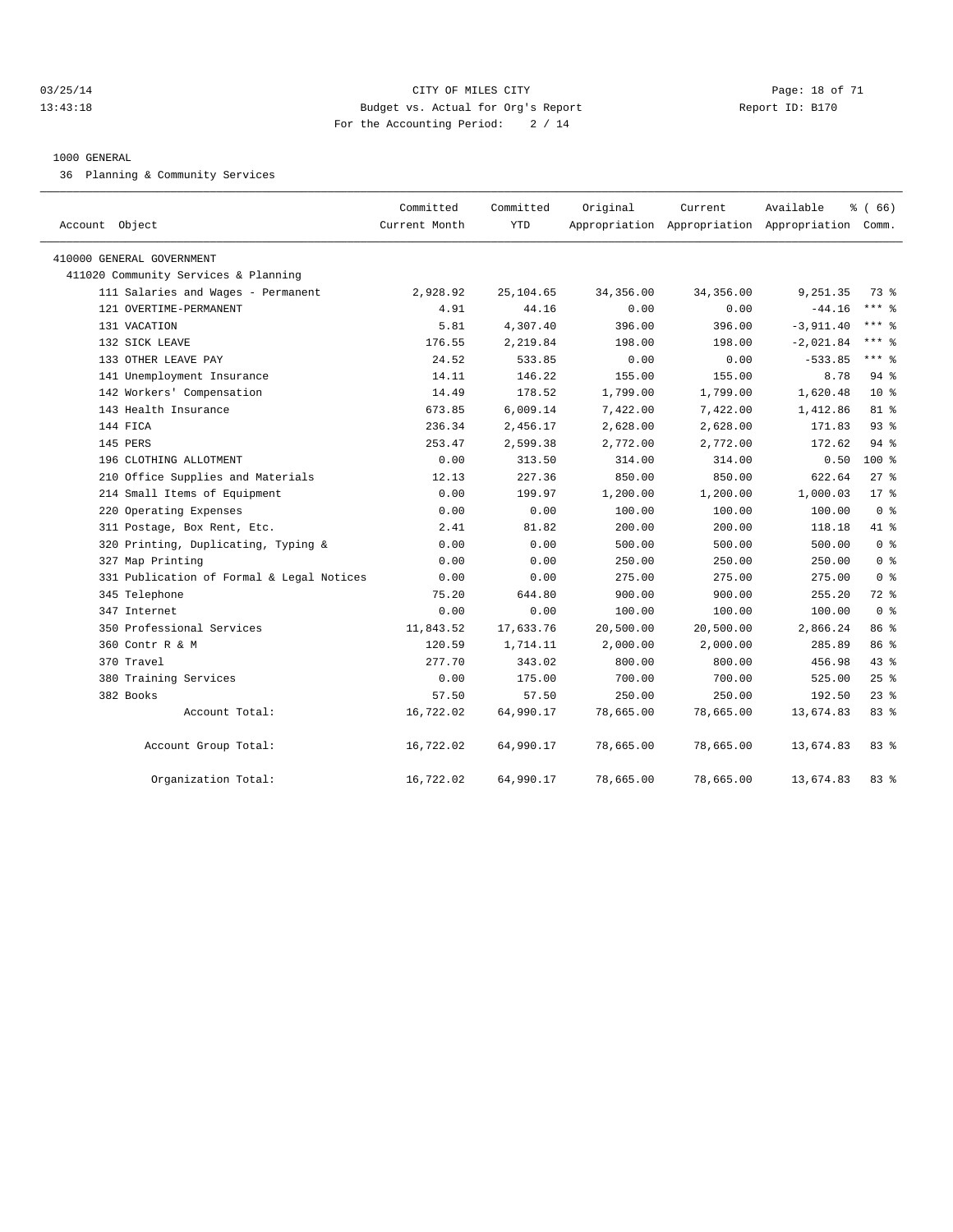#### 03/25/14 Page: 19 of 71 13:43:18 Budget vs. Actual for Org's Report Report ID: B170 For the Accounting Period: 2 / 14

#### 1000 GENERAL

37 CITY HEALTH

| Object<br>Account                                                       | Committed<br>Current Month | Committed<br><b>YTD</b> | Original<br>Appropriation | Current<br>Appropriation | Available<br>Appropriation | 66)<br>ී (<br>Comm. |
|-------------------------------------------------------------------------|----------------------------|-------------------------|---------------------------|--------------------------|----------------------------|---------------------|
| 520000 OTHER FINANCING USES<br>521000 Interfund Operating Transfers Out |                            |                         |                           |                          |                            |                     |
| 820 Transfers to Other Funds                                            | 0.00                       | 30,000.00               | 30,000.00                 | 30,000.00                | 0.00                       | $100*$              |
| Account Total:                                                          | 0.00                       | 30,000.00               | 30,000.00                 | 30,000.00                | 0.00                       | $100*$              |
| Account Group Total:                                                    | 0.00                       | 30,000.00               | 30,000.00                 | 30,000.00                |                            | $0.00$ 100 %        |
| Organization Total:                                                     | 0.00                       | 30,000.00               | 30,000.00                 | 30,000.00                | 0.00                       | $100*$              |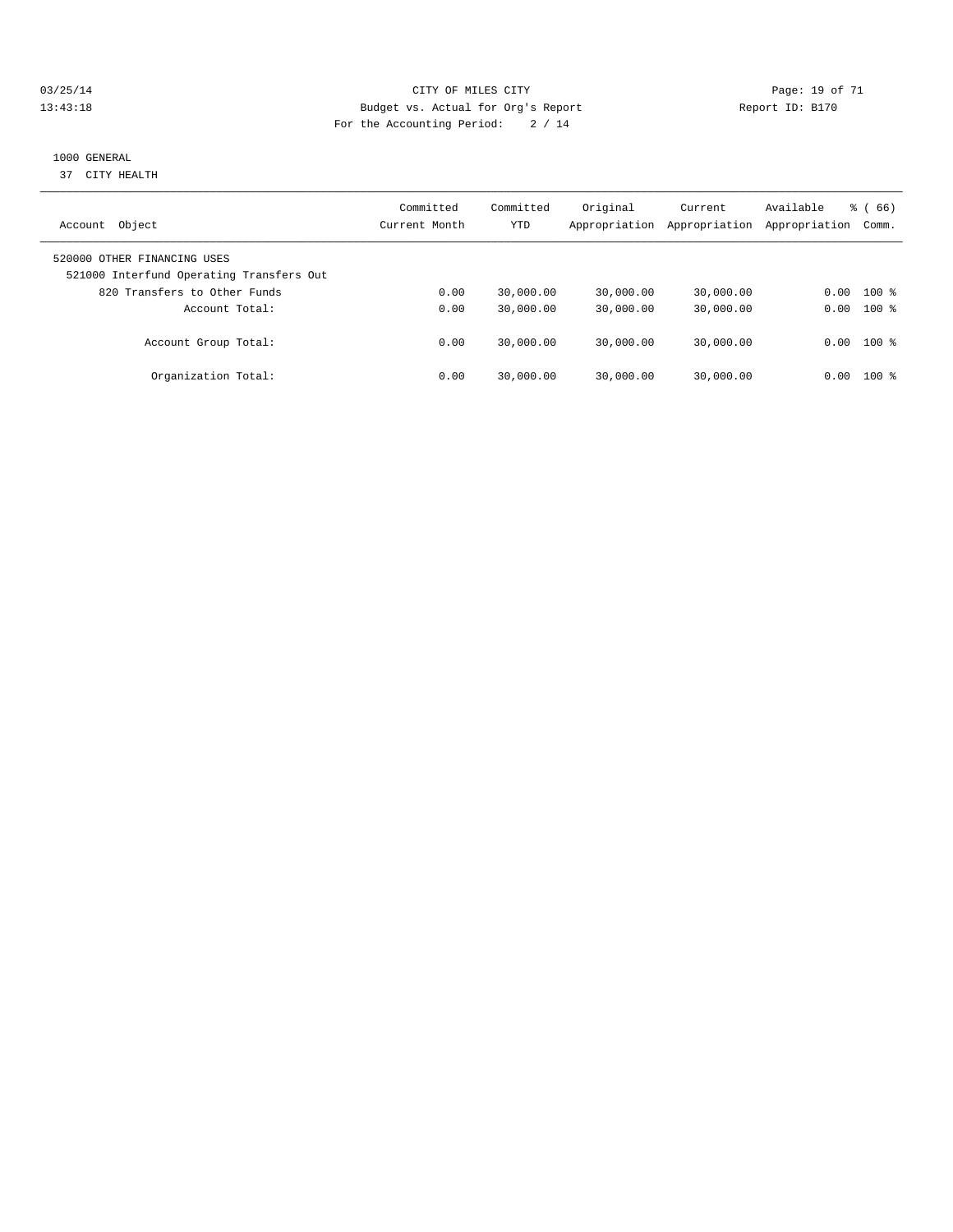#### 03/25/14 Page: 20 of 71 13:43:18 Budget vs. Actual for Org's Report Report ID: B170 For the Accounting Period: 2 / 14

#### 1000 GENERAL

201 Flood Prevention

| Account Object                            | Committed<br>Current Month | Committed<br><b>YTD</b> | Original   | Current    | Available<br>Appropriation Appropriation Appropriation Comm. | % (66)          |
|-------------------------------------------|----------------------------|-------------------------|------------|------------|--------------------------------------------------------------|-----------------|
| 430000 Public Works                       |                            |                         |            |            |                                                              |                 |
| 431200 Flood Control                      |                            |                         |            |            |                                                              |                 |
| 111 Salaries and Wages - Permanent        | 1,258.86                   | 9,489.97                | 12,213.00  | 12,213.00  | 2,723.03                                                     | 78 %            |
| 131 VACATION                              | 0.00                       | 416.57                  | 2,200.00   | 2,200.00   | 1,783.43                                                     | 19 <sup>°</sup> |
| 132 SICK LEAVE                            | 0.00                       | 181.10                  | 700.00     | 700.00     | 518.90                                                       | 26%             |
| 133 OTHER LEAVE PAY                       | 0.00                       | 0.00                    | 728.00     | 728.00     | 728.00                                                       | 0 <sup>8</sup>  |
| 141 Unemployment Insurance                | 5.66                       | 45.49                   | 72.00      | 72.00      | 26.51                                                        | 63 %            |
| 142 Workers' Compensation                 | 65.92                      | 631.15                  | 838.00     | 838.00     | 206.85                                                       | 75 %            |
| 143 Health Insurance                      | 247.44                     | 1,979.27                | 2,969.00   | 2,969.00   | 989.73                                                       | 67 %            |
| 144 FICA                                  | 96.30                      | 776.28                  | 1,212.00   | 1,212.00   | 435.72                                                       | 64 %            |
| 145 PERS                                  | 101.56                     | 813.96                  | 1,279.00   | 1,279.00   | 465.04                                                       | 64 %            |
| 196 CLOTHING ALLOTMENT                    | 0.00                       | 60.00                   | 60.00      | 60.00      | 0.00                                                         | $100*$          |
| 210 Office Supplies and Materials         | 12.48                      | 295.32                  | 250.00     | 250.00     | $-45.32$                                                     | 118 %           |
| 214 Small Items of Equipment              | 0.00                       | 0.00                    | 1,500.00   | 1,500.00   | 1,500.00                                                     | 0 <sup>8</sup>  |
| 220 Operating Expenses                    | 0.00                       | 160.00                  | 250.00     | 250.00     | 90.00                                                        | 64 %            |
| 311 Postage, Box Rent, Etc.               | 735.48                     | 861.08                  | 300.00     | 300.00     | $-561.08$                                                    | $287$ $%$       |
| 327 Map Printing                          | 0.00                       | 0.00                    | 150.00     | 150.00     | 150.00                                                       | 0 <sup>8</sup>  |
| 330 Publicity, Subscriptions & Dues       | 0.00                       | 181.50                  | 100.00     | 100.00     | $-81.50$                                                     | 182 %           |
| 331 Publication of Formal & Legal Notices | 0.00                       | 132.00                  | 2,000.00   | 2,000.00   | 1,868.00                                                     | 7 %             |
| 334 Memberships, Registrations & Dues     | 0.00                       | 170.00                  | 250.00     | 250.00     | 80.00                                                        | 68 %            |
| 345 Telephone                             | 0.00                       | 0.00                    | 100.00     | 100.00     | 100.00                                                       | 0 <sup>8</sup>  |
| 350 Professional Services                 | 1,398.63                   | 16,684.76               | 198,500.00 | 198,500.00 | 181,815.24                                                   | 8 %             |
| 370 Travel                                | 0.00                       | 33.16                   | 2,000.00   | 2,000.00   | 1,966.84                                                     | 2 <sup>8</sup>  |
| 380 Training Services                     | 0.00                       | $-562.13$               | 500.00     | 500.00     | 1,062.13                                                     | $***$ 8         |
| 382 Books                                 | 0.00                       | 0.00                    | 100.00     | 100.00     | 100.00                                                       | 0 <sup>8</sup>  |
| 513 Liability                             | 0.00                       | 1,152.45                | 0.00       | 0.00       | $-1, 152.45$                                                 | $***$ 8         |
| 533 Machinery and Equipment Rental        | 0.00                       | 0.00                    | 250.00     | 250.00     | 250.00                                                       | 0 <sup>8</sup>  |
| 540 Special Assessments                   | 0.00                       | 0.00                    | 250.00     | 250.00     | 250.00                                                       | 0 <sup>8</sup>  |
| Account Total:                            | 3,922.33                   | 33,501.93               | 228,771.00 | 228,771.00 | 195,269.07                                                   | 15 <sup>8</sup> |
| Account Group Total:                      | 3,922.33                   | 33,501.93               | 228,771.00 | 228,771.00 | 195,269.07                                                   | 15 <sup>8</sup> |
| Organization Total:                       | 3,922.33                   | 33,501.93               | 228,771.00 | 228,771.00 | 195,269.07                                                   | 15 <sub>8</sub> |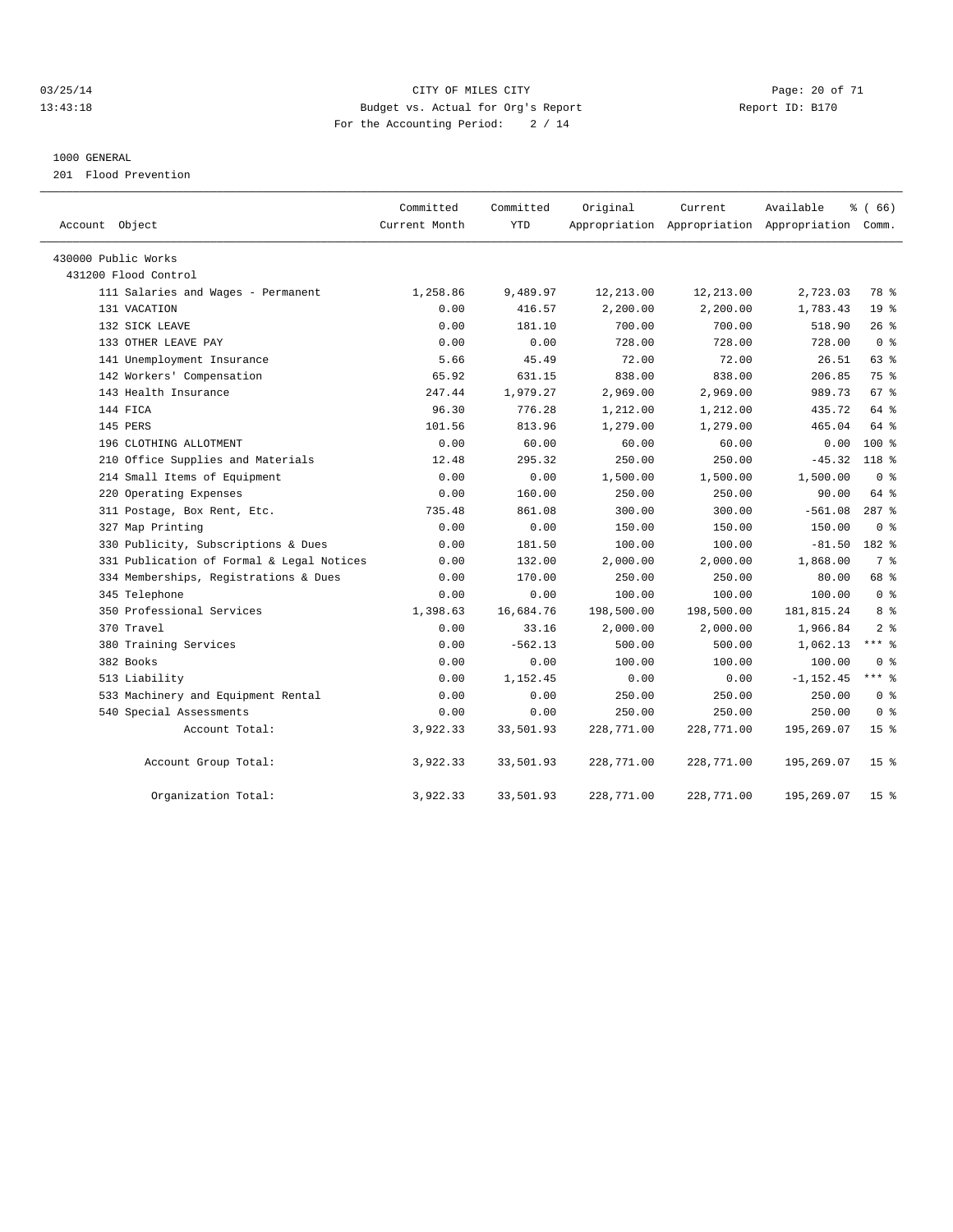#### 03/25/14 Page: 21 of 71 13:43:18 Budget vs. Actual for Org's Report Report ID: B170 For the Accounting Period: 2 / 14

## 1000 GENERAL

301 Elections

| Object<br>Account                             | Committed<br>Current Month | Committed<br><b>YTD</b> | Original<br>Appropriation | Current<br>Appropriation | Available<br>Appropriation | % (66)<br>Comm. |
|-----------------------------------------------|----------------------------|-------------------------|---------------------------|--------------------------|----------------------------|-----------------|
| 410000 GENERAL GOVERNMENT<br>410600 Elections |                            |                         |                           |                          |                            |                 |
| 300 PURCHASED SERVICES                        | 0.00                       | 4,382.01                | 9,500.00                  | 9,500.00                 | 5,117.99                   | $46*$           |
| Account Total:                                | 0.00                       | 4,382.01                | 9,500.00                  | 9,500.00                 | 5, 117, 99                 | $46*$           |
| Account Group Total:                          | 0.00                       | 4,382.01                | 9,500.00                  | 9,500.00                 | 5, 117, 99                 | $46*$           |
| Organization Total:                           | 0.00                       | 4,382.01                | 9,500.00                  | 9,500.00                 | 5,117.99                   | $46*$           |

Fund Total: 319,814.73 2,586,307.30 4,217,101.00 4,335,497.00 1,749,189.70 60 %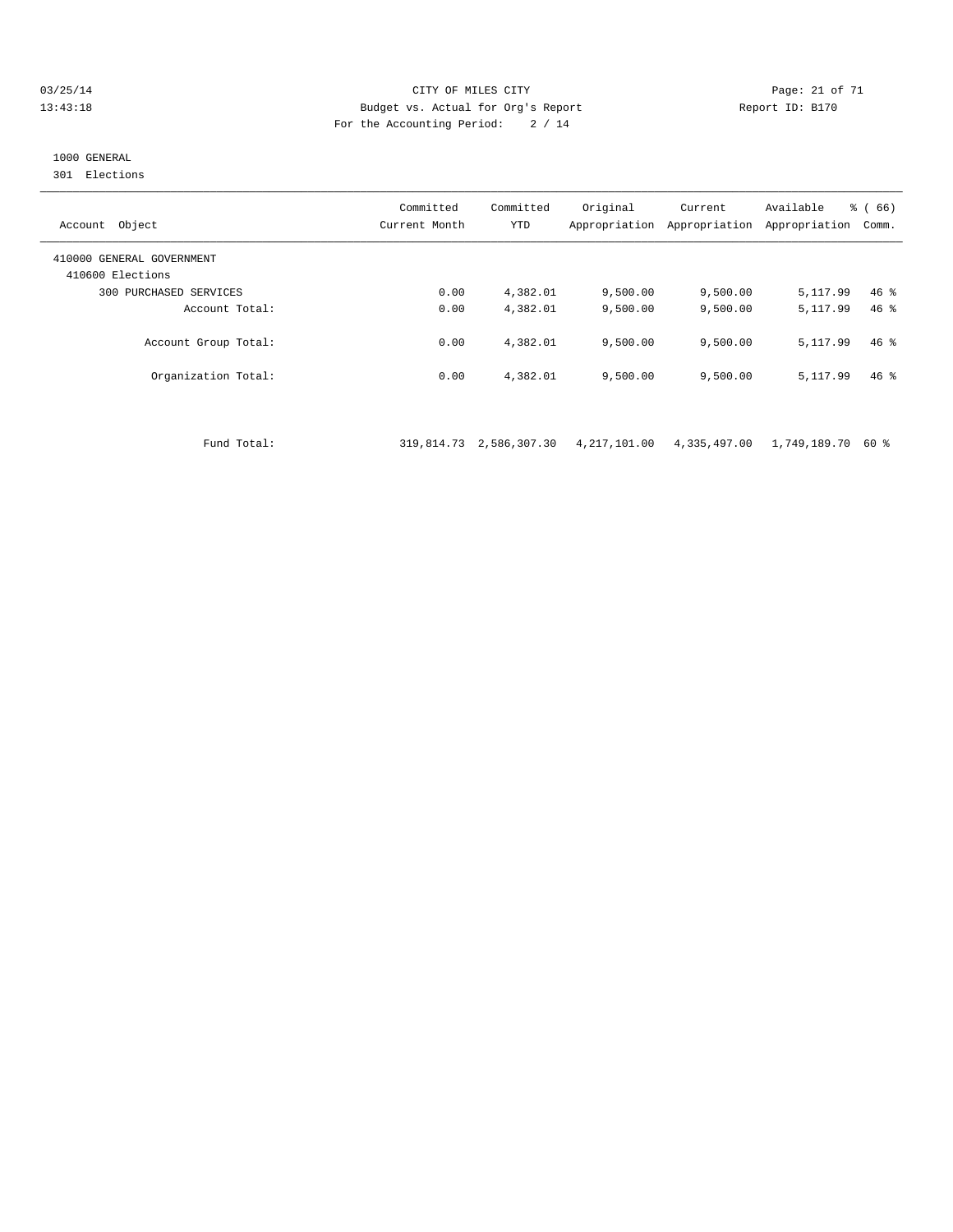#### 03/25/14 Page: 22 of 71 13:43:18 Budget vs. Actual for Org's Report Report ID: B170 For the Accounting Period: 2 / 14

————————————————————————————————————————————————————————————————————————————————————————————————————————————————————————————————————

# 2220 LIBRARY

16 Library

|                                                              | Committed     | Committed  | Original   | Current    | Available                                       | ៖ ( 66)         |
|--------------------------------------------------------------|---------------|------------|------------|------------|-------------------------------------------------|-----------------|
| Account Object                                               | Current Month | YTD        |            |            | Appropriation Appropriation Appropriation Comm. |                 |
|                                                              |               |            |            |            |                                                 |                 |
| 460000 CULTURE AND RECREATION<br>460100 Library Services(16) |               |            |            |            |                                                 |                 |
| 111 Salaries and Wages - Permanent                           | 13,959.38     | 114,623.98 | 191,938.00 | 191,938.00 | 77,314.02                                       | 60 %            |
| 131 VACATION                                                 | 1,618.81      | 10,545.69  | 0.00       | 0.00       | $-10, 545.69$                                   | $***$ $_{8}$    |
| 132 SICK LEAVE                                               | 521.82        | 2,764.62   | 0.00       | 0.00       | $-2,764.62$                                     | $***$ $-$       |
| 133 OTHER LEAVE PAY                                          | 0.00          | 666.90     | 0.00       | 0.00       | $-666.90$                                       | $***$ $%$       |
| 141 Unemployment Insurance                                   | 72.48         | 582.38     | 864.00     | 864.00     | 281.62                                          | $67$ %          |
| 142 Workers' Compensation                                    | 62.90         | 505.39     | 750.00     | 750.00     | 244.61                                          | 67 %            |
| 143 Health Insurance                                         | 3,091.80      | 24,734.40  | 37,110.00  | 37,110.00  | 12,375.60                                       | 67 %            |
| 144 FICA                                                     | 1,177.96      | 9,465.92   | 14,683.00  | 14,683.00  | 5,217.08                                        | 64 %            |
| 145 PERS                                                     | 1,299.26      | 10,378.12  | 15,489.00  | 15,489.00  | 5,110.88                                        | 67 %            |
| 196 CLOTHING ALLOTMENT                                       | 0.00          | 750.00     | 900.00     | 900.00     | 150.00                                          | 83%             |
| 210 Office Supplies and Materials                            | 0.00          | 545.25     | 1,500.00   | 1,500.00   | 954.75                                          | 36 <sup>8</sup> |
| 214 Small Items of Equipment                                 | 368.39        | 368.39     | 0.00       | 0.00       | $-368.39$                                       | $***$ $-$       |
| 220 Operating Expenses                                       | 0.00          | 0.00       | 1,000.00   | 1,000.00   | 1,000.00                                        | 0 <sup>8</sup>  |
| 224 Janitorial Supplies                                      | 0.00          | 293.04     | 500.00     | 500.00     | 206.96                                          | 59 %            |
| 311 Postage, Box Rent, Etc.                                  | 307.75        | 958.08     | 2,000.00   | 2,000.00   | 1,041.92                                        | 48 %            |
| 320 Printing, Duplicating, Typing &                          | 323.26        | 883.10     | 1,000.00   | 1,000.00   | 116.90                                          | 88 %            |
| 334 Memberships, Registrations & Dues                        | 0.00          | 0.00       | 1,000.00   | 1,000.00   | 1,000.00                                        | 0 <sup>8</sup>  |
| 341 Electric Utility Services                                | 404.61        | 4,946.13   | 6,500.00   | 6,500.00   | 1,553.87                                        | 76 %            |
| 342 Water Utility Services                                   | 20.94         | 190.38     | 500.00     | 500.00     | 309.62                                          | 38 %            |
| 343 Sewer Utility Services                                   | 12.95         | 103.60     | 300.00     | 300.00     | 196.40                                          | 35 <sup>8</sup> |
| 344 Gas Utility Service                                      | 389.92        | 1,451.47   | 4,000.00   | 4,000.00   | 2,548.53                                        | 36%             |
| 345 Telephone                                                | 45.29         | 429.43     | 1,500.00   | 1,500.00   | 1,070.57                                        | 29%             |
| 346 Garbage Service                                          | 0.00          | 0.00       | 500.00     | 500.00     | 500.00                                          | 0 <sup>8</sup>  |
| 347 Internet                                                 | 66.06         | 611.01     | 1,500.00   | 1,500.00   | 888.99                                          | 41 %            |
| 350 Professional Services                                    | 0.00          | 0.00       | 7,000.00   | 7,000.00   | 7,000.00                                        | 0 <sup>8</sup>  |
| 360 Contr R & M                                              | 325.00        | 4,254.83   | 8,000.00   | 8,000.00   | 3,745.17                                        | 53%             |
| 370 Travel                                                   | 0.00          | 797.09     | 2,000.00   | 2,000.00   | 1,202.91                                        | 40 %            |
| 380 Training Services                                        | 0.00          | 0.00       | 1,500.00   | 1,500.00   | 1,500.00                                        | 0 <sup>8</sup>  |
| 382 Books                                                    | 353.96        | 4,393.03   | 15,000.00  | 15,000.00  | 10,606.97                                       | $29$ %          |
| 511 Insurance on Buildings                                   | 0.00          | 3,055.16   | 3,055.00   | 3,055.00   | $-0.16$                                         | $100$ %         |
| Account Total:                                               | 24, 422.54    | 198,297.39 | 320,089.00 | 320,089.00 | 121,791.61                                      | 62 %            |
|                                                              |               |            |            |            |                                                 |                 |
| Account Group Total:                                         | 24, 422.54    | 198,297.39 | 320,089.00 | 320,089.00 | 121,791.61                                      | 62 %            |
| 510000 MISCELLANEOUS                                         |               |            |            |            |                                                 |                 |
| 510330 Comprehensive Liability Insurance                     |               |            |            |            |                                                 |                 |
| 511 Insurance on Buildings                                   | 0.00          | 0.00       | 4,000.00   | 4,000.00   | 4,000.00                                        | 0 <sup>8</sup>  |
| 513 Liability                                                | 0.00          | 3,621.96   | 3,622.00   | 3,622.00   |                                                 | $0.04$ 100 %    |
| Account Total:                                               | 0.00          | 3,621.96   | 7,622.00   | 7,622.00   | 4,000.04                                        | 48 %            |
| Account Group Total:                                         | 0.00          | 3,621.96   | 7,622.00   | 7,622.00   | 4,000.04                                        | 48 %            |
|                                                              |               |            |            |            |                                                 |                 |
| 520000 OTHER FINANCING USES                                  |               |            |            |            |                                                 |                 |
| 521000 Interfund Operating Transfers Out                     |               |            |            |            |                                                 |                 |
| 820 Transfers to Other Funds                                 | 1,548.05      | 12,384.40  | 18,576.00  | 18,576.00  | 6,191.60                                        | 67 %            |
| 920 Buildings                                                | 0.00          | 0.00       | 18,000.00  | 18,000.00  | 18,000.00                                       | 0 <sup>8</sup>  |
| Account Total:                                               | 1,548.05      | 12,384.40  | 36,576.00  | 36,576.00  | 24,191.60                                       | $34*$           |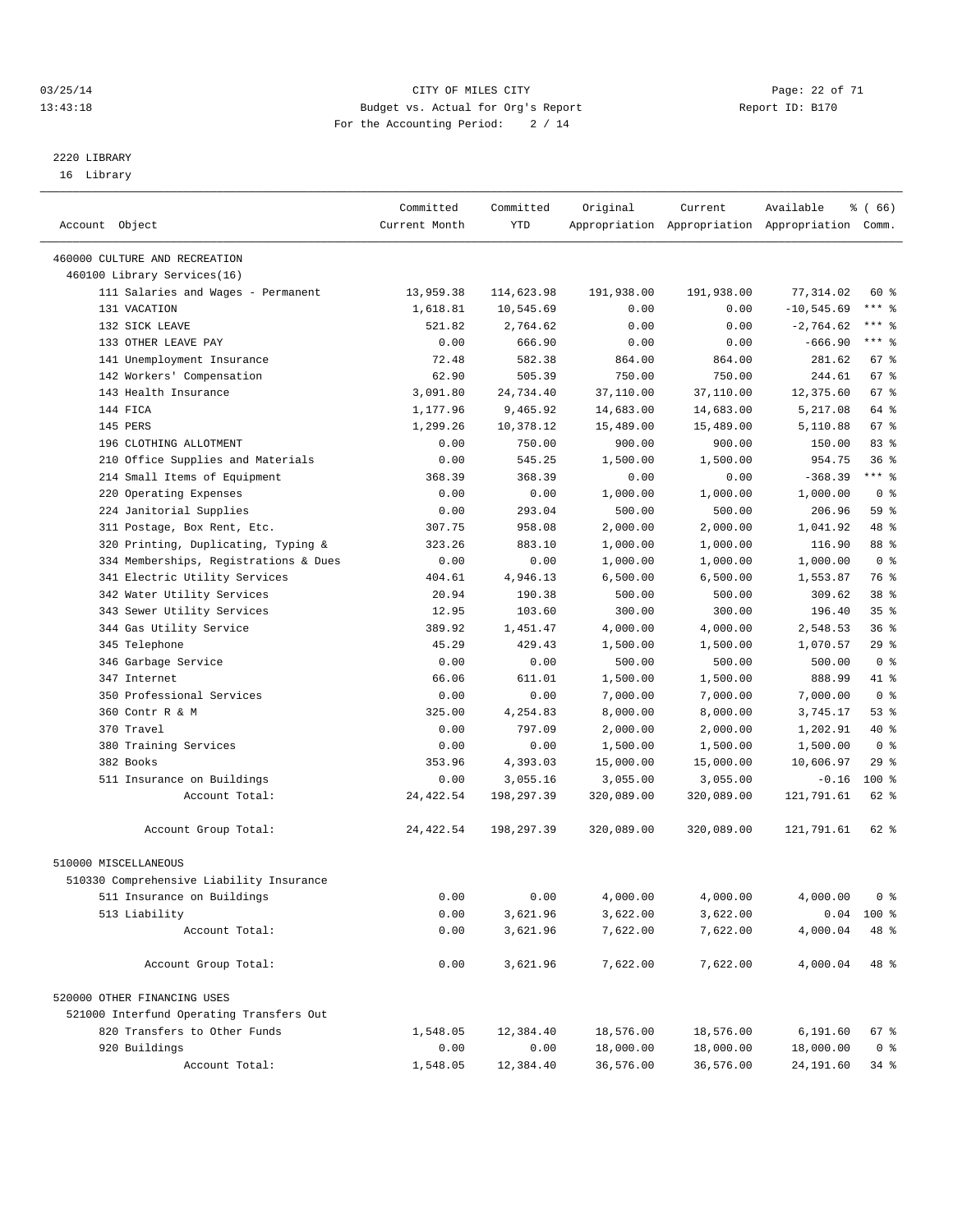#### 03/25/14 Page: 23 of 71 13:43:18 Budget vs. Actual for Org's Report Report ID: B170 For the Accounting Period: 2 / 14

## 2220 LIBRARY 16 Library

| Object<br>Account    | Committed<br>Current Month | Committed<br>YTD | Original<br>Appropriation | Current<br>Appropriation | Available<br>Appropriation | $\frac{6}{6}$ (66)<br>Comm. |
|----------------------|----------------------------|------------------|---------------------------|--------------------------|----------------------------|-----------------------------|
| Account Group Total: | 1,548.05                   | 12,384.40        | 36,576.00                 | 36,576.00                | 24,191.60                  | $34$ $%$                    |
| Organization Total:  | 25,970.59                  | 214, 303. 75     | 364, 287, 00              | 364,287.00               | 149,983.25                 | 59 <sub>8</sub>             |
| Fund Total:          | 25,970.59                  | 214,303.75       | 364, 287, 00              | 364,287.00               | 149,983.25 59 %            |                             |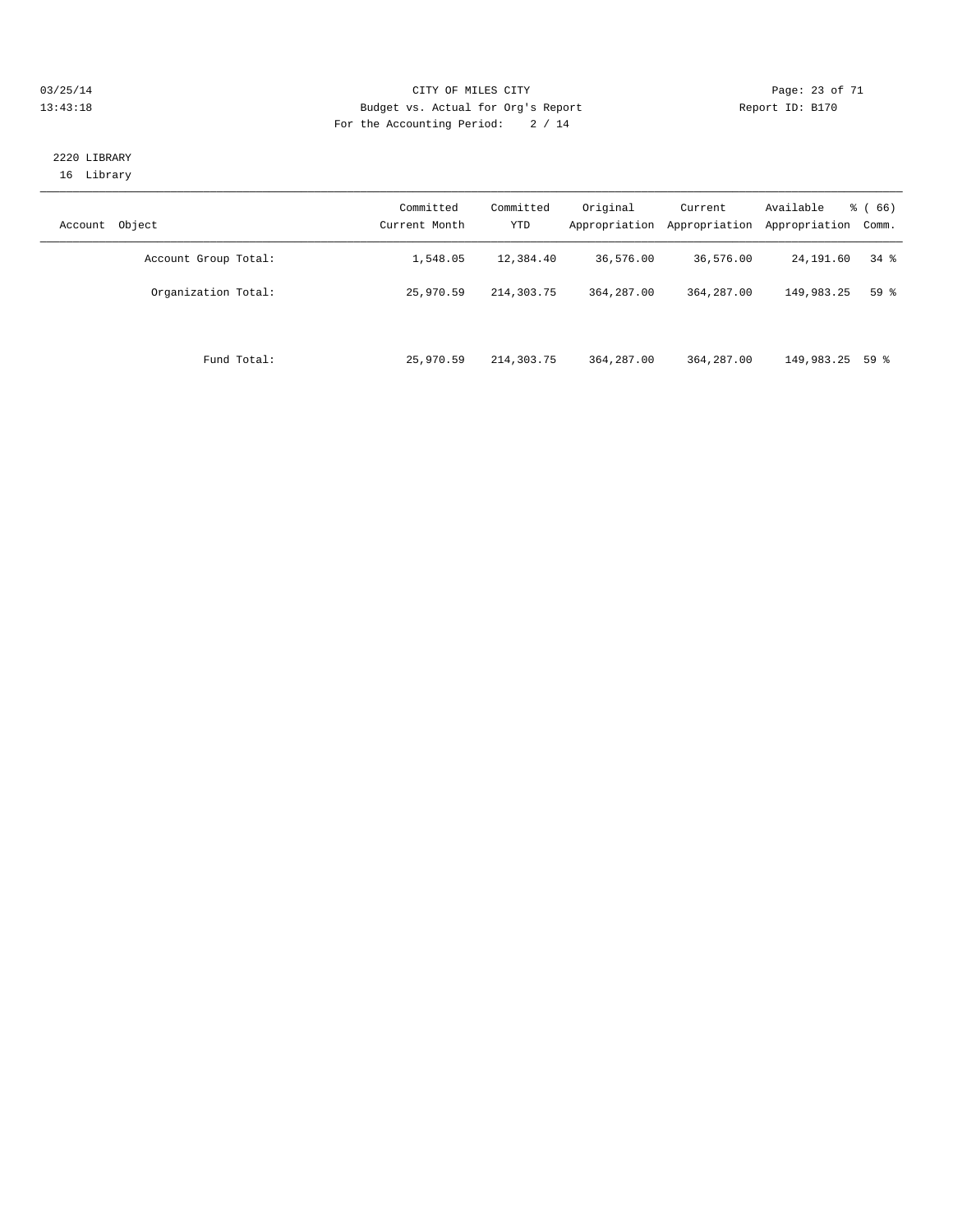03/25/14 Page: 24 of 71 13:43:18 Budget vs. Actual for Org's Report Report ID: B170 For the Accounting Period: 2 / 14

# 2270 Health

37 CITY HEALTH

| Account Object                     | Committed<br>Current Month | Committed<br><b>YTD</b> | Original  | Current<br>Appropriation Appropriation | Available<br>Appropriation | $\frac{3}{6}$ (66)<br>Comm. |
|------------------------------------|----------------------------|-------------------------|-----------|----------------------------------------|----------------------------|-----------------------------|
| 440000 PUBLIC HEALTH               |                            |                         |           |                                        |                            |                             |
| 440140 Registration and Inspection |                            |                         |           |                                        |                            |                             |
| 311 Postage, Box Rent, Etc.        | 6.41                       | 53.70                   | 200.00    | 200.00                                 | 146.30                     | $27$ %                      |
| 350 Professional Services          | 2,750.00                   | 22,000.00               | 35,000.00 | 35,000.00                              | 13,000.00                  | 63 %                        |
| Account Total:                     | 2,756.41                   | 22,053.70               | 35,200.00 | 35,200.00                              | 13,146.30                  | 63 %                        |
| Account Group Total:               | 2,756.41                   | 22,053.70               | 35,200.00 | 35,200.00                              | 13,146.30                  | 63 %                        |
| Organization Total:                | 2,756.41                   | 22,053.70               | 35,200.00 | 35,200.00                              | 13,146.30                  | 63 %                        |
|                                    |                            |                         |           |                                        |                            |                             |
| Fund Total:                        | 2,756.41                   | 22,053.70               | 35,200.00 | 35,200.00                              | 13,146.30                  | 63 %                        |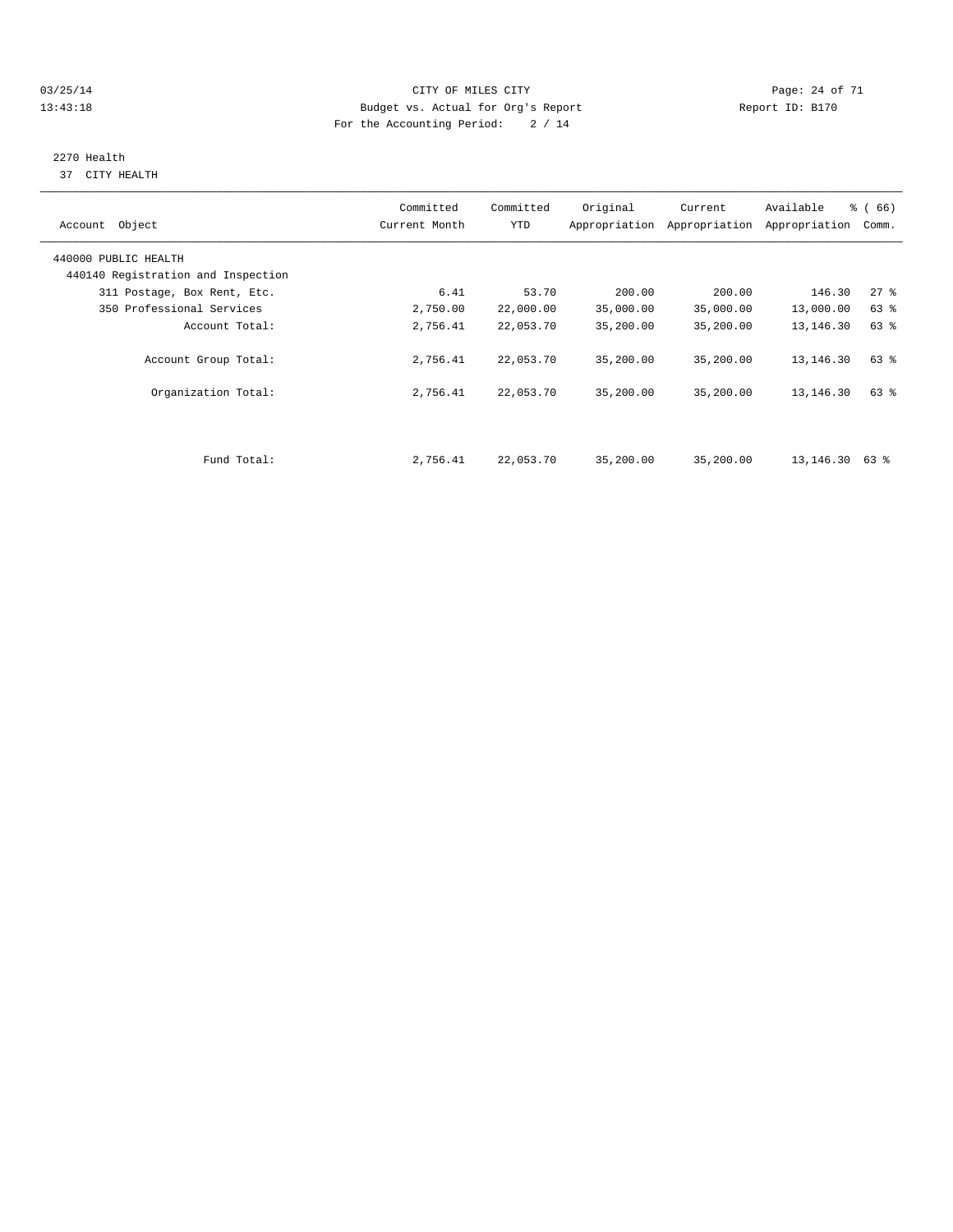#### 03/25/14 Page: 25 of 71 13:43:18 Budget vs. Actual for Org's Report Report ID: B170 For the Accounting Period: 2 / 14

 2372 Permissive Medical Levy 20 Permissive Medical Levy

| Account Object                                                          | Committed<br>Current Month | Committed<br>YTD | Original   | Current<br>Appropriation Appropriation | Available<br>Appropriation | % (66)<br>Comm. |
|-------------------------------------------------------------------------|----------------------------|------------------|------------|----------------------------------------|----------------------------|-----------------|
| 520000 OTHER FINANCING USES<br>521000 Interfund Operating Transfers Out |                            |                  |            |                                        |                            |                 |
| 820 Transfers to Other Funds                                            | 0.00                       | 72,526.50        | 145,053.00 | 145,053.00                             | 72,526.50                  | $50*$           |
| Account Total:                                                          | 0.00                       | 72,526.50        | 145,053.00 | 145,053.00                             | 72,526.50                  | $50*$           |
| Account Group Total:                                                    | 0.00                       | 72,526.50        | 145,053.00 | 145,053.00                             | 72,526.50                  | $50*$           |
| Organization Total:                                                     | 0.00                       | 72,526.50        | 145,053.00 | 145,053.00                             | 72,526.50                  | $50*$           |
|                                                                         |                            |                  |            |                                        |                            |                 |
| Fund Total:                                                             | 0.00                       | 72,526.50        | 145,053.00 | 145,053.00                             | 72,526.50                  | 50 %            |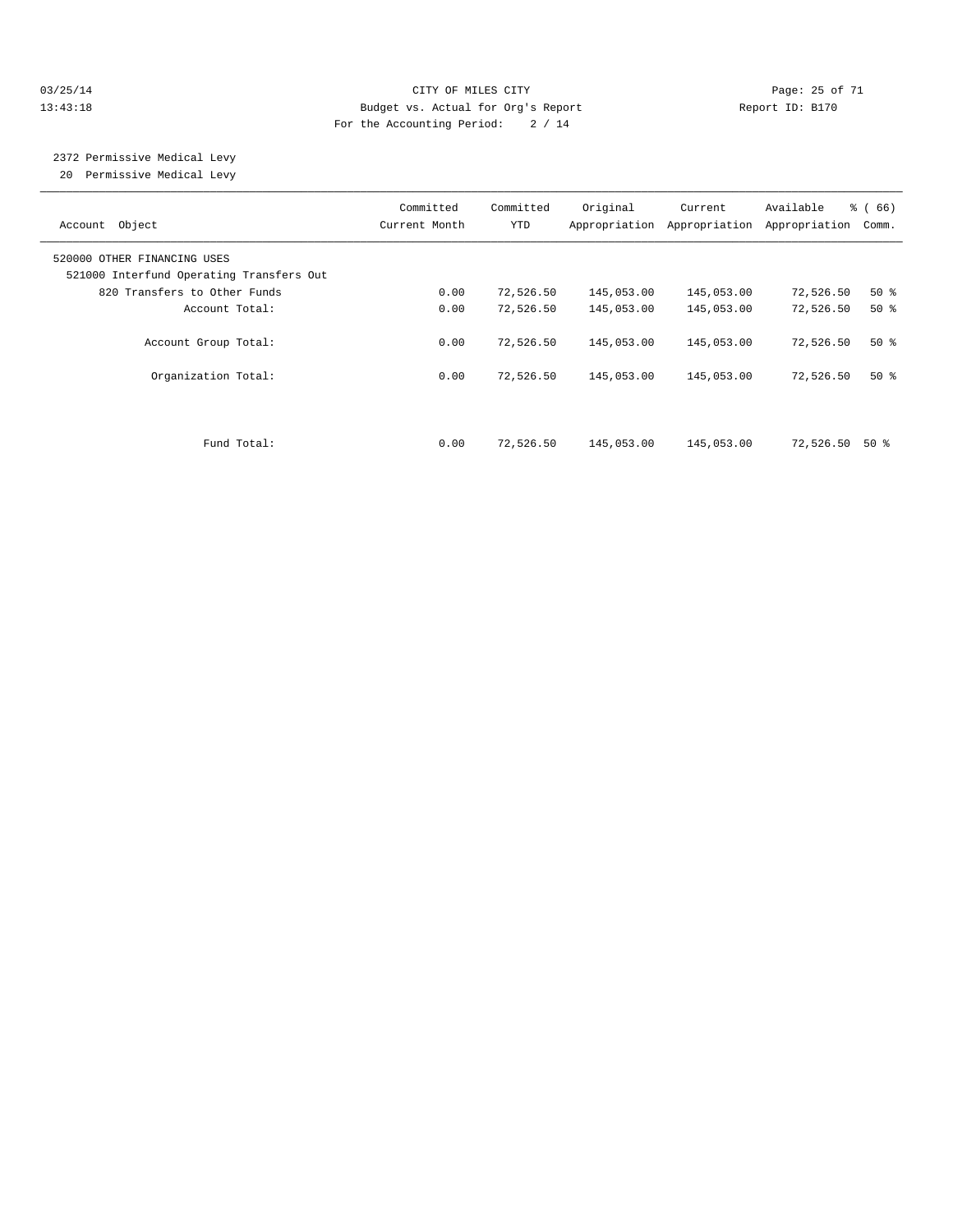#### 03/25/14 Page: 26 of 71 13:43:18 Budget vs. Actual for Org's Report Report ID: B170 For the Accounting Period: 2 / 14

————————————————————————————————————————————————————————————————————————————————————————————————————————————————————————————————————

# 2394 BUILDING CODE ENFORCEMENT

18 BUILDING INSPECTION

|                                          | Committed     | Committed  | Original   | Current    | Available                                       | % (66)         |
|------------------------------------------|---------------|------------|------------|------------|-------------------------------------------------|----------------|
| Account Object                           | Current Month | <b>YTD</b> |            |            | Appropriation Appropriation Appropriation Comm. |                |
| 420000 PUBLIC SAFETY                     |               |            |            |            |                                                 |                |
| 420531 Building Inspection               |               |            |            |            |                                                 |                |
| 111 Salaries and Wages - Permanent       | 613.09        | 4,595.50   | 6,973.00   | 6,973.00   | 2,377.50                                        | 66 %           |
| 121 OVERTIME-PERMANENT                   | 5.45          | 49.03      | 100.00     | 100.00     | 50.97                                           | 49 %           |
| 131 VACATION                             | 6.35          | 324.59     | 567.00     | 567.00     | 242.41                                          | 57%            |
| 132 SICK LEAVE                           | 14.52         | 155.94     | 44.00      | 44.00      | $-111.94$                                       | $354$ $%$      |
| 133 OTHER LEAVE PAY                      | 0.00          | 0.00       | 150.00     | 150.00     | 150.00                                          | 0 <sup>8</sup> |
| 141 Unemployment Insurance               | 2.88          | 23.25      | 27.00      | 27.00      | 3.75                                            | 86 %           |
| 142 Workers' Compensation                | 20.20         | 142.51     | 242.00     | 242.00     | 99.49                                           | 59 %           |
| 143 Health Insurance                     | 123.71        | 989.68     | 1,480.00   | 1,480.00   | 490.32                                          | 67 %           |
| 144 FICA                                 | 44.59         | 359.65     | 599.00     | 599.00     | 239.35                                          | 60 %           |
| 145 PERS                                 | 51.60         | 413.60     | 554.00     | 554.00     | 140.40                                          | 75 %           |
| 196 CLOTHING ALLOTMENT                   | 0.00          | 30.00      | 30.00      | 30.00      | 0.00                                            | 100 %          |
| 210 Office Supplies and Materials        | 30.42         | 231.00     | 3,000.00   | 3,000.00   | 2,769.00                                        | 8 %            |
| 214 Small Items of Equipment             | 935.00        | 2,564.99   | 12,000.00  | 12,000.00  | 9,435.01                                        | $21$ %         |
| 220 Operating Expenses                   | 0.00          | 28.00      | 0.00       | 0.00       | $-28.00$                                        | $***$ $-$      |
| 311 Postage, Box Rent, Etc.              | 9.12          | 140.54     | 250.00     | 250.00     | 109.46                                          | 56 %           |
| 320 Printing, Duplicating, Typing &      | 0.00          | 225.00     | 300.00     | 300.00     | 75.00                                           | 75 %           |
| 330 Publicity, Subscriptions & Dues      | 0.00          | 116.90     | 50.00      | 50.00      | $-66.90$                                        | $234$ $%$      |
| 334 Memberships, Registrations & Dues    | 0.00          | 175.00     | 300.00     | 300.00     | 125.00                                          | 58 %           |
| 345 Telephone                            | 26.36         | 208.57     | 400.00     | 400.00     | 191.43                                          | $52$ $%$       |
| 350 Professional Services                | 1,864.28      | 40,662.43  | 75,000.00  | 75,000.00  | 34, 337.57                                      | 54 %           |
| 360 Contr R & M                          | 102.00        | 262.05     | 0.00       | 0.00       | $-262.05$                                       | $***$ $-$      |
| 380 Training Services                    | 0.00          | 25.96      | 1,500.00   | 1,500.00   | 1,474.04                                        | 2 <sup>°</sup> |
| 382 Books                                | 0.00          | 58.26      | 500.00     | 500.00     | 441.74                                          | $12*$          |
| 513 Liability                            | 0.00          | 385.62     | 0.00       | 0.00       | $-385.62$                                       | $***$ $-$      |
| 540 Special Assessments                  | 0.00          | 520.41     | 700.00     | 700.00     | 179.59                                          | 74 %           |
| Account Total:                           | 3,849.57      | 52,688.48  | 104,766.00 | 104,766.00 | 52,077.52                                       | 50%            |
| Account Group Total:                     | 3,849.57      | 52,688.48  | 104,766.00 | 104,766.00 | 52,077.52                                       | 50%            |
| 510000 MISCELLANEOUS                     |               |            |            |            |                                                 |                |
| 510330 Comprehensive Liability Insurance |               |            |            |            |                                                 |                |
| 513 Liability                            | 0.00          | 1,171.62   | 1,172.00   | 1,172.00   | 0.38                                            | $100*$         |
| Account Total:                           | 0.00          | 1,171.62   | 1,172.00   | 1,172.00   | 0.38                                            | 100 %          |
| Account Group Total:                     | 0.00          | 1,171.62   | 1,172.00   | 1,172.00   |                                                 | $0.38$ 100 %   |
| 520000 OTHER FINANCING USES              |               |            |            |            |                                                 |                |
| 521000 Interfund Operating Transfers Out |               |            |            |            |                                                 |                |
| 820 Transfers to Other Funds             | 470.11        | 3,760.88   | 5,641.00   | 5,641.00   | 1,880.12                                        | 67 %           |
| Account Total:                           | 470.11        | 3,760.88   | 5,641.00   | 5,641.00   | 1,880.12                                        | 67 %           |
|                                          |               |            |            |            |                                                 |                |
| Account Group Total:                     | 470.11        | 3,760.88   | 5,641.00   | 5,641.00   | 1,880.12                                        | 67 %           |
| Organization Total:                      | 4,319.68      | 57,620.98  | 111,579.00 | 111,579.00 | 53,958.02                                       | $52$ $%$       |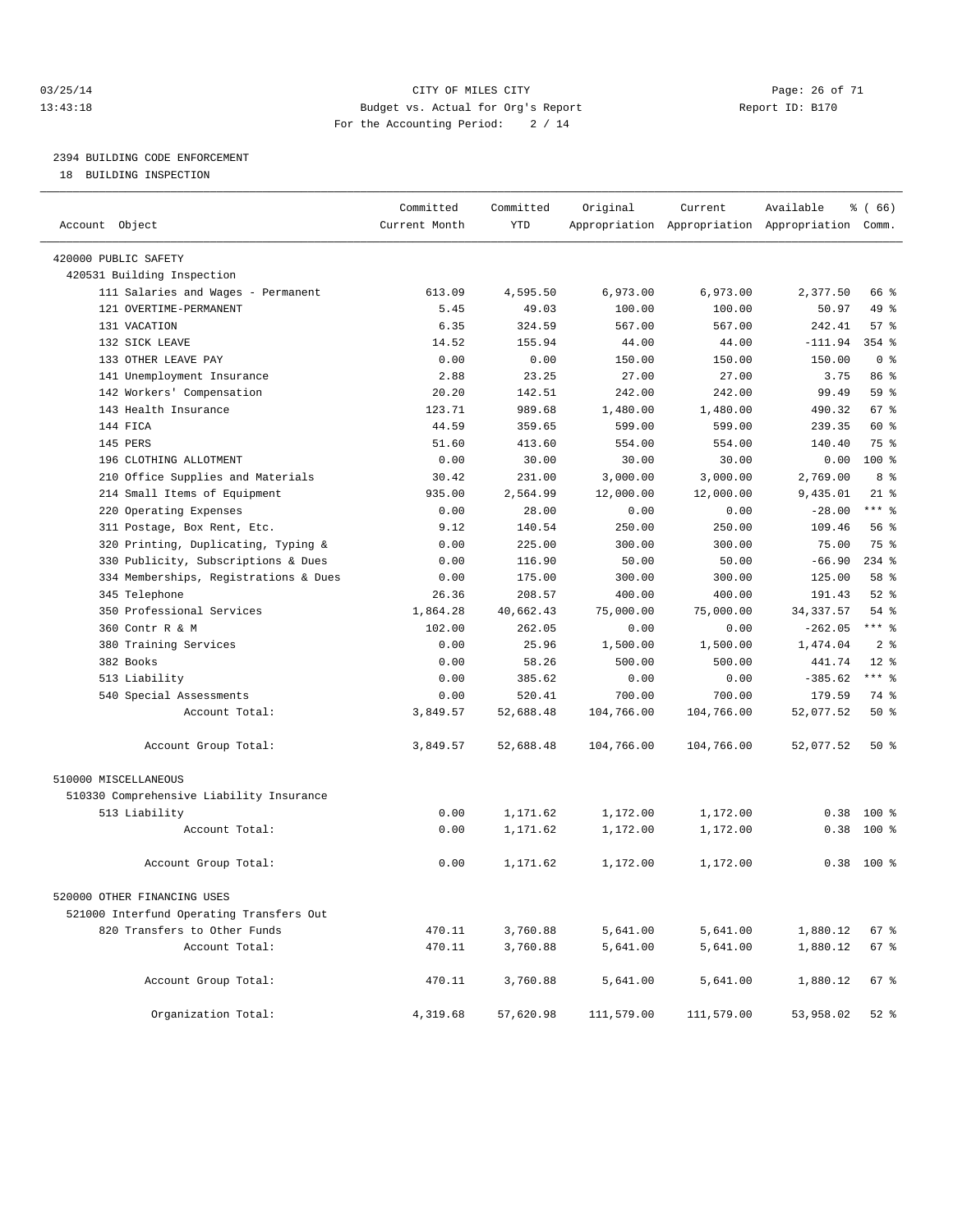#### 03/25/14 Page: 27 of 71 CITY OF MILES CITY 13:43:18 Budget vs. Actual for Org's Report Report ID: B170 For the Accounting Period: 2 / 14

# 2394 BUILDING CODE ENFORCEMENT

18 BUILDING INSPECTION

| Account Object |             | Committed<br>Current Month | Committed<br><b>YTD</b> | Original   | Current    | Available<br>Appropriation Appropriation Appropriation Comm. | ී ( 66 ) |
|----------------|-------------|----------------------------|-------------------------|------------|------------|--------------------------------------------------------------|----------|
|                | Fund Total: | 4,319.68                   | 57,620.98               | 111,579.00 | 111,579.00 | 53,958.02 52 %                                               |          |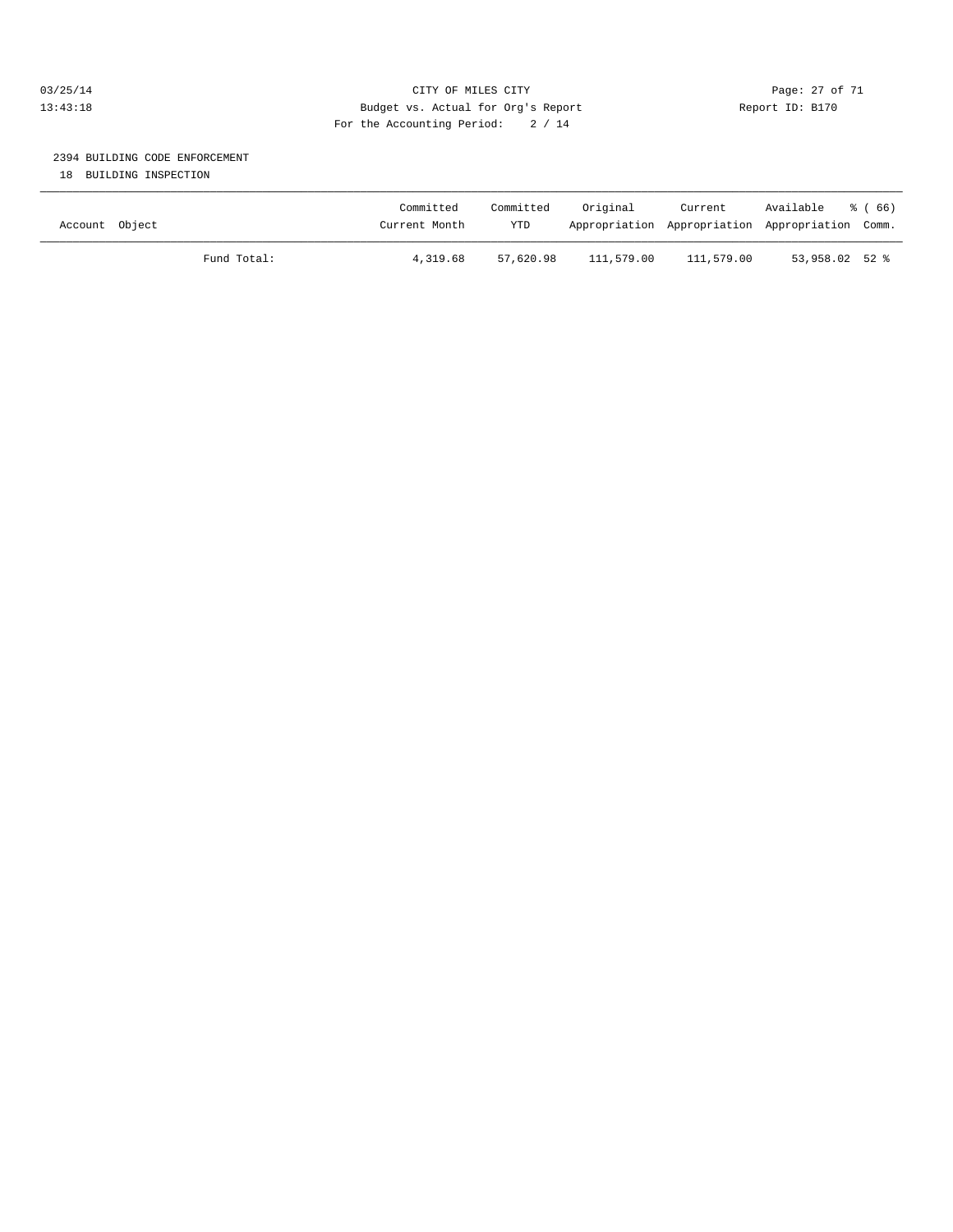#### 03/25/14 Page: 28 of 71 13:43:18 Budget vs. Actual for Org's Report Report ID: B170 For the Accounting Period: 2 / 14

#### 2400 LTG M D#165-(Gen City) 46 SID #165

| Account Object                           | Committed<br>Current Month | Committed<br><b>YTD</b> | Original   | Current<br>Appropriation Appropriation Appropriation | Available      | % (66)<br>Comm. |  |
|------------------------------------------|----------------------------|-------------------------|------------|------------------------------------------------------|----------------|-----------------|--|
| 430000 Public Works                      |                            |                         |            |                                                      |                |                 |  |
| 430263 STREET LIGHTING                   |                            |                         |            |                                                      |                |                 |  |
| 341 Electric Utility Services            | 8,688.25                   | 72,177.53               | 110,000.00 | 110,000.00                                           | 37,822.47      | 66 %            |  |
| 533 Machinery and Equipment Rental       | 4,289.40                   | 38,790.78               | 47,000.00  | 47,000.00                                            | 8,209.22       | 83 %            |  |
| Account Total:                           | 12,977.65                  | 110,968.31              | 157,000.00 | 157,000.00                                           | 46,031.69      | 71 %            |  |
| Account Group Total:                     | 12,977.65                  | 110,968.31              | 157,000.00 | 157,000.00                                           | 46,031.69      | 71.8            |  |
| 520000 OTHER FINANCING USES              |                            |                         |            |                                                      |                |                 |  |
| 521000 Interfund Operating Transfers Out |                            |                         |            |                                                      |                |                 |  |
| 820 Transfers to Other Funds             | 0.00                       | 1,000.00                | 1,000.00   | 1,000.00                                             | 0.00           | $100*$          |  |
| Account Total:                           | 0.00                       | 1,000.00                | 1,000.00   | 1,000.00                                             | 0.00           | $100*$          |  |
| Account Group Total:                     | 0.00                       | 1,000.00                | 1,000.00   | 1,000.00                                             |                | $0.00$ 100 %    |  |
| Organization Total:                      | 12,977.65                  | 111,968.31              | 158,000.00 | 158,000.00                                           | 46,031.69      | 71 %            |  |
|                                          |                            |                         |            |                                                      |                |                 |  |
| Fund Total:                              | 12,977.65                  | 111,968.31              | 158,000.00 | 158,000.00                                           | 46,031.69 71 % |                 |  |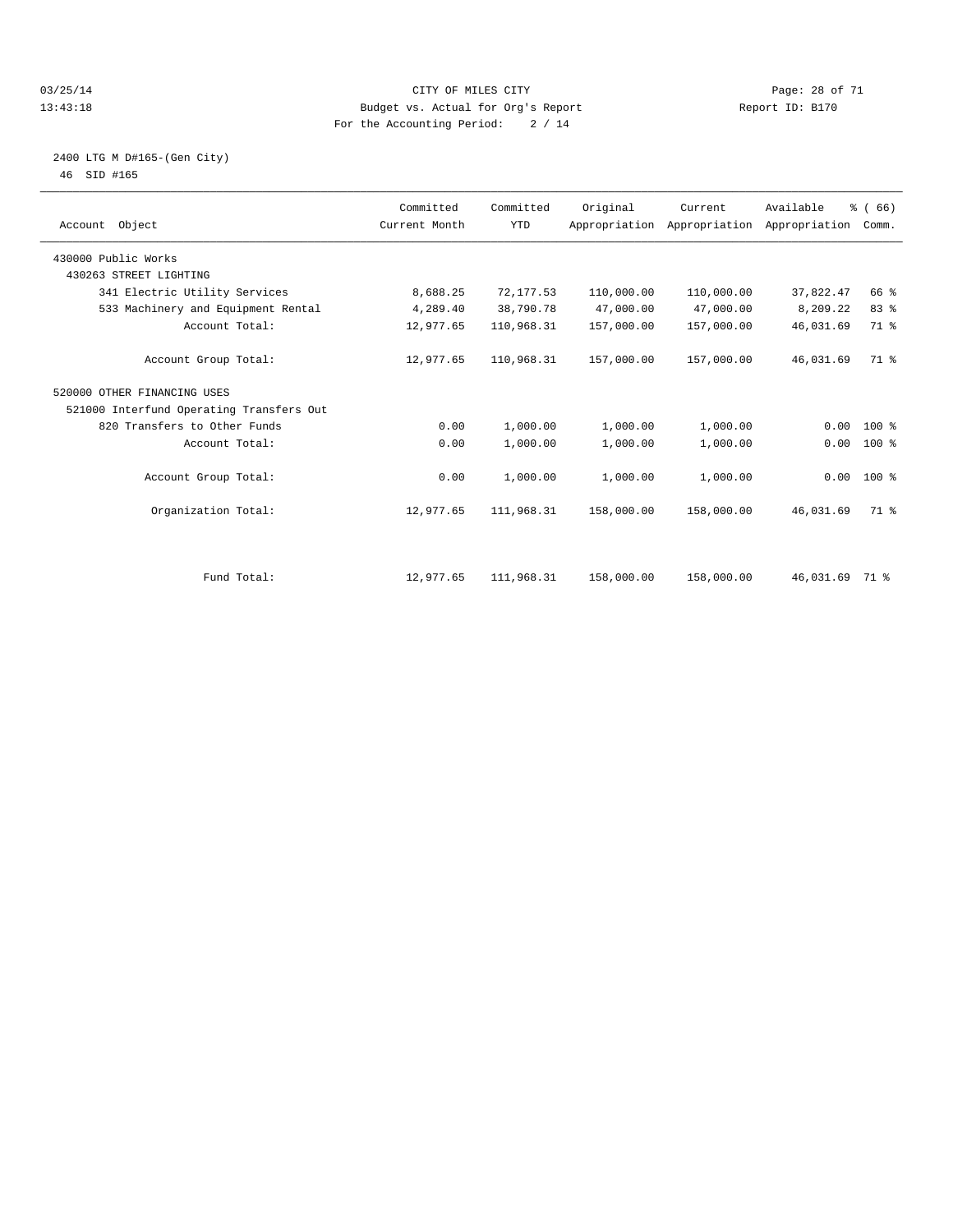#### 03/25/14 Page: 29 of 71 13:43:18 Budget vs. Actual for Org's Report Report ID: B170 For the Accounting Period: 2 / 14

# 2420 LTG M D#167-(MilesAddn Etc)

48 SID #167

| Account Object                           | Committed<br>Current Month | Committed<br><b>YTD</b> | Original  | Current<br>Appropriation Appropriation Appropriation | Available | % (66)<br>Comm. |  |
|------------------------------------------|----------------------------|-------------------------|-----------|------------------------------------------------------|-----------|-----------------|--|
| 430000 Public Works                      |                            |                         |           |                                                      |           |                 |  |
| 430263 STREET LIGHTING                   |                            |                         |           |                                                      |           |                 |  |
| 341 Electric Utility Services            | 1,598.04                   | 14, 172. 40             | 19,900.00 | 19,900.00                                            | 5,727.60  | 71 %            |  |
| 533 Machinery and Equipment Rental       | 667.90                     | 5,343.20                | 9,000.00  | 9.000.00                                             | 3,656.80  | 59 %            |  |
| Account Total:                           | 2,265.94                   | 19,515.60               | 28,900.00 | 28,900.00                                            | 9,384.40  | 68 %            |  |
| Account Group Total:                     | 2,265.94                   | 19,515.60               | 28,900.00 | 28,900.00                                            | 9,384.40  | 68 %            |  |
| 520000 OTHER FINANCING USES              |                            |                         |           |                                                      |           |                 |  |
| 521000 Interfund Operating Transfers Out |                            |                         |           |                                                      |           |                 |  |
| 820 Transfers to Other Funds             | 0.00                       | 1,000.00                | 1,000.00  | 1,000.00                                             | 0.00      | $100*$          |  |
| Account Total:                           | 0.00                       | 1,000.00                | 1,000.00  | 1,000.00                                             | 0.00      | 100 %           |  |
| Account Group Total:                     | 0.00                       | 1,000.00                | 1,000.00  | 1,000.00                                             |           | $0.00$ 100 %    |  |
| Organization Total:                      | 2,265.94                   | 20,515.60               | 29,900.00 | 29,900.00                                            | 9,384.40  | 69 %            |  |
|                                          |                            |                         |           |                                                      |           |                 |  |
| Fund Total:                              | 2,265.94                   | 20,515.60               | 29,900.00 | 29,900.00                                            | 9,384.40  | 69 %            |  |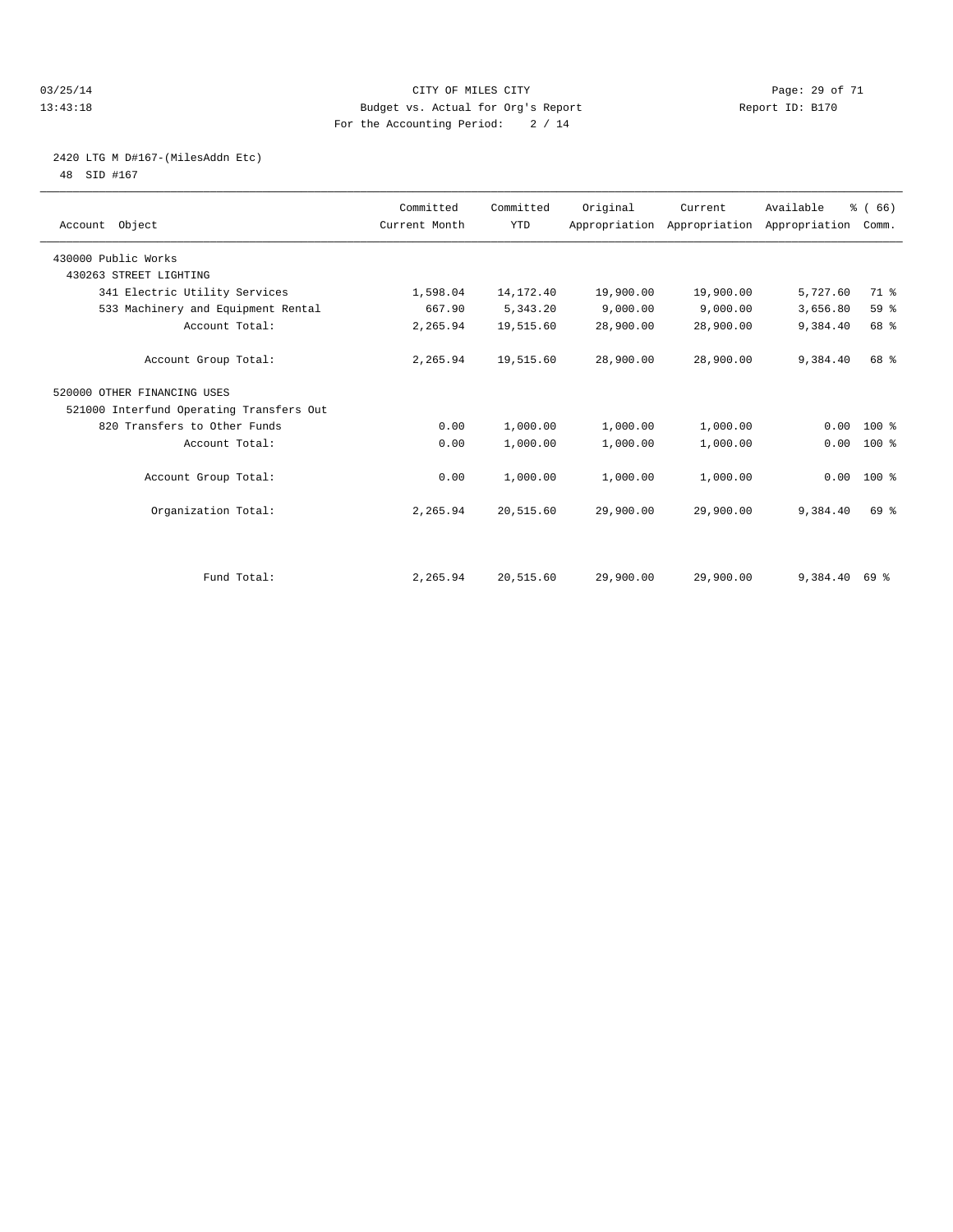#### 03/25/14 Page: 30 of 71 13:43:18 Budget vs. Actual for Org's Report Report ID: B170 For the Accounting Period: 2 / 14

### 2430 LTG M D#171-(Balsam Est) 49 SID #171

| Account Object                           | Committed<br>Current Month | Committed<br><b>YTD</b> | Original | Current<br>Appropriation Appropriation Appropriation | Available | % (66)<br>Comm. |
|------------------------------------------|----------------------------|-------------------------|----------|------------------------------------------------------|-----------|-----------------|
| 430000 Public Works                      |                            |                         |          |                                                      |           |                 |
| 430263 STREET LIGHTING                   |                            |                         |          |                                                      |           |                 |
| 230 Repair and Maintenance Supplies      | 0.00                       | 305.92                  | 500.00   | 500.00                                               | 194.08    | $61$ %          |
| 341 Electric Utility Services            | 113.49                     | 1,003.98                | 1,400.00 | 1,400.00                                             | 396.02    | 72 %            |
| 360 Contr R & M                          | 0.00                       | 122.00                  | 300.00   | 300.00                                               | 178.00    | $41*$           |
| Account Total:                           | 113.49                     | 1,431.90                | 2,200.00 | 2,200.00                                             | 768.10    | 65 %            |
| Account Group Total:                     | 113.49                     | 1,431.90                | 2,200.00 | 2,200.00                                             | 768.10    | 65%             |
| 520000 OTHER FINANCING USES              |                            |                         |          |                                                      |           |                 |
| 521000 Interfund Operating Transfers Out |                            |                         |          |                                                      |           |                 |
| 820 Transfers to Other Funds             | 0.00                       | 1,000.00                | 1,000.00 | 1,000.00                                             | 0.00      | $100*$          |
| Account Total:                           | 0.00                       | 1,000.00                | 1,000.00 | 1,000.00                                             | 0.00      | $100*$          |
| Account Group Total:                     | 0.00                       | 1,000.00                | 1,000.00 | 1,000.00                                             | 0.00      | 100 %           |
| Organization Total:                      | 113.49                     | 2,431.90                | 3,200.00 | 3,200.00                                             | 768.10    | 76 %            |
| Fund Total:                              | 113.49                     | 2,431.90                | 3,200.00 | 3,200.00                                             | 768.10    | 76 %            |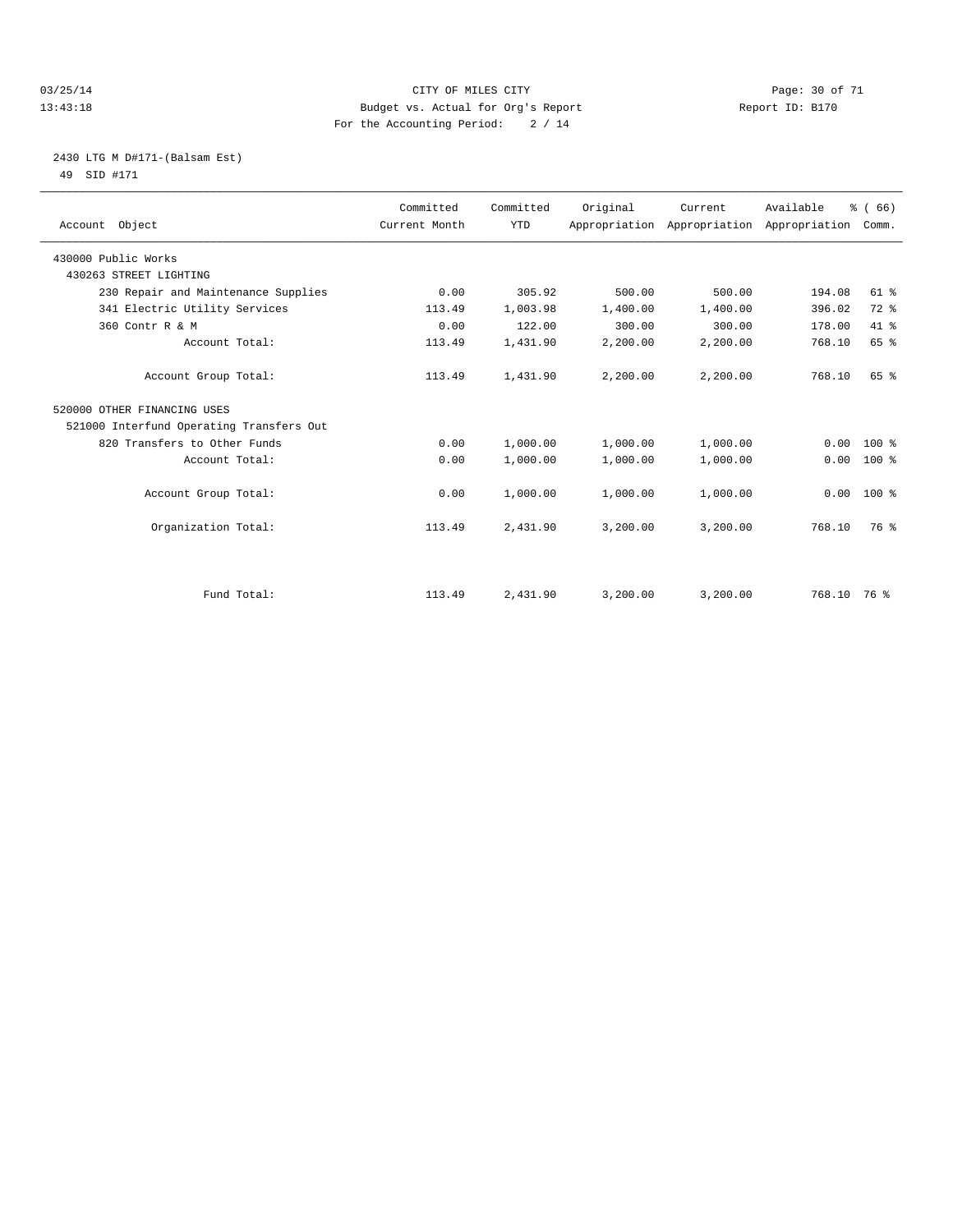#### 03/25/14 Page: 31 of 71 13:43:18 Budget vs. Actual for Org's Report Report ID: B170 For the Accounting Period: 2 / 14

### 2440 LTG M D#172-(Main Str) 50 SID #172

| Account Object                           | Committed<br>Current Month | Committed<br><b>YTD</b> | Original  | Current<br>Appropriation Appropriation | Available<br>Appropriation | % (66)<br>Comm. |
|------------------------------------------|----------------------------|-------------------------|-----------|----------------------------------------|----------------------------|-----------------|
| 430000 Public Works                      |                            |                         |           |                                        |                            |                 |
| 430263 STREET LIGHTING                   |                            |                         |           |                                        |                            |                 |
| 230 Repair and Maintenance Supplies      | 0.00                       | 2,923.16                | 5,700.00  | 5,700.00                               | 2,776.84                   | $51$ %          |
| 341 Electric Utility Services            | 1,023.69                   | 8,935.85                | 13,000.00 | 13,000.00                              | 4,064.15                   | 69 %            |
| 360 Contr R & M                          | 0.00                       | 497.96                  | 1,700.00  | 1,700.00                               | 1,202.04                   | 29%             |
| Account Total:                           | 1,023.69                   | 12,356.97               | 20,400.00 | 20,400.00                              | 8,043.03                   | 61 %            |
| Account Group Total:                     | 1,023.69                   | 12,356.97               | 20,400.00 | 20,400.00                              | 8,043.03                   | $61$ $%$        |
| 520000 OTHER FINANCING USES              |                            |                         |           |                                        |                            |                 |
| 521000 Interfund Operating Transfers Out |                            |                         |           |                                        |                            |                 |
| 820 Transfers to Other Funds             | 0.00                       | 1,000.00                | 1,000.00  | 1,000.00                               | 0.00                       | $100*$          |
| Account Total:                           | 0.00                       | 1,000.00                | 1,000.00  | 1,000.00                               | 0.00                       | $100*$          |
| Account Group Total:                     | 0.00                       | 1,000.00                | 1,000.00  | 1,000.00                               | 0.00                       | $100*$          |
| Organization Total:                      | 1,023.69                   | 13,356.97               | 21,400.00 | 21,400.00                              | 8,043.03                   | $62$ $%$        |
| Fund Total:                              | 1,023.69                   | 13,356.97               | 21,400.00 | 21,400.00                              | 8,043.03                   | 62 %            |
|                                          |                            |                         |           |                                        |                            |                 |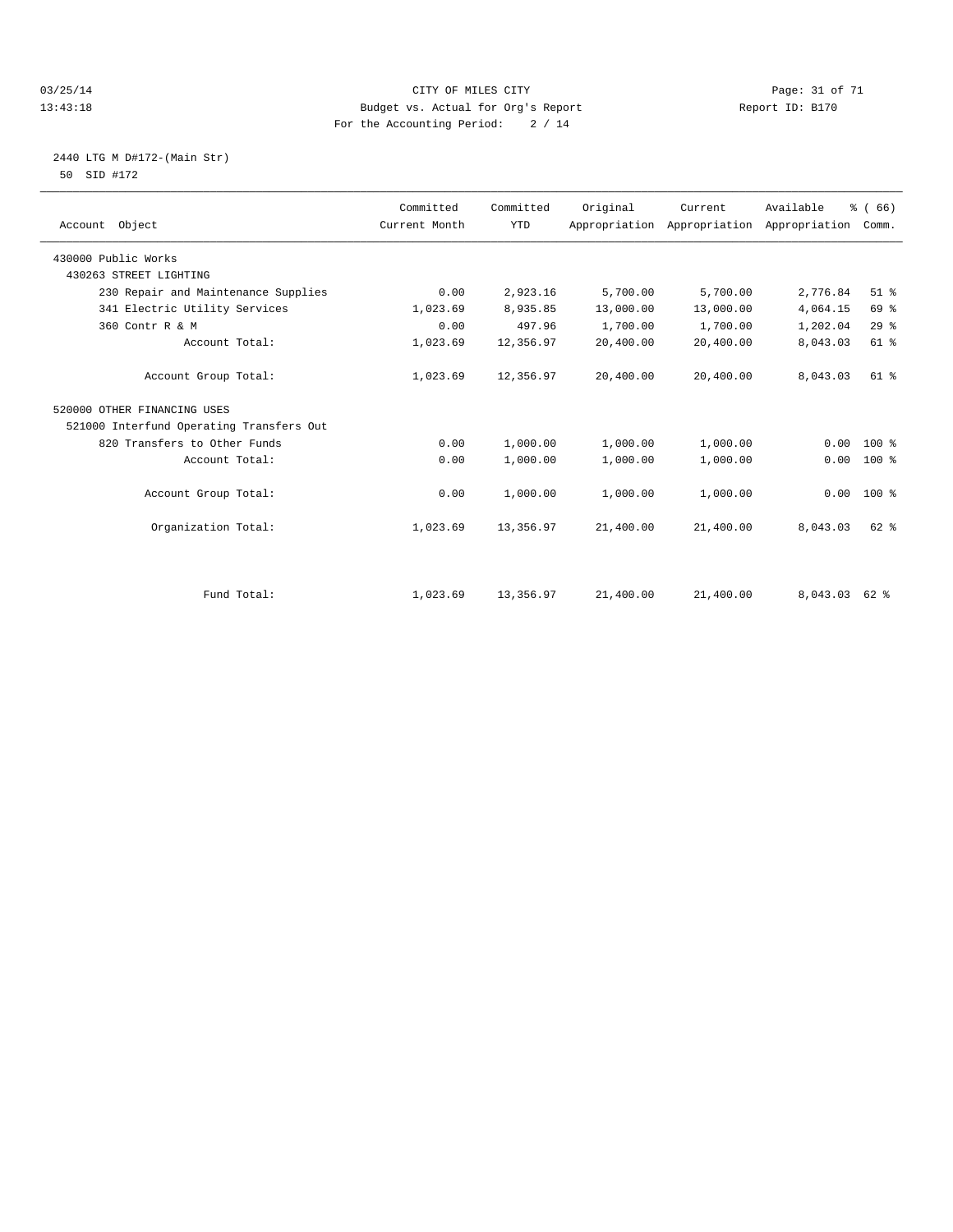#### 03/25/14 Page: 32 of 71 13:43:18 Budget vs. Actual for Org's Report Report ID: B170 For the Accounting Period: 2 / 14

#### 2450 LTG M D#195-(SG-Trico) 51 SID #195

| Account Object                           | Committed<br>Current Month | Committed<br><b>YTD</b> | Original | Current  | Available<br>Appropriation Appropriation Appropriation | % (66)<br>Comm. |  |
|------------------------------------------|----------------------------|-------------------------|----------|----------|--------------------------------------------------------|-----------------|--|
| 430000 Public Works                      |                            |                         |          |          |                                                        |                 |  |
| 430263 STREET LIGHTING                   |                            |                         |          |          |                                                        |                 |  |
| 341 Electric Utility Services            | 0.00                       | 2,812.88                | 5,000.00 | 5,000.00 | 2,187.12                                               | 56 %            |  |
| Account Total:                           | 0.00                       | 2,812.88                | 5,000.00 | 5,000.00 | 2,187.12                                               | 56 %            |  |
| Account Group Total:                     | 0.00                       | 2,812.88                | 5,000.00 | 5,000.00 | 2,187.12                                               | 56 <sup>8</sup> |  |
| 520000 OTHER FINANCING USES              |                            |                         |          |          |                                                        |                 |  |
| 521000 Interfund Operating Transfers Out |                            |                         |          |          |                                                        |                 |  |
| 820 Transfers to Other Funds             | 0.00                       | 1,000.00                | 1,000.00 | 1,000.00 |                                                        | $0.00$ 100 %    |  |
| Account Total:                           | 0.00                       | 1,000.00                | 1,000.00 | 1,000.00 | 0.00                                                   | 100 %           |  |
| Account Group Total:                     | 0.00                       | 1,000.00                | 1,000.00 | 1,000.00 | 0.00                                                   | $100*$          |  |
| Organization Total:                      | 0.00                       | 3,812.88                | 6,000.00 | 6,000.00 | 2,187.12                                               | 64 %            |  |
|                                          |                            |                         |          |          |                                                        |                 |  |
| Fund Total:                              | 0.00                       | 3,812.88                | 6.000.00 | 6,000.00 | $2.187.12$ 64 %                                        |                 |  |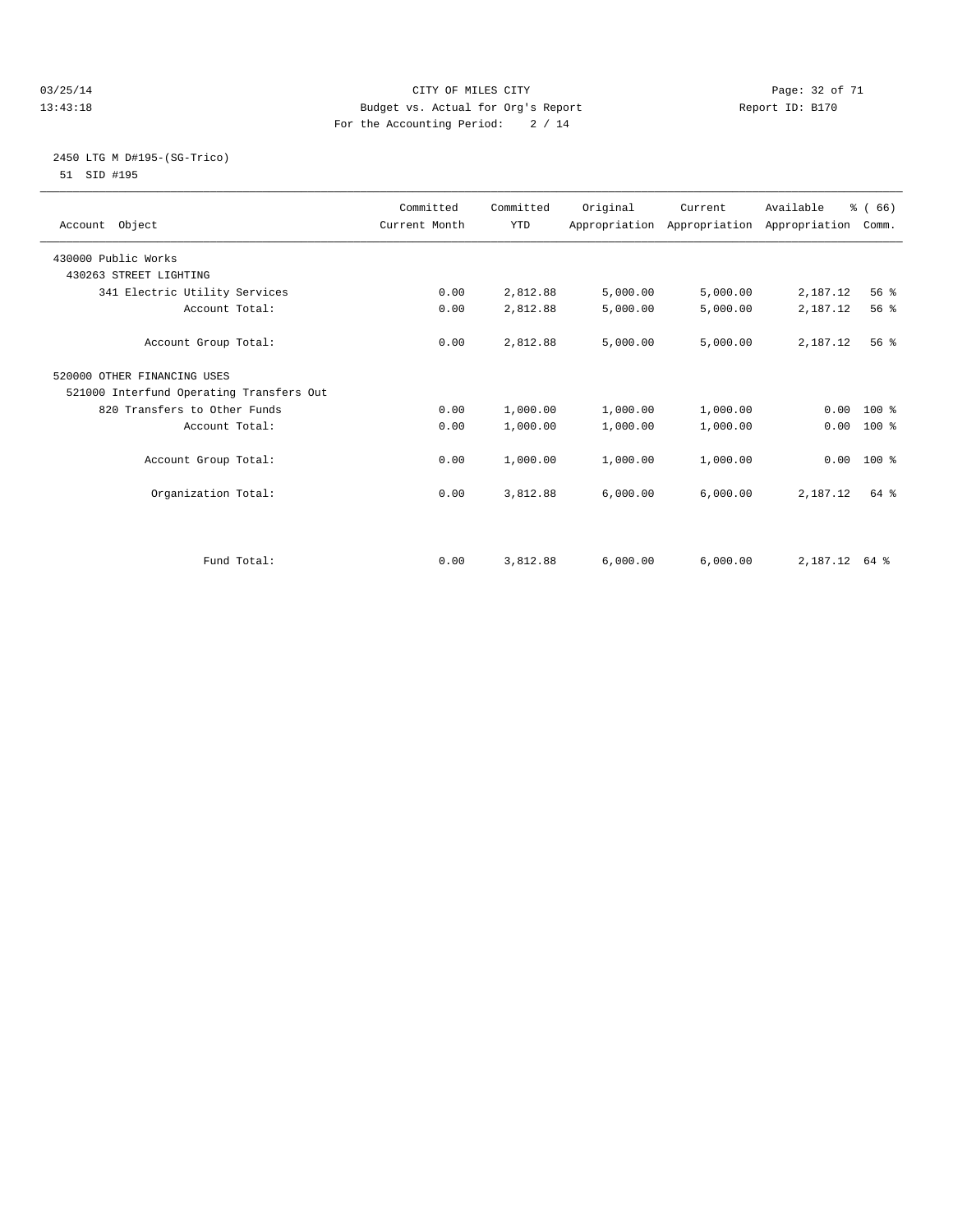#### 03/25/14 Page: 33 of 71 13:43:18 Budget vs. Actual for Org's Report Report ID: B170 For the Accounting Period: 2 / 14

### 2470 LTG M D#202-(SG-MDU&NV) 72 SID #202

| Account Object                           | Committed<br>Current Month | Committed<br><b>YTD</b> | Original | Current<br>Appropriation Appropriation Appropriation | Available     | % (66)<br>Comm. |  |
|------------------------------------------|----------------------------|-------------------------|----------|------------------------------------------------------|---------------|-----------------|--|
| 430000 Public Works                      |                            |                         |          |                                                      |               |                 |  |
| 430263 STREET LIGHTING                   |                            |                         |          |                                                      |               |                 |  |
| 341 Electric Utility Services            | 242.10                     | 2,146.58                | 3,650.00 | 3,650.00                                             | 1,503.42      | 59 %            |  |
| 533 Machinery and Equipment Rental       | 304.12                     | 2,432.96                | 3,200.00 | 3,200.00                                             | 767.04        | 76 %            |  |
| Account Total:                           | 546.22                     | 4,579.54                | 6,850.00 | 6,850.00                                             | 2,270.46      | 67 %            |  |
| Account Group Total:                     | 546.22                     | 4,579.54                | 6,850.00 | 6,850.00                                             | 2,270.46      | 67 <sup>8</sup> |  |
| 520000 OTHER FINANCING USES              |                            |                         |          |                                                      |               |                 |  |
| 521000 Interfund Operating Transfers Out |                            |                         |          |                                                      |               |                 |  |
| 820 Transfers to Other Funds             | 0.00                       | 1,000.00                | 1,000.00 | 1,000.00                                             | 0.00          | $100*$          |  |
| Account Total:                           | 0.00                       | 1,000.00                | 1,000.00 | 1,000.00                                             | 0.00          | $100*$          |  |
| Account Group Total:                     | 0.00                       | 1,000.00                | 1,000.00 | 1,000.00                                             |               | $0.00$ 100 %    |  |
| Organization Total:                      | 546.22                     | 5,579.54                | 7,850.00 | 7,850.00                                             | 2,270.46      | 71 %            |  |
|                                          |                            |                         |          |                                                      |               |                 |  |
| Fund Total:                              | 546.22                     | 5,579.54                | 7,850.00 | 7,850.00                                             | 2,270.46 71 % |                 |  |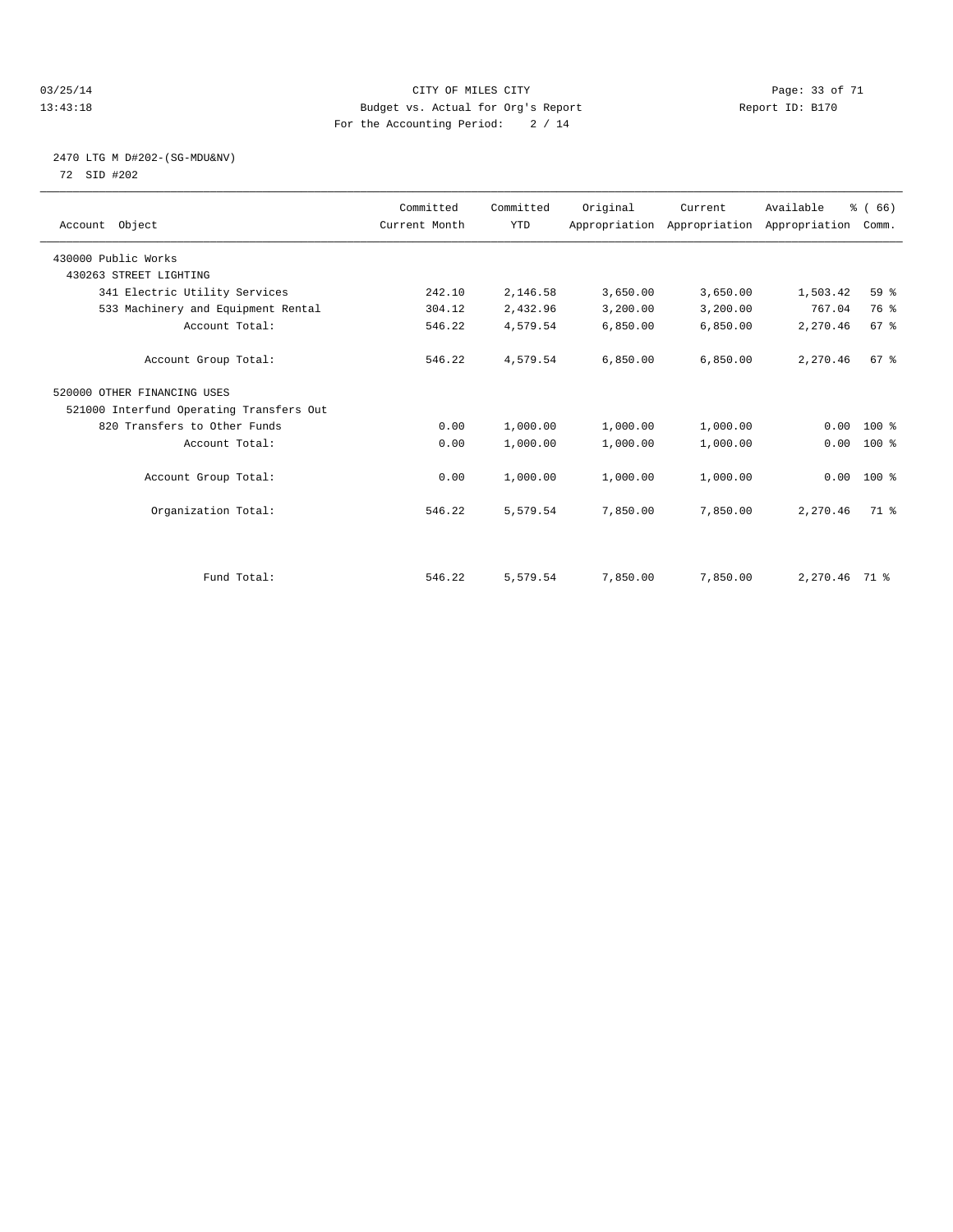#### 03/25/14 Page: 34 of 71 13:43:18 Budget vs. Actual for Org's Report Report ID: B170 For the Accounting Period: 2 / 14

#### 2480 LTG M M#173-(Milestown Estates)

47 SID #173(Ltg-Milestown)

| Account Object                           | Committed<br>Current Month | Committed<br><b>YTD</b> | Original | Current<br>Appropriation Appropriation Appropriation | Available   | % (66)<br>Comm. |  |
|------------------------------------------|----------------------------|-------------------------|----------|------------------------------------------------------|-------------|-----------------|--|
| 430000 Public Works                      |                            |                         |          |                                                      |             |                 |  |
| 430263 STREET LIGHTING                   |                            |                         |          |                                                      |             |                 |  |
| 230 Repair and Maintenance Supplies      | 0.00                       | 34.62                   | 460.00   | 460.00                                               | 425.38      | 8 %             |  |
| 341 Electric Utility Services            | 53.00                      | 469.28                  | 700.00   | 700.00                                               | 230.72      | 67 %            |  |
| Account Total:                           | 53.00                      | 503.90                  | 1,160.00 | 1,160.00                                             | 656.10      | 43.8            |  |
| Account Group Total:                     | 53.00                      | 503.90                  | 1,160.00 | 1,160.00                                             | 656.10      | 43.8            |  |
| 520000 OTHER FINANCING USES              |                            |                         |          |                                                      |             |                 |  |
| 521000 Interfund Operating Transfers Out |                            |                         |          |                                                      |             |                 |  |
| 820 Transfers to Other Funds             | 0.00                       | 0.00                    | 250.00   | 250.00                                               | 250.00      | 0 <sup>8</sup>  |  |
| Account Total:                           | 0.00                       | 0.00                    | 250.00   | 250.00                                               | 250.00      | 0 <sup>8</sup>  |  |
| Account Group Total:                     | 0.00                       | 0.00                    | 250.00   | 250.00                                               | 250.00      | 0 <sup>8</sup>  |  |
| Organization Total:                      | 53.00                      | 503.90                  | 1,410.00 | 1,410.00                                             | 906.10      | 36 <sup>8</sup> |  |
|                                          |                            |                         |          |                                                      |             |                 |  |
| Fund Total:                              | 53.00                      | 503.90                  | 1,410.00 | 1,410.00                                             | 906.10 36 % |                 |  |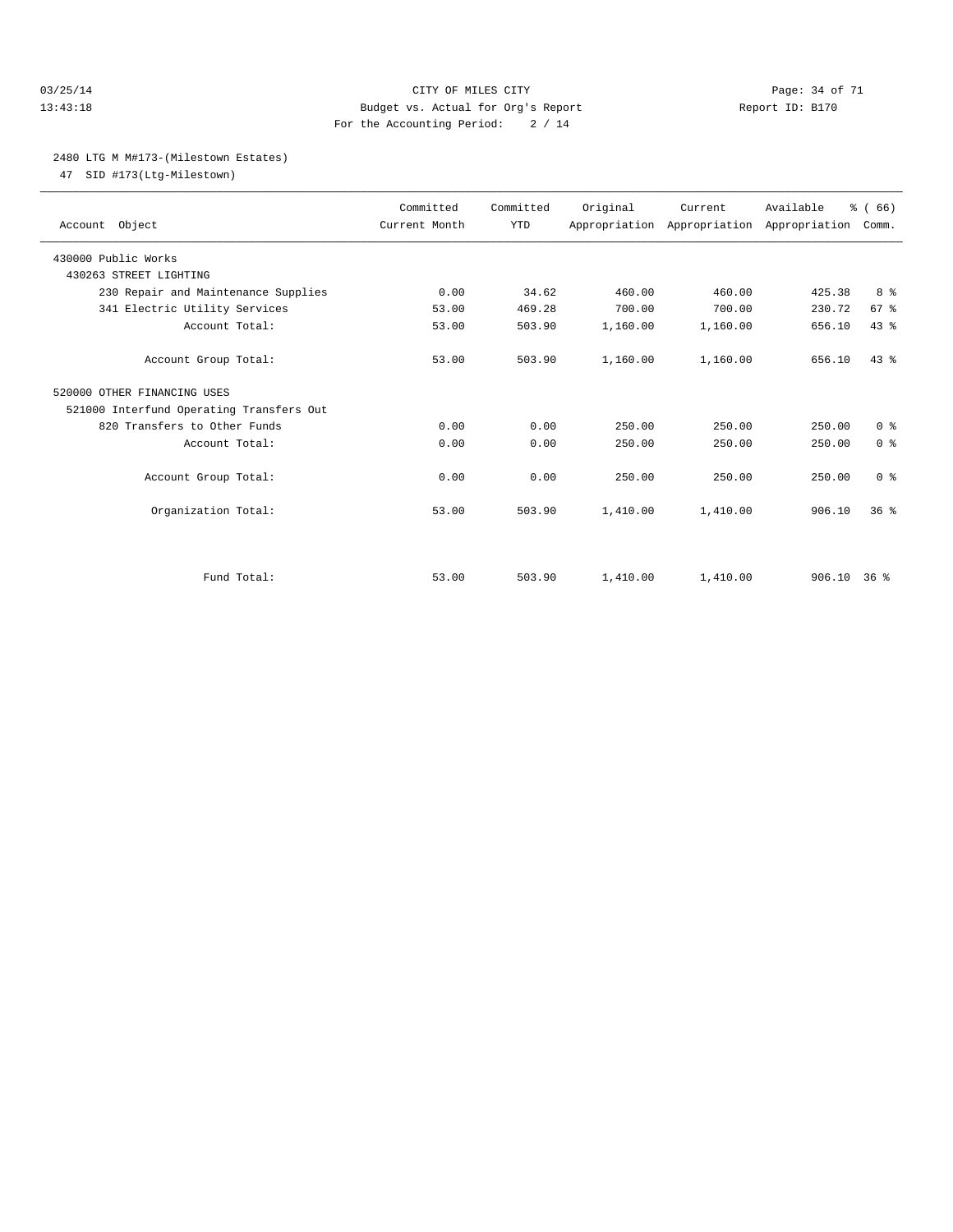#### 03/25/14 Page: 35 of 71 13:43:18 Budget vs. Actual for Org's Report Report ID: B170 For the Accounting Period: 2 / 14

————————————————————————————————————————————————————————————————————————————————————————————————————————————————————————————————————

2510 STR MAINT DIST #204

107 Paved St. Maint. Dist.#204

|                                         | Committed     | Committed  | Original   | Current                                         | Available    | ៖ ( 66)          |  |
|-----------------------------------------|---------------|------------|------------|-------------------------------------------------|--------------|------------------|--|
| Account Object                          | Current Month | YTD        |            | Appropriation Appropriation Appropriation Comm. |              |                  |  |
|                                         |               |            |            |                                                 |              |                  |  |
| 430000 Public Works                     |               |            |            |                                                 |              |                  |  |
| 430220 Operations                       |               |            |            |                                                 |              |                  |  |
| 111 Salaries and Wages - Permanent      | 13,047.39     | 121,885.19 | 180,062.00 | 180,062.00                                      | 58,176.81    | 68 %             |  |
| 121 OVERTIME-PERMANENT                  | 463.72        | 4,901.52   | 5,119.00   | 5,119.00                                        | 217.48       | 96 %             |  |
| 131 VACATION                            | 571.78        | 5,736.96   | 14,000.00  | 14,000.00                                       | 8,263.04     | 41 %             |  |
| 132 SICK LEAVE                          | 189.69        | 2,607.56   | 11,000.00  | 11,000.00                                       | 8,392.44     | $24$ %           |  |
| 133 OTHER LEAVE PAY                     | 0.00          | 0.00       | 9,480.00   | 9,480.00                                        | 9,480.00     | 0 <sup>8</sup>   |  |
| 134 HOLIDAY PAY                         | 29.20         | 434.46     | 6,446.00   | 6,446.00                                        | 6,011.54     | 7 %              |  |
| 141 Unemployment Insurance              | 64.37         | 612.85     | 1,016.00   | 1,016.00                                        | 403.15       | 60 %             |  |
| 142 Workers' Compensation               | 769.49        | 7,257.86   | 11,572.00  | 11,572.00                                       | 4,314.14     | 63 %             |  |
| 143 Health Insurance                    | 2,930.92      | 22,039.45  | 33,622.00  | 33,622.00                                       | 11,582.55    | 66 %             |  |
| 144 FICA                                | 1,028.38      | 9,889.71   | 17,266.00  | 17,266.00                                       | 7,376.29     | 57%              |  |
| 145 PERS                                | 1,154.16      | 10,621.32  | 17,596.00  | 17,596.00                                       | 6,974.68     | 60 %             |  |
| 196 CLOTHING ALLOTMENT                  | 0.00          | 592.50     | 550.00     | 550.00                                          | $-42.50$     | 108 <sup>8</sup> |  |
| 210 Office Supplies and Materials       | 2.78          | 420.41     | 500.00     | 500.00                                          | 79.59        | 84 %             |  |
| 214 Small Items of Equipment            | 0.00          | 1,091.87   | 6,000.00   | 6,000.00                                        | 4,908.13     | 18 %             |  |
| 220 Operating Expenses                  | 62.87         | 5,156.31   | 9,000.00   | 9,000.00                                        | 3,843.69     | 57%              |  |
| 222 Chemicals, Lab & Med Supplies       | 0.00          | 438.00     | 400.00     | 400.00                                          | $-38.00$     | 110 %            |  |
| 226 Clothing and Uniforms               | $-16.00$      | 175.98     | 550.00     | 550.00                                          | 374.02       | $32$ $%$         |  |
| 230 Repair and Maintenance Supplies     | 381.74        | 3,607.27   | 18,000.00  | 18,000.00                                       | 14,392.73    | $20*$            |  |
| 231 Gas, Oil, Diesel Fuel, Grease, etc. | 3,409.09      | 25,832.60  | 35,000.00  | 35,000.00                                       | 9,167.40     | 74 %             |  |
| 241 Consumable Tools                    | 0.00          | 0.00       | 50.00      | 50.00                                           | 50.00        | 0 <sup>8</sup>   |  |
| 242 Sign Parts and Supplies             | 0.00          | 5,946.60   | 7,000.00   | 7,000.00                                        | 1,053.40     | 85%              |  |
| 311 Postage, Box Rent, Etc.             | 0.00          | 9.12       | 75.00      | 75.00                                           | 65.88        | $12*$            |  |
| 320 Printing, Duplicating, Typing &     | 0.00          | 0.00       | 100.00     | 100.00                                          | 100.00       | 0 <sup>8</sup>   |  |
| 330 Publicity, Subscriptions & Dues     | 0.00          | 308.00     | 400.00     | 400.00                                          | 92.00        | 77 %             |  |
| 334 Memberships, Registrations & Dues   | 0.00          | 0.00       | 150.00     | 150.00                                          | 150.00       | 0 <sup>8</sup>   |  |
| 341 Electric Utility Services           | 89.81         | 726.01     | 1,000.00   | 1,000.00                                        | 273.99       | 73 %             |  |
| 344 Gas Utility Service                 | 107.70        | 386.58     | 1,000.00   | 1,000.00                                        | 613.42       | 39 %             |  |
| 345 Telephone                           | 273.00        | 1,379.72   | 1,500.00   | 1,500.00                                        | 120.28       | $92$ $%$         |  |
| 346 Garbage Service                     | 0.00          | 0.00       | 175.00     | 175.00                                          | 175.00       | 0 <sup>8</sup>   |  |
| 347 Internet                            | 0.00          | 0.00       | 200.00     | 200.00                                          | 200.00       | 0 <sup>8</sup>   |  |
| 350 Professional Services               | 99.32         | 2,095.44   | 2,000.00   | 2,000.00                                        | $-95.44$     | $105$ %          |  |
| 360 Contr R & M                         | 2,803.36      | 3,454.29   | 6,000.00   | 6,000.00                                        | 2,545.71     | 58 %             |  |
| 363 R&M Vehicles/Equip/Labor-PW         | 2,129.60      | 53,305.22  | 80,000.00  | 80,000.00                                       | 26,694.78    | 67 %             |  |
| 370 Travel                              | 281.35        | 616.36     | 800.00     | 800.00                                          | 183.64       | 77 %             |  |
| 380 Training Services                   | 0.00          | 288.00     | 700.00     | 700.00                                          | 412.00       | 41 %             |  |
| 382 Books                               | 0.00          | 111.39     | 200.00     | 200.00                                          | 88.61        | 56%              |  |
| 511 Insurance on Buildings              | 0.00          | 547.98     | 548.00     | 548.00                                          | 0.02         | 100 %            |  |
| 512 Insurance on Vehicles & Equipment   | 0.00          | 2,448.31   | 2,448.00   | 2,448.00                                        |              | $-0.31$ 100 %    |  |
| 513 Liability                           | 0.00          | 4,174.48   | 0.00       | 0.00                                            | $-4, 174.48$ | $***$ $_{8}$     |  |
| 531 Building & Office Rental            | 350.00        | 2,800.00   | 4,200.00   | 4,200.00                                        | 1,400.00     | 67 %             |  |
| 532 Land Rental                         | 0.00          | 4,560.37   | 8,100.00   | 8,100.00                                        | 3,539.63     | 56 %             |  |
| Account Total:                          | 30, 223. 72   | 306,459.69 | 493,825.00 | 493,825.00                                      | 187, 365.31  | 62 %             |  |
|                                         |               |            |            |                                                 |              |                  |  |
| 430233 Roadway/Re-surfacing             |               |            |            |                                                 |              |                  |  |
| 350 Professional Services               | 586.03        | 338,026.72 | 686,990.00 | 686,990.00                                      | 348,963.28   | 49 %             |  |
| Account Total:                          | 586.03        | 338,026.72 | 686,990.00 | 686,990.00                                      | 348,963.28   | 49 %             |  |

430234 CURB AND GUTTER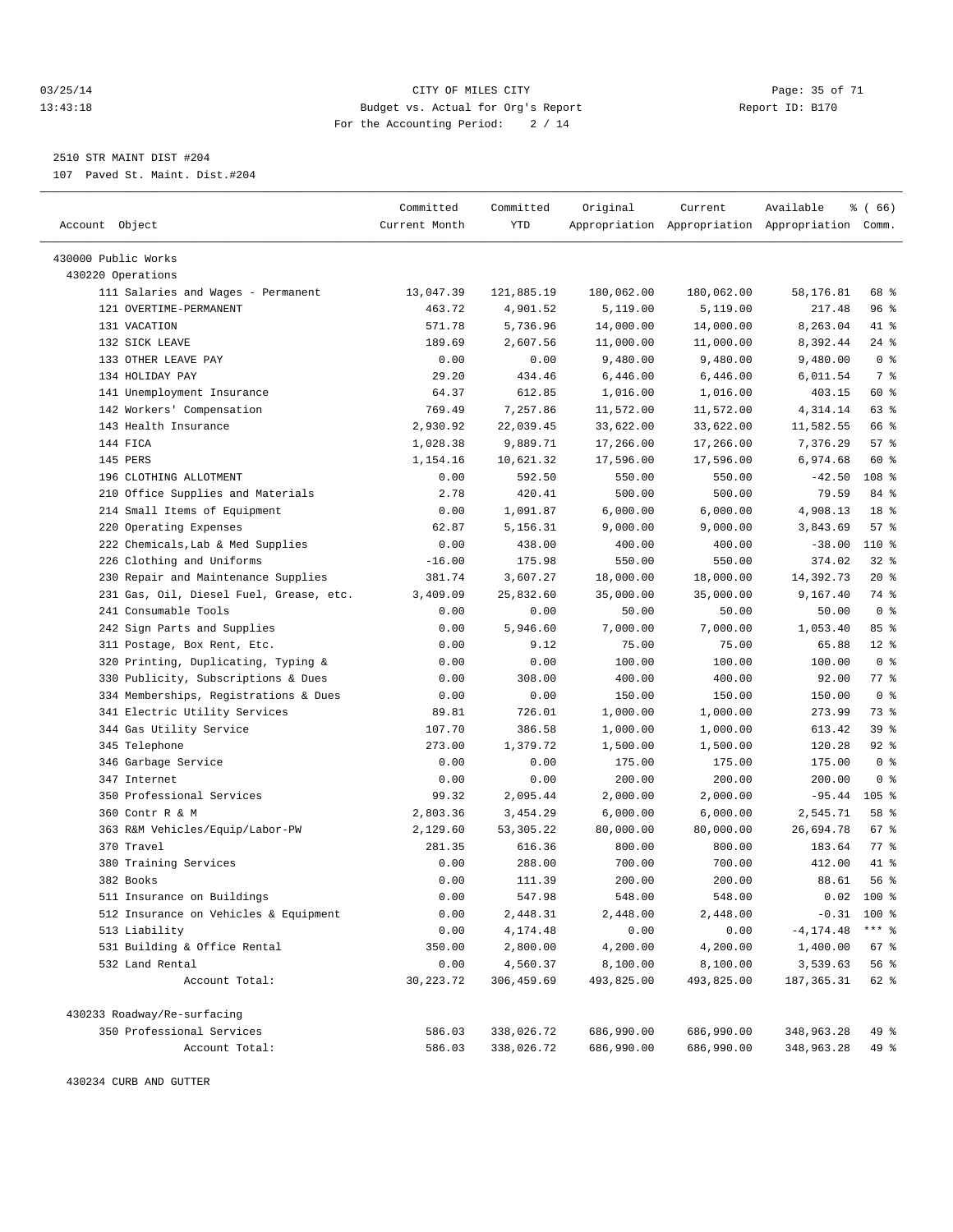#### 03/25/14 Page: 36 of 71 13:43:18 Budget vs. Actual for Org's Report Report ID: B170 For the Accounting Period: 2 / 14

# 2510 STR MAINT DIST #204

107 Paved St. Maint. Dist.#204

| Account Object                           | Committed<br>Current Month | Committed<br><b>YTD</b> | Original     | Current<br>Appropriation Appropriation Appropriation | Available  | % (66)<br>Comm. |
|------------------------------------------|----------------------------|-------------------------|--------------|------------------------------------------------------|------------|-----------------|
| 350 Professional Services                | 0.00                       | 0.00                    | 142,000.00   | 142,000.00                                           | 142,000.00 | 0 <sup>8</sup>  |
| Account Total:                           | 0.00                       | 0.00                    | 142,000.00   | 142,000.00                                           | 142,000.00 | 0 <sup>8</sup>  |
| 430235 Storm Drain & Culvert Maintenance |                            |                         |              |                                                      |            |                 |
| 230 Repair and Maintenance Supplies      | 144.64                     | 50,973.84               | 68,235.00    | 68,235.00                                            | 17,261.16  | 75 %            |
| 350 Professional Services                | 0.00                       | 6.001.63                | 10,000.00    | 10,000.00                                            | 3,998.37   | 60 %            |
| Account Total:                           | 144.64                     | 56,975.47               | 78,235.00    | 78,235.00                                            | 21, 259.53 | 73 %            |
| Account Group Total:                     | 30,954.39                  | 701,461.88              | 1,401,050.00 | 1,401,050.00                                         | 699,588.12 | $50*$           |
| 510000 MISCELLANEOUS                     |                            |                         |              |                                                      |            |                 |
| 510330 Comprehensive Liability Insurance |                            |                         |              |                                                      |            |                 |
| 513 Liability                            | 0.00                       | 9,689.94                | 9,690.00     | 9,690.00                                             | 0.06       | $100*$          |
| Account Total:                           | 0.00                       | 9,689.94                | 9,690.00     | 9,690.00                                             | 0.06       | $100*$          |
| Account Group Total:                     | 0.00                       | 9,689.94                | 9,690.00     | 9,690.00                                             |            | $0.06$ 100 %    |
| 520000 OTHER FINANCING USES              |                            |                         |              |                                                      |            |                 |
| 521000 Interfund Operating Transfers Out |                            |                         |              |                                                      |            |                 |
| 820 Transfers to Other Funds             | 1,792.00                   | 22,290.00               | 53, 412.00   | 53, 412.00                                           | 31,122.00  | 42 %            |
| Account Total:                           | 1,792.00                   | 22,290.00               | 53, 412.00   | 53, 412.00                                           | 31,122.00  | $42$ $%$        |
| Account Group Total:                     | 1,792.00                   | 22,290.00               | 53, 412.00   | 53, 412.00                                           | 31,122.00  | $42*$           |
| Organization Total:                      | 32,746.39                  | 733, 441.82             | 1,464,152.00 | 1,464,152.00                                         | 730,710.18 | $50*$           |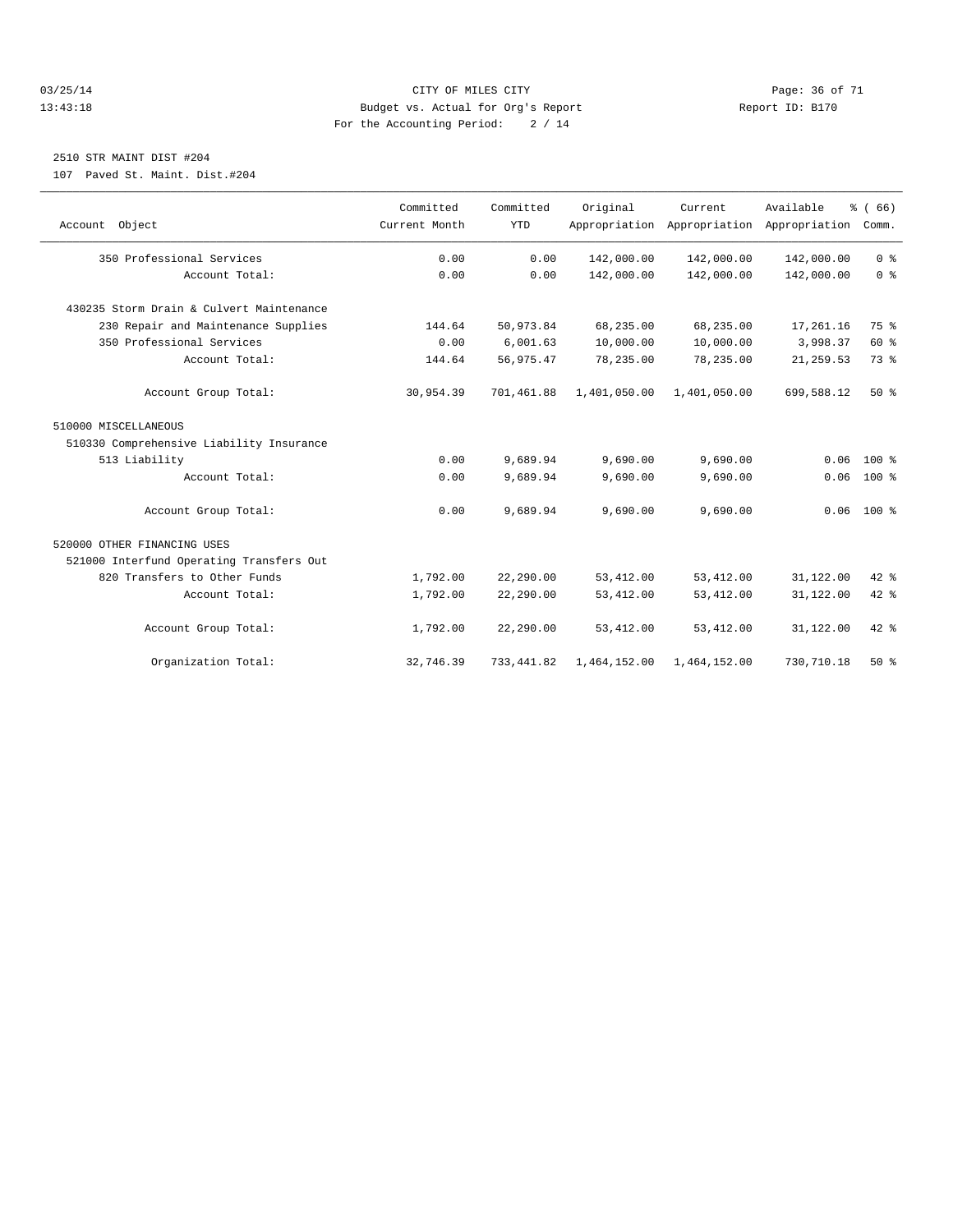#### 03/25/14 Page: 37 of 71 13:43:18 Budget vs. Actual for Org's Report Report ID: B170 For the Accounting Period: 2 / 14

# 2510 STR MAINT DIST #204

108 Unpaved Street Maintenance

| Account Object                           | Committed<br>Current Month | Committed<br>YTD | Original                  | Current | Available<br>Appropriation Appropriation Appropriation Comm. | % (66)  |
|------------------------------------------|----------------------------|------------------|---------------------------|---------|--------------------------------------------------------------|---------|
| 430000 Public Works<br>430220 Operations |                            |                  |                           |         |                                                              |         |
| 350 Professional Services                | 24.83                      | 24.83            | 0.00                      | 0.00    | $-24.83$ *** &                                               |         |
| Account Total:                           | 24.83                      | 24.83            | 0.00                      | 0.00    | $-24.83$                                                     | $***$ 2 |
| Account Group Total:                     | 24.83                      | 24.83            | 0.00                      | 0.00    | $-24.83$ *** 8                                               |         |
| Organization Total:                      | 24.83                      | 24.83            | 0.00                      | 0.00    | $-24.83$ *** &                                               |         |
|                                          |                            |                  |                           |         |                                                              |         |
| Fund Total:                              | 32,771.22                  | 733,466.65       | 1,464,152.00 1,464,152.00 |         | 730,685.35                                                   | 50 %    |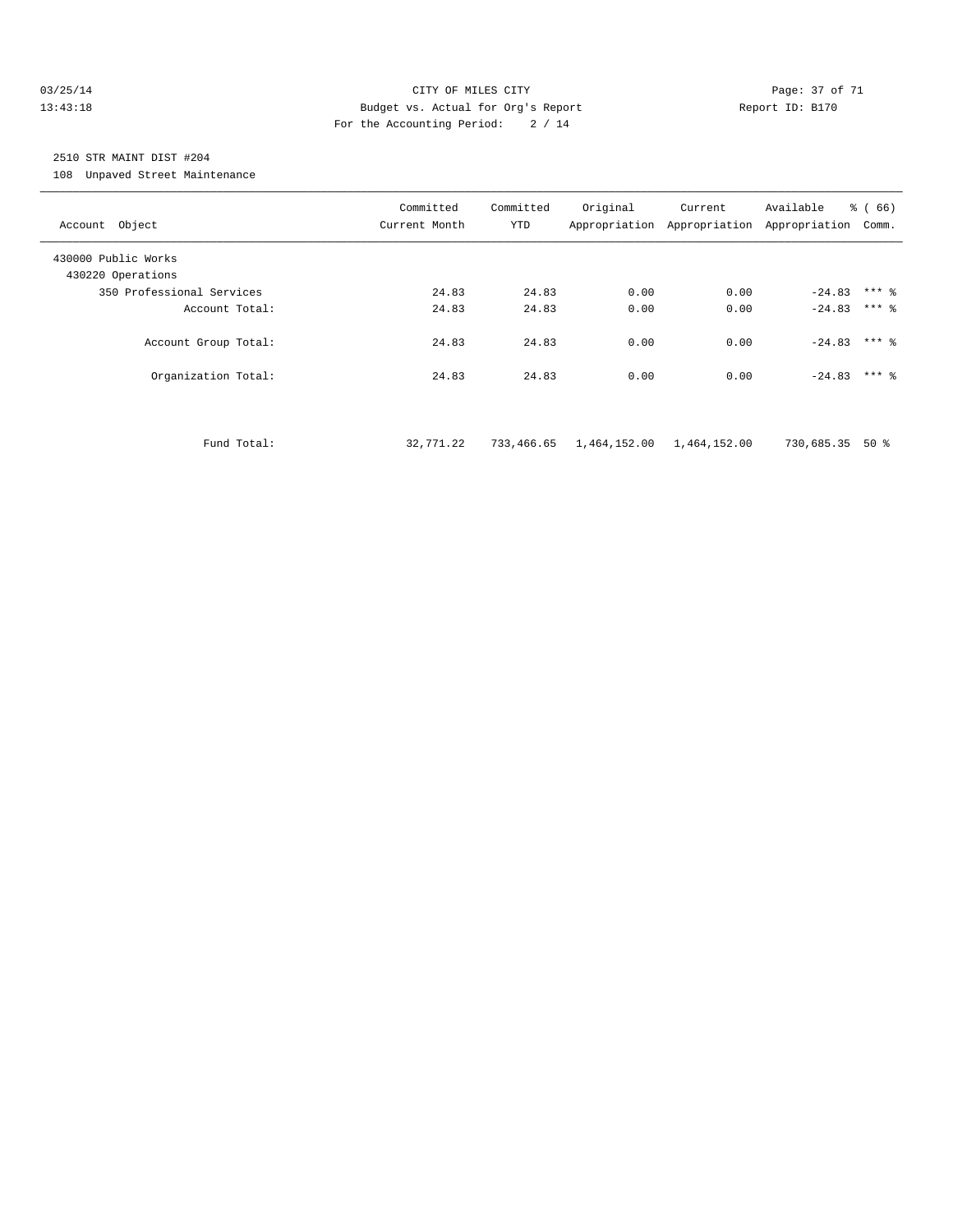#### 03/25/14 Page: 38 of 71 13:43:18 Budget vs. Actual for Org's Report Report ID: B170 For the Accounting Period: 2 / 14

————————————————————————————————————————————————————————————————————————————————————————————————————————————————————————————————————

## 2520 STR MAINT DIST #205

108 Unpaved Street Maintenance

|                                             | Committed     | Committed    | Original                 | Current                  | Available                                       | 8 ( 66 )        |
|---------------------------------------------|---------------|--------------|--------------------------|--------------------------|-------------------------------------------------|-----------------|
| Account Object                              | Current Month | YTD          |                          |                          | Appropriation Appropriation Appropriation Comm. |                 |
| 430000 Public Works                         |               |              |                          |                          |                                                 |                 |
| 430220 Operations                           |               |              |                          |                          |                                                 |                 |
| 111 Salaries and Wages - Permanent          | 4,118.29      | 36,940.77    | 61,360.00                | 61,360.00                | 24, 419. 23                                     | 60 %            |
| 121 OVERTIME-PERMANENT                      | 125.80        | 1,315.67     | 1,296.00                 | 1,296.00                 | $-19.67$                                        | 102 %           |
| 131 VACATION                                | 154.24        | 1,782.97     | 4,000.00                 | 4,000.00                 | 2,217.03                                        | 45 %            |
| 132 SICK LEAVE                              | 69.86         | 825.70       | 4,000.00                 | 4,000.00                 | 3,174.30                                        | $21$ %          |
| 133 OTHER LEAVE PAY                         | 0.00          | 0.00         | 2,400.00                 | 2,400.00                 | 2,400.00                                        | 0 <sup>8</sup>  |
| 134 HOLIDAY PAY                             | 7.51          | 110.34       | 1,632.00                 | 1,632.00                 | 1,521.66                                        | 7 %             |
| 141 Unemployment Insurance                  | 20.12         | 185.27       | 336.00                   | 336.00                   | 150.73                                          | 55%             |
| 142 Workers' Compensation                   | 219.74        | 1,762.65     | 3,611.00                 | 3,611.00                 | 1,848.35                                        | 49 %            |
| 143 Health Insurance                        | 724.39        | 6,504.13     | 11,653.00                | 11,653.00                | 5,148.87                                        | 56%             |
| 144 FICA                                    | 316.35        | 2,941.01     | 5,706.00                 | 5,706.00                 | 2,764.99                                        | $52$ $%$        |
| 145 PERS                                    | 361.19        | 3,225.95     | 5,863.00                 | 5,863.00                 | 2,637.05                                        | 55 <sup>8</sup> |
| 196 CLOTHING ALLOTMENT                      | 0.00          | 172.50       | 180.00                   | 180.00                   | 7.50                                            | 96%             |
| 210 Office Supplies and Materials           | 0.70          | 119.14       | 200.00                   | 200.00                   | 80.86                                           | 60 %            |
| 214 Small Items of Equipment                | 0.00          | 272.94       | 3,000.00                 | 3,000.00                 | 2,727.06                                        | 9 <sup>°</sup>  |
| 220 Operating Expenses                      | 15.72         | 1,289.07     | 3,500.00                 | 3,500.00                 | 2,210.93                                        | 37%             |
| 222 Chemicals, Lab & Med Supplies           | 0.00          | 0.00         | 500.00                   | 500.00                   | 500.00                                          | 0 <sup>8</sup>  |
| 226 Clothing and Uniforms                   | $-4.00$       | 43.99        | 150.00                   | 150.00                   | 106.01                                          | 29%             |
| 230 Repair and Maintenance Supplies         | 95.43         | 686.14       | 5,000.00                 | 5,000.00                 | 4,313.86                                        | $14$ %          |
| 231 Gas, Oil, Diesel Fuel, Grease, etc.     | 852.27        | 6,452.79     | 10,000.00                | 10,000.00                | 3,547.21                                        | 65 %            |
| 242 Sign Parts and Supplies                 | 0.00          | 1,486.65     | 2,600.00                 | 2,600.00                 | 1,113.35                                        | 57%             |
| 311 Postage, Box Rent, Etc.                 | 0.00          | 2.27         | 40.00                    | 40.00                    | 37.73                                           | 6 %             |
| 330 Publicity, Subscriptions & Dues         | 0.00          | 19.00        | 100.00                   | 100.00                   | 81.00                                           | 19 <sup>°</sup> |
| 334 Memberships, Registrations & Dues       | 0.00          | 0.00         | 50.00                    | 50.00                    | 50.00                                           | 0 <sup>8</sup>  |
| 341 Electric Utility Services               | 9.69          | 57.99        | 150.00                   | 150.00                   | 92.01                                           | 39 %            |
| 344 Gas Utility Service                     | 26.92         | 96.65        | 200.00                   | 200.00                   | 103.35                                          | 48 %            |
| 345 Telephone                               | 82.41         | 534.51       | 500.00                   | 500.00                   | $-34.51$                                        | 107 %           |
| 347 Internet                                | 0.00          | 0.00         | 150.00                   | 150.00                   | 150.00                                          | 0 <sup>8</sup>  |
| 350 Professional Services                   | 0.00          | 472.03       | 500.00                   | 500.00                   | 27.97                                           | 94 %            |
| 360 Contr R & M                             | 51.68         | 308.00       | 1,000.00                 | 1,000.00                 | 692.00                                          | $31$ $%$        |
| 363 R&M Vehicles/Equip/Labor-PW             | 532.39        | 20,956.64    | 35,000.00                | 35,000.00                | 14,043.36                                       | 60 %            |
| 370 Travel                                  | 70.34         | 124.50       | 250.00                   | 250.00                   | 125.50                                          | 50%             |
| 380 Training Services                       | 0.00          | 72.00        | 150.00                   | 150.00                   | 78.00                                           | 48 %            |
| 382 Books                                   | 0.00          | 27.85        | 100.00                   | 100.00                   | 72.15                                           | $28$ %          |
| 511 Insurance on Buildings                  | 0.00          | 137.00       | $-44.00$                 | $-44.00$                 | $-181.00$                                       | $***$ 8         |
| 512 Insurance on Vehicles & Equipment       | 0.00          | 532.37       | 532.00                   | 532.00                   | $-0.37$                                         | 100 %           |
| 513 Liability                               | 0.00          | 283.37       | 0.00                     | 0.00                     | $-283.37$                                       | $***$ $%$       |
| 531 Building & Office Rental                | 166.66        | 1,333.28     | 2,000.00                 | 2,000.00                 | 666.72                                          | 67%             |
| 532 Land Rental                             | 0.00          | 0.00         | 1,500.00                 | 1,500.00                 | 1,500.00                                        | 0 <sup>8</sup>  |
| Account Total:                              | 8,017.70      | 91,075.14    | 169,165.00               | 169,165.00               | 78,089.86                                       | 54 %            |
|                                             |               |              |                          |                          |                                                 |                 |
| 430233 Roadway/Re-surfacing                 |               |              |                          |                          |                                                 |                 |
| 230 Repair and Maintenance Supplies         | 0.00          | 0.00         | 12,400.00                | 12,400.00                | 12,400.00                                       | $0$ %           |
| 350 Professional Services<br>Account Total: | 0.00<br>0.00  | 0.00<br>0.00 | 125,000.00<br>137,400.00 | 125,000.00<br>137,400.00 | 125,000.00<br>137,400.00                        | $0$ %<br>$0$ %  |
|                                             |               |              |                          |                          |                                                 |                 |
| 430235 Storm Drain & Culvert Maintenance    |               |              |                          |                          |                                                 |                 |
| 230 Repair and Maintenance Supplies         | 0.00          | 0.00         | 50,000.00                | 50,000.00                | 50,000.00                                       | $0$ %           |
| 350 Professional Services                   | 0.00          | 0.00         | 50,000.00                | 50,000.00                | 50,000.00                                       | $0$ %           |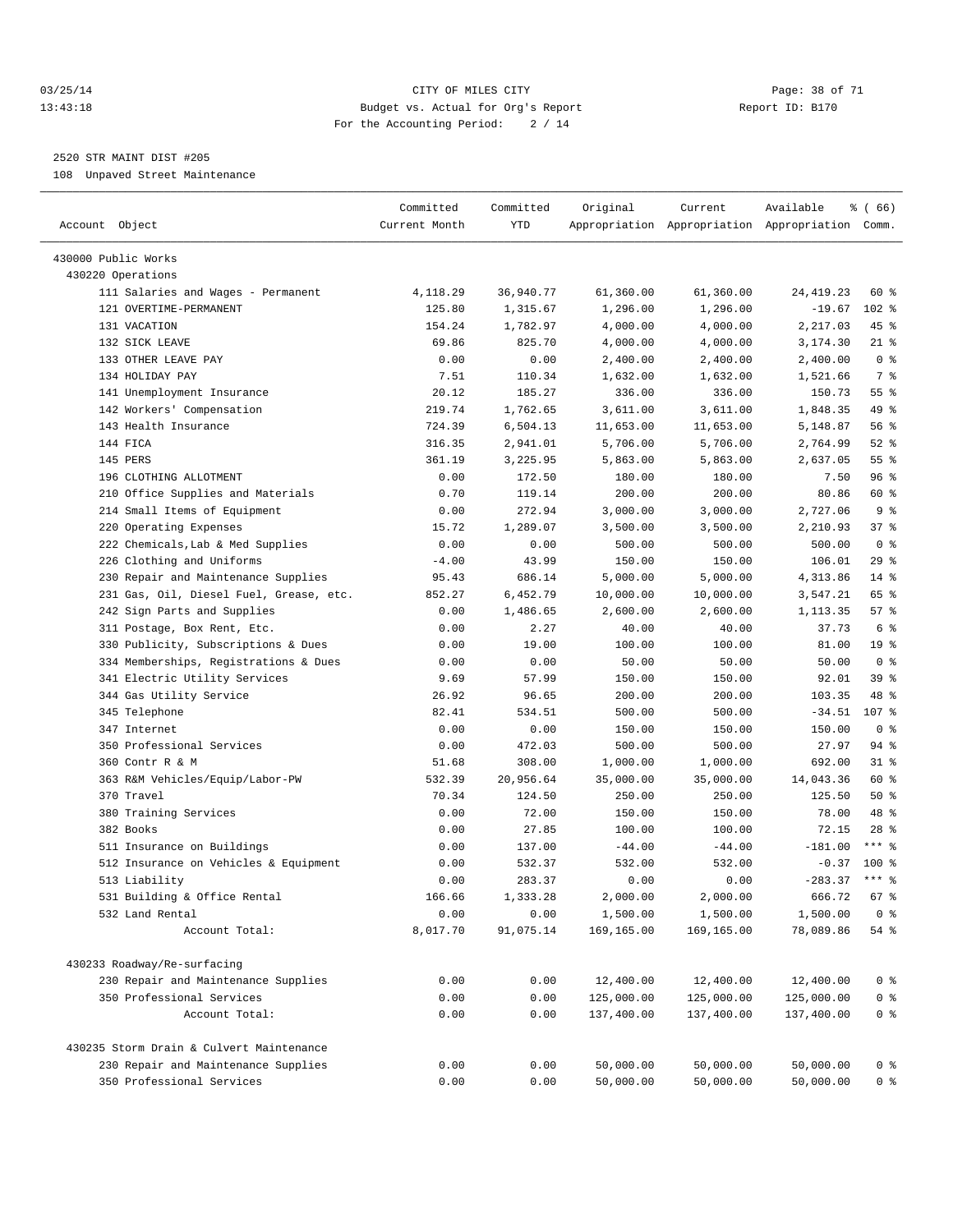#### 03/25/14 Page: 39 of 71 13:43:18 Budget vs. Actual for Org's Report Report ID: B170 For the Accounting Period: 2 / 14

# 2520 STR MAINT DIST #205

108 Unpaved Street Maintenance

| Account Object                           | Committed<br>Current Month | Committed<br><b>YTD</b> | Original   | Current<br>Appropriation Appropriation | Available<br>Appropriation | % (66)<br>Comm. |
|------------------------------------------|----------------------------|-------------------------|------------|----------------------------------------|----------------------------|-----------------|
|                                          | 0.00                       |                         |            |                                        |                            |                 |
| Account Total:                           |                            | 0.00                    | 100,000.00 | 100,000.00                             | 100,000.00                 | 0 <sup>8</sup>  |
| Account Group Total:                     | 8,017.70                   | 91,075.14               | 406,565.00 | 406,565.00                             | 315,489.86                 | $22$ $%$        |
| 510000 MISCELLANEOUS                     |                            |                         |            |                                        |                            |                 |
| 510330 Comprehensive Liability Insurance |                            |                         |            |                                        |                            |                 |
| 513 Liability                            | 0.00                       | 896.70                  | 897.00     | 897.00                                 | 0.30                       | $100*$          |
| Account Total:                           | 0.00                       | 896.70                  | 897.00     | 897.00                                 |                            | $0.30 100$ %    |
|                                          |                            |                         |            |                                        |                            |                 |
| Account Group Total:                     | 0.00                       | 896.70                  | 897.00     | 897.00                                 |                            | $0.30$ 100 %    |
| 520000 OTHER FINANCING USES              |                            |                         |            |                                        |                            |                 |
| 521000 Interfund Operating Transfers Out |                            |                         |            |                                        |                            |                 |
| 820 Transfers to Other Funds             | 949.76                     | 9,596.58                | 31,394.00  | 31,394.00                              | 21,797.42                  | $31$ $%$        |
| Account Total:                           | 949.76                     | 9,596.58                | 31,394.00  | 31,394.00                              | 21,797.42                  | $31$ $%$        |
|                                          |                            |                         |            |                                        |                            |                 |
| Account Group Total:                     | 949.76                     | 9,596.58                | 31,394.00  | 31,394.00                              | 21,797.42                  | 31.8            |
| Organization Total:                      | 8,967.46                   | 101,568.42              | 438,856.00 | 438,856.00                             | 337, 287.58                | $23$ $%$        |
|                                          |                            |                         |            |                                        |                            |                 |
|                                          |                            |                         |            |                                        |                            |                 |
|                                          |                            |                         |            |                                        |                            |                 |
| Fund Total:                              | 8,967.46                   | 101,568.42              | 438,856.00 | 438,856.00                             | 337, 287.58                | $23$ %          |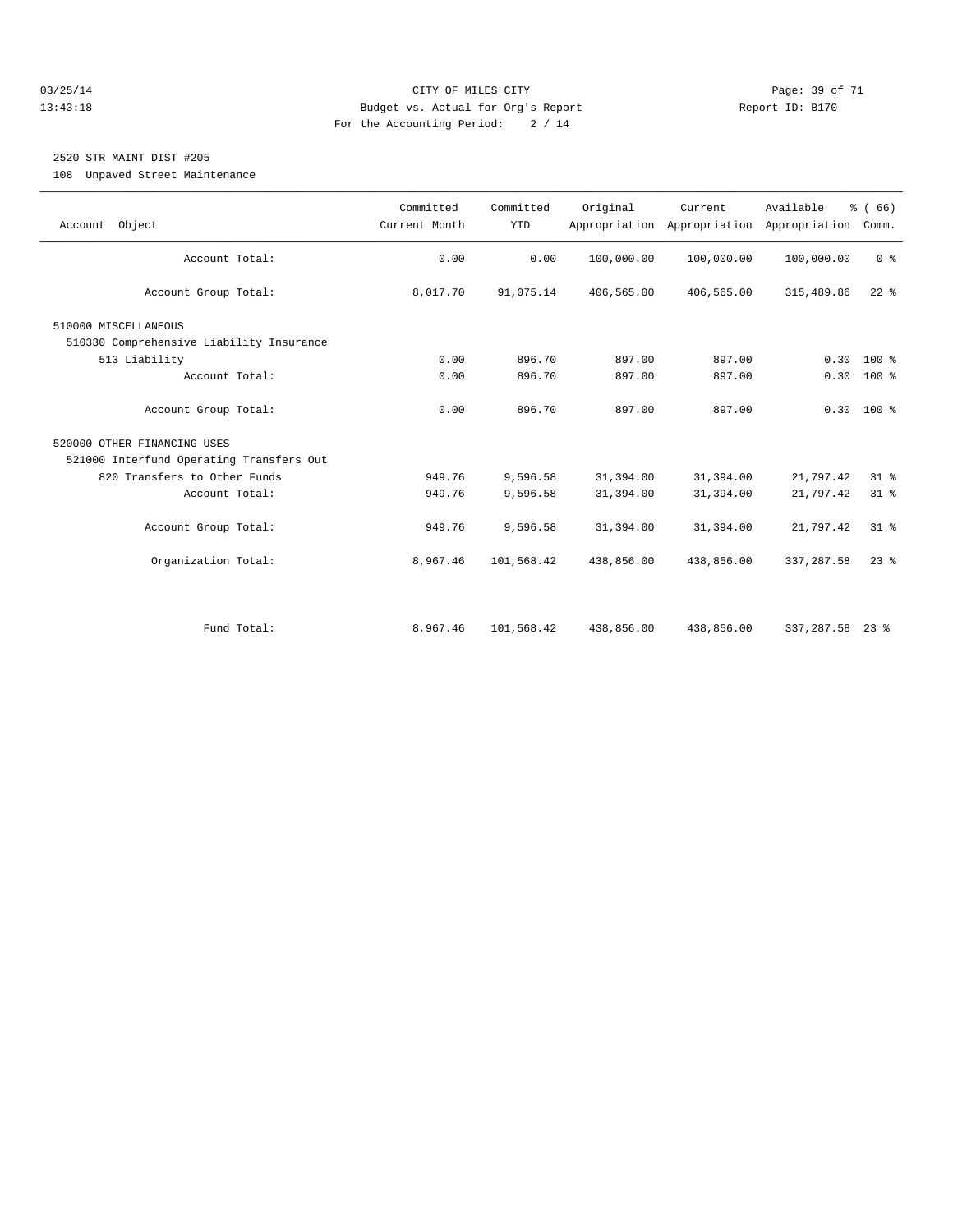#### 03/25/14 Page: 40 of 71 13:43:18 Budget vs. Actual for Org's Report Report ID: B170 For the Accounting Period: 2 / 14

#### 2540 STR MAINT DIST#207-(MILESTOWN ESTATES)

109 Milestown Estates Maintenance Dist.

| Account Object                           | Committed<br>Current Month | Committed<br><b>YTD</b> | Original | Current  | Available<br>Appropriation Appropriation Appropriation | % (66)<br>Comm. |  |
|------------------------------------------|----------------------------|-------------------------|----------|----------|--------------------------------------------------------|-----------------|--|
|                                          |                            |                         |          |          |                                                        |                 |  |
| 430000 Public Works                      |                            |                         |          |          |                                                        |                 |  |
| 430220 Operations                        |                            |                         |          |          |                                                        |                 |  |
| 111 Salaries and Wages - Permanent       | 211.09                     | 1,868.00                | 3,004.00 | 3,004.00 | 1,136.00                                               | $62$ $%$        |  |
| 121 OVERTIME-PERMANENT                   | 7.36                       | 71.77                   | 65.00    | 65.00    | $-6.77$                                                | $110*$          |  |
| 131 VACATION                             | 7.80                       | 94.82                   | 310.00   | 310.00   | 215.18                                                 | 31.8            |  |
| 132 SICK LEAVE                           | 4.18                       | 42.47                   | 100.00   | 100.00   | 57.53                                                  | 42 %            |  |
| 133 OTHER LEAVE PAY                      | 0.00                       | 0.00                    | 120.00   | 120.00   | 120.00                                                 | 0 <sup>8</sup>  |  |
| 134 HOLIDAY PAY                          | 0.83                       | 6.85                    | 12.00    | 12.00    | 5.15                                                   | 57%             |  |
| 141 Unemployment Insurance               | 1.04                       | 9.33                    | 15.00    | 15.00    | 5.67                                                   | $62$ %          |  |
| 142 Workers' Compensation                | 11.32                      | 90.62                   | 160.00   | 160.00   | 69.38                                                  | 57%             |  |
| 143 Health Insurance                     | 37.19                      | 327.90                  | 520.00   | 520.00   | 192.10                                                 | 63 %            |  |
| 144 FICA                                 | 16.45                      | 149.98                  | 256.00   | 256.00   | 106.02                                                 | 59 <sub>8</sub> |  |
| 145 PERS                                 | 18.67                      | 163.99                  | 262.00   | 262.00   | 98.01                                                  | 63 %            |  |
| 196 CLOTHING ALLOTMENT                   | 0.00                       | 9.00                    | 8.00     | 8.00     | $-1.00$                                                | $113*$          |  |
| Account Total:                           | 315.93                     | 2,834.73                | 4,832.00 | 4,832.00 | 1,997.27                                               | 59 %            |  |
| Account Group Total:                     | 315.93                     | 2,834.73                | 4,832.00 | 4,832.00 | 1,997.27                                               | 59 %            |  |
| 510000 MISCELLANEOUS                     |                            |                         |          |          |                                                        |                 |  |
| 510330 Comprehensive Liability Insurance |                            |                         |          |          |                                                        |                 |  |
| 513 Liability                            | 0.00                       | 46.27                   | 46.00    | 46.00    |                                                        | $-0.27$ 101 %   |  |
| Account Total:                           | 0.00                       | 46.27                   | 46.00    | 46.00    |                                                        | $-0.27$ 101 %   |  |
| Account Group Total:                     | 0.00                       | 46.27                   | 46.00    | 46.00    |                                                        | $-0.27$ 101 %   |  |
| Organization Total:                      | 315.93                     | 2,881.00                | 4,878.00 | 4,878.00 | 1,997.00                                               | $59*$           |  |
|                                          |                            |                         |          |          |                                                        |                 |  |
| Fund Total:                              | 315.93                     | 2,881.00                | 4,878.00 | 4,878.00 | 1,997.00                                               | 59 <sup>8</sup> |  |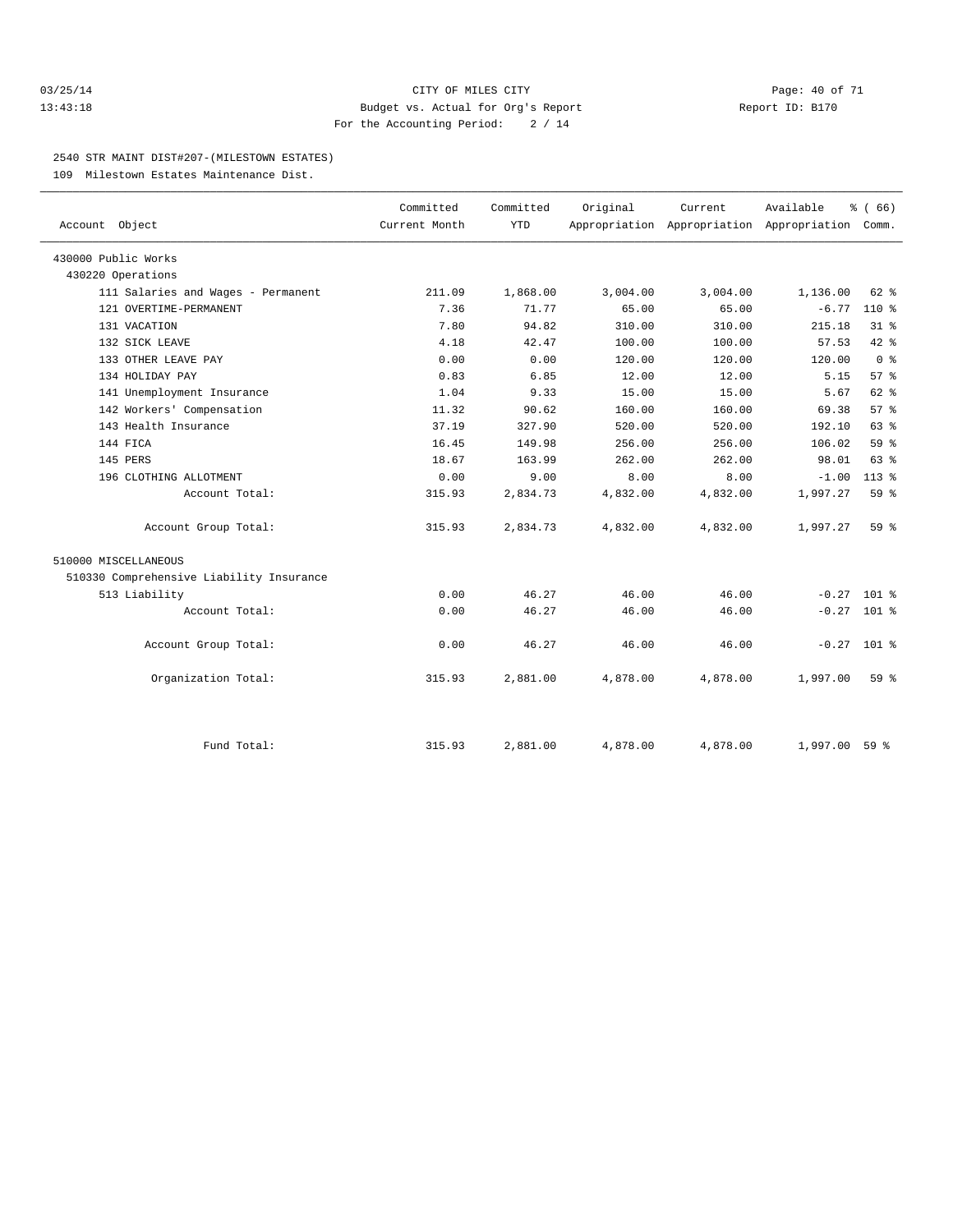#### 03/25/14 Page: 41 of 71 13:43:18 Budget vs. Actual for Org's Report Report ID: B170 For the Accounting Period: 2 / 14

 2820 GAS TAX 34 Gas Tax

| Account Object                           | Committed<br>Current Month | Committed<br><b>YTD</b> | Original   | Current<br>Appropriation Appropriation Appropriation | Available   | % (66)<br>Comm. |  |
|------------------------------------------|----------------------------|-------------------------|------------|------------------------------------------------------|-------------|-----------------|--|
| 520000 OTHER FINANCING USES              |                            |                         |            |                                                      |             |                 |  |
| 521000 Interfund Operating Transfers Out |                            |                         |            |                                                      |             |                 |  |
| 820 Transfers to Other Funds             | 480.39                     | 3,843.12                | 5,765.00   | 5,765.00                                             | 1,921.88    | 67 <sup>8</sup> |  |
| Account Total:                           | 480.39                     | 3,843.12                | 5,765.00   | 5,765.00                                             | 1,921.88    | 67 <sup>8</sup> |  |
| SID 204<br>521204 TRANSFER:              |                            |                         |            |                                                      |             |                 |  |
| 820 Transfers to Other Funds             | 0.00                       | 0.00                    | 90,632.00  | 90,632.00                                            | 90,632.00   | 0 <sup>8</sup>  |  |
| Account Total:                           | 0.00                       | 0.00                    | 90,632.00  | 90,632.00                                            | 90,632.00   | 0 <sup>8</sup>  |  |
| 521205 TRANSFER:<br>SID 205              |                            |                         |            |                                                      |             |                 |  |
| 820 Transfers to Other Funds             | 0.00                       | 0.00                    | 90,633.00  | 90,633.00                                            | 90,633.00   | 0 <sup>8</sup>  |  |
| Account Total:                           | 0.00                       | 0.00                    | 90,633.00  | 90,633.00                                            | 90,633.00   | 0 <sup>8</sup>  |  |
| Account Group Total:                     | 480.39                     | 3,843.12                | 187,030.00 | 187,030.00                                           | 183, 186.88 | 2 <sup>8</sup>  |  |
| Organization Total:                      | 480.39                     | 3,843.12                | 187,030.00 | 187,030.00                                           | 183, 186.88 | 2 <sup>8</sup>  |  |
|                                          |                            |                         |            |                                                      |             |                 |  |
| Fund Total:                              | 480.39                     | 3,843.12                | 187,030.00 | 187,030.00                                           | 183, 186.88 | 2 <sup>8</sup>  |  |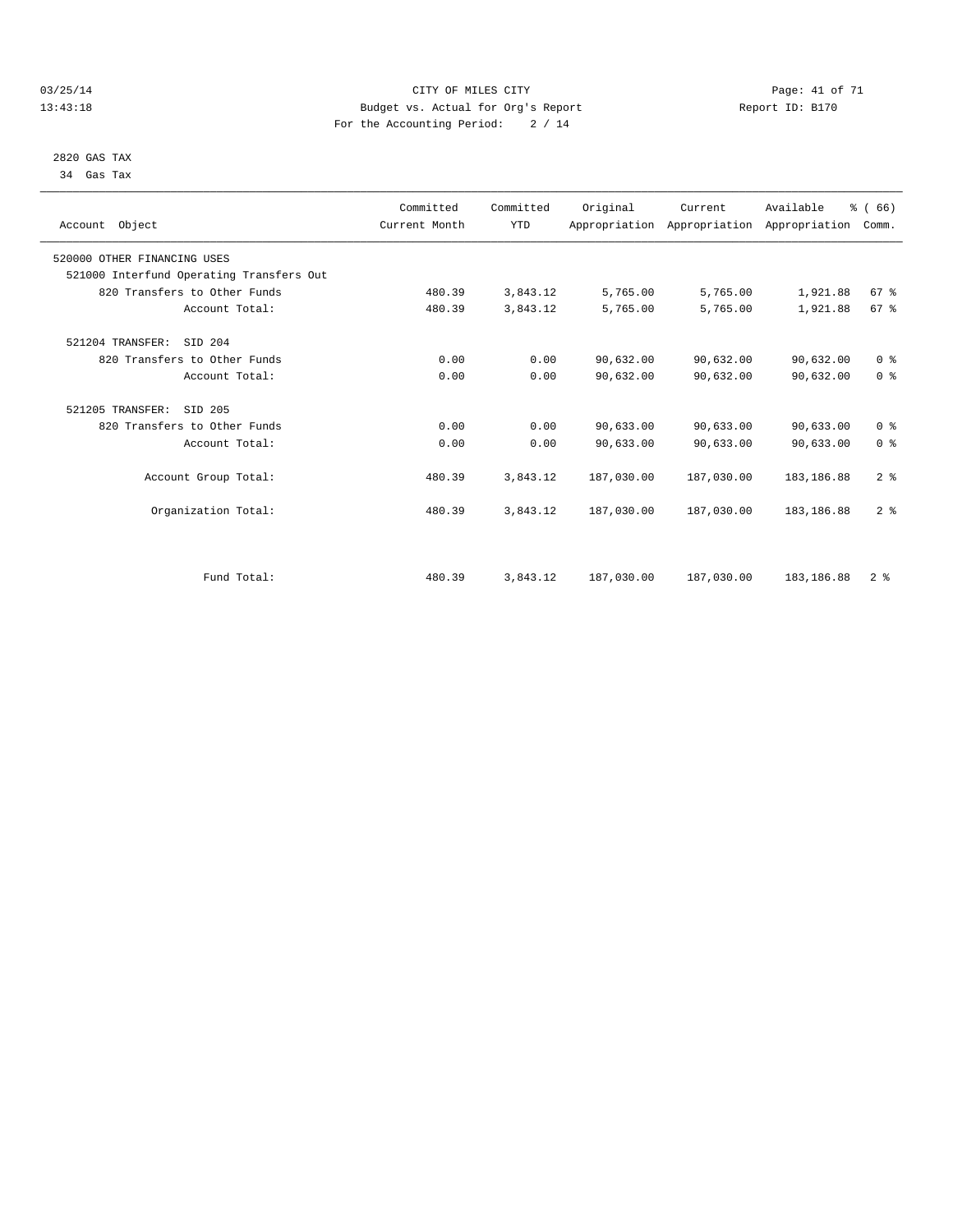#### 03/25/14 Page: 42 of 71 13:43:18 Budget vs. Actual for Org's Report Report ID: B170 For the Accounting Period: 2 / 14

# 2850 911 EMERGENCY

105 Enhanced 911

| Account Object                             | Committed<br>Current Month | Committed<br><b>YTD</b> | Original   | Current    | Available<br>Appropriation Appropriation Appropriation Comm. | % (66)         |
|--------------------------------------------|----------------------------|-------------------------|------------|------------|--------------------------------------------------------------|----------------|
| 420000 PUBLIC SAFETY                       |                            |                         |            |            |                                                              |                |
| 420140 Crime Control and Investigation(05) |                            |                         |            |            |                                                              |                |
| 210 Office Supplies and Materials          | 0.00                       | 0.00                    | 5,000.00   | 5,000.00   | 5,000.00                                                     | 0 <sup>8</sup> |
| 214 Small Items of Equipment               | 0.00                       | 0.00                    | 10,000.00  | 10,000.00  | 10,000.00                                                    | 0 <sup>8</sup> |
| 220 Operating Expenses                     | 0.00                       | 9,200.00                | 20,000.00  | 20,000.00  | 10,800.00                                                    | 46 %           |
| 231 Gas, Oil, Diesel Fuel, Grease, etc.    | 0.00                       | 0.00                    | 200.00     | 200.00     | 200.00                                                       | 0 <sup>8</sup> |
| 311 Postage, Box Rent, Etc.                | 0.00                       | 0.00                    | 500.00     | 500.00     | 500.00                                                       | 0 <sup>8</sup> |
| 320 Printing, Duplicating, Typing &        | 0.00                       | 0.00                    | 500.00     | 500.00     | 500.00                                                       | 0 <sup>8</sup> |
| 334 Memberships, Registrations & Dues      | 0.00                       | 0.00                    | 300.00     | 300.00     | 300.00                                                       | 0 <sup>8</sup> |
| 341 Electric Utility Services              | 0.00                       | 330.42                  | 1,500.00   | 1,500.00   | 1,169.58                                                     | $22$ %         |
| 345 Telephone                              | 0.00                       | 12, 419.92              | 30,000.00  | 30,000.00  | 17,580.08                                                    | 41 %           |
| 350 Professional Services                  | 1,889.93                   | 23,999.89               | 100,000.00 | 100,000.00 | 76,000.11                                                    | $24$ %         |
| 370 Travel                                 | 0.00                       | 450.00                  | 5,000.00   | 5,000.00   | 4,550.00                                                     | 9 <sup>8</sup> |
| 380 Training Services                      | 0.00                       | 787.00                  | 5,000.00   | 5,000.00   | 4,213.00                                                     | $16*$          |
| 512 Insurance on Vehicles & Equipment      | 0.00                       | 124.41                  | 124.00     | 124.00     | $-0.41$                                                      | $100*$         |
| 940 Machinery & Equipment                  | 0.00                       | 0.00                    | 35,000.00  | 35,000.00  | 35,000.00                                                    | 0 <sup>8</sup> |
| 941 911 Eq & Software (2/01)               | 0.00                       | 0.00                    | 23,030.00  | 23,030.00  | 23,030.00                                                    | 0 <sup>8</sup> |
| Account Total:                             | 1,889.93                   | 47, 311.64              | 236,154.00 | 236,154.00 | 188,842.36                                                   | $20*$          |
| Account Group Total:                       | 1,889.93                   | 47, 311.64              | 236,154.00 | 236,154.00 | 188,842.36                                                   | $20*$          |
| 520000 OTHER FINANCING USES                |                            |                         |            |            |                                                              |                |
| 521000 Interfund Operating Transfers Out   |                            |                         |            |            |                                                              |                |
| 820 Transfers to Other Funds               | 0.00                       | 57, 311.66              | 112,000.00 | 112,000.00 | 54,688.34                                                    | $51$ $%$       |
| Account Total:                             | 0.00                       | 57, 311.66              | 112,000.00 | 112,000.00 | 54,688.34                                                    | $51$ %         |
| Account Group Total:                       | 0.00                       | 57, 311.66              | 112,000.00 | 112,000.00 | 54,688.34                                                    | $51$ %         |
| Organization Total:                        | 1,889.93                   | 104,623.30              | 348,154.00 | 348,154.00 | 243,530.70                                                   | $30*$          |
| Fund Total:                                | 1,889.93                   | 104,623.30              | 348,154.00 | 348,154.00 | 243,530.70                                                   | $30*$          |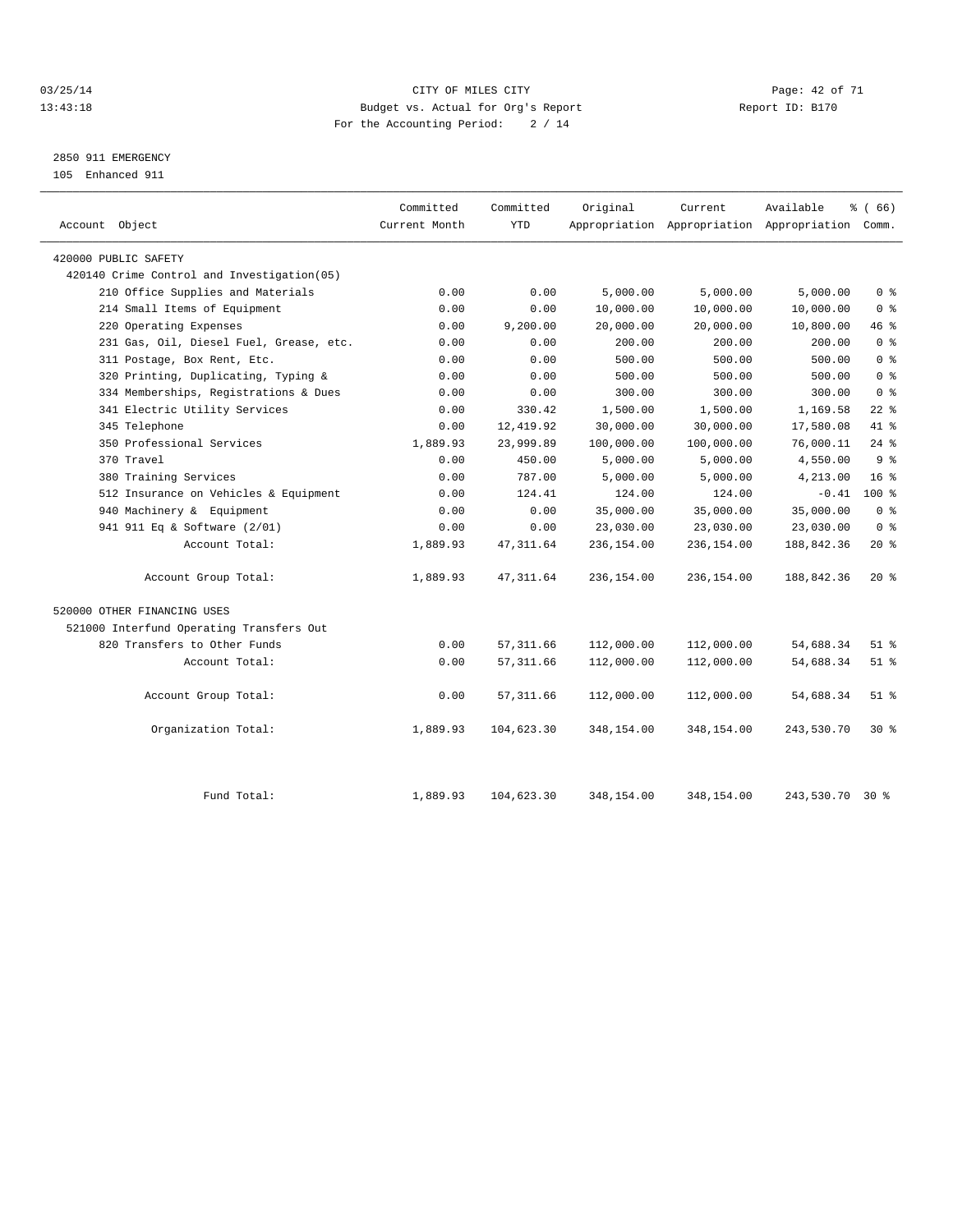#### 03/25/14 Page: 43 of 71 13:43:18 Budget vs. Actual for Org's Report Report ID: B170 For the Accounting Period: 2 / 14

#### 2880 LIBRARY GRANTS

39 HB#193-Interlibrary Loan Reimb

| Object<br>Account                                            | Committed<br>Current Month | Committed<br><b>YTD</b> | Original<br>Appropriation | Current<br>Appropriation | Available<br>Appropriation | $\frac{6}{6}$ (66)<br>Comm. |
|--------------------------------------------------------------|----------------------------|-------------------------|---------------------------|--------------------------|----------------------------|-----------------------------|
| 460000 CULTURE AND RECREATION<br>460100 Library Services(16) |                            |                         |                           |                          |                            |                             |
| 311 Postage, Box Rent, Etc.                                  | 0.00                       | 1,554.00                | 4,400.00                  | 4,400.00                 | 2,846.00                   | 35 <sup>8</sup>             |
| 382 Books                                                    | 0.00                       | 0.00                    | 100.00                    | 100.00                   | 100.00                     | 0 <sup>8</sup>              |
| Account Total:                                               | 0.00                       | 1,554.00                | 4,500.00                  | 4,500.00                 | 2,946.00                   | 35 <sup>8</sup>             |
| Account Group Total:                                         | 0.00                       | 1,554.00                | 4,500.00                  | 4,500.00                 | 2,946.00                   | 35 <sup>8</sup>             |
| Organization Total:                                          | 0.00                       | 1,554.00                | 4,500.00                  | 4,500.00                 | 2,946.00                   | 35 <sup>8</sup>             |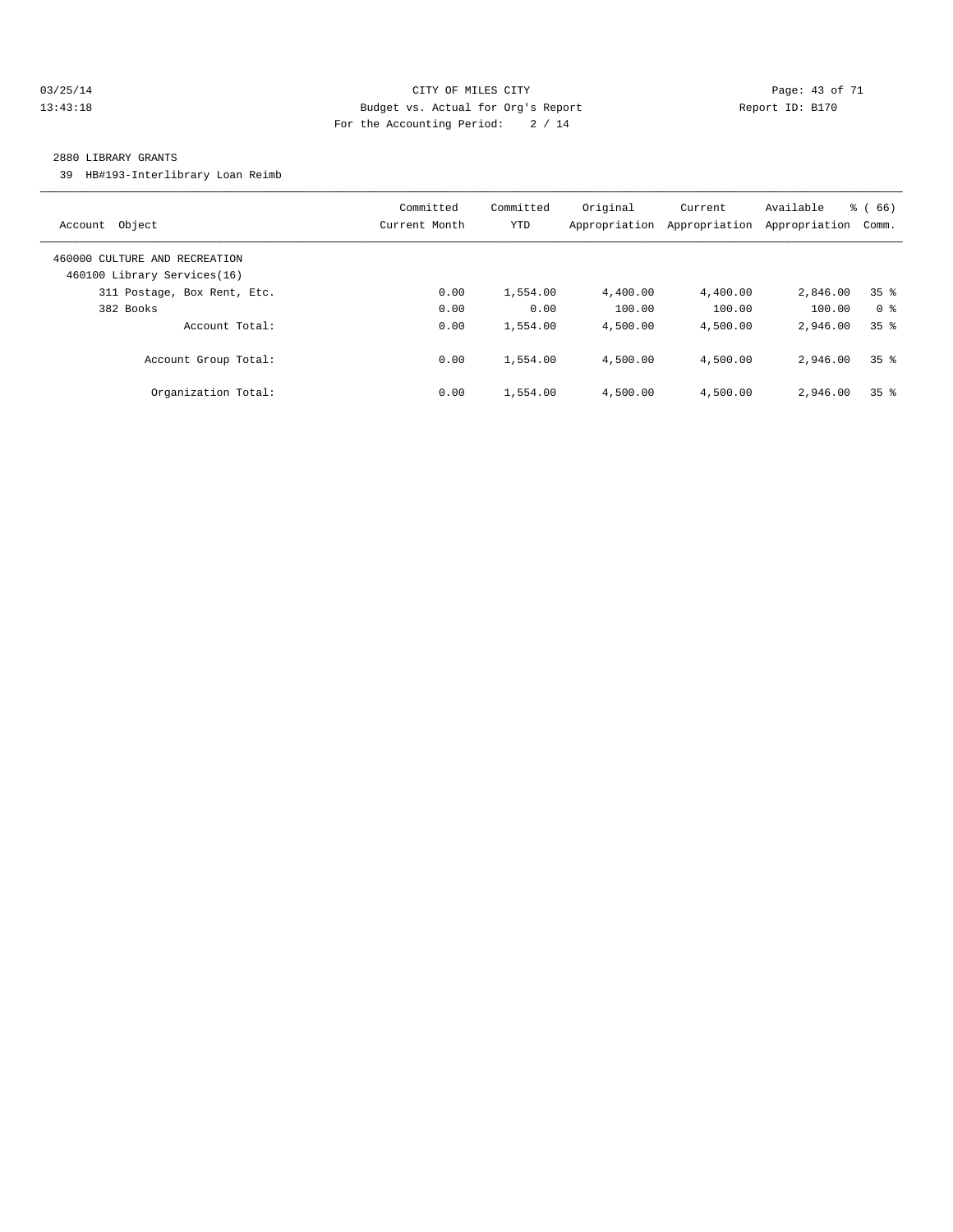#### 03/25/14 Page: 44 of 71 13:43:18 Budget vs. Actual for Org's Report Report ID: B170 For the Accounting Period: 2 / 14

#### 2880 LIBRARY GRANTS

41 Sagebrush Fed/Coal Sev Tax

| Account Object                                               | Committed<br>Current Month | Committed<br><b>YTD</b> | Original<br>Appropriation | Current<br>Appropriation | Available<br>Appropriation | % (66)<br>Comm.    |
|--------------------------------------------------------------|----------------------------|-------------------------|---------------------------|--------------------------|----------------------------|--------------------|
| 460000 CULTURE AND RECREATION<br>460100 Library Services(16) |                            |                         |                           |                          |                            |                    |
| 210 Office Supplies and Materials                            | 0.00                       | 73.24                   | 150.00                    | 150.00                   | 76.76                      | $49*$              |
| 350 Professional Services                                    | 1,384.00                   | 1,384.00                | 2,484.00                  | 2,484.00                 | 1,100.00                   | 56%                |
| 370 Travel                                                   | 0.00                       | 0.00                    | 2,526.00                  | 2,526.00                 | 2,526.00                   | 0 <sup>8</sup>     |
| 380 Training Services                                        | 0.00                       | 88.95                   | 1,000.00                  | 1,000.00                 | 911.05                     | 9 %                |
| Account Total:                                               | 1,384.00                   | 1,546.19                | 6.160.00                  | 6,160.00                 | 4,613.81                   | $25$ $\frac{6}{5}$ |
| Account Group Total:                                         | 1,384.00                   | 1,546.19                | 6.160.00                  | 6.160.00                 | 4,613.81                   | $25$ $\frac{6}{5}$ |
| Organization Total:                                          | 1,384.00                   | 1,546.19                | 6.160.00                  | 6,160.00                 | 4,613.81                   | $25$ $%$           |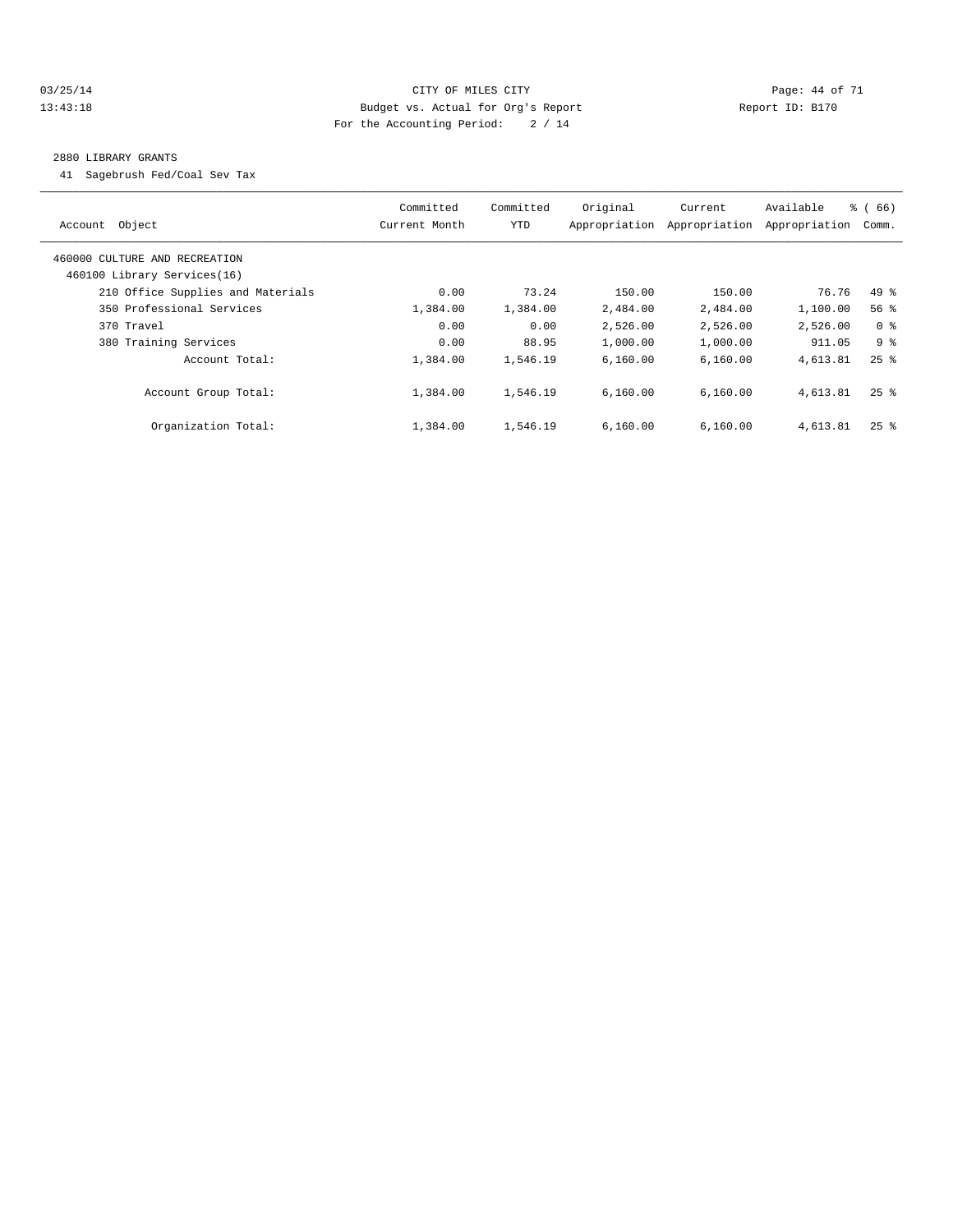#### 03/25/14 Page: 45 of 71 13:43:18 Budget vs. Actual for Org's Report Report ID: B170 For the Accounting Period: 2 / 14

#### 2880 LIBRARY GRANTS

43 State Aid Per Capita-Tech Serv

| Account Object                                               | Committed<br>Current Month | Committed<br><b>YTD</b> | Original<br>Appropriation | Current<br>Appropriation | Available<br>Appropriation | $\frac{6}{6}$ (66)<br>Comm. |
|--------------------------------------------------------------|----------------------------|-------------------------|---------------------------|--------------------------|----------------------------|-----------------------------|
| 460000 CULTURE AND RECREATION<br>460100 Library Services(16) |                            |                         |                           |                          |                            |                             |
| 350 Professional Services                                    | 0.00                       | 84.00                   | 0.00                      | 0.00                     | $-84.00$                   | $***$ 2                     |
| 360 Contr R & M                                              | 0.00                       | 0.00                    | 6.417.00                  | 6,417.00                 | 6,417.00                   | 0 <sup>8</sup>              |
| Account Total:                                               | 0.00                       | 84.00                   | 6.417.00                  | 6.417.00                 | 6.333.00                   | 1 <sup>8</sup>              |
| Account Group Total:                                         | 0.00                       | 84.00                   | 6.417.00                  | 6.417.00                 | 6,333.00                   | 1 <sup>8</sup>              |
| Organization Total:                                          | 0.00                       | 84.00                   | 6.417.00                  | 6.417.00                 | 6,333.00                   | 1 <sup>8</sup>              |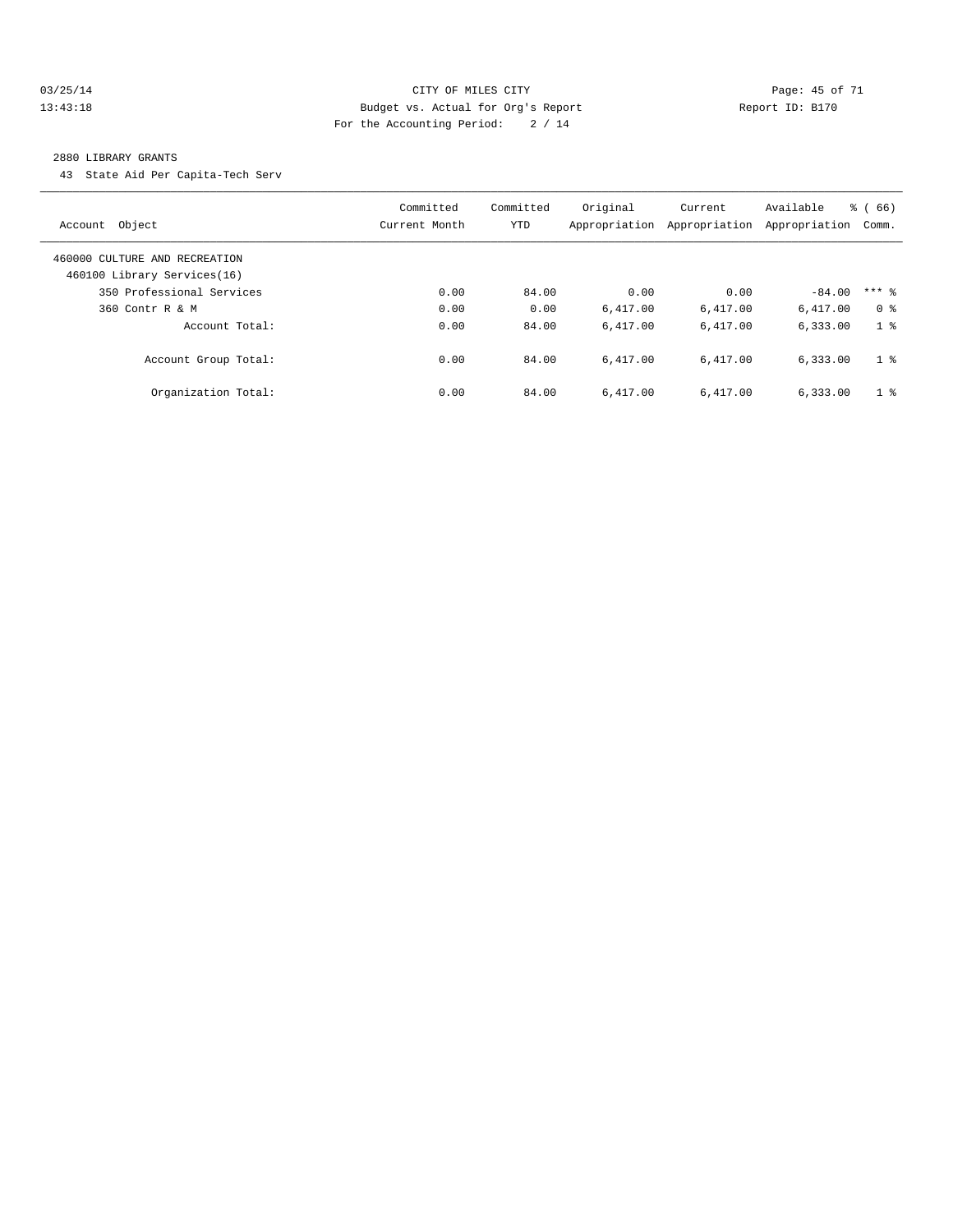#### 03/25/14 Page: 46 of 71 13:43:18 Budget vs. Actual for Org's Report Report ID: B170 For the Accounting Period: 2 / 14

# 2880 LIBRARY GRANTS

44 Humanities Grant

| Account Object                      | Committed<br>Current Month | Committed<br><b>YTD</b> | Original  | Current   | Available<br>Appropriation Appropriation Appropriation | % (66)<br>Comm. |  |
|-------------------------------------|----------------------------|-------------------------|-----------|-----------|--------------------------------------------------------|-----------------|--|
| 460000 CULTURE AND RECREATION       |                            |                         |           |           |                                                        |                 |  |
| 460100 Library Services(16)         |                            |                         |           |           |                                                        |                 |  |
| 210 Office Supplies and Materials   | 0.00                       | 0.00                    | 571.00    | 571.00    | 571.00                                                 | 0 <sup>8</sup>  |  |
| 220 Operating Expenses              | 0.00                       | 0.00                    | 87.00     | 87.00     | 87.00                                                  | 0 <sup>8</sup>  |  |
| 311 Postage, Box Rent, Etc.         | 0.00                       | 0.00                    | 87.00     | 87.00     | 87.00                                                  | 0 <sup>8</sup>  |  |
| 320 Printing, Duplicating, Typing & | 0.00                       | 0.00                    | 159.00    | 159.00    | 159.00                                                 | 0 <sup>8</sup>  |  |
| 330 Publicity, Subscriptions & Dues | 0.00                       | 0.00                    | 250.00    | 250.00    | 250.00                                                 | 0 <sup>8</sup>  |  |
| 350 Professional Services           | 0.00                       | 400.00                  | 1,066.00  | 1,066.00  | 666.00                                                 | 38 <sup>8</sup> |  |
| 370 Travel                          | 0.00                       | 301.63                  | 88.00     | 88.00     | $-213.63$                                              | $343$ $%$       |  |
| 382 Books                           | 0.00                       | 0.00                    | 153.00    | 153.00    | 153.00                                                 | 0 <sup>8</sup>  |  |
| Account Total:                      | 0.00                       | 701.63                  | 2,461.00  | 2,461.00  | 1,759.37                                               | 29%             |  |
| Account Group Total:                | 0.00                       | 701.63                  | 2,461.00  | 2,461.00  | 1,759.37                                               | $29*$           |  |
| Organization Total:                 | 0.00                       | 701.63                  | 2,461.00  | 2,461.00  | 1,759.37                                               | 29 <sup>8</sup> |  |
|                                     |                            |                         |           |           |                                                        |                 |  |
| Fund Total:                         | 1,384.00                   | 3,885.82                | 19,538.00 | 19,538.00 | 15,652.18                                              | $20*$           |  |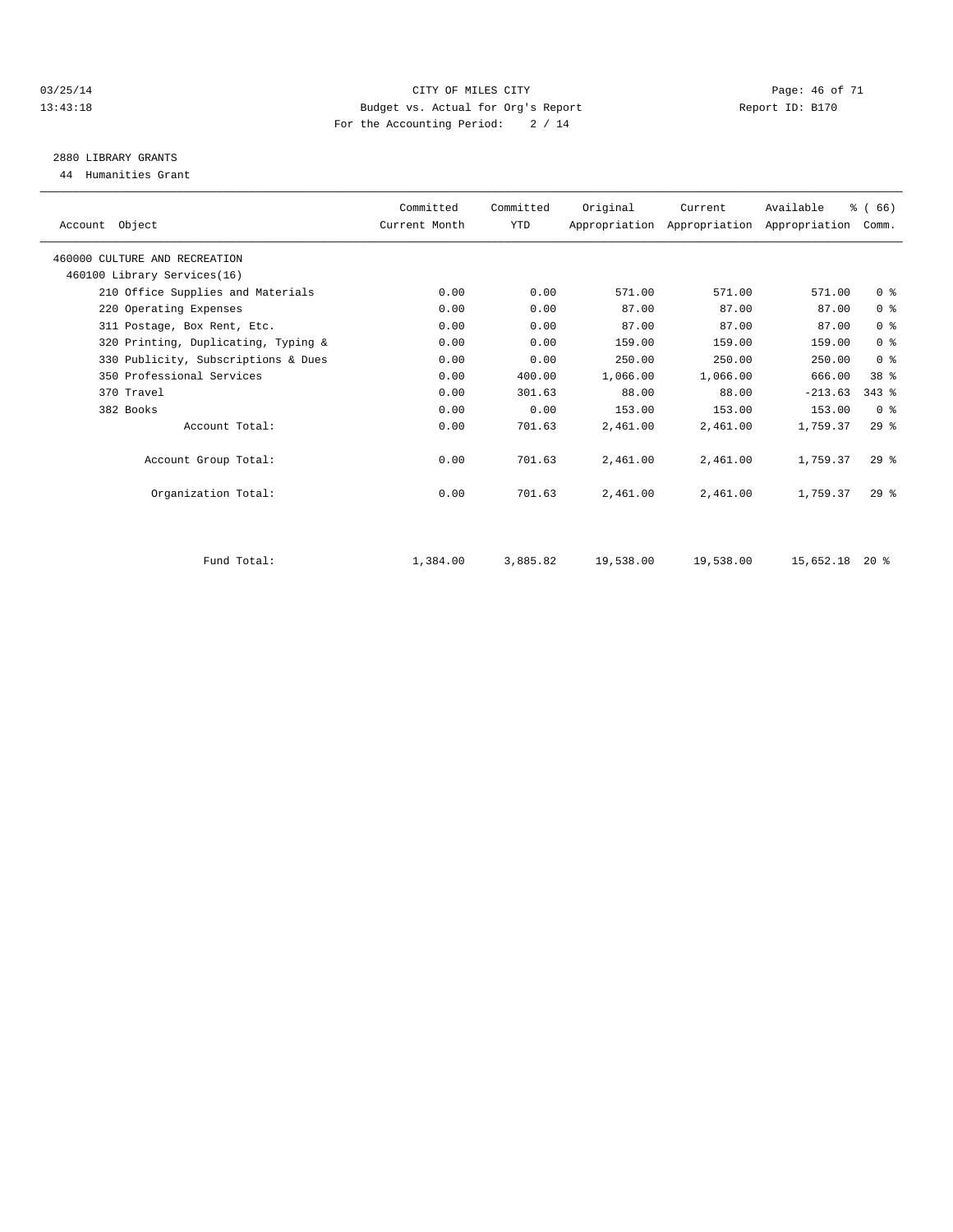#### 03/25/14 Page: 47 of 71 13:43:18 Budget vs. Actual for Org's Report Report ID: B170 For the Accounting Period: 2 / 14

2935 Historic Preservation

11 Historic Preservation

| Account Object                              | Committed<br>Current Month | Committed<br><b>YTD</b> | Original  | Current<br>Appropriation Appropriation Appropriation | Available | % (66)<br>Comm. |
|---------------------------------------------|----------------------------|-------------------------|-----------|------------------------------------------------------|-----------|-----------------|
| 460000 CULTURE AND RECREATION               |                            |                         |           |                                                      |           |                 |
| 460461 Historic Preservation-Administration |                            |                         |           |                                                      |           |                 |
| 111 Salaries and Wages - Permanent          | 1,389.38                   | 8,756.50                | 15,834.00 | 15,834.00                                            | 7,077.50  | 55 <sup>8</sup> |
| 131 VACATION                                | 0.00                       | 631.66                  | 0.00      | 0.00                                                 | $-631.66$ | $***$ $%$       |
| 132 SICK LEAVE                              | 0.00                       | 207.86                  | 0.00      | 0.00                                                 | $-207.86$ | $***$ $%$       |
| 141 Unemployment Insurance                  | 6.25                       | 42.25                   | 71.00     | 71.00                                                | 28.75     | 60 %            |
| 142 Workers' Compensation                   | 16.02                      | 108.26                  | 183.00    | 183.00                                               | 74.74     | 59%             |
| 144 FICA                                    | 106.28                     | 718.37                  | 1,211.00  | 1,211.00                                             | 492.63    | 59 %            |
| 145 PERS                                    | 112.12                     | 757.82                  | 1,278.00  | 1,278.00                                             | 520.18    | 59 <sub>8</sub> |
| 210 Office Supplies and Materials           | 204.00                     | 283.43                  | 750.00    | 750.00                                               | 466.57    | 38 <sup>8</sup> |
| 215 Office Supplies- LP Anderson            | 0.00                       | 96.00                   | 0.00      | 0.00                                                 | $-96.00$  | $***$ $%$       |
| 220 Operating Expenses                      | 0.00                       | 0.00                    | 200.00    | 200.00                                               | 200.00    | 0 <sup>8</sup>  |
| 311 Postage, Box Rent, Etc.                 | 6.02                       | 6.02                    | 0.00      | 0.00                                                 | $-6.02$   | $***$ $%$       |
| 320 Printing, Duplicating, Typing &         | 0.00                       | 0.00                    | 200.00    | 200.00                                               | 200.00    | 0 <sup>8</sup>  |
| 330 Publicity, Subscriptions & Dues         | 0.00                       | 0.00                    | 125.00    | 125.00                                               | 125.00    | 0 <sup>8</sup>  |
| 345 Telephone                               | 0.00                       | 786.98                  | 1,380.00  | 1,380.00                                             | 593.02    | 57 <sup>8</sup> |
| 350 Professional Services                   | 6,585.00                   | 6,585.00                | 0.00      | 6,585.00                                             | 0.00      | $100*$          |
| 360 Contr R & M                             | 0.00                       | 0.00                    | 100.00    | 100.00                                               | 100.00    | 0 <sup>8</sup>  |
| 370 Travel                                  | 0.00                       | 506.49                  | 985.00    | 985.00                                               | 478.51    | $51*$           |
| 531 Building & Office Rental                | 300.00                     | 2,400.00                | 3,600.00  | 3,600.00                                             | 1,200.00  | 67 %            |
| Account Total:                              | 8,725.07                   | 21,886.64               | 25,917.00 | 32,502.00                                            | 10,615.36 | $67*$           |
| Account Group Total:                        | 8,725.07                   | 21,886.64               | 25,917.00 | 32,502.00                                            | 10,615.36 | 67 %            |
| Organization Total:                         | 8,725.07                   | 21,886.64               | 25,917.00 | 32,502.00                                            | 10,615.36 | 67 <sup>8</sup> |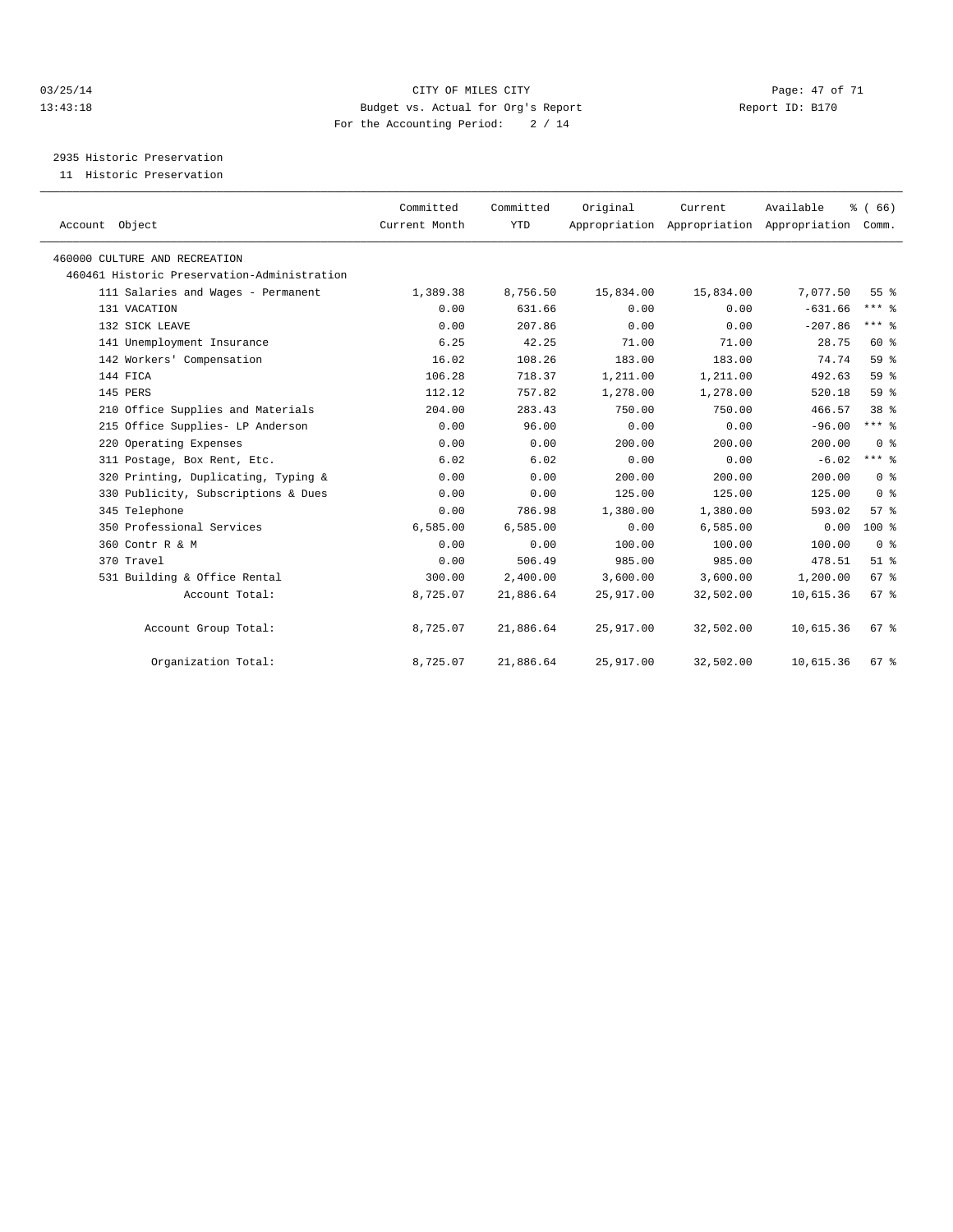#### 03/25/14 Page: 48 of 71 13:43:18 Budget vs. Actual for Org's Report Report ID: B170 For the Accounting Period: 2 / 14

## 2935 Historic Preservation

91 CCHS Grant

| Account Object                                                               | Committed<br>Current Month | Committed<br>YTD | Original  | Current   | Available<br>Appropriation Appropriation Appropriation | % (66)<br>Comm.     |  |
|------------------------------------------------------------------------------|----------------------------|------------------|-----------|-----------|--------------------------------------------------------|---------------------|--|
| 460000 CULTURE AND RECREATION<br>460461 Historic Preservation-Administration |                            |                  |           |           |                                                        |                     |  |
| 380 Training Services                                                        | 0.00                       | 95.00            | 0.00      | 0.00      | $-95.00$                                               | $***$ $\frac{6}{5}$ |  |
| Account Total:                                                               | 0.00                       | 95.00            | 0.00      | 0.00      | $-95.00$                                               | $***$ 2             |  |
| Account Group Total:                                                         | 0.00                       | 95.00            | 0.00      | 0.00      | $-95.00$                                               | $***$ 2             |  |
| Organization Total:                                                          | 0.00                       | 95.00            | 0.00      | 0.00      | $-95.00$                                               | $***$ 2             |  |
| Fund Total:                                                                  | 8,725.07                   | 21,981.64        | 25,917.00 | 32,502.00 | $10,520.36$ 68 %                                       |                     |  |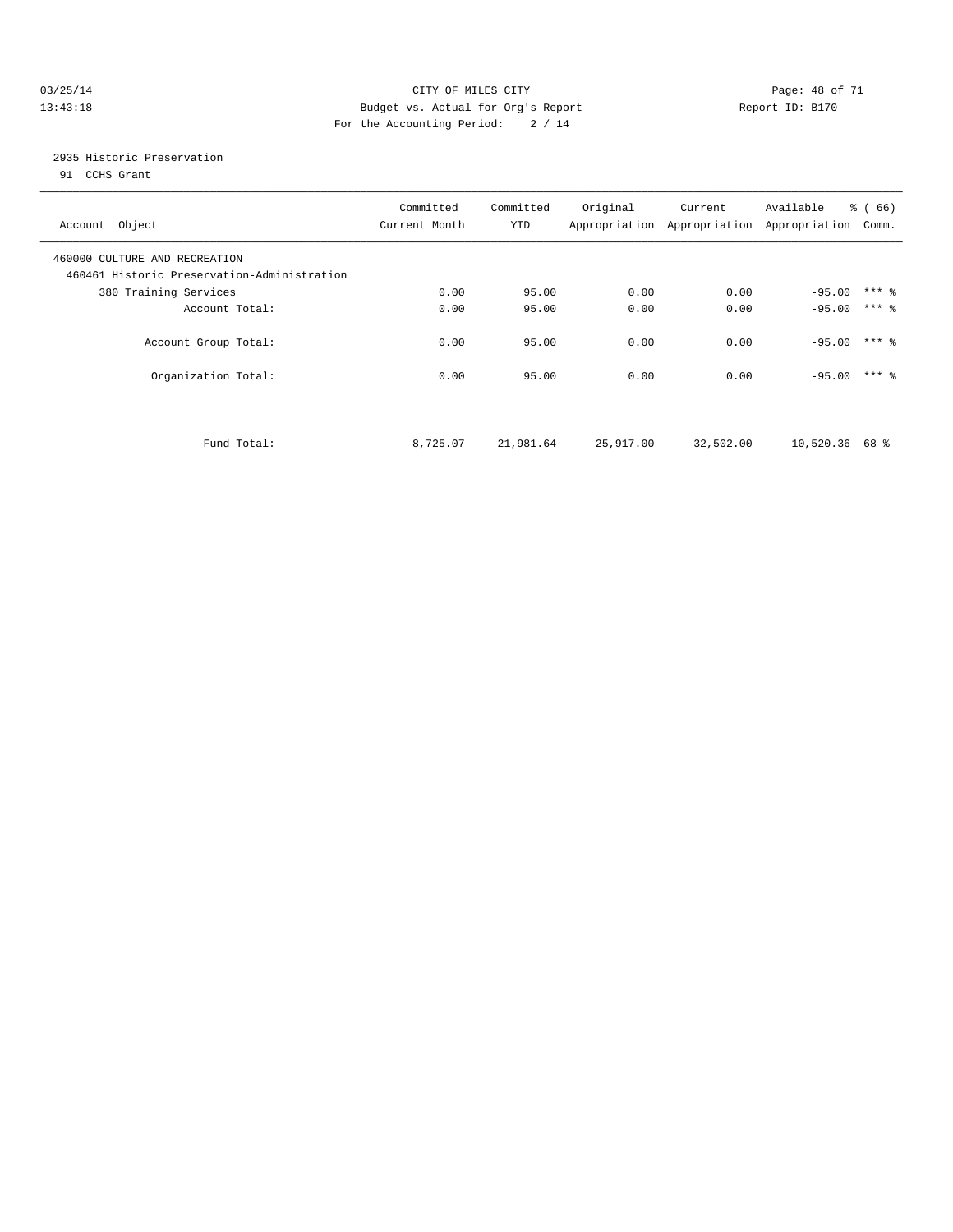#### 03/25/14 Page: 49 of 71 13:43:18 Budget vs. Actual for Org's Report Report ID: B170 For the Accounting Period: 2 / 14

#### 2985 RETIRED SENIOR VOLUNTEER PROG (RSVP)

15 Retired Senior Volunteer Program

|                |                                       | Committed     | Committed  | Original  | Current   | Available                                 | <sub>ර</sub> ි (66) |
|----------------|---------------------------------------|---------------|------------|-----------|-----------|-------------------------------------------|---------------------|
| Account Object |                                       | Current Month | <b>YTD</b> |           |           | Appropriation Appropriation Appropriation | Comm.               |
|                | 450000 Social and Economic Services   |               |            |           |           |                                           |                     |
|                | 450300 RSVP-FEDERAL GRANT- CUSTER     |               |            |           |           |                                           |                     |
|                | 111 Salaries and Wages - Permanent    | 3,324.54      | 22, 322.45 | 40,359.00 | 40,359.00 | 18,036.55                                 | 55 <sup>8</sup>     |
|                | 131 VACATION                          | 0.00          | 1,439.97   | 0.00      | 0.00      | $-1, 439.97$                              | $***$ 8             |
|                | 132 SICK LEAVE                        | 38.66         | 2,000.51   | 0.00      | 0.00      | $-2,000.51$                               | *** %               |
|                | 133 OTHER LEAVE PAY                   | 0.00          | 521.87     | 0.00      | 0.00      | $-521.87$                                 | $***$ $_{8}$        |
|                | 141 Unemployment Insurance            | 15.14         | 121.12     | 144.00    | 144.00    | 22.88                                     | 84 %                |
|                | 142 Workers' Compensation             | 38.78         | 310.24     | 452.00    | 452.00    | 141.76                                    | 69 %                |
|                | 143 Health Insurance                  | 618.15        | 4,945.20   | 7,980.00  | 7,980.00  | 3,034.80                                  | 62 %                |
|                | 144 FICA                              | 257.28        | 2,058.24   | 3,120.00  | 3,120.00  | 1,061.76                                  | 66 %                |
|                | 145 PERS                              | 271.42        | 2,171.35   | 2,856.00  | 2,856.00  | 684.65                                    | 76 %                |
|                | 210 Office Supplies and Materials     | 0.00          | 321.81     | 617.00    | 617.00    | 295.19                                    | $52$ $%$            |
|                | 220 Operating Expenses                | 0.00          | 50.00      | 0.00      | 0.00      | $-50.00$                                  | $***$ $_{8}$        |
|                | 370 Travel                            | 0.00          | 1,167.76   | 4,200.00  | 4,200.00  | 3,032.24                                  | $28$ %              |
|                | Account Total:                        | 4,563.97      | 37,430.52  | 59,728.00 | 59,728.00 | 22, 297.48                                | 63 %                |
|                | 450330 RSVP Non-Federal Grant-Custer  |               |            |           |           |                                           |                     |
|                | 111 Salaries and Wages - Permanent    | 0.00          | 620.80     | 2,825.00  | 2,825.00  | 2,204.20                                  | $22$ %              |
|                | 141 Unemployment Insurance            | 0.00          | 0.00       | 14.00     | 14.00     | 14.00                                     | 0 <sup>8</sup>      |
|                | 142 Workers' Compensation             | 0.00          | 0.00       | 36.00     | 36.00     | 36.00                                     | 0 <sup>8</sup>      |
|                | 144 FICA                              | 0.00          | 0.00       | 240.00    | 240.00    | 240.00                                    | 0 <sup>8</sup>      |
|                | 145 PERS                              | 0.00          | 0.00       | 204.00    | 204.00    | 204.00                                    | 0 <sup>8</sup>      |
|                | 210 Office Supplies and Materials     | 0.00          | 39.97      | 3,870.00  | 3,870.00  | 3,830.03                                  | 1 <sup>8</sup>      |
| 220            | Operating Expenses                    | 914.00        | 5,246.93   | 3,750.00  | 3,750.00  | $-1,496.93$                               | $140*$              |
|                | 311 Postage, Box Rent, Etc.           | 58.30         | 373.54     | 1,150.00  | 1,150.00  | 776.46                                    | 32%                 |
|                | 330 Publicity, Subscriptions & Dues   | 0.00          | 136.80     | 130.00    | 130.00    | $-6.80$                                   | 105 %               |
|                | 334 Memberships, Registrations & Dues | 0.00          | 50.00      | 0.00      | 0.00      | $-50.00$                                  | $***$ $=$           |
|                | 345 Telephone                         | 249.19        | 1,111.65   | 1,680.00  | 1,680.00  | 568.35                                    | 66 %                |
|                | 370 Travel                            | 136.50        | 259.70     | 500.00    | 500.00    | 240.30                                    | $52$ $%$            |
|                | 512 Insurance on Vehicles & Equipment | 0.00          | 0.00       | 300.00    | 300.00    | 300.00                                    | 0 <sup>8</sup>      |
|                | 530 Rent                              | 0.00          | 1,010.04   | 2,040.00  | 2,040.00  | 1,029.96                                  | 50%                 |
|                | Account Total:                        | 1,357.99      | 8,849.43   | 16,739.00 | 16,739.00 | 7,889.57                                  | 53%                 |
|                | Account Group Total:                  | 5,921.96      | 46,279.95  | 76,467.00 | 76,467.00 | 30,187.05                                 | 61 %                |
|                | Organization Total:                   | 5,921.96      | 46, 279.95 | 76,467.00 | 76,467.00 | 30,187.05                                 | 61 %                |
|                | Fund Total:                           | 5,921.96      | 46, 279.95 | 76,467.00 | 76,467.00 | 30,187.05                                 | 61 %                |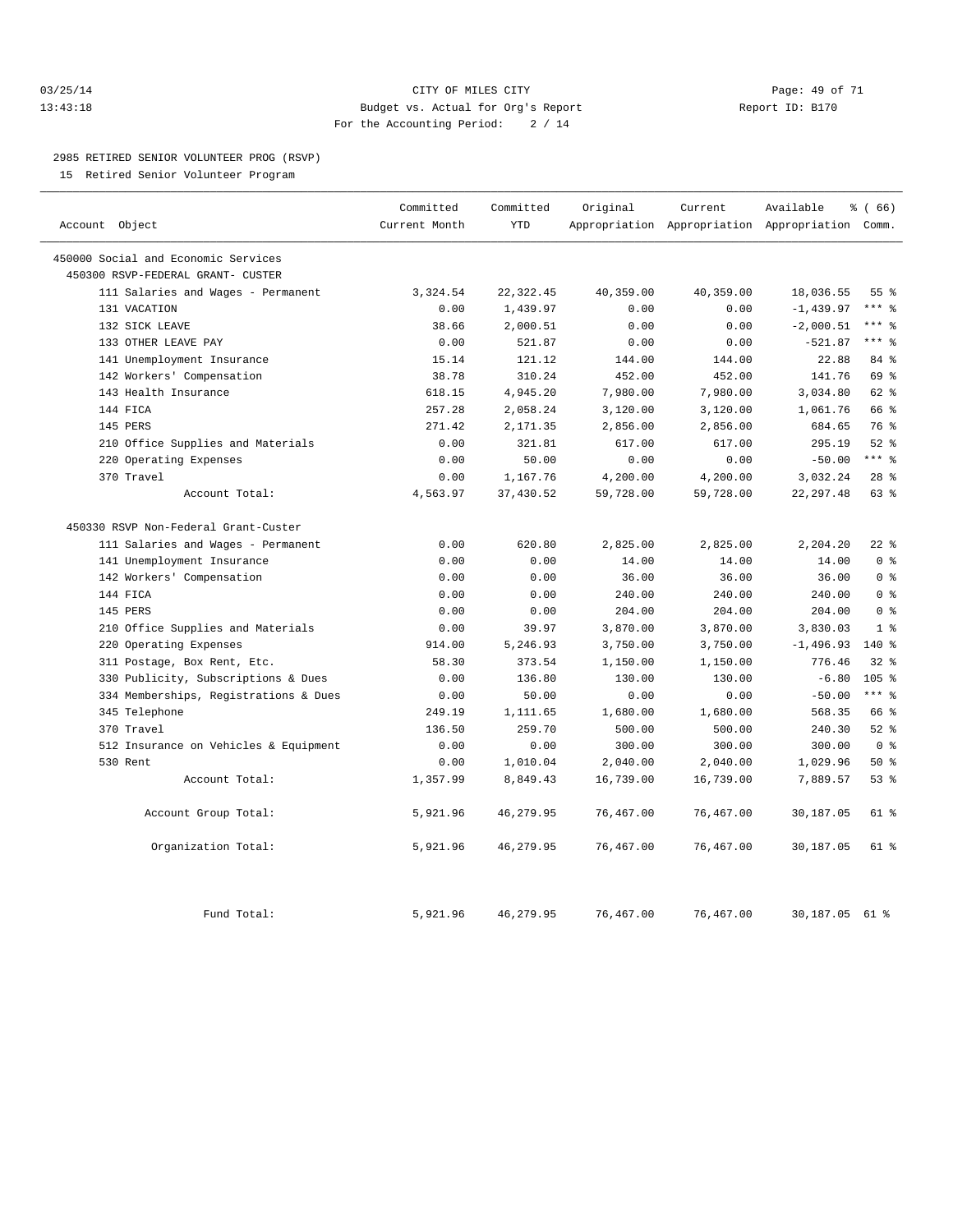#### 03/25/14 Page: 50 of 71 13:43:18 Budget vs. Actual for Org's Report Report ID: B170 For the Accounting Period: 2 / 14

#### 4000 General Fund Capitol Improvement Fund

501 Capital Purchases

| Account Object                                               | Committed<br>Current Month | Committed<br>YTD | Original  | Current<br>Appropriation Appropriation | Available<br>Appropriation | % (66)<br>Comm.    |
|--------------------------------------------------------------|----------------------------|------------------|-----------|----------------------------------------|----------------------------|--------------------|
| 410000 GENERAL GOVERNMENT<br>410100 Legislative Services(02) |                            |                  |           |                                        |                            |                    |
| 940 Machinery & Equipment                                    | 0.00                       | 11,719.63        | 46,000.00 | 46,000.00                              | 34,280.37                  | $25$ $\frac{6}{5}$ |
| Account Total:                                               | 0.00                       | 11,719.63        | 46,000.00 | 46,000.00                              | 34,280.37                  | $25$ $\frac{6}{5}$ |
| Account Group Total:                                         | 0.00                       | 11,719.63        | 46,000.00 | 46,000.00                              | 34,280.37                  | $25$ $\frac{6}{5}$ |
| Organization Total:                                          | 0.00                       | 11,719.63        | 46,000.00 | 46,000.00                              | 34,280.37                  | $25$ $%$           |
| Fund Total:                                                  | 0.00                       | 11,719.63        | 46,000.00 | 46,000.00                              | 34,280.37                  | 25 %               |
|                                                              |                            |                  |           |                                        |                            |                    |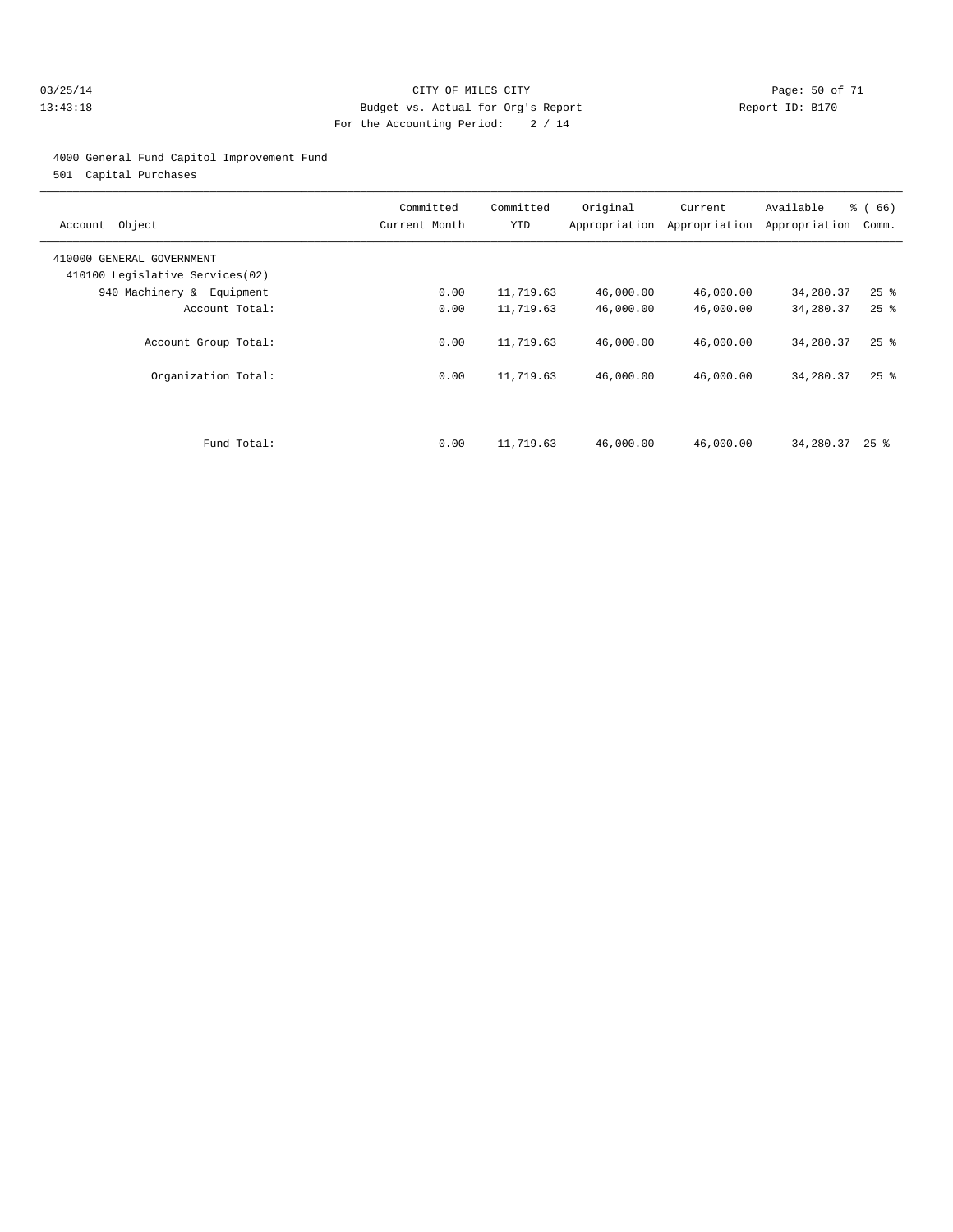#### 03/25/14 Page: 51 of 71 13:43:18 Budget vs. Actual for Org's Report Report ID: B170 For the Accounting Period: 2 / 14

## 4060 CAPITAL IMPROV-PUBLIC WORKS

911 Public Works Operations

| Object<br>Account                                  | Committed<br>Current Month | Committed<br><b>YTD</b> | Original<br>Appropriation | Current<br>Appropriation | Available<br>Appropriation | % (66)<br>Comm. |
|----------------------------------------------------|----------------------------|-------------------------|---------------------------|--------------------------|----------------------------|-----------------|
| 430000 Public Works<br>430233 Roadway/Re-surfacing |                            |                         |                           |                          |                            |                 |
| 940 Machinery & Equipment                          | 0.00                       | 75,311.25               | 119,400.00                | 119,400.00               | 44,088.75                  | 63 %            |
| Account Total:                                     | 0.00                       | 75, 311.25              | 119,400.00                | 119,400.00               | 44,088.75                  | 63%             |
| Account Group Total:                               | 0.00                       | 75, 311.25              | 119,400.00                | 119,400.00               | 44,088.75                  | 63 %            |
| Organization Total:                                | 0.00                       | 75, 311.25              | 119,400.00                | 119,400.00               | 44,088.75                  | 63 %            |
| Fund Total:                                        | 0.00                       | 75, 311.25              | 119,400.00                | 119,400.00               | 44,088.75 63 %             |                 |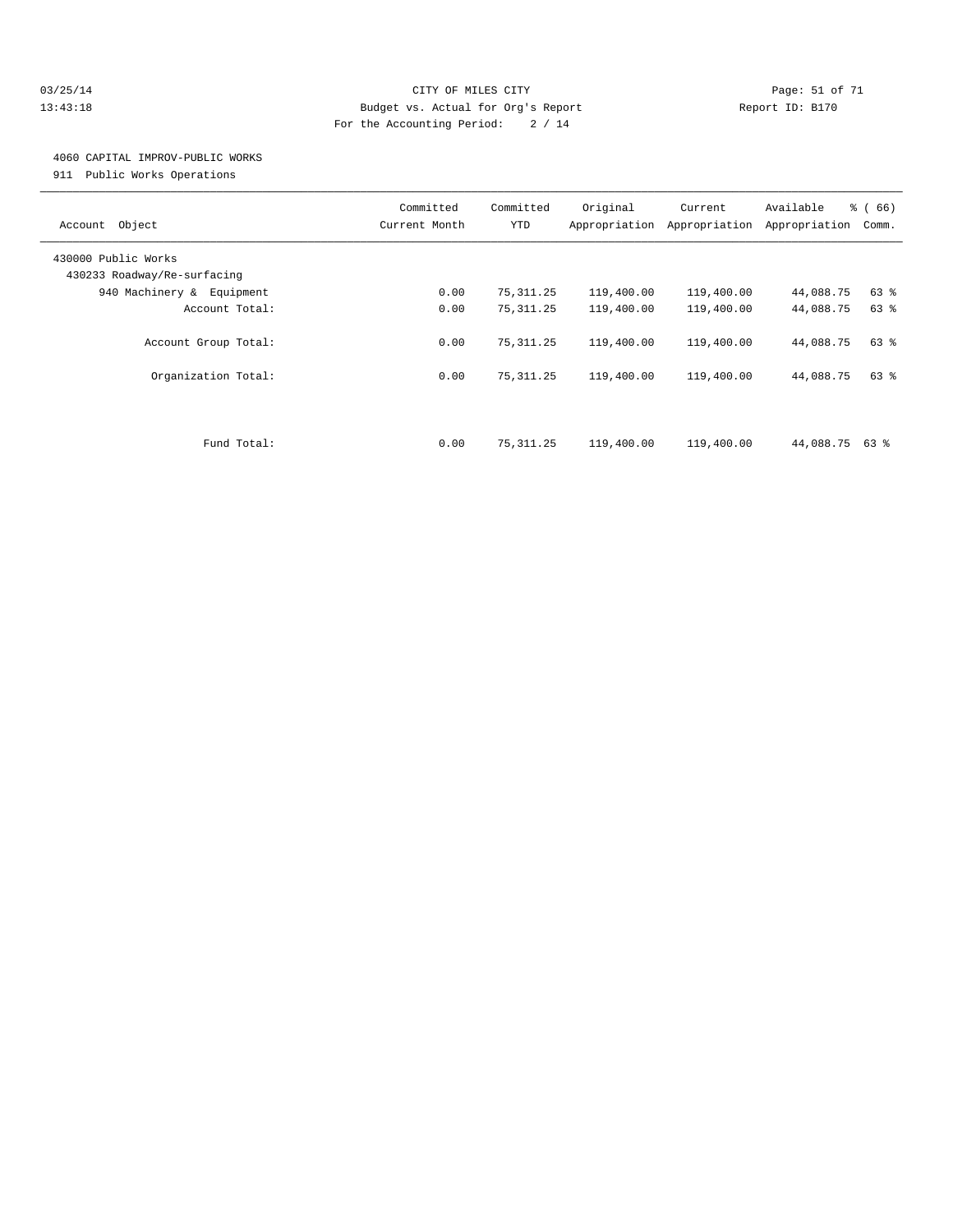#### 03/25/14 Page: 52 of 71 13:43:18 Budget vs. Actual for Org's Report Report ID: B170 For the Accounting Period: 2 / 14

#### 5210 WATER UTILITY

22 Water Plant

| Account Object |                                               | Committed<br>Current Month | Committed<br>YTD   | Original             | Current              | Available<br>Appropriation Appropriation Appropriation Comm. | % (66)           |
|----------------|-----------------------------------------------|----------------------------|--------------------|----------------------|----------------------|--------------------------------------------------------------|------------------|
|                |                                               |                            |                    |                      |                      |                                                              |                  |
|                | 430000 Public Works                           |                            |                    |                      |                      |                                                              |                  |
|                | 430530 Water Source of Supply and Pumping(22) |                            |                    |                      |                      |                                                              |                  |
|                | 111 Salaries and Wages - Permanent            | 15,267.42                  | 127,091.92         | 209,832.00           | 209,832.00           | 82,740.08                                                    | 61 %             |
|                | 121 OVERTIME-PERMANENT                        | 469.48                     | 4,124.97           | 16,709.00            | 16,709.00            | 12,584.03                                                    | $25$ $%$<br>58 % |
|                | 131 VACATION<br>132 SICK LEAVE                | 539.27                     | 9,159.43           | 15,773.00            | 15,773.00            | 6,613.57                                                     | 44 %             |
|                | 133 OTHER LEAVE PAY                           | 157.67<br>0.00             | 3,090.10<br>444.36 | 7,093.00<br>2,516.00 | 7,093.00<br>2,516.00 | 4,002.90<br>2,071.64                                         | 18 <sup>°</sup>  |
|                | 134 HOLIDAY PAY                               | 396.69                     | 4,146.14           | 5,002.00             | 5,002.00             | 855.86                                                       | 83%              |
|                | 141 Unemployment Insurance                    | 75.78                      | 669.96             | 1,145.00             | 1,145.00             | 475.04                                                       | 59 %             |
|                | 142 Workers' Compensation                     | 1,024.03                   | 9,698.83           | 11,913.00            | 11,913.00            | 2,214.17                                                     | 81 %             |
|                | 143 Health Insurance                          | 2,721.47                   | 24,490.74          | 41,563.00            | 41,563.00            | 17,072.26                                                    | 59 %             |
|                | 144 FICA                                      | 1,179.84                   | 10,522.24          | 19,463.00            | 19,463.00            | 8,940.76                                                     | 54 %             |
|                | 145 PERS                                      | 1,358.21                   | 11,948.41          | 20,531.00            | 20,531.00            | 8,582.59                                                     | 58 %             |
|                | 196 CLOTHING ALLOTMENT                        | 0.00                       | 750.00             | 800.00               | 800.00               | 50.00                                                        | 94 %             |
|                | 210 Office Supplies and Materials             | 0.00                       | 119.50             | 200.00               | 200.00               | 80.50                                                        | 60 %             |
|                | 220 Operating Expenses                        | 11.66                      | 497.61             | 2,000.00             | 2,000.00             | 1,502.39                                                     | $25$ $%$         |
|                | 222 Chemicals, Lab & Med Supplies             | 0.00                       | 0.00               | 150.00               | 150.00               | 150.00                                                       | 0 <sup>8</sup>   |
|                | 226 Clothing and Uniforms                     | 0.00                       | 102.00             | 400.00               | 400.00               | 298.00                                                       | $26$ %           |
|                | 230 Repair and Maintenance Supplies           | 149.28                     | 2,603.78           | 4,000.00             | 4,000.00             | 1,396.22                                                     | 65 %             |
|                | 231 Gas, Oil, Diesel Fuel, Grease, etc.       | 49.80                      | 588.67             | 1,300.00             | 1,300.00             | 711.33                                                       | 45 %             |
|                | 241 Consumable Tools                          | 0.00                       | 0.00               | 150.00               | 150.00               | 150.00                                                       | 0 <sup>8</sup>   |
|                | 311 Postage, Box Rent, Etc.                   | 0.00                       | 0.00               | 50.00                | 50.00                | 50.00                                                        | 0 <sup>8</sup>   |
|                | 330 Publicity, Subscriptions & Dues           | 0.00                       | 0.00               | 500.00               | 500.00               | 500.00                                                       | 0 <sup>8</sup>   |
|                | 334 Memberships, Registrations & Dues         | 0.00                       | 56.00              | 400.00               | 400.00               | 344.00                                                       | $14$ %           |
|                | 341 Electric Utility Services                 | 3,670.82                   | 35,542.88          | 55,000.00            | 55,000.00            | 19,457.12                                                    | 65 %             |
|                | 344 Gas Utility Service                       | 2,232.95                   | 8,059.20           | 20,000.00            | 20,000.00            | 11,940.80                                                    | 40 %             |
|                | 345 Telephone                                 | 73.88                      | 642.39             | 1,200.00             | 1,200.00             | 557.61                                                       | 54 %             |
|                | 346 Garbage Service                           | 0.00                       | 71.12              | 300.00               | 300.00               | 228.88                                                       | $24$ %           |
|                | 347 Internet                                  | 80.25                      | 607.35             | 750.00               | 750.00               | 142.65                                                       | 81 %             |
|                | 350 Professional Services                     | 0.00                       | 352.50             | 400.00               | 400.00               | 47.50                                                        | 88 %             |
|                | 352 Wtr/Swr Lab Testing                       | 0.00                       | 0.00               | 1,000.00             | 1,000.00             | 1,000.00                                                     | 0 <sup>8</sup>   |
|                | 357 Architectual, Engineering Serv Etc.       | 0.00                       | 0.00               | 10,000.00            | 10,000.00            | 10,000.00                                                    | 0 <sup>8</sup>   |
|                | 360 Contr R & M                               | 0.00                       | 2,041.89           | 120,300.00           | 120,300.00           | 118,258.11                                                   | 2 <sub>8</sub>   |
|                | 363 R&M Vehicles/Equip/Labor-PW               | 77.36                      | 1,110.45           | 7,000.00             | 7,000.00             | 5,889.55                                                     | $16*$            |
| 369            | Other Repair and Maintenance                  | 0.00                       | 0.00               | 2,000.00             | 2,000.00             | 2,000.00                                                     | 0 <sup>8</sup>   |
|                | 370 Travel                                    | 71.58                      | 292.10             | 1,000.00             | 1,000.00             | 707.90                                                       | 29%              |
|                | 380 Training Services                         | 0.00                       | 318.47             | 1,400.00             | 1,400.00             | 1,081.53                                                     | $23$ %           |
|                | 382 Books                                     | 0.00                       | 0.00               | 200.00               | 200.00               | 200.00                                                       | 0 <sup>8</sup>   |
|                | 400 BUILDING MATERIALS                        | 0.00                       | 0.00               | 500.00               | 500.00               | 500.00                                                       | 0 <sup>8</sup>   |
|                | 511 Insurance on Buildings                    | 0.00                       | 7,235.61           | 7,236.00             | 7,236.00             | 0.39                                                         | 100 %            |
|                | 512 Insurance on Vehicles & Equipment         | 0.00                       | 206.25             | 206.00               | 206.00               | $-0.25$                                                      | 100 %            |
|                | 940 Machinery & Equipment                     | 0.00                       | 0.00               | 45,000.00            | 45,000.00            | 45,000.00                                                    | 0 <sup>8</sup>   |
|                | Account Total:                                | 29,607.44                  | 266,584.87         | 634,982.00           | 634,982.00           | 368, 397.13                                                  | 42 %             |
|                | Account Group Total:                          | 29,607.44                  | 266,584.87         | 634,982.00           | 634,982.00           | 368, 397.13                                                  | $42*$            |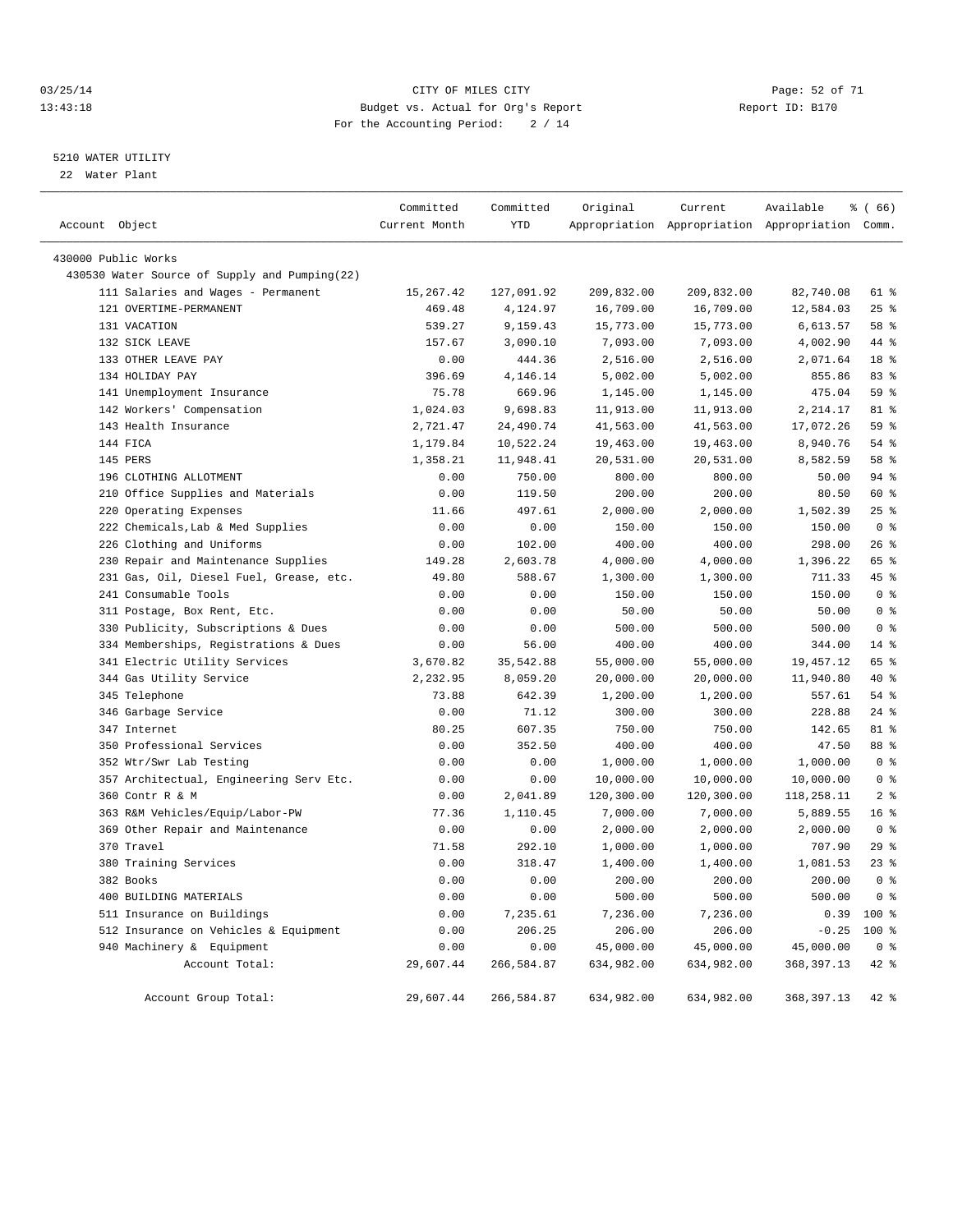#### 03/25/14 Page: 53 of 71 13:43:18 Budget vs. Actual for Org's Report Report ID: B170 For the Accounting Period: 2 / 14

# 5210 WATER UTILITY

22 Water Plant

| Object<br>Account                                                       | Committed<br>Current Month | Committed<br><b>YTD</b> | Original<br>Appropriation | Current<br>Appropriation | Available<br>Appropriation | $\frac{6}{6}$ (66)<br>Comm. |
|-------------------------------------------------------------------------|----------------------------|-------------------------|---------------------------|--------------------------|----------------------------|-----------------------------|
| 520000 OTHER FINANCING USES<br>521000 Interfund Operating Transfers Out |                            |                         |                           |                          |                            |                             |
| 820 Transfers to Other Funds                                            | 0.00                       | 0.00                    | 6.419.00                  | 6,419.00                 | 6.419.00                   | 0 <sup>8</sup>              |
| Account Total:                                                          | 0.00                       | 0.00                    | 6.419.00                  | 6.419.00                 | 6.419.00                   | 0 <sup>8</sup>              |
| Account Group Total:                                                    | 0.00                       | 0.00                    | 6.419.00                  | 6.419.00                 | 6.419.00                   | 0 <sup>8</sup>              |
| Organization Total:                                                     | 29,607.44                  | 266,584.87              | 641,401.00                | 641,401.00               | 374,816.13                 | $42$ $%$                    |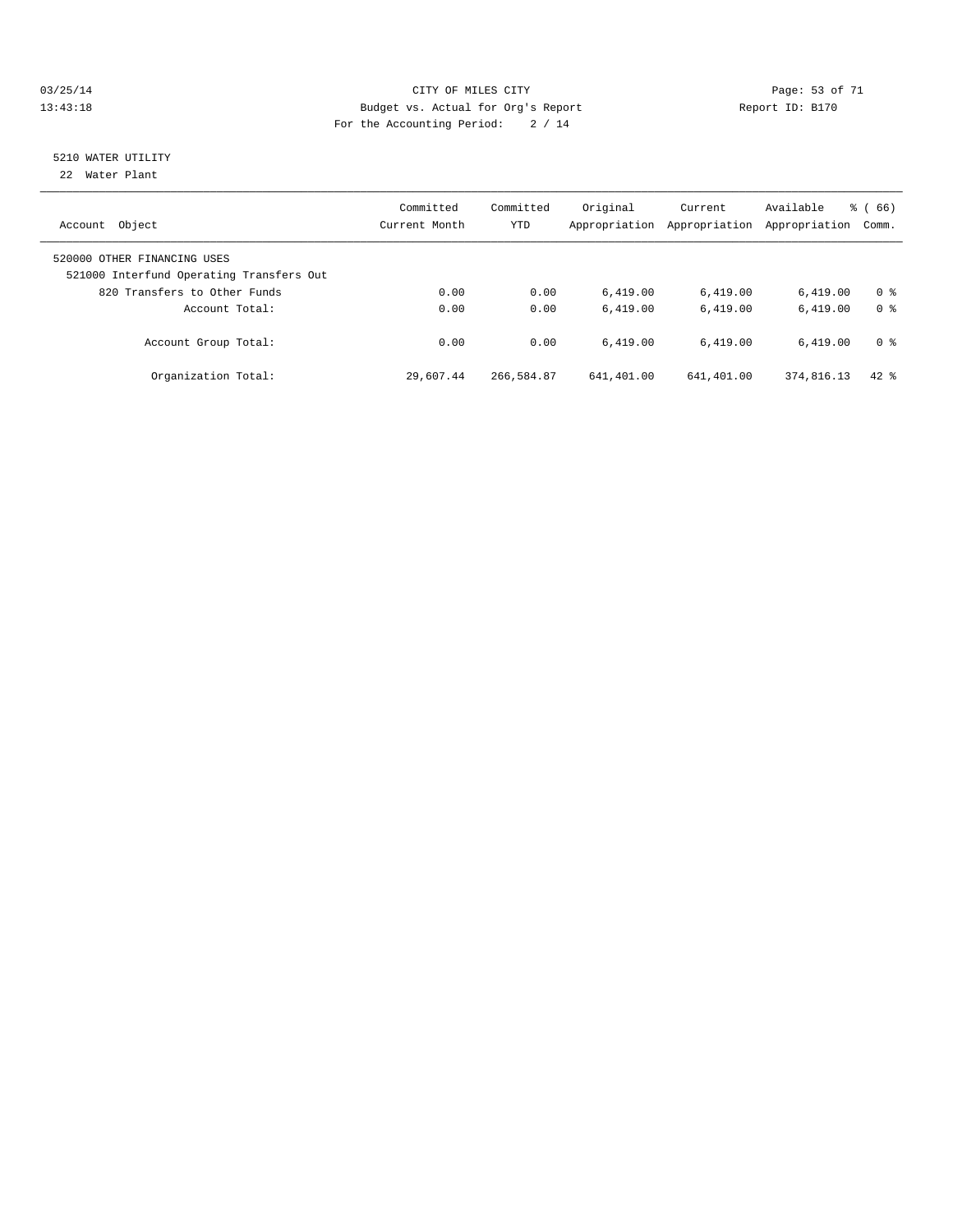#### 03/25/14 Page: 54 of 71 13:43:18 Budget vs. Actual for Org's Report Report ID: B170 For the Accounting Period: 2 / 14

————————————————————————————————————————————————————————————————————————————————————————————————————————————————————————————————————

#### 5210 WATER UTILITY

23 Water Lines

| Account Object                           | Committed<br>Current Month | Committed<br>YTD | Original     | Current      | Available<br>Appropriation Appropriation Appropriation Comm. | % ( 66)         |
|------------------------------------------|----------------------------|------------------|--------------|--------------|--------------------------------------------------------------|-----------------|
|                                          |                            |                  |              |              |                                                              |                 |
| 430000 Public Works                      |                            |                  |              |              |                                                              |                 |
| 430550 Transmission and Distribution(23) |                            |                  |              |              |                                                              |                 |
| 111 Salaries and Wages - Permanent       | 13,141.06                  | 102,361.26       | 163,673.00   | 163,673.00   | 61, 311.74                                                   | 63 %            |
| 121 OVERTIME-PERMANENT                   | 810.95                     | 4,917.14         | 10,598.00    | 10,598.00    | 5,680.86                                                     | 46 %            |
| 131 VACATION                             | 338.40                     | 5,127.97         | 15,773.00    | 15,773.00    | 10,645.03                                                    | $33$ $%$        |
| 132 SICK LEAVE                           | 332.35                     | 2,531.45         | 7,093.00     | 7,093.00     | 4,561.55                                                     | 36%             |
| 133 OTHER LEAVE PAY                      | 0.00                       | 0.00             | 2,738.00     | 2,738.00     | 2,738.00                                                     | 0 <sup>8</sup>  |
| 134 HOLIDAY PAY                          | 422.86                     | 1,310.84         | 4,558.00     | 4,558.00     | 3,247.16                                                     | 29%             |
| 141 Unemployment Insurance               | 67.73                      | 525.78           | 954.00       | 954.00       | 428.22                                                       | 55 <sup>8</sup> |
| 142 Workers' Compensation                | 732.21                     | 6,067.59         | 10,891.00    | 10,891.00    | 4,823.41                                                     | 56 %            |
| 143 Health Insurance                     | 1,918.08                   | 18,661.48        | 32,286.00    | 32,286.00    | 13,624.52                                                    | 58 %            |
| 144 FICA                                 | 1,135.40                   | 8,814.06         | 16,215.00    | 16,215.00    | 7,400.94                                                     | 54 %            |
| 145 PERS                                 | 1,214.17                   | 9,381.16         | 17,106.00    | 17,106.00    | 7,724.84                                                     | 55 <sup>8</sup> |
| 196 CLOTHING ALLOTMENT                   | 0.00                       | 577.50           | 670.00       | 670.00       | 92.50                                                        | 86 %            |
| 210 Office Supplies and Materials        | 17.70                      | 201.61           | 500.00       | 500.00       | 298.39                                                       | 40 %            |
| 214 Small Items of Equipment             | 0.00                       | 1,635.75         | 6,000.00     | 6,000.00     | 4,364.25                                                     | 27%             |
| 220 Operating Expenses                   | 0.00                       | 6,169.13         | 13,000.00    | 13,000.00    | 6,830.87                                                     | 47 %            |
| 222 Chemicals, Lab & Med Supplies        | 0.00                       | 0.00             | 200.00       | 200.00       | 200.00                                                       | 0 <sup>8</sup>  |
| 226 Clothing and Uniforms                | 0.00                       | 207.47           | 1,000.00     | 1,000.00     | 792.53                                                       | $21$ %          |
| 230 Repair and Maintenance Supplies      | 7,617.60                   | 16,198.42        | 25,000.00    | 25,000.00    | 8,801.58                                                     | 65 %            |
| 231 Gas, Oil, Diesel Fuel, Grease, etc.  | 1,469.60                   | 7,963.68         | 12,000.00    | 12,000.00    | 4,036.32                                                     | 66 %            |
| 233 Water Main Replacement and Street    | 0.00                       | 86.33            | 10,000.00    | 10,000.00    | 9,913.67                                                     | 1 <sup>8</sup>  |
| 234 Hydrant Replacement, Valves          | 682.36                     | 4,534.19         | 40,000.00    | 40,000.00    | 35,465.81                                                    | $11$ %          |
| 235 Curb Stop Replacement                | 198.00                     | 5,743.10         | 10,000.00    | 10,000.00    | 4,256.90                                                     | 57%             |
| 241 Consumable Tools                     | 0.00                       | 0.00             | 200.00       | 200.00       | 200.00                                                       | 0 <sup>8</sup>  |
| 311 Postage, Box Rent, Etc.              | 0.00                       | 3.38             | 100.00       | 100.00       | 96.62                                                        | 3%              |
| 320 Printing, Duplicating, Typing &      | 0.00                       | 0.00             | 150.00       | 150.00       | 150.00                                                       | 0 <sup>8</sup>  |
| 330 Publicity, Subscriptions & Dues      | 0.00                       | 0.00             | 200.00       | 200.00       | 200.00                                                       | 0 <sup>8</sup>  |
| 334 Memberships, Registrations & Dues    | 0.00                       | 299.00           | 300.00       | 300.00       | 1.00                                                         | $100*$          |
| 341 Electric Utility Services            | 24.24                      | 145.02           | 300.00       | 300.00       | 154.98                                                       | 48 %            |
| 344 Gas Utility Service                  | 67.30                      | 241.60           | 500.00       | 500.00       | 258.40                                                       | 48 %            |
| 345 Telephone                            | 34.59                      | 329.04           | 800.00       | 800.00       | 470.96                                                       | 41 %            |
| 347 Internet                             | 11.40                      | 89.20            | 250.00       | 250.00       | 160.80                                                       | 36%             |
| 350 Professional Services                | 3,891.38                   | 4,373.63         | 6,000.00     | 6,000.00     | 1,626.37                                                     | 73 %            |
| 357 Architectual, Engineering Serv Etc.  | 0.00                       | 6,566.97         | 20,000.00    | 20,000.00    | 13,433.03                                                    | $33$ $%$        |
| 360 Contr R & M                          | 752.53                     | 4,334.51         | 8,000.00     | 8,000.00     | 3,665.49                                                     | 54 %            |
| 363 R&M Vehicles/Equip/Labor-PW          | 1,138.24                   | 19,492.30        | 25,000.00    | 25,000.00    | 5,507.70                                                     | 78 %            |
| 369 Other Repair and Maintenance         | 0.00                       | 0.00             | 1,000.00     | 1,000.00     | 1,000.00                                                     | 0 <sup>8</sup>  |
| 370 Travel                               | 0.00                       | 59.20            | 750.00       | 750.00       | 690.80                                                       | 8 %             |
| 380 Training Services                    | 0.00                       | 105.00           | 1,000.00     | 1,000.00     | 895.00                                                       | $11$ %          |
| 382 Books                                | 0.00                       | 69.63            | 200.00       | 200.00       | 130.37                                                       | 35%             |
| 400 BUILDING MATERIALS                   | 0.00                       | 0.00             | 500.00       | 500.00       | 500.00                                                       | 0 <sup>8</sup>  |
| 511 Insurance on Buildings               | 0.00                       | 3,046.85         | 3,047.00     | 3,047.00     | 0.15                                                         | 100 %           |
| 512 Insurance on Vehicles & Equipment    | 0.00                       | 606.15           | 606.00       | 606.00       | $-0.15$                                                      | $100$ %         |
| 513 Liability                            | 0.00                       | 385.62           | 0.00         | 0.00         | $-385.62$                                                    | $***$ $_{8}$    |
| 532 Land Rental                          | 0.00                       | 825.39           | 1,500.00     | 1,500.00     | 674.61                                                       | 55 %            |
| 533 Machinery and Equipment Rental       | 0.00                       | 0.00             | 1,000.00     | 1,000.00     | 1,000.00                                                     | 0 <sup>8</sup>  |
| 940 Machinery & Equipment                | 0.00                       | 47, 353.48       | 164,280.00   | 164,280.00   | 116,926.52                                                   | 29 %            |
| 957 Cenex /Dickinson Water Line          | 0.00                       | 0.00             | 845, 441.00  | 845, 441.00  | 845, 441.00                                                  | 0 <sup>8</sup>  |
| 958 Strevell/Merriam Wtr Line Proj       | 931.83                     | 357,701.89       | 8,455,441.00 | 8,455,441.00 | 8,097,739.11                                                 | 4%              |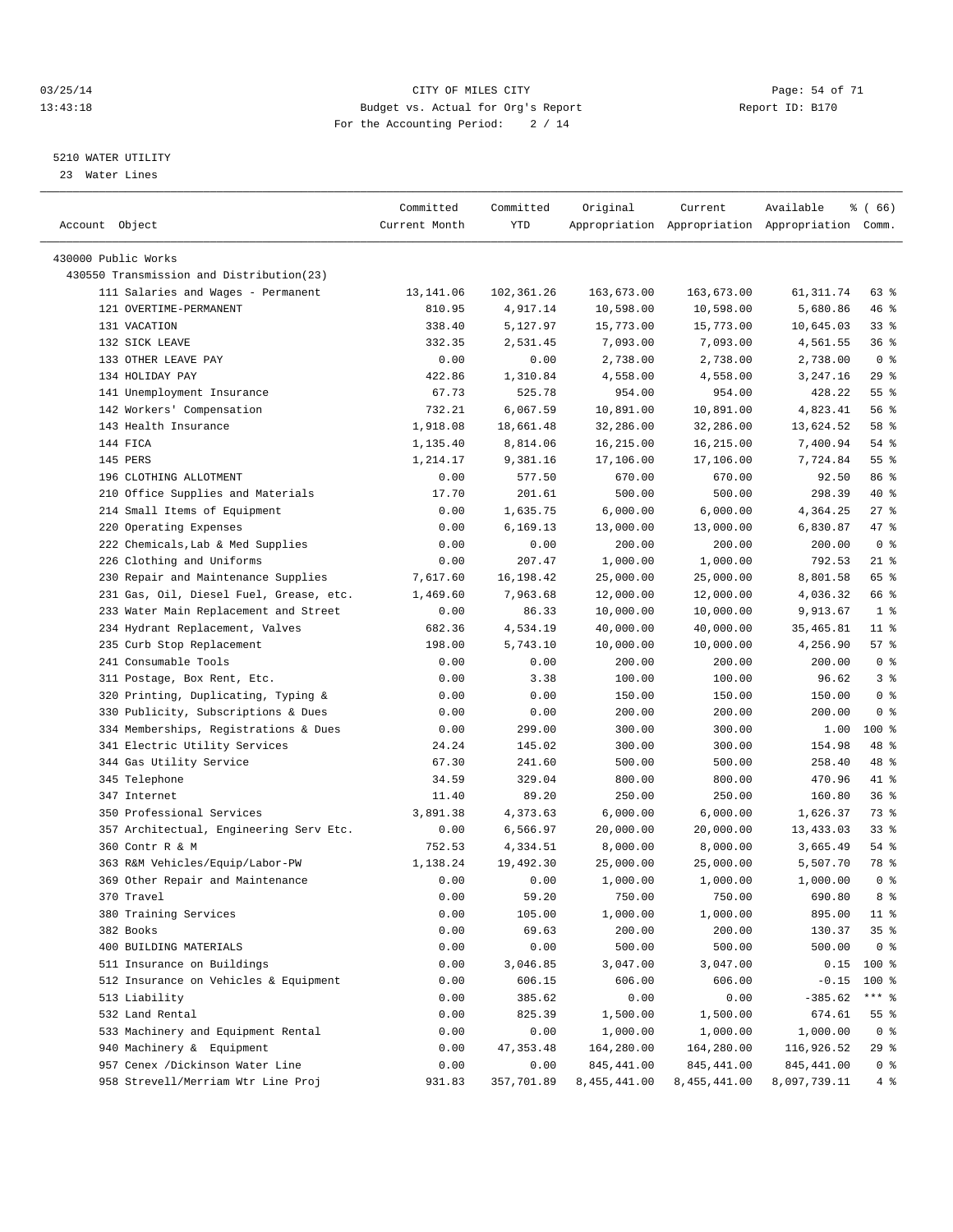#### 03/25/14 Page: 55 of 71 13:43:18 Budget vs. Actual for Org's Report Report ID: B170 For the Accounting Period: 2 / 14

#### 5210 WATER UTILITY

23 Water Lines

|                                            | Committed     | Committed  | Original                               | Current      | Available                                       | <sub>ර</sub> ි (66) |
|--------------------------------------------|---------------|------------|----------------------------------------|--------------|-------------------------------------------------|---------------------|
| Account Object                             | Current Month | <b>YTD</b> |                                        |              | Appropriation Appropriation Appropriation Comm. |                     |
| Account Total:                             | 36,949.98     | 649,043.77 | 9,936,820.00                           | 9,936,820.00 | 9,287,776.23                                    | 7 %                 |
| Account Group Total:                       | 36,949.98     | 649,043.77 | 9,936,820.00                           | 9,936,820.00 | 9,287,776.23                                    | 7 %                 |
| 490000 DEBT SERVICE                        |               |            |                                        |              |                                                 |                     |
| 490200 Revenue Bonds                       |               |            |                                        |              |                                                 |                     |
| 611 Principal-NE Wtr Line Phase II         | 0.00          | 8,000.00   | 16,000.00                              | 16,000.00    | 8,000.00                                        | $50*$               |
| 615 Principal-Northeast Water Ln \$2.2     | 0.00          | 46,000.00  | 52,000.00                              | 52,000.00    | 6,000.00                                        | 88 %                |
| 616 Principal-Carbon Hill Water Tank \$2.2 | 0.00          | 24,268.00  | 52,000.00                              | 52,000.00    | 27,732.00                                       | 47 %                |
| 617 Principal - NE Wtr Line \$500k         | 0.00          | 6,000.00   | 13,000.00                              | 13,000.00    | 7,000.00                                        | 46 %                |
| 618 Principal-Carbon Hill \$500k           | 0.00          | 6,000.00   | 13,000.00                              | 13,000.00    | 7,000.00                                        | 46 %                |
| 622 Interest-NE Wtr Line Phase II          | 0.00          | 1,038.75   | 2,078.00                               | 2,078.00     | 1,039.25                                        | $50*$               |
| 631 Interest - NE Wtr Line \$500k          | 0.00          | 6, 201.25  | 12,320.00                              | 12,320.00    | 6,118.75                                        | 50%                 |
| 632 Interest - Carbon Hill Wtr Tank \$500k | 0.00          | 6,201.25   | 12,320.00                              | 12,320.00    | 6,118.75                                        | 50%                 |
| 634 Interest-Northeast Wtr Ln \$2.2        | 0.00          | 43,755.83  | 75, 375.00                             | 75, 375.00   | 31,619.17                                       | 58 %                |
| 638 Interest-Carbon Hill Tank \$2.2        | 0.00          | 42, 141.69 | 75, 375.00                             | 75, 375.00   | 33, 233. 31                                     | 56%                 |
| Account Total:                             | 0.00          | 189,606.77 | 323,468.00                             | 323,468.00   | 133,861.23                                      | 59 %                |
| Account Group Total:                       | 0.00          | 189,606.77 | 323,468.00                             | 323,468.00   | 133,861.23                                      | 59 <sub>8</sub>     |
| 510000 MISCELLANEOUS                       |               |            |                                        |              |                                                 |                     |
| 510330 Comprehensive Liability Insurance   |               |            |                                        |              |                                                 |                     |
| 513 Liability                              | 0.00          | 0.00       | 4,775.00                               | 4,775.00     | 4,775.00                                        | 0 <sup>8</sup>      |
| Account Total:                             | 0.00          | 0.00       | 4,775.00                               | 4,775.00     | 4,775.00                                        | 0 <sup>8</sup>      |
| Account Group Total:                       | 0.00          | 0.00       | 4,775.00                               | 4,775.00     | 4,775.00                                        | 0 <sup>8</sup>      |
| 520000 OTHER FINANCING USES                |               |            |                                        |              |                                                 |                     |
| 521000 Interfund Operating Transfers Out   |               |            |                                        |              |                                                 |                     |
| 820 Transfers to Other Funds               | 0.00          | 0.00       | 9,943.00                               | 9,943.00     | 9,943.00                                        | 0 <sup>8</sup>      |
| Account Total:                             | 0.00          | 0.00       | 9,943.00                               | 9,943.00     | 9,943.00                                        | 0 <sup>8</sup>      |
| Account Group Total:                       | 0.00          | 0.00       | 9,943.00                               | 9,943.00     | 9,943.00                                        | 0 <sup>8</sup>      |
| Organization Total:                        | 36,949.98     |            | 838,650.54 10,275,006.00 10,275,006.00 |              | 9,436,355.46                                    | 8 %                 |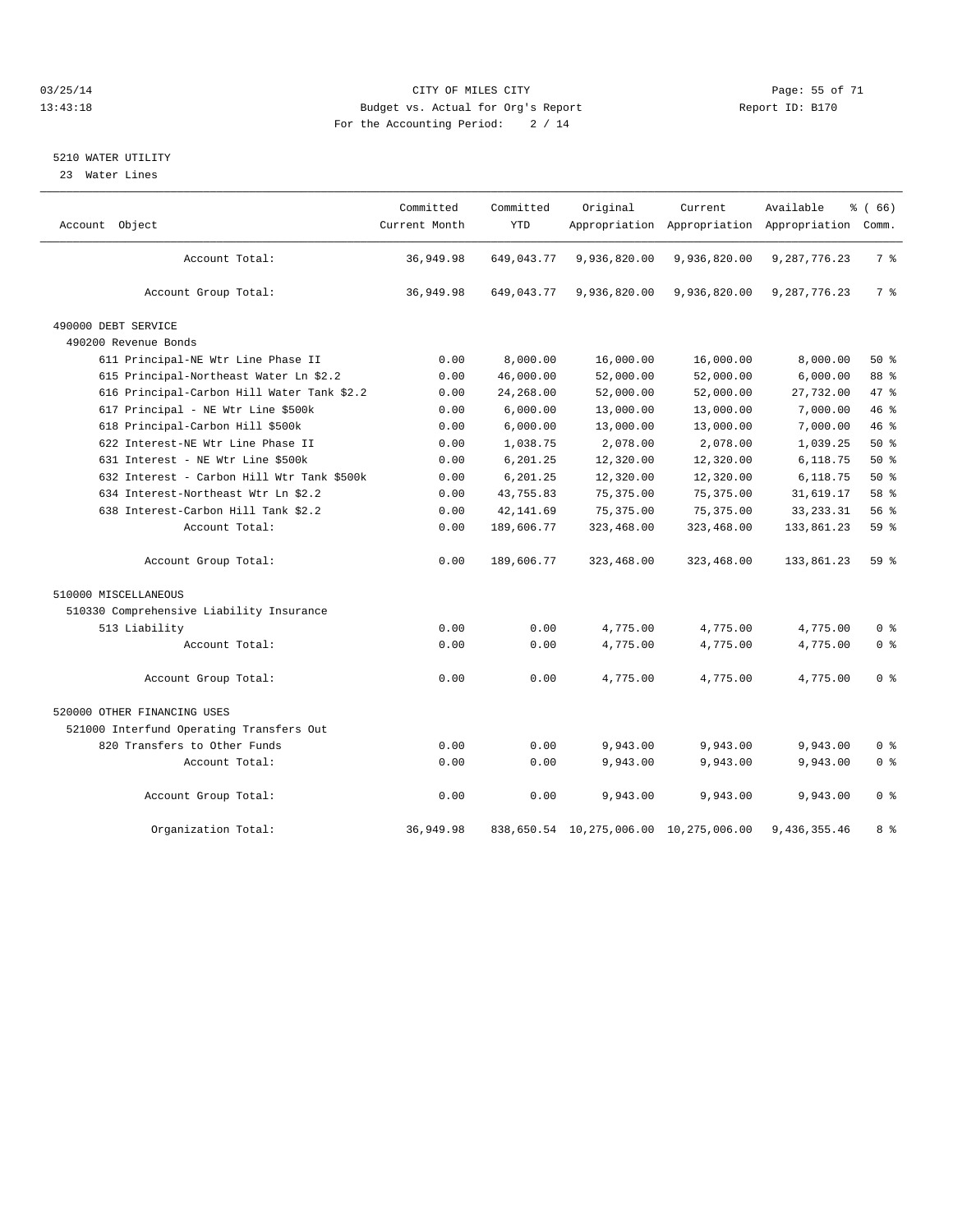#### 03/25/14 Page: 56 of 71 13:43:18 Budget vs. Actual for Org's Report Report ID: B170 For the Accounting Period: 2 / 14

————————————————————————————————————————————————————————————————————————————————————————————————————————————————————————————————————

#### 5210 WATER UTILITY

25 Water Administration

|                                            | Committed     | Committed  | Original  | Current   | Available                                       | 8 ( 66 )       |
|--------------------------------------------|---------------|------------|-----------|-----------|-------------------------------------------------|----------------|
| Account Object                             | Current Month | <b>YTD</b> |           |           | Appropriation Appropriation Appropriation Comm. |                |
| 430000 Public Works                        |               |            |           |           |                                                 |                |
| 430510 Water Administration(25)            |               |            |           |           |                                                 |                |
| 111 Salaries and Wages - Permanent         | 1,996.89      | 15,803.14  | 26,663.00 | 26,663.00 | 10,859.86                                       | 59 %           |
| 121 OVERTIME-PERMANENT                     | 25.95         | 68.87      | 0.00      | 0.00      | $-68.87$                                        | $***$ $-$      |
| 131 VACATION                               | 57.29         | 782.31     | 0.00      | 0.00      | $-782.31$                                       | $***$ $-$      |
| 132 SICK LEAVE                             | 99.78         | 466.81     | 0.00      | 0.00      | $-466.81$                                       | $***$ $-$      |
| 141 Unemployment Insurance                 | 9.80          | 77.47      | 115.00    | 115.00    | 37.53                                           | 67 %           |
| 142 Workers' Compensation                  | 25.05         | 222.96     | 296.00    | 296.00    | 73.04                                           | 75 %           |
| 143 Health Insurance                       | 309.08        | 2,472.63   | 3,711.00  | 3,711.00  | 1,238.37                                        | 67 %           |
| 144 FICA                                   | 166.77        | 1,318.29   | 1,960.00  | 1,960.00  | 641.71                                          | 67 %           |
| 145 PERS                                   | 115.85        | 908.66     | 2,068.00  | 2,068.00  | 1,159.34                                        | 44 %           |
| 196 CLOTHING ALLOTMENT                     | 0.00          | 112.50     | 128.00    | 128.00    | 15.50                                           | 88 %           |
| 210 Office Supplies and Materials          | 133.54        | 1,881.40   | 2,000.00  | 2,000.00  | 118.60                                          | 94 %           |
| 214 Small Items of Equipment               | 0.00          | 0.00       | 3,067.00  | 3,067.00  | 3,067.00                                        | 0 <sup>8</sup> |
| 220 Operating Expenses                     | 0.00          | 680.36     | 1,500.00  | 1,500.00  | 819.64                                          | 45 %           |
| 230 Repair and Maintenance Supplies        | 0.00          | 0.00       | 200.00    | 200.00    | 200.00                                          | 0 <sup>8</sup> |
| 311 Postage, Box Rent, Etc.                | 551.84        | 4,727.94   | 10,000.00 | 10,000.00 | 5,272.06                                        | 47 %           |
| 320 Printing, Duplicating, Typing &        | 0.00          | 116.04     | 2,100.00  | 2,100.00  | 1,983.96                                        | 6 %            |
| 330 Publicity, Subscriptions & Dues        | 50.00         | 400.24     | 1,000.00  | 1,000.00  | 599.76                                          | 40 %           |
| 345 Telephone                              | 44.77         | 410.48     | 600.00    | 600.00    | 189.52                                          | 68 %           |
| 347 Internet                               | 10.70         | 141.09     | 200.00    | 200.00    | 58.91                                           | 71 %           |
| 350 Professional Services                  | 37.67         | 262.12     | 4,000.00  | 4,000.00  | 3,737.88                                        | 7 %            |
| 360 Contr R & M                            | 153.00        | 5,667.37   | 4,000.00  | 4,000.00  | $-1,667.37$                                     | 142 %          |
| 370 Travel                                 | 0.00          | 0.00       | 225.00    | 225.00    | 225.00                                          | 0 <sup>8</sup> |
| 380 Training Services                      | 0.00          | 0.00       | 300.00    | 300.00    | 300.00                                          | 0 <sup>8</sup> |
| 382 Books                                  | 0.00          | 12.67      | 0.00      | 0.00      | $-12.67$                                        | $***$ $%$      |
| 513 Liability                              | 0.00          | 0.00       | 200.00    | 200.00    | 200.00                                          | 0 <sup>8</sup> |
| 521 Surety Bonds for Officials & Employees | 0.00          | 0.00       | 400.00    | 400.00    | 400.00                                          | 0 <sup>8</sup> |
| 531 Building & Office Rental               | 500.00        | 4,000.00   | 6,000.00  | 6,000.00  | 2,000.00                                        | 67 %           |
| 810 Losses (Bad debt expense - Enterprise  | 0.00          | 1.00       | 500.00    | 500.00    | 499.00                                          | 0 <sup>8</sup> |
| Account Total:                             | 4,287.98      | 40,534.35  | 71,233.00 | 71,233.00 | 30,698.65                                       | 57%            |
| Account Group Total:                       | 4,287.98      | 40,534.35  | 71,233.00 | 71,233.00 | 30,698.65                                       | 57%            |
| 510000 MISCELLANEOUS                       |               |            |           |           |                                                 |                |
| 510330 Comprehensive Liability Insurance   |               |            |           |           |                                                 |                |
| 513 Liability                              | 0.00          | 11,864.72  | 11,865.00 | 11,865.00 | 0.28                                            | $100*$         |
| Account Total:                             | 0.00          | 11,864.72  | 11,865.00 | 11,865.00 | 0.28                                            | $100*$         |
| Account Group Total:                       | 0.00          | 11,864.72  | 11,865.00 | 11,865.00 |                                                 | $0.28$ 100 %   |
| 520000 OTHER FINANCING USES                |               |            |           |           |                                                 |                |
| 521000 Interfund Operating Transfers Out   |               |            |           |           |                                                 |                |
| 820 Transfers to Other Funds               | 4,597.52      | 41,751.66  | 55,170.00 | 55,170.00 | 13, 418.34                                      | 76 %           |
| Account Total:                             | 4,597.52      | 41,751.66  | 55,170.00 | 55,170.00 | 13, 418.34                                      | 76 %           |
| Account Group Total:                       | 4,597.52      | 41,751.66  | 55,170.00 | 55,170.00 | 13, 418.34                                      | 76 %           |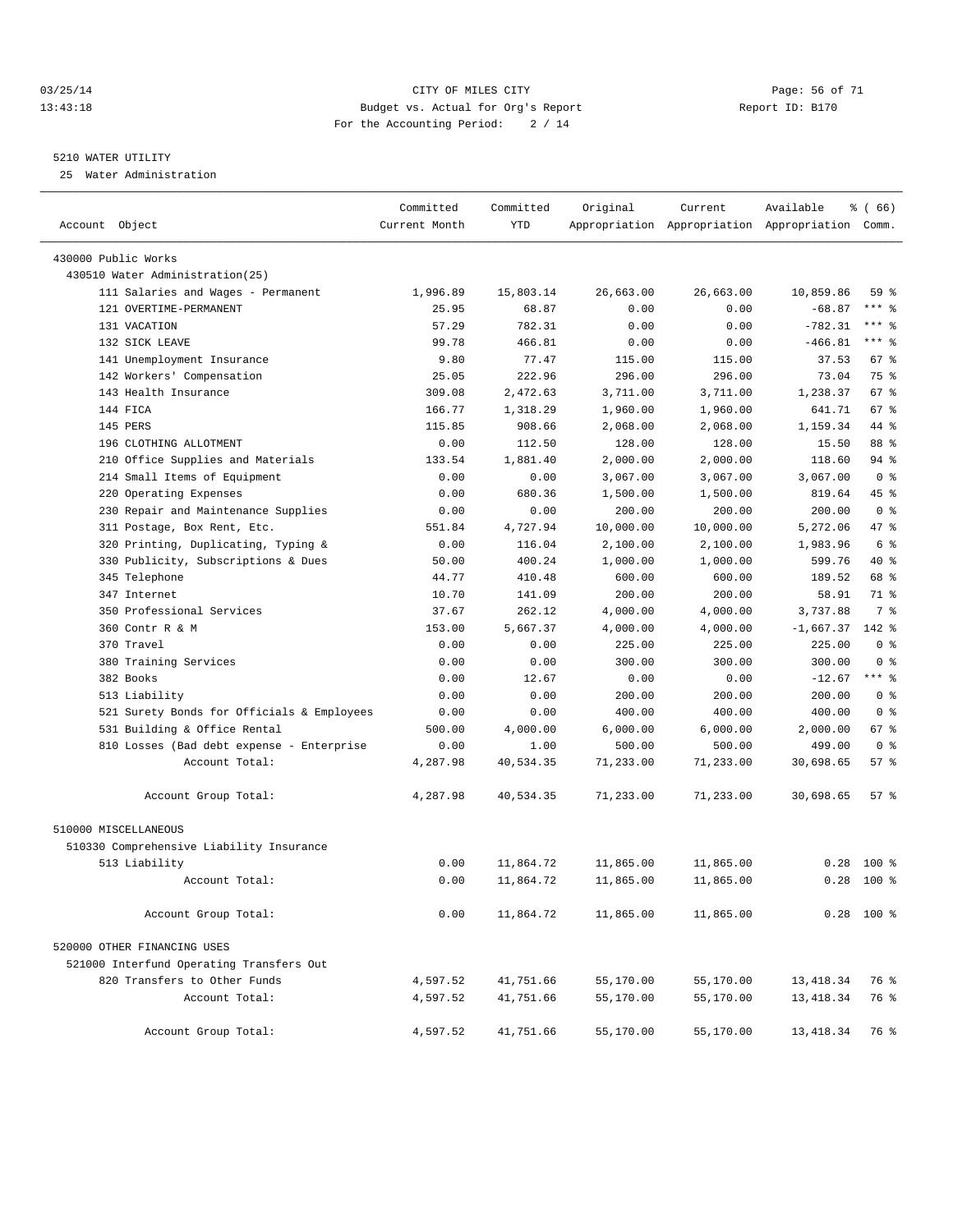#### 03/25/14 Page: 57 of 71 13:43:18 Budget vs. Actual for Org's Report Report ID: B170 For the Accounting Period: 2 / 14

# 5210 WATER UTILITY

25 Water Administration

| Account Object |                     | Committed<br>Current Month | Committed<br><b>YTD</b> | Original   | Current    | Available<br>Appropriation Appropriation Appropriation Comm. | ී (66) |
|----------------|---------------------|----------------------------|-------------------------|------------|------------|--------------------------------------------------------------|--------|
|                | Organization Total: | 8,885.50                   | 94,150.73               | 138,268.00 | 138,268.00 | 44,117.27                                                    | 68 %   |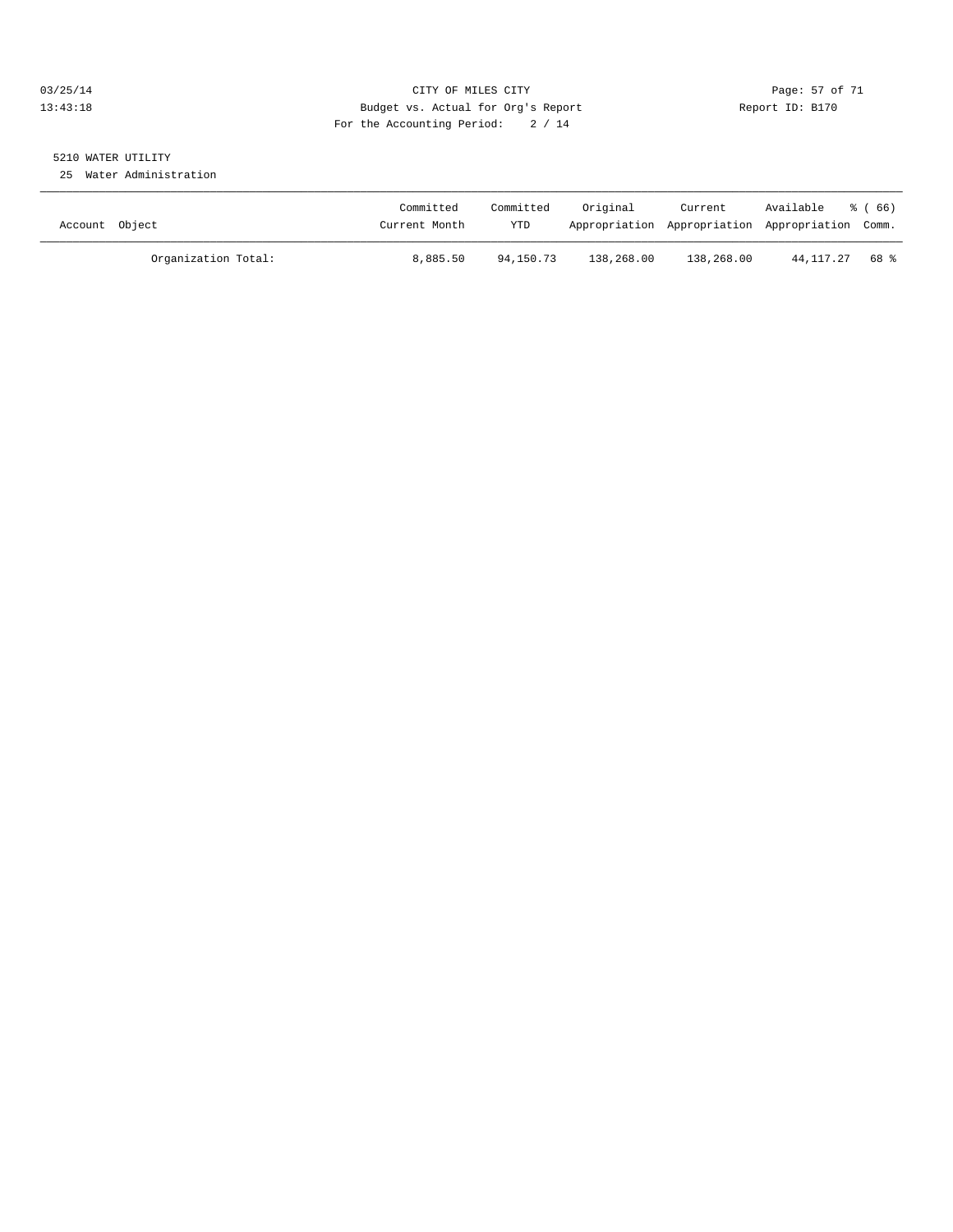#### 03/25/14 Page: 58 of 71 13:43:18 Budget vs. Actual for Org's Report Report ID: B170 For the Accounting Period: 2 / 14

## 5210 WATER UTILITY

80 Water Purification

| Account Object                          | Committed<br>Current Month | Committed<br><b>YTD</b> | Original   | Current    | Available<br>Appropriation Appropriation Appropriation Comm. | $\frac{3}{6}$ (66) |  |
|-----------------------------------------|----------------------------|-------------------------|------------|------------|--------------------------------------------------------------|--------------------|--|
| 430000 Public Works                     |                            |                         |            |            |                                                              |                    |  |
| 430540 Water Purification and Treatment |                            |                         |            |            |                                                              |                    |  |
| 210 Office Supplies and Materials       | 0.00                       | 61.40                   | 200.00     | 200.00     | 138.60                                                       | 31 %               |  |
| 214 Small Items of Equipment            | 0.00                       | 0.00                    | 17,814.00  | 17,814.00  | 17,814.00                                                    | 0 <sup>8</sup>     |  |
| 220 Operating Expenses                  | 11.66                      | 786.19                  | 3,000.00   | 3,000.00   | 2, 213.81                                                    | 26%                |  |
| 222 Chemicals, Lab & Med Supplies       | 2,815.97                   | 35,901.83               | 58,350.00  | 58,350.00  | 22, 448.17                                                   | 62 %               |  |
| 226 Clothing and Uniforms               | 0.00                       | 101.99                  | 400.00     | 400.00     | 298.01                                                       | 25%                |  |
| 230 Repair and Maintenance Supplies     | 875.94                     | 2,525.48                | 9,500.00   | 9,500.00   | 6,974.52                                                     | $27$ %             |  |
| 231 Gas, Oil, Diesel Fuel, Grease, etc. | 49.53                      | 679.95                  | 1,290.00   | 1,290.00   | 610.05                                                       | 53%                |  |
| 241 Consumable Tools                    | 0.00                       | 0.00                    | 100.00     | 100.00     | 100.00                                                       | 0 <sup>8</sup>     |  |
| 311 Postage, Box Rent, Etc.             | 0.86                       | 14.33                   | 150.00     | 150.00     | 135.67                                                       | $10*$              |  |
| 320 Printing, Duplicating, Typing &     | 0.00                       | 0.00                    | 100.00     | 100.00     | 100.00                                                       | 0 <sup>8</sup>     |  |
| 330 Publicity, Subscriptions & Dues     | 0.00                       | 0.00                    | 400.00     | 400.00     | 400.00                                                       | 0 <sup>8</sup>     |  |
| 334 Memberships, Registrations & Dues   | 0.00                       | 56.00                   | 430.00     | 430.00     | 374.00                                                       | 13 <sup>8</sup>    |  |
| 345 Telephone                           | 0.00                       | 0.00                    | 200.00     | 200.00     | 200.00                                                       | 0 <sup>8</sup>     |  |
| 352 Wtr/Swr Lab Testing                 | 325.72                     | 4,219.47                | 10,000.00  | 10,000.00  | 5,780.53                                                     | $42*$              |  |
| 357 Architectual, Engineering Serv Etc. | 0.00                       | 0.00                    | 12,000.00  | 12,000.00  | 12,000.00                                                    | 0 <sup>8</sup>     |  |
| 360 Contr R & M                         | 22.23                      | 363.87                  | 6,000.00   | 6,000.00   | 5,636.13                                                     | $6\degree$         |  |
| 369 Other Repair and Maintenance        | 0.00                       | 0.00                    | 1,500.00   | 1,500.00   | 1,500.00                                                     | 0 <sup>8</sup>     |  |
| 370 Travel                              | 528.78                     | 701.52                  | 1,200.00   | 1,200.00   | 498.48                                                       | 58 %               |  |
| 380 Training Services                   | 0.00                       | 121.92                  | 1,000.00   | 1,000.00   | 878.08                                                       | $12*$              |  |
| 382 Books                               | 0.00                       | 0.00                    | 200.00     | 200.00     | 200.00                                                       | 0 <sup>8</sup>     |  |
| 533 Machinery and Equipment Rental      | 0.00                       | 0.00                    | 1,000.00   | 1,000.00   | 1,000.00                                                     | 0 <sup>8</sup>     |  |
| Account Total:                          | 4,630.69                   | 45,533.95               | 124,834.00 | 124,834.00 | 79,300.05                                                    | 36%                |  |
| Account Group Total:                    | 4,630.69                   | 45, 533.95              | 124,834.00 | 124,834.00 | 79,300.05                                                    | 36%                |  |
| Organization Total:                     | 4,630.69                   | 45, 533.95              | 124,834.00 | 124,834.00 | 79,300.05                                                    | $36*$              |  |
|                                         |                            |                         |            |            |                                                              |                    |  |

Fund Total: 80,073.61 1,244,920.09 11,179,509.00 11,179,509.00 9,934,588.91 11 %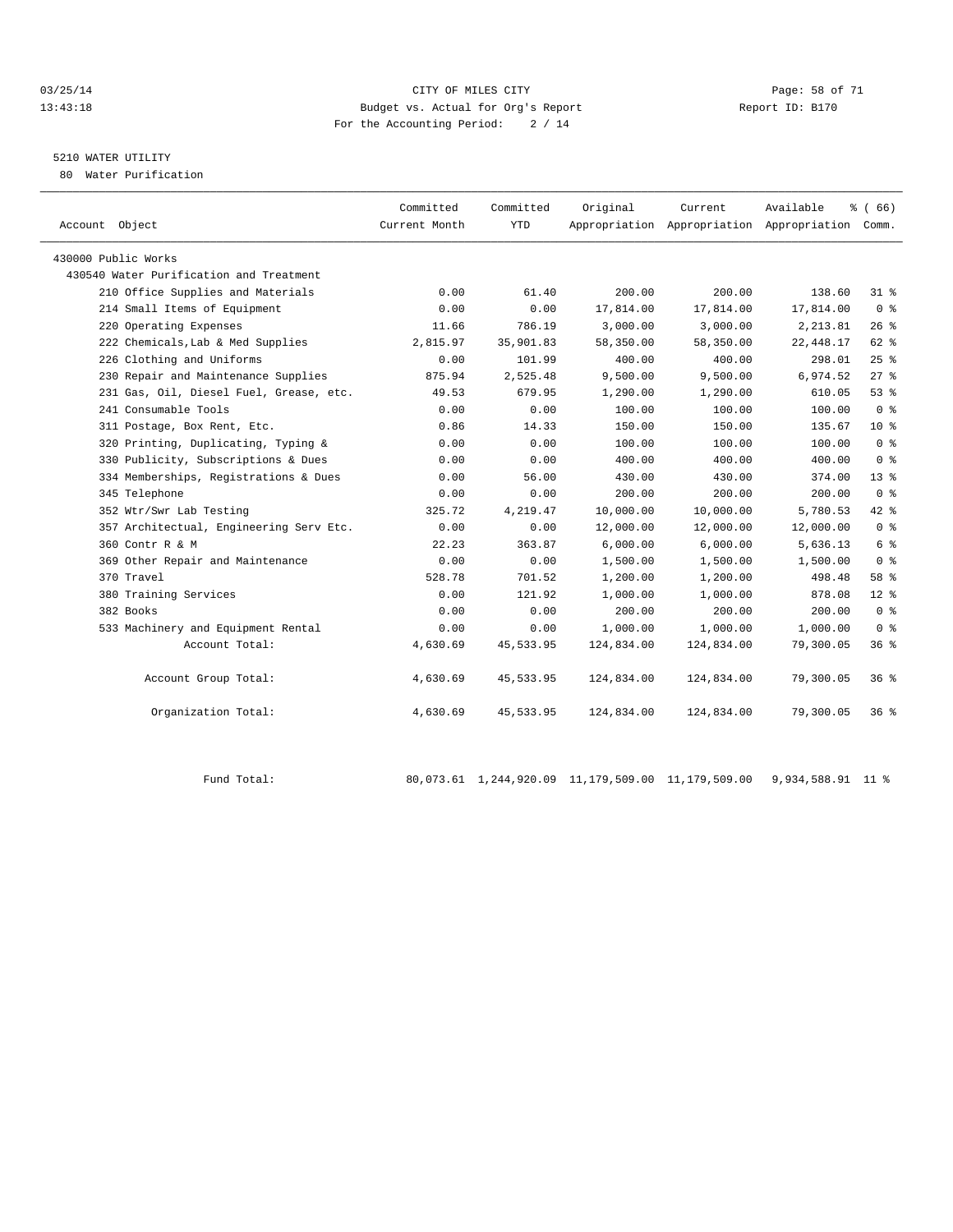#### 03/25/14 Page: 59 of 71 13:43:18 Budget vs. Actual for Org's Report Report ID: B170 For the Accounting Period: 2 / 14

————————————————————————————————————————————————————————————————————————————————————————————————————————————————————————————————————

#### 5310 SEWER UTILITY

29 Sewer Administration

|                                                             | Committed        | Committed          | Original            | Current             | Available                                       | $\frac{3}{6}$ (66) |  |
|-------------------------------------------------------------|------------------|--------------------|---------------------|---------------------|-------------------------------------------------|--------------------|--|
| Account Object                                              | Current Month    | YTD                |                     |                     | Appropriation Appropriation Appropriation Comm. |                    |  |
| 430000 Public Works                                         |                  |                    |                     |                     |                                                 |                    |  |
| 430610 Sewer Administration(29)                             |                  |                    |                     |                     |                                                 |                    |  |
| 111 Salaries and Wages - Permanent                          | 1,996.88         | 15,802.53          | 25,623.00           | 25,623.00           | 9,820.47                                        | 62 %               |  |
| 121 OVERTIME-PERMANENT                                      | 25.71            | 68.41              | 0.00                | 0.00                | $-68.41$                                        | $***$ $-$          |  |
| 131 VACATION                                                | 57.29            | 782.33             | 0.00                | 0.00                | $-782.33$                                       | *** 응              |  |
| 132 SICK LEAVE                                              | 99.78            | 466.54             | 0.00                | 0.00                | $-466.54$                                       | $***$ $-$          |  |
| 141 Unemployment Insurance                                  | 9.82             | 77.58              | 115.00              | 115.00              | 37.42                                           | 67 %               |  |
| 142 Workers' Compensation                                   | 25.04            | 174.07             | 296.00              | 296.00              | 121.93                                          | 59 %               |  |
| 143 Health Insurance                                        | 309.07           | 2,472.57           | 3,711.00            | 3,711.00            | 1,238.43                                        | 67 %               |  |
| 144 FICA                                                    | 166.73           | 1,318.37           | 1,960.00            | 1,960.00            | 641.63                                          | 67 %               |  |
| 145 PERS                                                    | 115.86           | 908.54             | 2,068.00            | 2,068.00            | 1,159.46                                        | 44 %               |  |
| 196 CLOTHING ALLOTMENT                                      | 0.00             | 112.50             | 128.00              | 128.00              | 15.50                                           | 88 %               |  |
| 210 Office Supplies and Materials                           | 133.54           | 1,879.74           | 2,000.00            | 2,000.00            | 120.26                                          | 94 %               |  |
| 214 Small Items of Equipment                                | 0.00             | 0.00               | 3,067.00            | 3,067.00            | 3,067.00                                        | 0 <sup>8</sup>     |  |
| 220 Operating Expenses                                      | 0.00             | 682.05             | 1,500.00            | 1,500.00            | 817.95                                          | 45 %               |  |
| 230 Repair and Maintenance Supplies                         | 0.00             | 0.00               | 200.00              | 200.00              | 200.00                                          | 0 <sup>8</sup>     |  |
| 311 Postage, Box Rent, Etc.                                 | 551.84           | 4,727.95           | 6,000.00            | 6,000.00            | 1,272.05                                        | 79 %               |  |
| 320 Printing, Duplicating, Typing &                         | 0.00             | 116.03             | 2,100.00            | 2,100.00            | 1,983.97                                        | 6 %                |  |
| 330 Publicity, Subscriptions & Dues                         | 50.00            | 400.22             | 1,000.00            | 1,000.00            | 599.78                                          | 40 %               |  |
| 345 Telephone                                               | 44.75            | 410.32             | 600.00              | 600.00              | 189.68                                          | 68 %               |  |
| 347 Internet                                                | 19.51            | 158.43             | 225.00              | 225.00              | 66.57                                           | 70 %               |  |
| 350 Professional Services                                   | 37.67            | 262.12             | 4,000.00            | 4,000.00            | 3,737.88                                        | 7 %                |  |
| 360 Contr R & M                                             | 153.00           | 5,667.36           | 3,000.00            | 3,000.00            | $-2,667.36$                                     | 189 %              |  |
| 370 Travel                                                  | 0.00             | 0.00               | 200.00              | 200.00              | 200.00                                          | 0 <sup>8</sup>     |  |
| 380 Training Services                                       | 0.00             | 0.00               | 300.00              | 300.00              | 300.00                                          | 0 <sup>8</sup>     |  |
| 382 Books                                                   |                  |                    |                     |                     |                                                 | $***$ $-$          |  |
| 513 Liability                                               | 0.00<br>0.00     | 12.66<br>0.00      | 0.00<br>200.00      | 0.00<br>200.00      | $-12.66$<br>200.00                              | 0 <sup>8</sup>     |  |
| 521 Surety Bonds for Officials & Employees                  | 0.00             | 0.00               | 400.00              | 400.00              | 400.00                                          | 0 <sup>8</sup>     |  |
| 531 Building & Office Rental                                | 333.33           | 2,666.64           | 5,500.00            | 5,500.00            | 2,833.36                                        | 48 %               |  |
| 540 Special Assessments                                     | 0.00             | 0.00               |                     |                     |                                                 | 0 <sup>8</sup>     |  |
|                                                             |                  |                    | 5,200.00            | 5,200.00            | 5,200.00<br>499.00                              | 0 <sup>8</sup>     |  |
| 810 Losses (Bad debt expense - Enterprise<br>Account Total: | 0.00<br>4,129.82 | 1.00<br>39, 167.96 | 500.00<br>69,893.00 | 500.00<br>69,893.00 | 30,725.04                                       | 56%                |  |
|                                                             |                  |                    |                     |                     |                                                 |                    |  |
| Account Group Total:                                        | 4,129.82         | 39,167.96          | 69,893.00           | 69,893.00           | 30,725.04                                       | 56 %               |  |
| 490000 DEBT SERVICE                                         |                  |                    |                     |                     |                                                 |                    |  |
| 490200 Revenue Bonds                                        |                  |                    |                     |                     |                                                 |                    |  |
| 608 Prpl-Wastewater Project Phase I                         | 0.00             | 29,000.00          | 58,000.00           | 58,000.00           | 29,000.00                                       | $50*$              |  |
| 626 Interest-Wastewater Project Phase I                     | 0.00             | 10,314.90          | 43,185.00           | 43,185.00           | 32,870.10                                       | $24$ %             |  |
| Account Total:                                              | 0.00             | 39, 314.90         | 101,185.00          | 101,185.00          | 61,870.10                                       | 39 %               |  |
| Account Group Total:                                        | 0.00             | 39, 314.90         | 101,185.00          | 101,185.00          | 61,870.10                                       | 39 <sup>8</sup>    |  |
| 510000 MISCELLANEOUS                                        |                  |                    |                     |                     |                                                 |                    |  |
| 510330 Comprehensive Liability Insurance                    |                  |                    |                     |                     |                                                 |                    |  |
| 513 Liability                                               | 0.00             | 40,152.57          | 40,153.00           | 40,153.00           |                                                 | $0.43$ 100 %       |  |
| Account Total:                                              | 0.00             | 40,152.57          | 40,153.00           | 40,153.00           |                                                 | $0.43$ 100 %       |  |
| Account Group Total:                                        | 0.00             | 40,152.57          | 40,153.00           | 40,153.00           |                                                 | $0.43$ 100 %       |  |
|                                                             |                  |                    |                     |                     |                                                 |                    |  |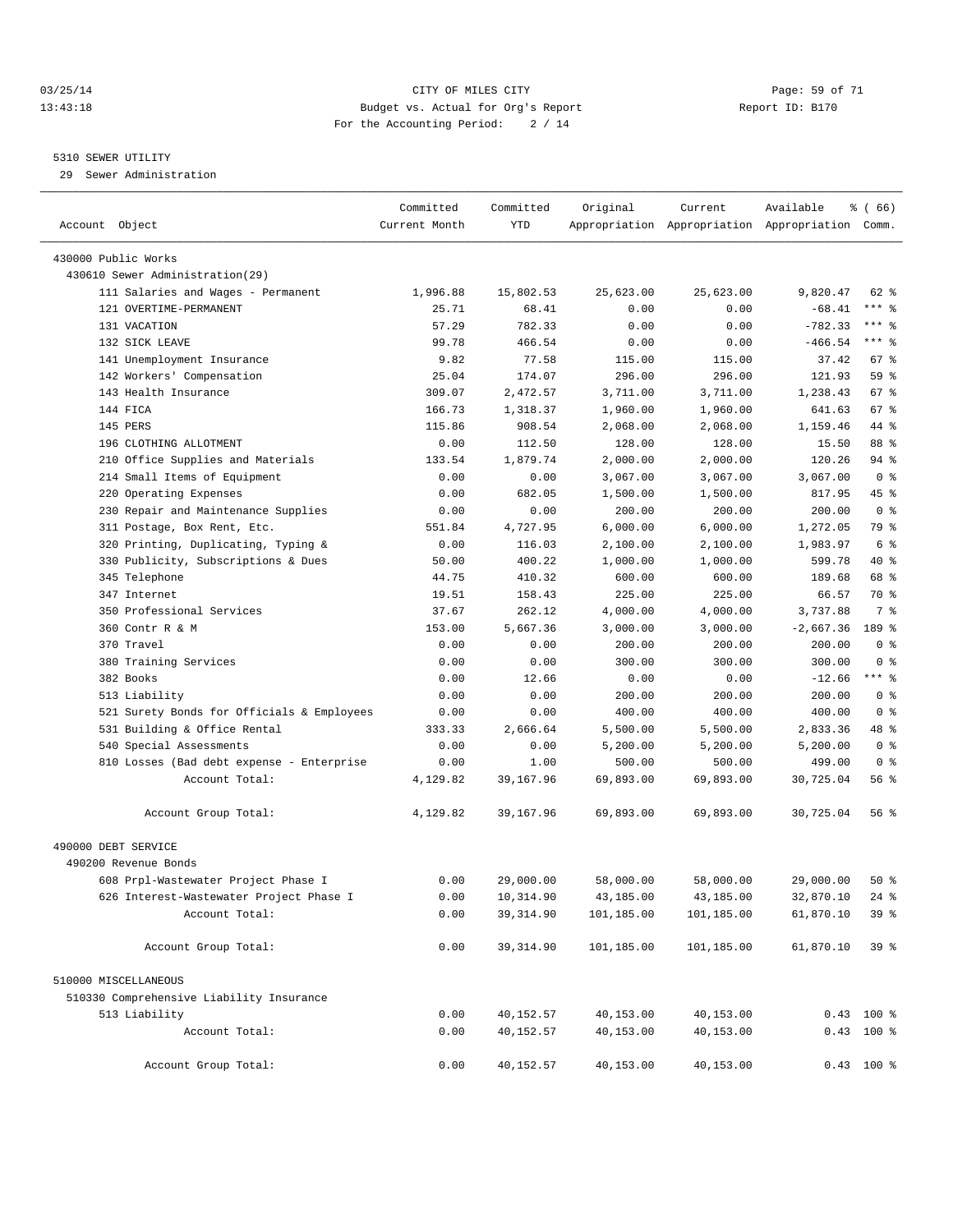#### 03/25/14 Page: 60 of 71 13:43:18 Budget vs. Actual for Org's Report Report ID: B170 For the Accounting Period: 2 / 14

## 5310 SEWER UTILITY

29 Sewer Administration

| Object<br>Account                                                                                       | Committed<br>Current Month | Committed<br><b>YTD</b> | Original<br>Appropriation | Current<br>Appropriation | Available<br>Appropriation | $\frac{3}{6}$ (66)<br>Comm. |
|---------------------------------------------------------------------------------------------------------|----------------------------|-------------------------|---------------------------|--------------------------|----------------------------|-----------------------------|
| 520000 OTHER FINANCING USES<br>521000 Interfund Operating Transfers Out<br>820 Transfers to Other Funds | 3,418.85                   | 32,322.30               | 41,026.00                 | 41,026.00                | 8,703.70                   | 79 %                        |
| Account Total:                                                                                          | 3,418.85                   | 32, 322, 30             | 41,026.00                 | 41,026.00                | 8,703.70                   | 79 %                        |
| Account Group Total:                                                                                    | 3,418.85                   | 32, 322, 30             | 41,026.00                 | 41,026.00                | 8,703.70                   | 79 %                        |
| Organization Total:                                                                                     | 7.548.67                   | 150,957.73              | 252, 257, 00              | 252, 257, 00             | 101,299.27                 | $60*$                       |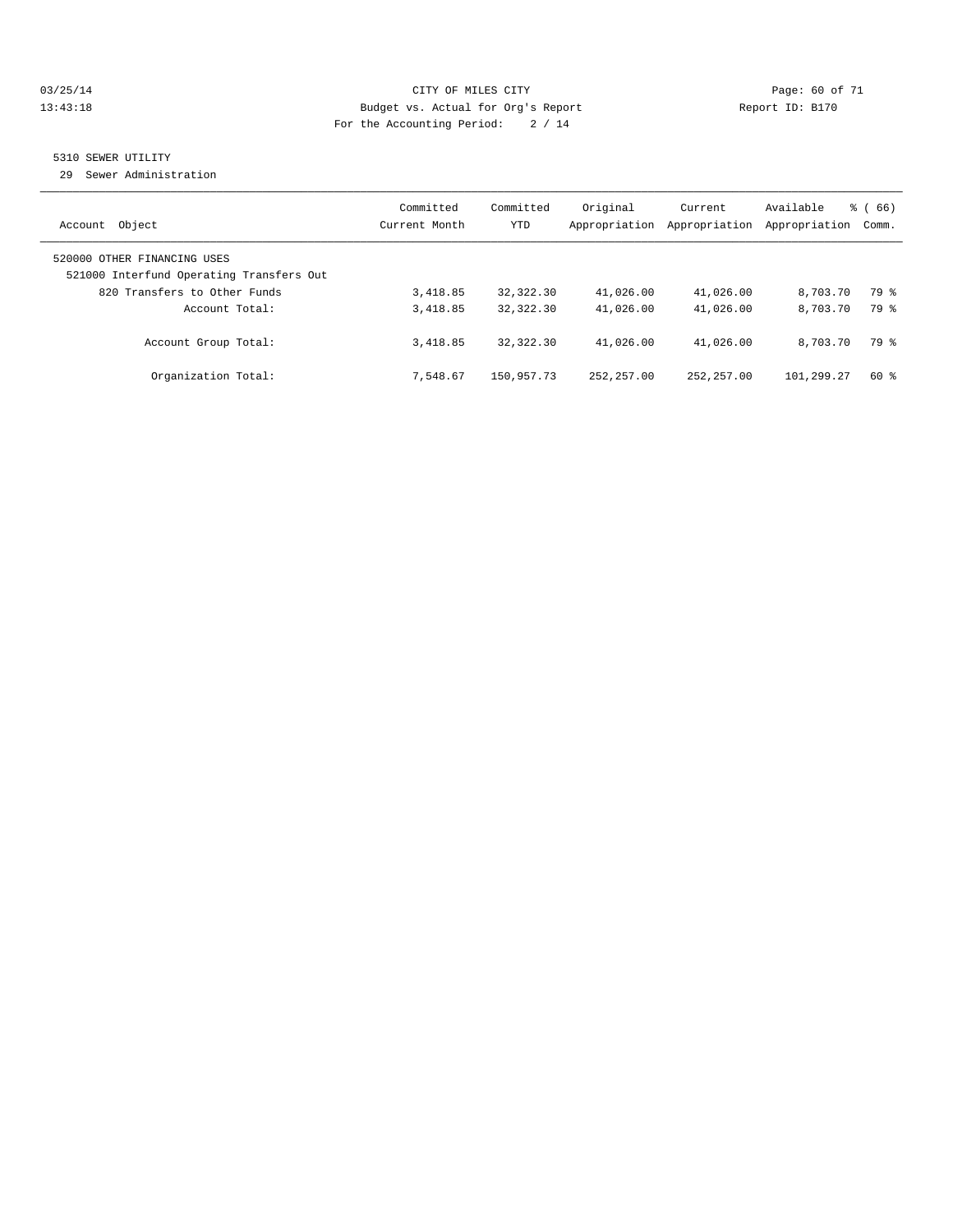#### 03/25/14 Page: 61 of 71 13:43:18 Budget vs. Actual for Org's Report Report ID: B170 For the Accounting Period: 2 / 14

————————————————————————————————————————————————————————————————————————————————————————————————————————————————————————————————————

#### 5310 SEWER UTILITY

31 Sewer Lines

|                                              | Committed     | Committed  | Original   | Current    | Available                                       | % ( 66)         |
|----------------------------------------------|---------------|------------|------------|------------|-------------------------------------------------|-----------------|
| Account Object                               | Current Month | YTD        |            |            | Appropriation Appropriation Appropriation Comm. |                 |
|                                              |               |            |            |            |                                                 |                 |
| 430000 Public Works                          |               |            |            |            |                                                 |                 |
| 430630 Sewer Collection and Transmission(31) |               |            |            |            |                                                 |                 |
| 111 Salaries and Wages - Permanent           | 9,056.86      | 70,463.72  | 114,383.00 | 114,383.00 | 43,919.28                                       | 62 %            |
| 121 OVERTIME-PERMANENT                       | 613.52        | 4,555.05   | 10,598.00  | 10,598.00  | 6,042.95                                        | $43$ %          |
| 131 VACATION                                 | 312.61        | 4,427.84   | 15,773.00  | 15,773.00  | 11,345.16                                       | $28$ %          |
| 132 SICK LEAVE                               | 321.42        | 2,217.57   | 7,093.00   | 7,093.00   | 4,875.43                                        | $31$ %          |
| 133 OTHER LEAVE PAY                          | 0.00          | 0.00       | 2,738.00   | 2,738.00   | 2,738.00                                        | 0 <sup>8</sup>  |
| 134 HOLIDAY PAY                              | 422.87        | 1,223.71   | 4,558.00   | 4,558.00   | 3,334.29                                        | $27$ %          |
| 141 Unemployment Insurance                   | 48.29         | 375.03     | 698.00     | 698.00     | 322.97                                          | 54 %            |
| 142 Workers' Compensation                    | 509.61        | 3,508.22   | 8,325.00   | 8,325.00   | 4,816.78                                        | 42 %            |
| 143 Health Insurance                         | 1,575.99      | 13,773.84  | 24,493.00  | 24,493.00  | 10,719.16                                       | 56%             |
| 144 FICA                                     | 806.61        | 6,256.16   | 11,871.00  | 11,871.00  | 5,614.84                                        | $53$ $%$        |
| 145 PERS                                     | 865.70        | 6,689.07   | 44,326.00  | 44,326.00  | 37,636.93                                       | 15 <sup>8</sup> |
| 196 CLOTHING ALLOTMENT                       | 0.00          | 420.00     | 475.00     | 475.00     | 55.00                                           | 88 %            |
| 210 Office Supplies and Materials            | 17.70         | 196.19     | 350.00     | 350.00     | 153.81                                          | 56%             |
| 214 Small Items of Equipment                 | 0.00          | 580.75     | 5,200.00   | 5,200.00   | 4,619.25                                        | $11*$           |
| 220 Operating Expenses                       | 418.17        | 1,089.62   | 3,000.00   | 3,000.00   | 1,910.38                                        | 36%             |
| 222 Chemicals, Lab & Med Supplies            | 0.00          | 2,521.00   | 3,000.00   | 3,000.00   | 479.00                                          | 84 %            |
| 226 Clothing and Uniforms                    | 0.00          | 185.46     | 700.00     | 700.00     | 514.54                                          | $26$ %          |
| 230 Repair and Maintenance Supplies          | 364.23        | 493.54     | 7,500.00   | 7,500.00   | 7,006.46                                        | 7 %             |
| 231 Gas, Oil, Diesel Fuel, Grease, etc.      | 1,469.59      | 7,963.66   | 11,000.00  | 11,000.00  | 3,036.34                                        | 72 %            |
| 233 Water Main Replacement and Street        | 0.00          | 0.00       | 10,000.00  | 10,000.00  | 10,000.00                                       | 0 <sup>8</sup>  |
| 234 Hydrant Replacement, Valves              | 0.00          | 6,949.00   | 10,000.00  | 10,000.00  | 3,051.00                                        | 69 %            |
| 241 Consumable Tools                         | 0.00          | 0.00       | 150.00     | 150.00     | 150.00                                          | 0 <sup>8</sup>  |
| 311 Postage, Box Rent, Etc.                  | 0.00          | 3.39       | 50.00      | 50.00      | 46.61                                           | 7 %             |
| 320 Printing, Duplicating, Typing &          | 0.00          | 0.00       | 75.00      | 75.00      | 75.00                                           | 0 <sup>8</sup>  |
| 330 Publicity, Subscriptions & Dues          | 0.00          | 0.00       | 125.00     | 125.00     | 125.00                                          | 0 <sup>8</sup>  |
| 334 Memberships, Registrations & Dues        | 0.00          | 125.00     | 150.00     | 150.00     | 25.00                                           | 83 %            |
| 341 Electric Utility Services                | 24.24         | 145.01     | 200.00     | 200.00     | 54.99                                           | 73 %            |
| 344 Gas Utility Service                      | 67.31         | 241.61     | 400.00     | 400.00     | 158.39                                          | 60 %            |
| 345 Telephone                                | 34.58         | 328.96     | 550.00     | 550.00     | 221.04                                          | 60 %            |
| 346 Garbage Service                          | 0.00          | 0.00       | 300.00     | 300.00     | 300.00                                          | 0 <sup>8</sup>  |
| 347 Internet                                 | 11.40         | 89.20      | 125.00     | 125.00     | 35.80                                           | 71 %            |
| 350 Professional Services                    | 41.38         | 523.63     | 12,000.00  | 12,000.00  | 11,476.37                                       | 4%              |
| 356 Purchsed Services (MMIA Div '01)         | 0.00          | 0.00       | 2,000.00   | 2,000.00   | 2,000.00                                        | 0 <sup>8</sup>  |
| 357 Architectual, Engineering Serv Etc.      | 0.00          | 0.00       | 20,000.00  | 20,000.00  | 20,000.00                                       | 0 <sup>8</sup>  |
| 360 Contr R & M                              | 91.63         | 2,244.35   | 3,000.00   | 3,000.00   | 755.65                                          | 75 %            |
| 363 R&M Vehicles/Equip/Labor-PW              | 1,138.24      | 17,577.62  | 27,000.00  | 27,000.00  | 9,422.38                                        | 65 %            |
| 369 Other Repair and Maintenance             | 0.00          | 299.90     | 2,500.00   | 2,500.00   | 2,200.10                                        | $12*$           |
| 370 Travel                                   | 0.00          | 59.19      | 400.00     | 400.00     | 340.81                                          | 15 <sup>°</sup> |
| 380 Training Services                        | 0.00          | 105.00     | 500.00     | 500.00     | 395.00                                          | $21$ %          |
| 382 Books                                    | 0.00          | 69.63      | 100.00     | 100.00     | 30.37                                           | 70 %            |
| 400 BUILDING MATERIALS                       | 0.00          | 0.00       | 500.00     | 500.00     | 500.00                                          | 0 <sup>8</sup>  |
| 512 Insurance on Vehicles & Equipment        | 0.00          | 1,304.99   | 1,305.00   | 1,305.00   | 0.01                                            | $100*$          |
| 513 Liability                                | 0.00          | 4,669.36   | 5,000.00   | 5,000.00   | 330.64                                          | $93$ $%$        |
| 532 Land Rental                              | 0.00          | 515.00     | 500.00     | 500.00     | $-15.00$                                        | $103$ %         |
| 533 Machinery and Equipment Rental           | 0.00          | 0.00       | 1,000.00   | 1,000.00   | 1,000.00                                        | 0 <sup>8</sup>  |
| 940 Machinery & Equipment                    | 0.00          | 33,735.75  | 159,520.00 | 159,520.00 | 125,784.25                                      | 21 %            |
| Account Total:                               | 18, 211.95    | 195,927.02 | 533,531.00 | 533,531.00 | 337,603.98                                      | 37%             |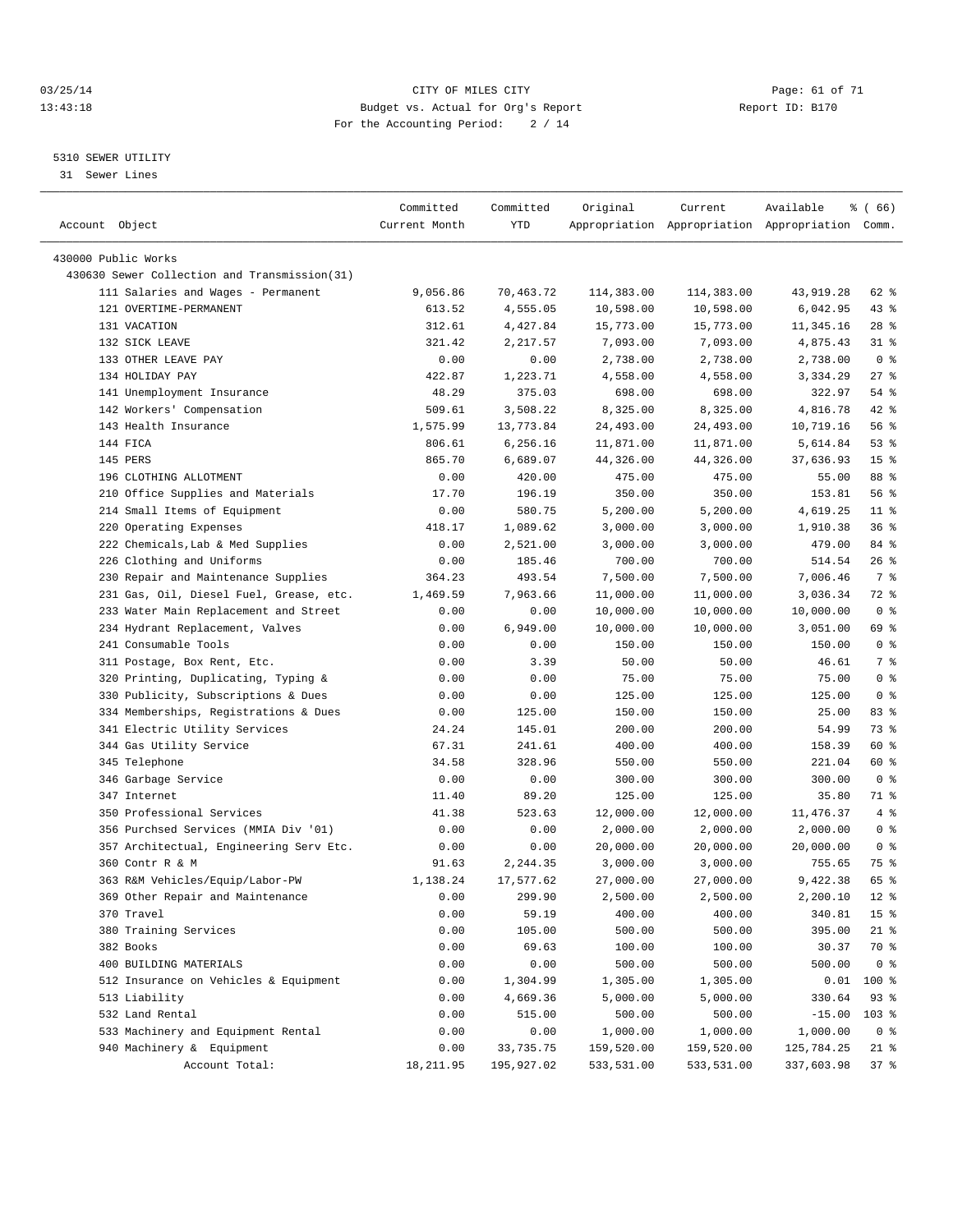#### 03/25/14 Page: 62 of 71 13:43:18 Budget vs. Actual for Org's Report Report ID: B170 For the Accounting Period: 2 / 14

### 5310 SEWER UTILITY

31 Sewer Lines

| Object<br>Account                                                       | Committed<br>Current Month | Committed<br><b>YTD</b> | Original<br>Appropriation | Current<br>Appropriation | Available<br>Appropriation | % (66)<br>Comm. |
|-------------------------------------------------------------------------|----------------------------|-------------------------|---------------------------|--------------------------|----------------------------|-----------------|
| Account Group Total:                                                    | 18,211.95                  | 195,927.02              | 533,531.00                | 533,531.00               | 337,603.98                 | 37.8            |
| 520000 OTHER FINANCING USES<br>521000 Interfund Operating Transfers Out |                            |                         |                           |                          |                            |                 |
| 820 Transfers to Other Funds                                            | 0.00                       | 0.00                    | 16,362.00                 | 16,362.00                | 16,362.00                  | 0 <sup>8</sup>  |
| Account Total:                                                          | 0.00                       | 0.00                    | 16,362.00                 | 16,362.00                | 16,362.00                  | 0 <sup>8</sup>  |
| Account Group Total:                                                    | 0.00                       | 0.00                    | 16,362.00                 | 16,362.00                | 16,362.00                  | 0 <sup>8</sup>  |
| Organization Total:                                                     | 18,211.95                  | 195,927.02              | 549,893.00                | 549,893.00               | 353,965.98                 | 36 <sup>8</sup> |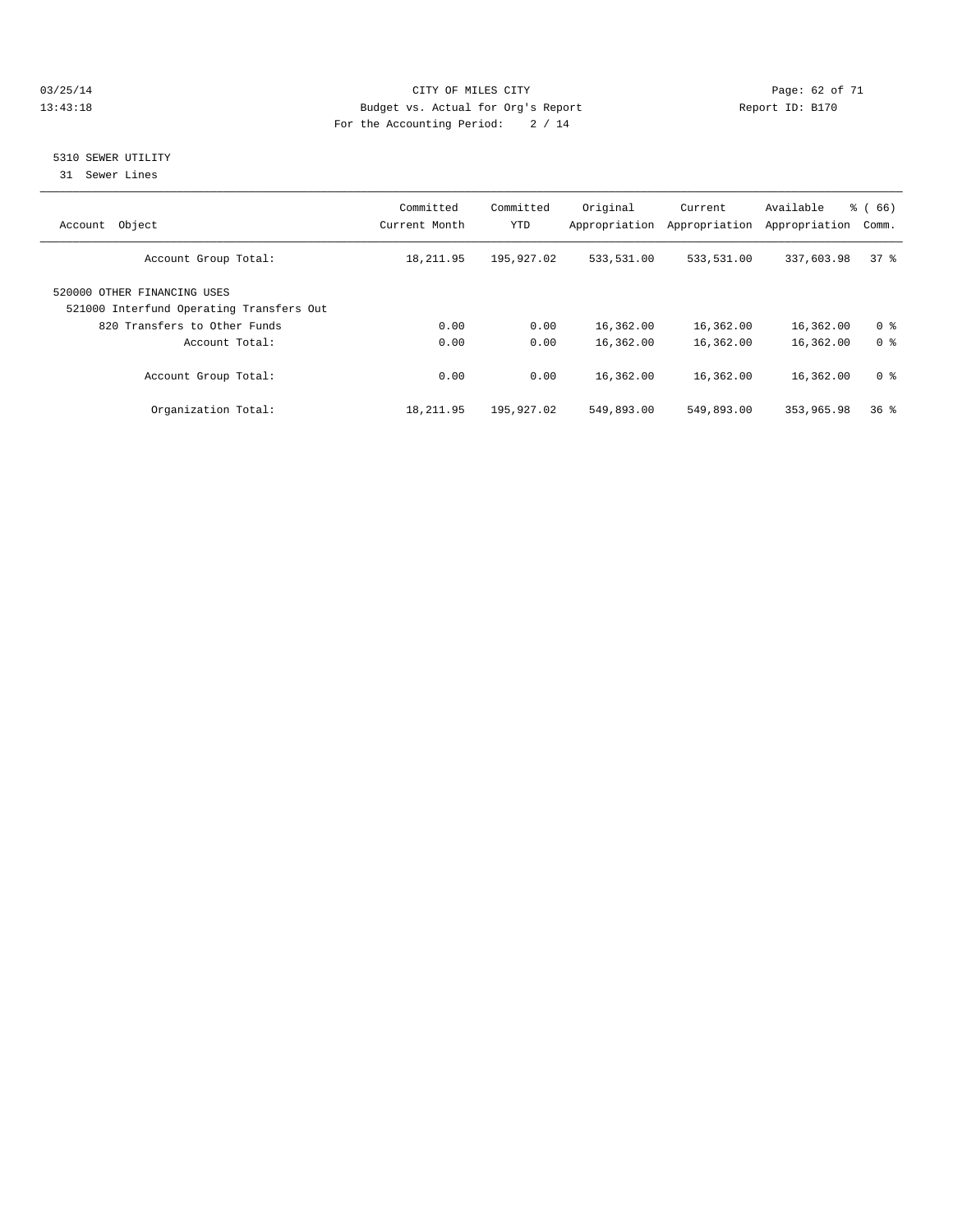#### 03/25/14 Page: 63 of 71 13:43:18 Budget vs. Actual for Org's Report Report ID: B170 For the Accounting Period: 2 / 14

#### 5310 SEWER UTILITY

32 Sewer Lifts

|                                         | Committed     | Committed   | Original   | Current    | Available                                       | % (66)          |
|-----------------------------------------|---------------|-------------|------------|------------|-------------------------------------------------|-----------------|
| Account Object                          | Current Month | <b>YTD</b>  |            |            | Appropriation Appropriation Appropriation Comm. |                 |
| 430000 Public Works                     |               |             |            |            |                                                 |                 |
| 430690 Sewer Lift Stations(32)          |               |             |            |            |                                                 |                 |
| 111 Salaries and Wages - Permanent      | 4,155.61      | 34,511.90   | 57,124.00  | 57,124.00  | 22,612.10                                       | 60 %            |
| 121 OVERTIME-PERMANENT                  | 125.27        | 1,099.97    | 3,134.00   | 3,134.00   | 2,034.03                                        | 35%             |
| 131 VACATION                            | 152.34        | 2,518.38    | 4,206.00   | 4,206.00   | 1,687.62                                        | 60 %            |
| 132 SICK LEAVE                          | 42.11         | 866.90      | 1,840.00   | 1,840.00   | 973.10                                          | 47 %            |
| 133 OTHER LEAVE PAY                     | 0.00          | 118.50      | 705.00     | 705.00     | 586.50                                          | $17*$           |
| 134 HOLIDAY PAY                         | 105.79        | 1,105.61    | 1,133.00   | 1,133.00   | 27.39                                           | 98 %            |
| 141 Unemployment Insurance              | 20.58         | 181.80      | 306.00     | 306.00     | 124.20                                          | 59 %            |
| 142 Workers' Compensation               | 277.98        | 2,092.21    | 3,568.00   | 3,568.00   | 1,475.79                                        | 59 %            |
| 143 Health Insurance                    | 736.05        | 6,531.47    | 11,207.00  | 11,207.00  | 4,675.53                                        | 58 %            |
| 144 FICA                                | 321.57        | 2,862.03    | 5,213.00   | 5,213.00   | 2,350.97                                        | 55 <sup>8</sup> |
| 145 PERS                                | 369.71        | 3,246.19    | 5,499.00   | 5,499.00   | 2,252.81                                        | 59 %            |
| 196 CLOTHING ALLOTMENT                  | 0.00          | 202.50      | 236.00     | 236.00     | 33.50                                           | 86 %            |
| 210 Office Supplies and Materials       | 0.00          | 100.86      | 100.00     | 100.00     | $-0.86$                                         | $101$ %         |
| 214 Small Items of Equipment            | 0.00          | 0.00        | 43,000.00  | 43,000.00  | 43,000.00                                       | 0 <sup>8</sup>  |
| 220 Operating Expenses                  | 0.00          | 555.82      | 1,000.00   | 1,000.00   | 444.18                                          | 56 %            |
| 222 Chemicals, Lab & Med Supplies       | 0.00          | 0.00        | 3,000.00   | 3,000.00   | 3,000.00                                        | 0 <sup>8</sup>  |
| 226 Clothing and Uniforms               | 0.00          | 52.99       | 100.00     | 100.00     | 47.01                                           | 53%             |
| 230 Repair and Maintenance Supplies     | 0.00          | 351.86      | 5,500.00   | 5,500.00   | 5,148.14                                        | 6 <sup>8</sup>  |
| 231 Gas, Oil, Diesel Fuel, Grease, etc. | 96.07         | 1,330.97    | 2,500.00   | 2,500.00   | 1,169.03                                        | 53%             |
| 241 Consumable Tools                    | 0.00          | 0.00        | 50.00      | 50.00      | 50.00                                           | 0 <sup>8</sup>  |
| 311 Postage, Box Rent, Etc.             | 0.00          | 4.60        | 50.00      | 50.00      | 45.40                                           | 9 <sup>8</sup>  |
| 341 Electric Utility Services           | 1,040.80      | 8,389.60    | 11,000.00  | 11,000.00  | 2,610.40                                        | 76 %            |
| 344 Gas Utility Service                 | 123.05        | 581.24      | 1,500.00   | 1,500.00   | 918.76                                          | 39 <sup>8</sup> |
| 345 Telephone                           | 0.00          | 0.00        | 500.00     | 500.00     | 500.00                                          | 0 <sup>8</sup>  |
| 347 Internet                            | 0.00          | 0.00        | 230.00     | 230.00     | 230.00                                          | 0 <sup>8</sup>  |
| 352 Wtr/Swr Lab Testing                 | 0.00          | 132.87      | 250.00     | 250.00     | 117.13                                          | 53%             |
| 360 Contr R & M                         | 0.00          | 60.00       | 2,500.00   | 2,500.00   | 2,440.00                                        | 2 <sup>°</sup>  |
| 369 Other Repair and Maintenance        | 0.00          | 0.00        | 1,000.00   | 1,000.00   | 1,000.00                                        | 0 <sup>8</sup>  |
| 370 Travel                              | 38.18         | 109.86      | 500.00     | 500.00     | 390.14                                          | $22$ $%$        |
| 380 Training Services                   | 0.00          | 60.96       | 500.00     | 500.00     | 439.04                                          | $12*$           |
| 382 Books                               | 0.00          | 0.00        | 50.00      | 50.00      | 50.00                                           | 0 <sup>8</sup>  |
| 400 BUILDING MATERIALS                  | 0.00          | 0.00        | 100.00     | 100.00     | 100.00                                          | 0 <sup>8</sup>  |
| 511 Insurance on Buildings              | 0.00          | 470.79      | 471.00     | 471.00     | 0.21                                            | 100 %           |
| 513 Liability                           | 0.00          | 0.00        | 3,750.00   | 3,750.00   | 3,750.00                                        | 0 <sup>8</sup>  |
| 532 Land Rental                         | 0.00          | 0.00        | 500.00     | 500.00     | 500.00                                          | 0 <sup>8</sup>  |
| 533 Machinery and Equipment Rental      | 0.00          | 0.00        | 150.00     | 150.00     | 150.00                                          | 0 <sup>8</sup>  |
| 940 Machinery & Equipment               | 0.00          | 1,923.44    | 153,191.00 | 153,191.00 | 151,267.56                                      | 1 <sup>8</sup>  |
| Account Total:                          | 7,605.11      | 69, 463.32  | 325,663.00 | 325,663.00 | 256,199.68                                      | $21$ %          |
| Account Group Total:                    | 7,605.11      | 69, 463. 32 | 325,663.00 | 325,663.00 | 256,199.68                                      | $21$ %          |
| Organization Total:                     | 7,605.11      | 69, 463.32  | 325,663.00 | 325,663.00 | 256,199.68                                      | $21$ %          |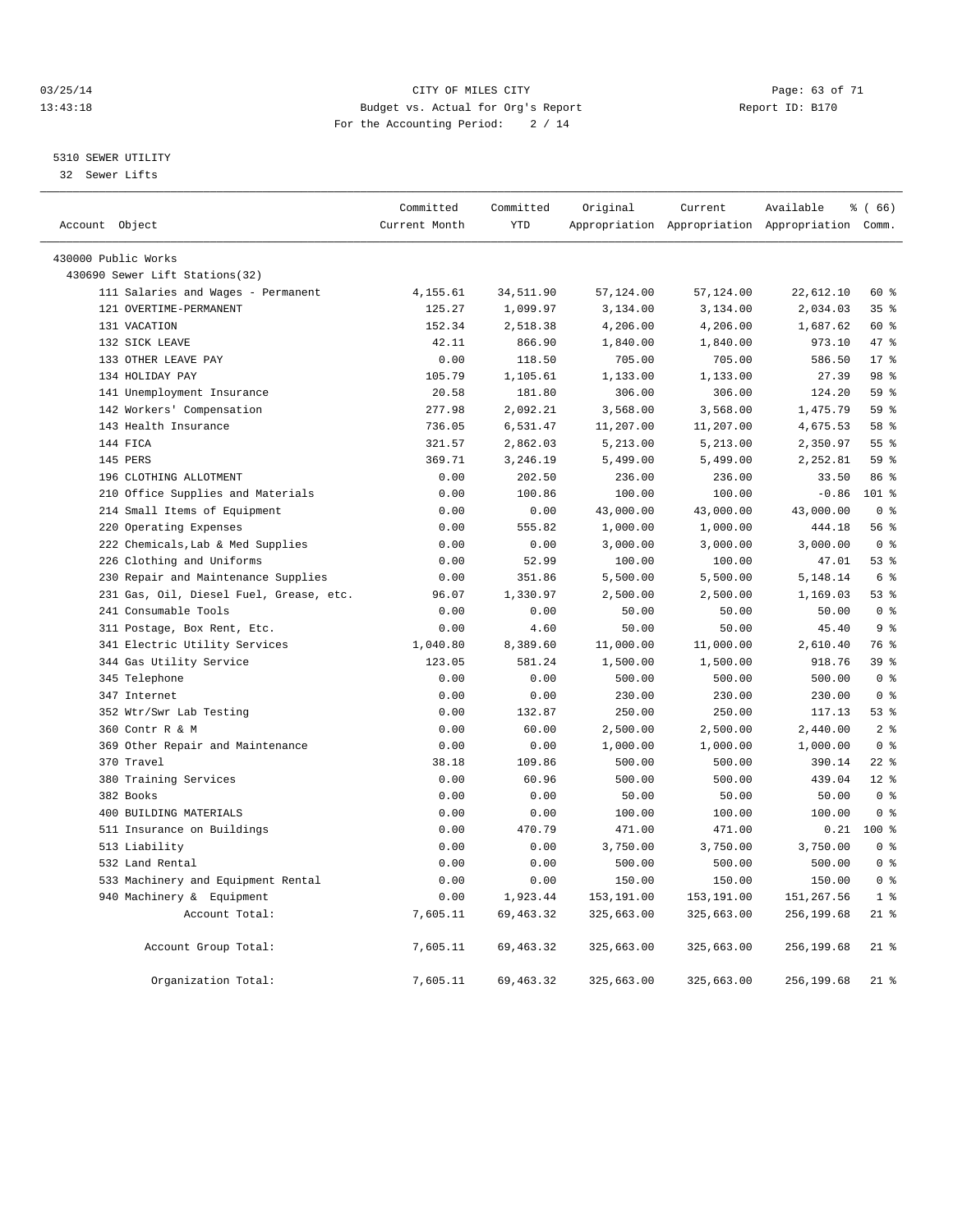#### 03/25/14 Page: 64 of 71 13:43:18 Budget vs. Actual for Org's Report Report ID: B170 For the Accounting Period: 2 / 14

————————————————————————————————————————————————————————————————————————————————————————————————————————————————————————————————————

#### 5310 SEWER UTILITY

33 Sewer Plant

|                                           | Committed     | Committed  | Original     | Current                                         | Available    | $\frac{6}{6}$ (66) |
|-------------------------------------------|---------------|------------|--------------|-------------------------------------------------|--------------|--------------------|
| Account Object                            | Current Month | YTD        |              | Appropriation Appropriation Appropriation Comm. |              |                    |
|                                           |               |            |              |                                                 |              |                    |
| 430000 Public Works                       |               |            |              |                                                 |              |                    |
| 430640 Sewer Treatment and Disposal(33)   |               |            |              |                                                 |              |                    |
| 111 Salaries and Wages - Permanent        | 6,612.77      | 54,577.81  | 90,664.00    | 90,664.00                                       | 36,086.19    | 60 %               |
| 121 OVERTIME-PERMANENT                    | 187.68        | 1,649.96   | 6,848.00     | 6,848.00                                        | 5,198.04     | $24$ %             |
| 131 VACATION                              | 266.93        | 4,118.96   | 6,309.00     | 6,309.00                                        | 2,190.04     | 65 %               |
| 132 SICK LEAVE                            | 62.99         | 1,493.66   | 2,810.00     | 2,810.00                                        | 1,316.34     | 53%                |
| 133 OTHER LEAVE PAY                       | 0.00          | 177.73     | 1,170.00     | 1,170.00                                        | 992.27       | 15 <sup>°</sup>    |
| 134 HOLIDAY PAY                           | 158.68        | 1,658.53   | 2,167.00     | 2,167.00                                        | 508.47       | 77.8               |
| 141 Unemployment Insurance                | 32.77         | 287.78     | 495.00       | 495.00                                          | 207.22       | 58 %               |
| 142 Workers' Compensation                 | 438.81        | 3,291.55   | 5,873.00     | 5,873.00                                        | 2,581.45     | 56 %               |
| 143 Health Insurance                      | 1,150.32      | 10,167.46  | 16,922.00    | 16,922.00                                       | 6,754.54     | 60 %               |
| 144 FICA                                  | 513.93        | 4,546.04   | 8,413.00     | 8,413.00                                        | 3,866.96     | 54 %               |
| 145 PERS                                  | 588.22        | 5,139.05   | 8,874.00     | 8,874.00                                        | 3,734.95     | 58 %               |
| 196 CLOTHING ALLOTMENT                    | 0.00          | 315.00     | 351.00       | 351.00                                          | 36.00        | 90%                |
| 210 Office Supplies and Materials         | 431.21        | 572.98     | 150.00       | 150.00                                          | $-422.98$    | 382 %              |
| 214 Small Items of Equipment              | 0.00          | 59.99      | 8,500.00     | 8,500.00                                        | 8,440.01     | 1 <sup>8</sup>     |
| 220 Operating Expenses                    | 59.00         | 414.04     | 3,000.00     | 3,000.00                                        | 2,585.96     | $14*$              |
| 222 Chemicals, Lab & Med Supplies         | 1,225.18      | 2,879.25   | 7,000.00     | 7,000.00                                        | 4,120.75     | 41 %               |
| 226 Clothing and Uniforms                 | 0.00          | 93.00      | 500.00       | 500.00                                          | 407.00       | 19 <sup>°</sup>    |
| 230 Repair and Maintenance Supplies       | 1,782.07      | 2,496.55   | 5,000.00     | 5,000.00                                        | 2,503.45     | 50%                |
| 231 Gas, Oil, Diesel Fuel, Grease, etc.   | 76.75         | 1,357.87   | 2,000.00     | 2,000.00                                        | 642.13       | 68 %               |
| 241 Consumable Tools                      | 0.00          | 11.96      | 50.00        | 50.00                                           | 38.04        | $24$ %             |
| 300 PURCHASED SERVICES                    | 0.00          | 0.00       | 750.00       | 750.00                                          | 750.00       | 0 <sup>8</sup>     |
| 311 Postage, Box Rent, Etc.               | 4.24          | 25.52      | 100.00       | 100.00                                          | 74.48        | 26%                |
| 320 Printing, Duplicating, Typing &       | 0.00          | 0.00       | 100.00       | 100.00                                          | 100.00       | 0 <sup>8</sup>     |
| 330 Publicity, Subscriptions & Dues       | 0.00          | 0.00       | 100.00       | 100.00                                          | 100.00       | 0 <sup>8</sup>     |
| 334 Memberships, Registrations & Dues     | 64.00         | 84.00      | 700.00       | 700.00                                          | 616.00       | $12*$              |
| 341 Electric Utility Services             | 5,392.94      | 38, 434.25 | 49,000.00    | 49,000.00                                       | 10,565.75    | 78 %               |
| 342 Water Utility Services                | 64.06         | 589.10     | 1,000.00     | 1,000.00                                        | 410.90       | 59 %               |
| 343 Sewer Utility Services                | 43.67         | 349.36     | 300.00       | 300.00                                          | $-49.36$     | $116$ %            |
| 345 Telephone                             | 32.62         | 310.75     | 800.00       | 800.00                                          | 489.25       | 39 %               |
| 346 Garbage Service                       | 0.00          | 47.41      | 250.00       | 250.00                                          | 202.59       | 19 <sup>°</sup>    |
| 347 Internet                              | 45.60         | 364.80     | 250.00       | 250.00                                          | $-114.80$    | 146 %              |
| 350 Professional Services                 | 0.00          | 212.50     | 500.00       | 500.00                                          | 287.50       | $43$ %             |
| 352 Wtr/Swr Lab Testing                   | 698.00        | 5,584.51   | 10,000.00    | 10,000.00                                       | 4, 415.49    | 56%                |
| 357 Architectual, Engineering Serv Etc.   | 0.00          | 143.40     | 5,000.00     | 5,000.00                                        | 4,856.60     | 3 <sup>8</sup>     |
| 360 Contr R & M                           | 80.32         | 712.08     | 7,500.00     | 7,500.00                                        | 6,787.92     | 9%                 |
| 363 R&M Vehicles/Equip/Labor-PW           | 0.00          | 1,508.30   | 8,000.00     | 8,000.00                                        | 6,491.70     | 19 <sup>°</sup>    |
| 370 Travel                                | 303.46        | 446.82     | 750.00       | 750.00                                          | 303.18       | 60 %               |
| 380 Training Services                     | 0.00          | 349.42     | 750.00       | 750.00                                          | 400.58       | 47 %               |
| 382 Books                                 | 0.00          | 0.00       | 200.00       | 200.00                                          | 200.00       | 0 <sup>8</sup>     |
| 400 BUILDING MATERIALS                    | 0.00          | 0.00       | 100.00       | 100.00                                          | 100.00       | 0 <sup>8</sup>     |
| 511 Insurance on Buildings                | 0.00          | 6,497.73   | 6,498.00     | 6,498.00                                        | 0.27         | 100 %              |
| 512 Insurance on Vehicles & Equipment     | 0.00          | 212.14     | 212.00       | 212.00                                          | $-0.14$      | $100*$             |
| 513 Liability                             | 0.00          | 0.00       | 2,000.00     | 2,000.00                                        | 2,000.00     | 0 <sup>8</sup>     |
| 533 Machinery and Equipment Rental        | 0.00          | 0.00       | 2,000.00     | 2,000.00                                        | 2,000.00     | 0 <sup>8</sup>     |
| 810 Losses (Bad debt expense - Enterprise | 0.00          | 0.00       | 2,000.00     | 2,000.00                                        | 2,000.00     | 0 <sup>8</sup>     |
| 920 Buildings                             | 0.00          | 0.00       | 8,008,805.00 | 8,008,805.00                                    | 8,008,805.00 | 0 <sup>8</sup>     |
| 940 Machinery & Equipment                 | 0.00          | 436,909.26 | 8,800,805.00 | 1,116,961.00                                    | 680,051.74   | 39%                |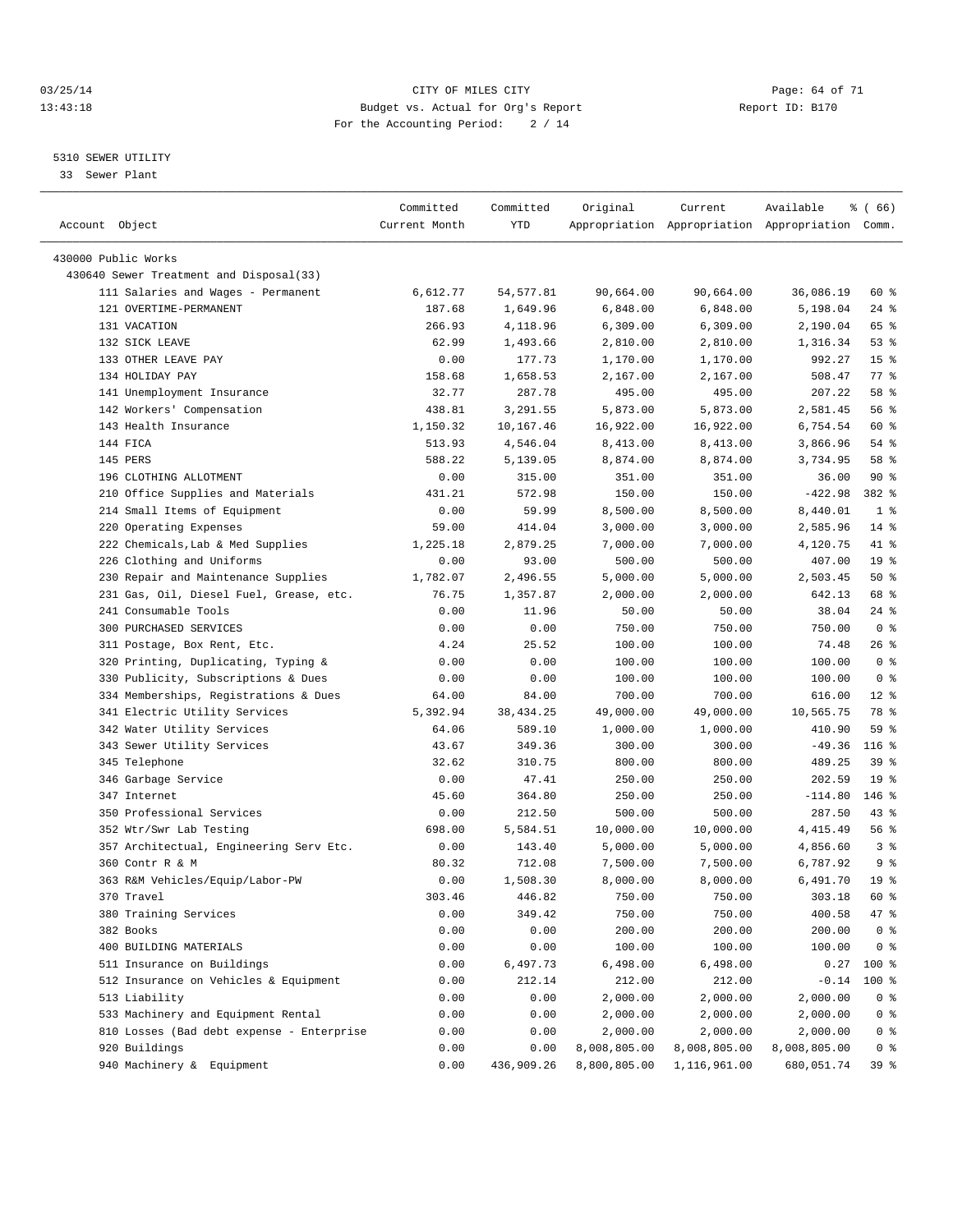#### 03/25/14 Page: 65 of 71 13:43:18 Budget vs. Actual for Org's Report Report ID: B170 For the Accounting Period: 2 / 14

#### 5310 SEWER UTILITY

33 Sewer Plant

| Account Object                                                          | Committed<br>Current Month | Committed<br><b>YTD</b> | Original                                           | Current<br>Appropriation Appropriation | Available<br>Appropriation | $\frac{3}{6}$ (66)<br>Comm. |
|-------------------------------------------------------------------------|----------------------------|-------------------------|----------------------------------------------------|----------------------------------------|----------------------------|-----------------------------|
| Account Total:                                                          | 20, 316.22                 |                         | 588,090.52 17,085,566.00                           | 9,401,722.00                           | 8,813,631.48               | 6 %                         |
| Account Group Total:                                                    | 20,316.22                  |                         | 588,090.52 17,085,566.00                           | 9,401,722.00                           | 8,813,631.48               | 6 %                         |
| 520000 OTHER FINANCING USES<br>521000 Interfund Operating Transfers Out |                            |                         |                                                    |                                        |                            |                             |
| 820 Transfers to Other Funds                                            | 0.00                       | 0.00                    | 6,420.00                                           | 6,420.00                               | 6,420.00                   | 0 <sup>8</sup>              |
| Account Total:                                                          | 0.00                       | 0.00                    | 6,420.00                                           | 6,420.00                               | 6,420.00                   | 0 <sup>8</sup>              |
| Account Group Total:                                                    | 0.00                       | 0.00                    | 6,420.00                                           | 6,420.00                               | 6,420.00                   | 0 <sup>8</sup>              |
| Organization Total:                                                     | 20,316.22                  |                         | 588,090.52 17,091,986.00                           | 9,408,142.00                           | 8,820,051.48               | 6 %                         |
|                                                                         |                            |                         |                                                    |                                        |                            |                             |
| Fund Total:                                                             |                            |                         | 53,681.95 1,004,438.59 18,219,799.00 10,535,955.00 |                                        | 9,531,516.41 10 %          |                             |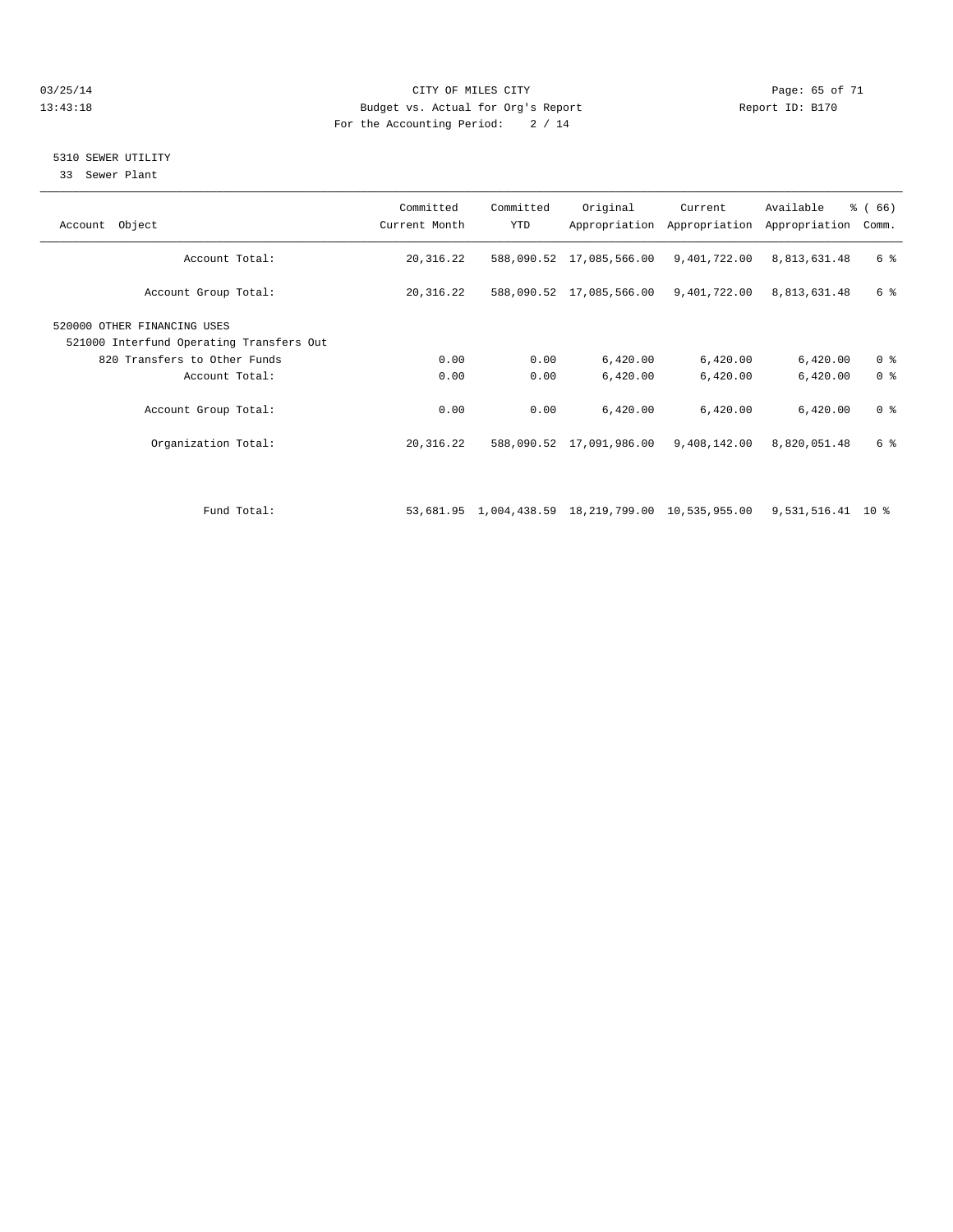#### 03/25/14 Page: 66 of 71 13:43:18 Budget vs. Actual for Org's Report Report ID: B170 For the Accounting Period: 2 / 14

#### 5510 AMBULANCE FUND

10 Ambulance

|                                             | Committed     | Committed   | Original   | Current    | Available                                       | % (66)           |
|---------------------------------------------|---------------|-------------|------------|------------|-------------------------------------------------|------------------|
| Account Object                              | Current Month | <b>YTD</b>  |            |            | Appropriation Appropriation Appropriation Comm. |                  |
| 420000 PUBLIC SAFETY                        |               |             |            |            |                                                 |                  |
| 420730 Emergency Medical Services-Ambulance |               |             |            |            |                                                 |                  |
| 111 Salaries and Wages - Permanent          | 20,967.30     | 168,805.41  | 263,767.00 | 177,064.00 | 8,258.59                                        | 95%              |
| 112 SALARIES AND WAGES - PART PAID          | 0.00          | 1,354.35    | 4,000.00   | 4,000.00   | 2,645.65                                        | 34%              |
| 121 OVERTIME-PERMANENT                      | 7,676.43      | 56,507.72   | 60,000.00  | 60,000.00  | 3,492.28                                        | $94$ $%$         |
| 131 VACATION                                | 0.00          | 9,771.44    | 8,800.00   | 8,800.00   | $-971.44$                                       | 111 %            |
| 132 SICK LEAVE                              | 847.94        | 9,604.76    | 10,000.00  | 10,000.00  | 395.24                                          | 96%              |
| 133 OTHER LEAVE PAY                         | 0.00          | 9.61        | 950.00     | 950.00     | 940.39                                          | 1 <sup>°</sup>   |
| 134 HOLIDAY PAY                             | 449.61        | 5,295.67    | 7,000.00   | 7,000.00   | 1,704.33                                        | 76 %             |
| 141 Unemployment Insurance                  | 134.73        | 1,130.96    | 1,178.00   | 788.00     | $-342.96$                                       | 144 %            |
| 142 Workers' Compensation                   | 969.52        | 7,263.06    | 9,199.00   | 6,151.00   | $-1, 112.06$                                    | 118 <sup>8</sup> |
| 143 Health Insurance                        | 3,725.57      | 29,803.15   | 44,680.00  | 30,133.00  | 329.85                                          | 99 <sub>8</sub>  |
| 144 FICA                                    | 433.08        | 3,720.06    | 3,795.00   | 2,538.00   | $-1,182.06$                                     | 147 %            |
| 147 Firemen's Pension                       | 3,024.12      | 24,130.74   | 37,574.00  | 25,123.00  | 992.26                                          | 96%              |
| 210 Office Supplies and Materials           | 79.00         | 503.22      | 1,000.00   | 1,000.00   | 496.78                                          | $50*$            |
| 214 Small Items of Equipment                | 419.93        | 3,324.99    | 3,000.00   | 3,000.00   | $-324.99$                                       | 111 %            |
| 220 Operating Expenses                      | 113.94        | 3,124.77    | 4,000.00   | 4,000.00   | 875.23                                          | 78 %             |
| 222 Chemicals, Lab & Med Supplies           | 1,759.56      | 4,832.47    | 8,000.00   | 8,000.00   | 3,167.53                                        | 60 %             |
| 230 Repair and Maintenance Supplies         | 1,682.00      | 5,031.13    | 5,000.00   | 5,000.00   | $-31.13$                                        | $101$ %          |
| 231 Gas, Oil, Diesel Fuel, Grease, etc.     | 2,254.49      | 10,009.17   | 15,000.00  | 15,000.00  | 4,990.83                                        | 67%              |
| 241 Consumable Tools                        | 0.00          | 0.00        | 50.00      | 50.00      | 50.00                                           | 0 <sup>8</sup>   |
| 300 PURCHASED SERVICES                      | 0.00          | 0.00        | 2,000.00   | 2,000.00   | 2,000.00                                        | 0 <sup>8</sup>   |
| 311 Postage, Box Rent, Etc.                 | $-2.84$       | 22.08       | 250.00     | 250.00     | 227.92                                          | 9 <sub>8</sub>   |
| 320 Printing, Duplicating, Typing &         | 0.00          | 143.92      | 200.00     | 200.00     | 56.08                                           | $72$ $%$         |
| 341 Electric Utility Services               | $-50.54$      | 1,340.63    | 2,500.00   | 2,500.00   | 1,159.37                                        | 54%              |
| 342 Water Utility Services                  | 20.61         | 195.21      | 400.00     | 400.00     | 204.79                                          | 49 %             |
| 343 Sewer Utility Services                  | 13.00         | 114.41      | 200.00     | 200.00     | 85.59                                           | 57%              |
| 344 Gas Utility Service                     | $-121.55$     | 88.98       | 1,500.00   | 1,500.00   | 1,411.02                                        | 6 %              |
| 345 Telephone                               | 136.05        | 1,258.19    | 1,800.00   | 1,800.00   | 541.81                                          | 70 %             |
| 346 Garbage Service                         | 0.00          | 493.41      | 700.00     | 700.00     | 206.59                                          | 70 %             |
| 347 Internet                                | 28.24         | 225.92      | 350.00     | 350.00     | 124.08                                          | 65 %             |
| 350 Professional Services                   | 4,252.10      | 27,460.13   | 30,000.00  | 30,000.00  | 2,539.87                                        | $92$ $%$         |
| 360 Contr R & M                             | 0.00          | 639.51      | 1,000.00   | 1,000.00   | 360.49                                          | 64 %             |
| 364 R&M Vehicles - Fire/Amb                 | 0.00          | 4,717.05    | 6,000.00   | 6,000.00   | 1,282.95                                        | 79 %             |
| 370 Travel                                  | 0.00          | 458.43      | 1,912.00   | 1,912.00   | 1,453.57                                        | $24$ %           |
| 380 Training Services                       | 0.00          | 0.00        | 1,768.00   | 1,768.00   | 1,768.00                                        | 0 <sup>8</sup>   |
| 382 Books                                   | 0.00          | 0.00        | 200.00     | 200.00     | 200.00                                          | 0 <sup>8</sup>   |
| 400 BUILDING MATERIALS                      | 0.00          | 0.00        | 500.00     | 500.00     | 500.00                                          | 0 <sup>8</sup>   |
| 512 Insurance on Vehicles & Equipment       | 0.00          | 2,115.48    | 2,116.00   | 2,116.00   | 0.52                                            | $100*$           |
| 810 Losses (Bad debt expense - Enterprise   | 0.00          | 81,220.81   | 70,000.00  | 70,000.00  | $-11, 220.81$                                   | $116$ %          |
| 811 Contractual Allowances (Ambl)           | 23, 131.35    | 139,057.04  | 180,000.00 | 180,000.00 | 40,942.96                                       | 77.8             |
| Account Total:                              | 71,943.64     | 603,773.88  | 790,389.00 | 671,993.00 | 68,219.12                                       | 90%              |
| Account Group Total:                        | 71,943.64     | 603, 773.88 | 790,389.00 | 671,993.00 | 68, 219.12                                      | $90*$            |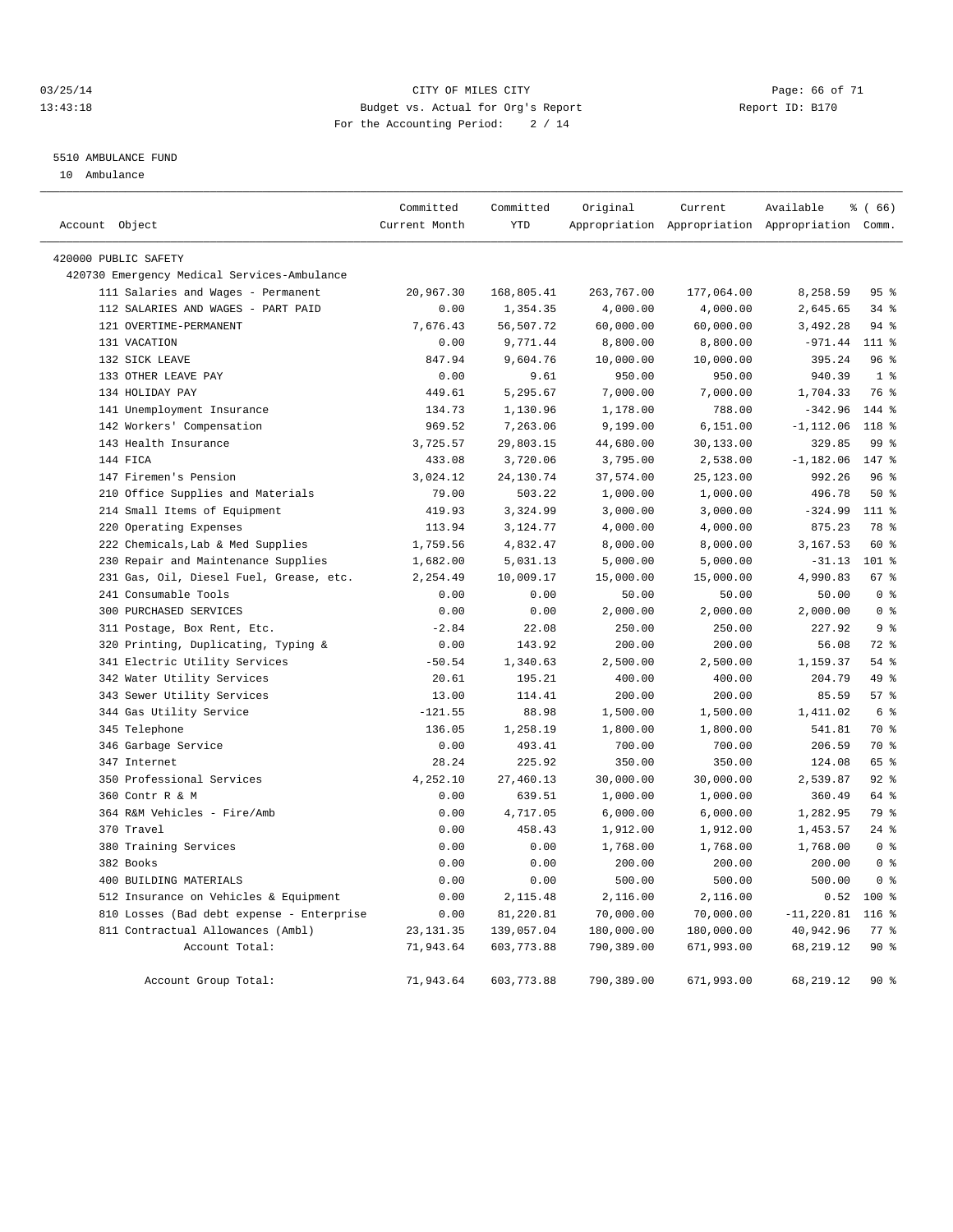#### 03/25/14 Page: 67 of 71 13:43:18 Budget vs. Actual for Org's Report Report ID: B170 For the Accounting Period: 2 / 14

### 5510 AMBULANCE FUND

10 Ambulance

| Account Object                           | Committed<br>Current Month | Committed<br><b>YTD</b> | Original   | Current.   | Available<br>Appropriation Appropriation Appropriation | % (66)<br>Comm. |
|------------------------------------------|----------------------------|-------------------------|------------|------------|--------------------------------------------------------|-----------------|
| 490000 DEBT SERVICE                      |                            |                         |            |            |                                                        |                 |
| 490500 Other Debt Service Payments       |                            |                         |            |            |                                                        |                 |
| 602 Prpl-Ambulance                       | 12,713.65                  | 25, 317.93              | 26,161.00  | 26,161.00  | 843.07                                                 | 97%             |
| 629 Interest-Ambulance                   | 393.35                     | 842.79                  | 843.00     | 843.00     | 0.21                                                   | $100*$          |
| Account Total:                           | 13,107.00                  | 26,160.72               | 27,004.00  | 27,004.00  | 843.28                                                 | 97 <sup>8</sup> |
| Account Group Total:                     | 13,107.00                  | 26,160.72               | 27,004.00  | 27,004.00  | 843.28                                                 | 97%             |
| 510000 MISCELLANEOUS                     |                            |                         |            |            |                                                        |                 |
| 510330 Comprehensive Liability Insurance |                            |                         |            |            |                                                        |                 |
| 513 Liability                            | 0.00                       | 8,433.96                | 8,434.00   | 8,434.00   | 0.04                                                   | $100*$          |
| Account Total:                           | 0.00                       | 8,433.96                | 8,434.00   | 8,434.00   |                                                        | $0.04$ 100 %    |
| Account Group Total:                     | 0.00                       | 8,433.96                | 8,434.00   | 8,434.00   |                                                        | $0.04$ 100 %    |
| 520000 OTHER FINANCING USES              |                            |                         |            |            |                                                        |                 |
| 521000 Interfund Operating Transfers Out |                            |                         |            |            |                                                        |                 |
| 820 Transfers to Other Funds             | 2,059.67                   | 26, 477.36              | 34,716.00  | 34,716.00  | 8,238.64                                               | 76 %            |
| Account Total:                           | 2,059.67                   | 26, 477.36              | 34,716.00  | 34,716.00  | 8,238.64                                               | 76 %            |
| Account Group Total:                     | 2,059.67                   | 26, 477.36              | 34,716.00  | 34,716.00  | 8,238.64                                               | 76 %            |
| Organization Total:                      | 87,110.31                  | 664,845.92              | 860,543.00 | 742,147.00 | 77,301.08                                              | $90*$           |
|                                          |                            |                         |            |            |                                                        |                 |
| Fund Total:                              | 87,110.31                  | 664,845.92              | 860,543.00 | 742,147.00 | 77,301.08                                              | 90%             |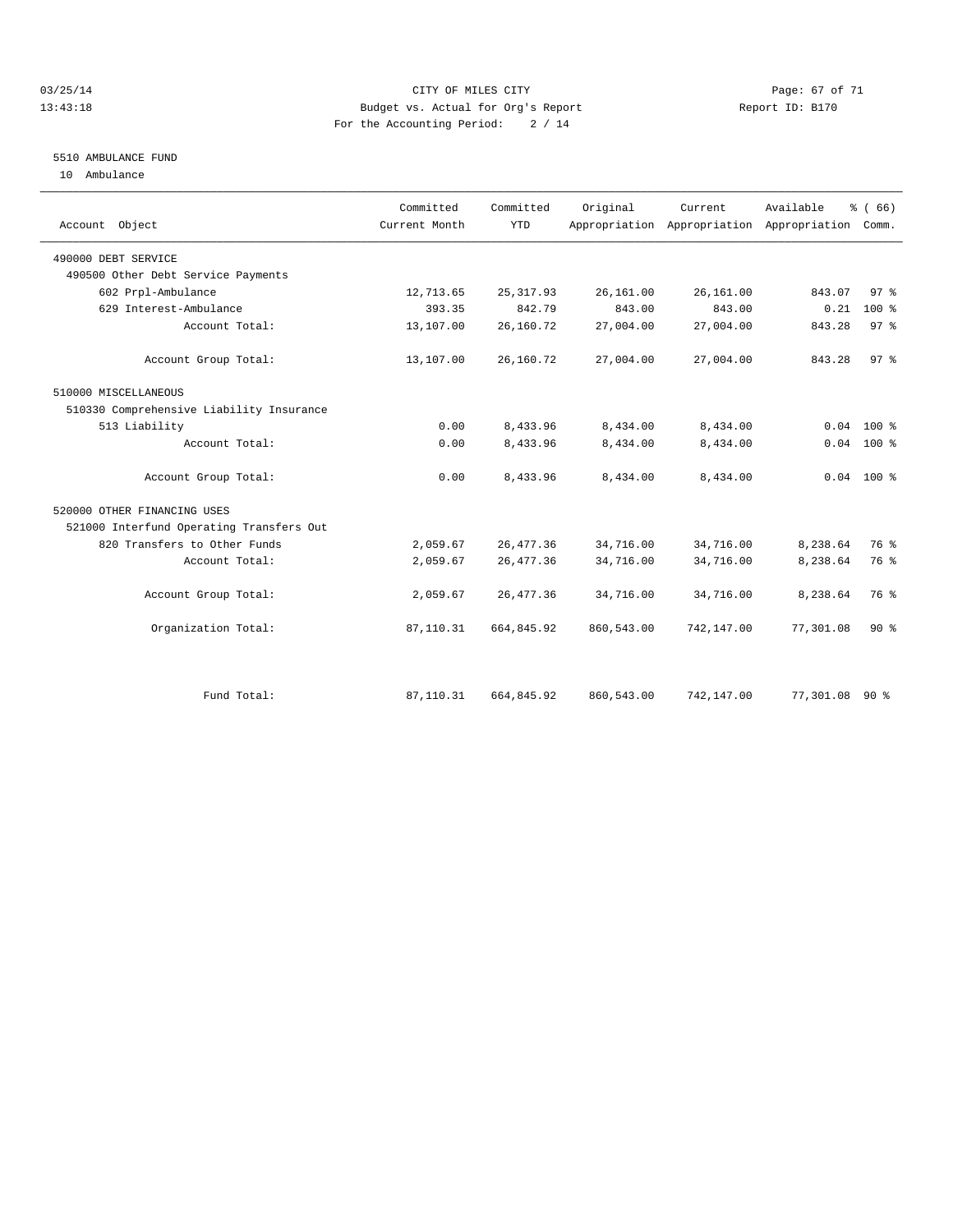#### 03/25/14 Page: 68 of 71 13:43:18 Budget vs. Actual for Org's Report Report ID: B170 For the Accounting Period: 2 / 14

————————————————————————————————————————————————————————————————————————————————————————————————————————————————————————————————————

#### 5610 AIRPORT OPERATING

87 Airport

|                                            | Committed     | Committed   | Original         | Current                                         | Available     | % (66)            |
|--------------------------------------------|---------------|-------------|------------------|-------------------------------------------------|---------------|-------------------|
| Account Object                             | Current Month | YTD         |                  | Appropriation Appropriation Appropriation Comm. |               |                   |
|                                            |               |             |                  |                                                 |               |                   |
| 430000 Public Works                        |               |             |                  |                                                 |               |                   |
| 430300 Airport (87)                        |               |             |                  |                                                 | 55,747.14     | 55 %              |
| 111 Salaries and Wages - Permanent         | 8,867.20      | 68,076.86   | 123,824.00       | 123,824.00                                      | 1,669.18      |                   |
| 121 OVERTIME-PERMANENT<br>131 VACATION     | 210.00        | 2,841.82    | 4,511.00         | 4,511.00                                        |               | 63 %<br>$***$ $-$ |
|                                            | 0.00          | 640.00      | 0.00             | 0.00                                            | $-640.00$     | $***$ $-$         |
| 132 SICK LEAVE<br>133 OTHER LEAVE PAY      | 0.00          | 1,287.68    | 0.00<br>4,498.00 | 0.00                                            | $-1, 287.68$  | 6 <sup>°</sup>    |
|                                            | 0.00          | 249.47      |                  | 4,498.00                                        | 4,248.53      | $***$ $-$         |
| 134 HOLIDAY PAY                            | 320.00        | 2,607.91    | 0.00             | 0.00                                            | $-2,607.91$   |                   |
| 141 Unemployment Insurance                 | 42.28         | 342.37      | 598.00           | 598.00                                          | 255.63        | 57%               |
| 142 Workers' Compensation                  | 479.98        | 3,865.95    | 6,327.00         | 6,327.00                                        | 2,461.05      | 61 %              |
| 143 Health Insurance                       | 1,236.65      | 9,893.20    | 14,844.00        | 14,844.00                                       | 4,950.80      | 67 %              |
| 144 FICA                                   | 718.91        | 5,820.13    | 10,162.00        | 10,162.00                                       | 4,341.87      | 57%               |
| 145 PERS                                   | 758.36        | 6,109.32    | 9,558.00         | 9,558.00                                        | 3,448.68      | 64 %              |
| 196 CLOTHING ALLOTMENT                     | 0.00          | 375.00      | 300.00           | 300.00                                          | $-75.00$      | $125$ %           |
| 210 Office Supplies and Materials          | 56.96         | 1,401.43    | 700.00           | 700.00                                          | $-701.43$     | $200*$            |
| 214 Small Items of Equipment               | 0.00          | 0.00        | 2,000.00         | 2,000.00                                        | 2,000.00      | 0 <sup>8</sup>    |
| 220 Operating Expenses                     | 1,828.91      | 5,841.53    | 3,000.00         | 3,000.00                                        | $-2,841.53$   | 195 %             |
| 230 Repair and Maintenance Supplies        | 250.00        | 5,638.90    | 18,000.00        | 18,000.00                                       | 12,361.10     | 31 %              |
| 231 Gas, Oil, Diesel Fuel, Grease, etc.    | 1,428.11      | 8,254.59    | 8,000.00         | 8,000.00                                        | $-254.59$     | 103 %             |
| 237 Aviation Fuel                          | 36,985.00     | 196,228.21  | 300,000.00       | 300,000.00                                      | 103,771.79    | 65 %              |
| 239 Tires, Tubes Etc.                      | 0.00          | 1,940.07    | 2,000.00         | 2,000.00                                        | 59.93         | 97%               |
| 250 Supplies for Resale                    | 0.00          | 225.00      | 1,000.00         | 1,000.00                                        | 775.00        | $23$ $%$          |
| 311 Postage, Box Rent, Etc.                | 0.00          | 2.15        | 250.00           | 250.00                                          | 247.85        | 1 <sup>8</sup>    |
| 319 Other Communication and Transportation | 36.74         | 257.18      | 350.00           | 350.00                                          | 92.82         | 73 %              |
| 330 Publicity, Subscriptions & Dues        | 0.00          | 0.00        | 100.00           | 100.00                                          | 100.00        | 0 <sup>8</sup>    |
| 334 Memberships, Registrations & Dues      | 0.00          | 40.00       | 250.00           | 250.00                                          | 210.00        | 16 <sup>8</sup>   |
| 341 Electric Utility Services              | 5,623.38      | 7,516.78    | 11,000.00        | 11,000.00                                       | 3,483.22      | 68 %              |
| 344 Gas Utility Service                    | 4,748.66      | 5,183.47    | 5,000.00         | 5,000.00                                        | $-183.47$     | $104$ %           |
| 345 Telephone                              | 97.53         | 970.99      | 3,000.00         | 3,000.00                                        | 2,029.01      | $32$ $%$          |
| 347 Internet                               | 50.60         | 266.77      | 450.00           | 450.00                                          | 183.23        | 59 %              |
| 350 Professional Services                  | 0.00          | 55, 193. 15 | 43,900.00        | 43,900.00                                       | $-11, 293.15$ | $126$ %           |
| 360 Contr R & M                            | 0.00          | 3,395.00    | 4,000.00         | 4,000.00                                        | 605.00        | 85%               |
| 363 R&M Vehicles/Equip/Labor-PW            | 0.00          | 430.40      | 2,000.00         | 2,000.00                                        | 1,569.60      | $22$ %            |
| 367 Plumbing, Heating, Electrical          | 0.00          | 169.16      | 3,500.00         | 3,500.00                                        | 3,330.84      | 5 <sup>°</sup>    |
| 380 Training Services                      | 0.00          | 0.00        | 500.00           | 500.00                                          | 500.00        | 0 <sup>8</sup>    |
| 511 Insurance on Buildings                 | 0.00          | 2,813.13    | 2,813.00         | 2,813.00                                        | $-0.13$       | $100$ %           |
| 512 Insurance on Vehicles & Equipment      | 0.00          | 1,767.75    | 1,768.00         | 1,768.00                                        | 0.25          | $100$ %           |
| 530 Rent                                   | 1,850.00      | 14,800.00   | 22,000.00        | 22,000.00                                       | 7,200.00      | 67 %              |
| 940 Machinery & Equipment                  | 0.00          | 0.00        | 15,000.00        | 15,000.00                                       | 15,000.00 0 % |                   |
| Account Total:                             | 65,589.27     | 414, 445.37 | 625, 203.00      | 625,203.00                                      | 210,757.63    | 66 %              |
| Account Group Total:                       | 65,589.27     | 414, 445.37 | 625, 203.00      | 625,203.00                                      | 210,757.63    | 66 %              |
| 490000 DEBT SERVICE                        |               |             |                  |                                                 |               |                   |
| 490500 Other Debt Service Payments         |               |             |                  |                                                 |               |                   |
| 641 Principal - Aeronautics Loan 08        | 4,921.00      | 4,921.00    | 4,921.00         | 4,921.00                                        |               | $0.00$ 100 %      |
| 642 Interest - Aeronautics Loan 08         | 891.93        | 891.93      | 892.00           | 892.00                                          |               | $0.07$ 100 %      |
| Account Total:                             | 5,812.93      | 5,812.93    | 5,813.00         | 5,813.00                                        |               | $0.07$ 100 %      |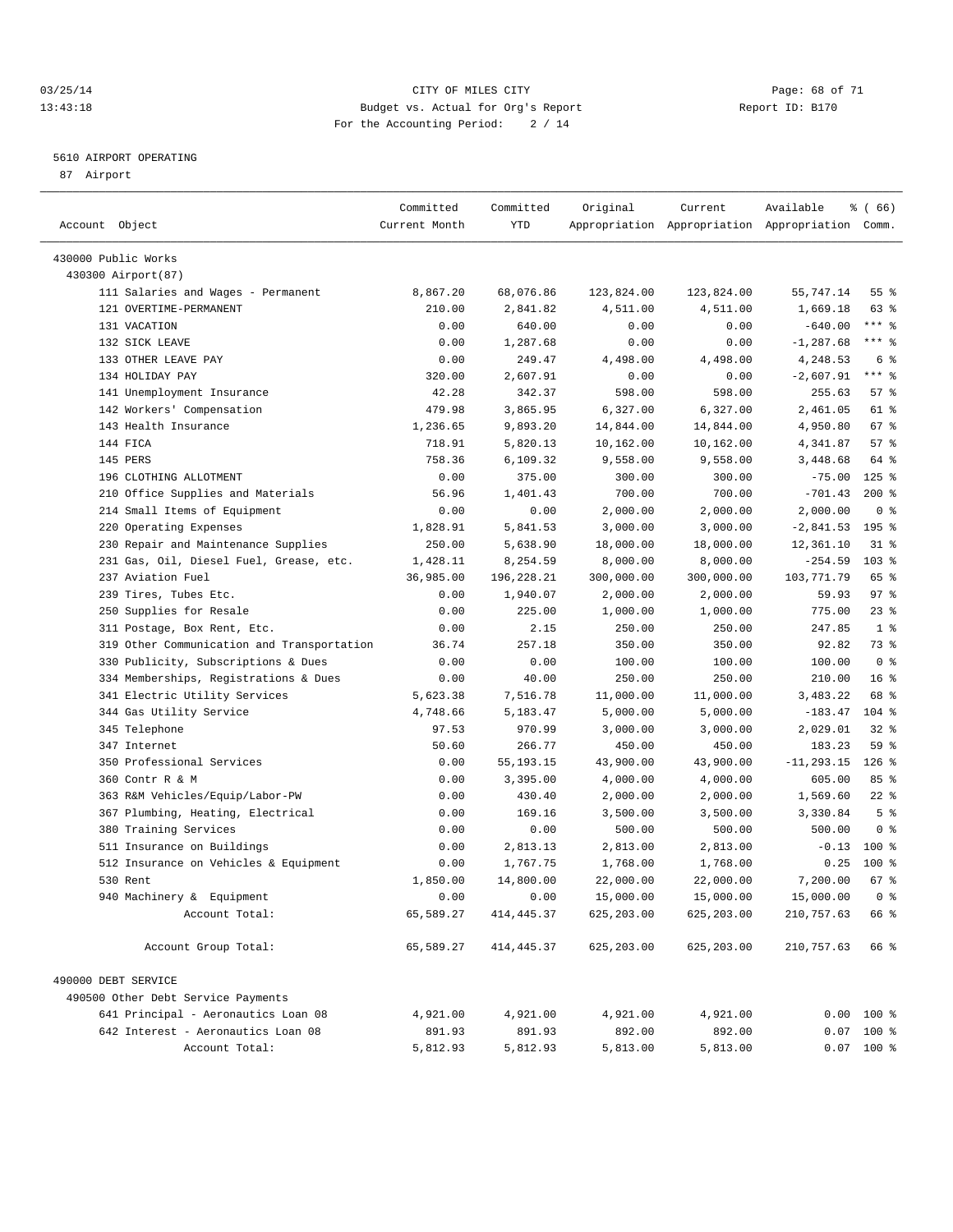#### 03/25/14 Page: 69 of 71 13:43:18 Budget vs. Actual for Org's Report Report ID: B170 For the Accounting Period: 2 / 14

#### 5610 AIRPORT OPERATING

87 Airport

| Account Object                           | Committed<br>Current Month | Committed<br><b>YTD</b> | Original   | Current<br>Appropriation Appropriation | Available<br>Appropriation | % (66)<br>Comm. |
|------------------------------------------|----------------------------|-------------------------|------------|----------------------------------------|----------------------------|-----------------|
| Account Group Total:                     | 5,812.93                   | 5,812.93                | 5,813.00   | 5,813.00                               |                            | $0.07$ 100 %    |
| 510000 MISCELLANEOUS                     |                            |                         |            |                                        |                            |                 |
| 510330 Comprehensive Liability Insurance |                            |                         |            |                                        |                            |                 |
| 513 Liability                            | 0.00                       | 0.00                    | 5,800.00   | 5,800.00                               | 5,800.00                   | 0 <sup>8</sup>  |
| Account Total:                           | 0.00                       | 0.00                    | 5,800.00   | 5,800.00                               | 5,800.00                   | 0 <sup>8</sup>  |
| Account Group Total:                     | 0.00                       | 0.00                    | 5,800.00   | 5,800.00                               | 5,800.00                   | 0 <sup>8</sup>  |
| 520000 OTHER FINANCING USES              |                            |                         |            |                                        |                            |                 |
| 521000 Interfund Operating Transfers Out |                            |                         |            |                                        |                            |                 |
| 820 Transfers to Other Funds             | 1,280.69                   | 10,245.52               | 15,368.00  | 15,368.00                              | 5,122.48                   | 67%             |
| Account Total:                           | 1,280.69                   | 10,245.52               | 15,368.00  | 15,368.00                              | 5,122.48                   | 67 %            |
| Account Group Total:                     | 1,280.69                   | 10,245.52               | 15,368.00  | 15,368.00                              | 5,122.48                   | 67 %            |
| Organization Total:                      | 72,682.89                  | 430,503.82              | 652,184.00 | 652,184.00                             | 221,680.18                 | 66 %            |
|                                          |                            |                         |            |                                        |                            |                 |
| Fund Total:                              | 72,682.89                  | 430,503.82              | 652,184.00 | 652,184.00                             | 221,680.18                 | 66 %            |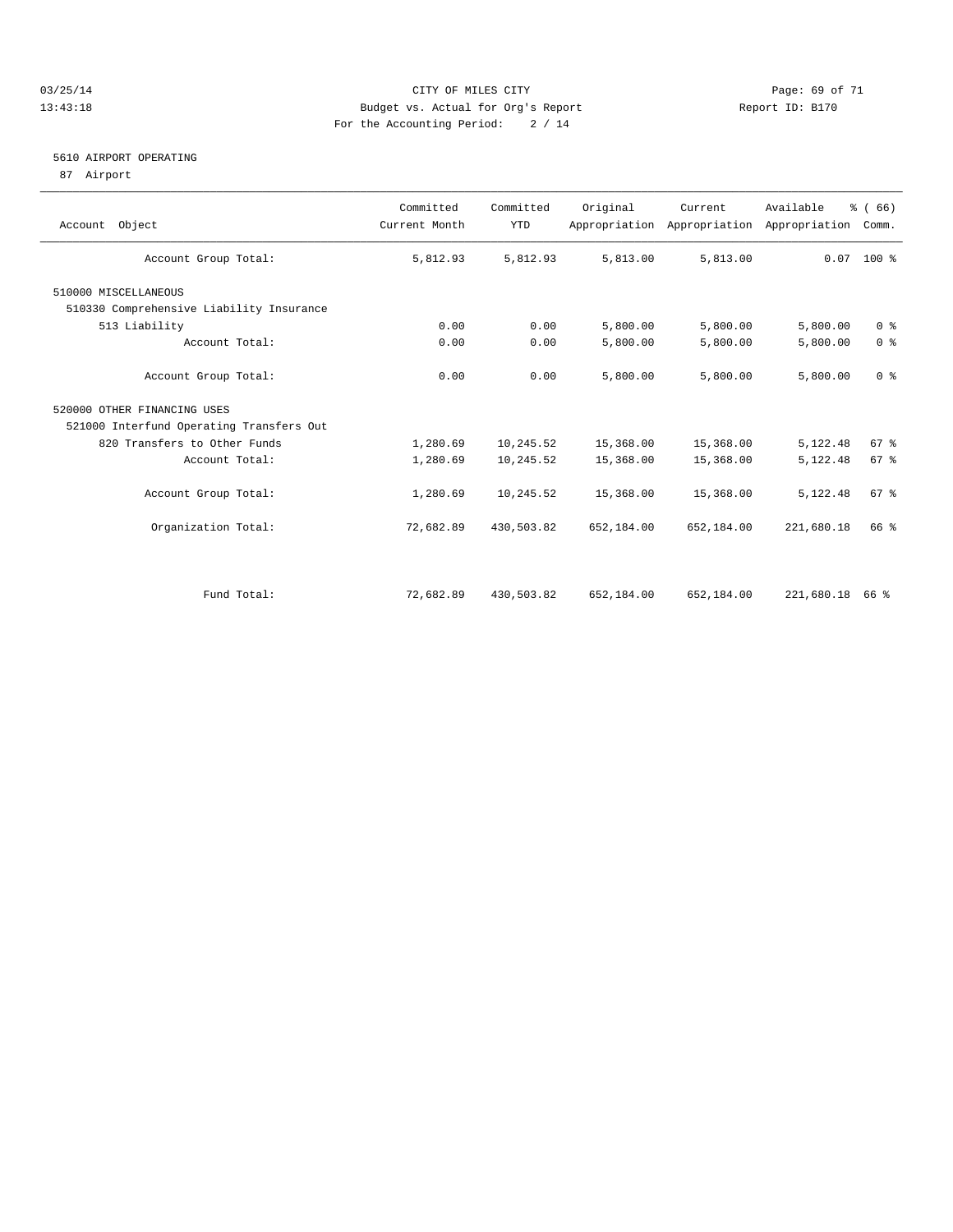#### 03/25/14 Page: 70 of 71 13:43:18 Budget vs. Actual for Org's Report Report ID: B170 For the Accounting Period: 2 / 14

————————————————————————————————————————————————————————————————————————————————————————————————————————————————————————————————————

#### 6040 PUBLIC WORKS

910 Public Works City Garage

|                                                                | Committed          | Committed             | Original   | Current    | Available                                       | % (66)                 |
|----------------------------------------------------------------|--------------------|-----------------------|------------|------------|-------------------------------------------------|------------------------|
| Account Object                                                 | Current Month      | YTD                   |            |            | Appropriation Appropriation Appropriation Comm. |                        |
| 430000 Public Works                                            |                    |                       |            |            |                                                 |                        |
|                                                                |                    |                       |            |            |                                                 |                        |
| 430220 Operations                                              | 6,099.64           |                       | 69,915.00  | 69,915.00  | 20, 305.75                                      | 71 %                   |
| 111 Salaries and Wages - Permanent<br>121 OVERTIME-PERMANENT   |                    | 49,609.25<br>1,217.90 |            | 1,000.00   | $-217.90$                                       | $122$ $%$              |
| 131 VACATION                                                   | 0.00               |                       | 1,000.00   |            |                                                 | 60 %                   |
|                                                                | 187.48             | 3,580.43              | 6,000.00   | 6,000.00   | 2,419.57                                        |                        |
| 132 SICK LEAVE<br>133 OTHER LEAVE PAY                          | 633.68<br>0.00     | 1,946.60              | 4,000.00   | 4,000.00   | 2,053.40                                        | 49 %<br>0 <sup>8</sup> |
|                                                                |                    | 0.00                  | 1,000.00   | 1,000.00   | 1,000.00                                        | 3 <sup>8</sup>         |
| 134 HOLIDAY PAY                                                | 0.00               | 79.24<br>255.32       | 3,000.00   | 3,000.00   | 2,920.76                                        | 67 %                   |
| 141 Unemployment Insurance                                     | 31.15              | 2,947.15              | 383.00     | 383.00     | 127.68                                          | 66 %                   |
| 142 Workers' Compensation                                      | 362.36             | 9,896.00              | 4,453.00   | 4,453.00   | 1,505.85                                        |                        |
| 143 Health Insurance<br>144 FICA                               | 1,237.00<br>522.34 |                       | 14,844.00  | 14,844.00  | 4,948.00                                        | 67 %<br>66 %           |
|                                                                |                    | 4,283.40              | 6,507.00   | 6,507.00   | 2,223.60                                        | 66 %                   |
| 145 PERS                                                       | 558.52             | 4,554.24              | 6,864.00   | 6,864.00   | 2,309.76                                        | 100 %                  |
| 196 CLOTHING ALLOTMENT                                         | 0.00               | 300.00                | 300.00     | 300.00     | 0.00                                            | 60 %                   |
| 210 Office Supplies and Materials                              | 0.00               | 301.40                | 500.00     | 500.00     | 198.60                                          |                        |
| 214 Small Items of Equipment                                   | 0.00               | 995.30                | 11,900.00  | 11,900.00  | 10,904.70                                       | 8 %                    |
| 220 Operating Expenses                                         | 136.24             | 766.93                | 1,800.00   | 1,800.00   | 1,033.07                                        | 43 %                   |
| 222 Chemicals, Lab & Med Supplies<br>226 Clothing and Uniforms | 0.00               | 0.00                  | 150.00     | 150.00     | 150.00                                          | 0 <sup>8</sup>         |
|                                                                | 0.00               | 0.00                  | 400.00     | 400.00     | 400.00                                          | 0 <sup>8</sup>         |
| 230 Repair and Maintenance Supplies                            | 0.00               | 0.00                  | 600.00     | 600.00     | 600.00                                          | 0 <sup>8</sup>         |
| 231 Gas, Oil, Diesel Fuel, Grease, etc.                        | 84.92              | 164.00                | 1,200.00   | 1,200.00   | 1,036.00                                        | $14$ %                 |
| 241 Consumable Tools                                           | 0.00               | 0.00                  | 100.00     | 100.00     | 100.00                                          | 0 <sup>8</sup>         |
| 341 Electric Utility Services                                  | 868.13             | 3,301.61              | 5,000.00   | 5,000.00   | 1,698.39                                        | 66 %                   |
| 342 Water Utility Services                                     | 98.09              | 798.12                | 1,300.00   | 1,300.00   | 501.88                                          | 61 %                   |
| 343 Sewer Utility Services                                     | 60.43              | 483.44                | 750.00     | 750.00     | 266.56                                          | 64 %                   |
| 344 Gas Utility Service                                        | 0.00               | 1,181.75              | 1,800.00   | 1,800.00   | 618.25                                          | 66 %                   |
| 345 Telephone                                                  | 35.71              | 337.82                | 750.00     | 750.00     | 412.18                                          | 45 %                   |
| 346 Garbage Service                                            | 0.00               | 71.12                 | 300.00     | 300.00     | 228.88                                          | $24$ %                 |
| 347 Internet                                                   | 53.58              | 448.35                | 200.00     | 200.00     | $-248.35$                                       | $224$ %                |
| 360 Contr R & M                                                | 0.00               | 792.00                | 3,500.00   | 3,500.00   | 2,708.00                                        | 23%                    |
| 370 Travel                                                     | 0.00               | 0.00                  | 200.00     | 200.00     | 200.00                                          | 0 <sup>8</sup>         |
| 380 Training Services                                          | 0.00               | 0.00                  | 100.00     | 100.00     | 100.00                                          | 0 <sup>8</sup>         |
| 513 Liability                                                  | 0.00               | 0.00                  | 1,561.00   | 1,561.00   | 1,561.00                                        | 0 <sup>8</sup>         |
| Account Total:                                                 | 10,969.27          | 88, 311.37            | 150,377.00 | 150,377.00 | 62,065.63                                       | 59 %                   |
| Account Group Total:                                           | 10,969.27          | 88, 311.37            | 150,377.00 | 150,377.00 | 62,065.63                                       | 59 %                   |
| 510000 MISCELLANEOUS                                           |                    |                       |            |            |                                                 |                        |
| 510330 Comprehensive Liability Insurance                       |                    |                       |            |            |                                                 |                        |
| 513 Liability                                                  | 0.00               | 1,426.89              | 1,427.00   | 1,427.00   |                                                 | $0.11$ 100 %           |
| Account Total:                                                 | 0.00               | 1,426.89              | 1,427.00   | 1,427.00   |                                                 | $0.11$ 100 %           |
|                                                                |                    |                       |            |            |                                                 |                        |
| Account Group Total:                                           | 0.00               | 1,426.89              | 1,427.00   | 1,427.00   |                                                 | $0.11$ 100 %           |
| 520000 OTHER FINANCING USES                                    |                    |                       |            |            |                                                 |                        |
| 521000 Interfund Operating Transfers Out                       |                    |                       |            |            |                                                 |                        |
| 820 Transfers to Other Funds                                   | 0.00               | 0.00                  | 10,961.00  | 10,961.00  | 10,961.00                                       | 0 <sup>8</sup>         |
| Account Total:                                                 | 0.00               | 0.00                  | 10,961.00  | 10,961.00  | 10,961.00                                       | 0 <sup>8</sup>         |